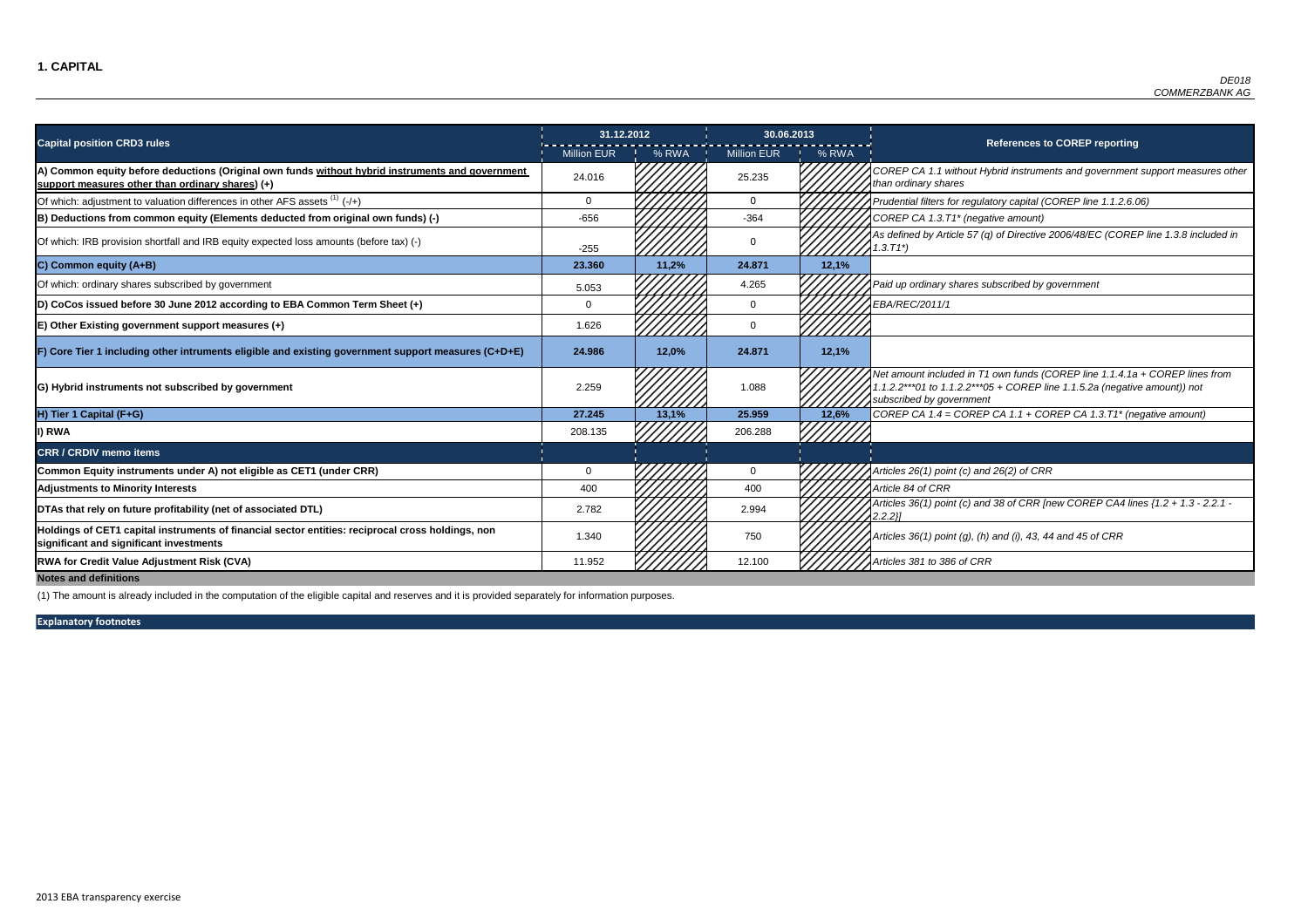

|                           |                                                                         |                       |              |     | Exposure values (as of 31/12/2012) ** |        |            |                 |              | RWA (as of 31/12/2012) ** |       |                                                                                                                                                                                                                                |                  |         |              | Value adjustments and provisions (as of 31/12/2012) ** |        |                  |            |     |
|---------------------------|-------------------------------------------------------------------------|-----------------------|--------------|-----|---------------------------------------|--------|------------|-----------------|--------------|---------------------------|-------|--------------------------------------------------------------------------------------------------------------------------------------------------------------------------------------------------------------------------------|------------------|---------|--------------|--------------------------------------------------------|--------|------------------|------------|-----|
| All couterparty countries |                                                                         | 31/12/2012)           | <b>F-IRB</b> |     | <b>A-IRB</b>                          |        | <b>STA</b> |                 | <b>F-IRB</b> | A-IRB                     |       | <b>STA</b>                                                                                                                                                                                                                     |                  |         | <b>F-IRB</b> |                                                        | A-IRB  |                  | <b>STA</b> |     |
|                           |                                                                         |                       |              |     |                                       |        |            |                 |              |                           |       | Non-defaulted   Defaulted   Non-defaulted   Defaulted   Non-defaulted   Non-defaulted   Non-defaulted   Non-defaulted   Non-defaulted   Non-defaulted   Non-defaulted   Non-defaulted   Non-defaulted   Non-defaulted   Non-de |                  |         |              |                                                        |        |                  |            |     |
|                           | Central banks and central governments                                   | 777777                |              |     | 45.985                                |        | 72.811     | 136             |              | 5.377                     |       | 328                                                                                                                                                                                                                            |                  |         |              |                                                        |        |                  |            |     |
|                           | <b>Institutions</b>                                                     |                       |              |     | 63.786                                | 550    | 26.047     | 78              |              | 20.718                    |       | 2.808                                                                                                                                                                                                                          |                  |         |              |                                                        |        |                  |            |     |
|                           | <b>Corporates</b>                                                       |                       |              |     | 154.365                               | 15.614 | 13.950     | 738             |              | 90.772                    | 4.905 | 12.191                                                                                                                                                                                                                         | 1.202 $\sqrt{ }$ |         |              |                                                        |        | 006              |            | 295 |
|                           | Corporates - Of Which: Specialised Lending                              |                       |              |     | 67.467                                | 12.042 | 4.283      | 514             |              | 47.183                    | 3.914 | 2.910                                                                                                                                                                                                                          |                  |         |              |                                                        |        | 3.453            |            | 182 |
|                           | Corporates - Of Which: SME                                              | HHHHH                 |              |     | 8.807                                 | 693    | 2.511      | 50 <sup>1</sup> |              | 4.785                     | 200   | 2.024                                                                                                                                                                                                                          |                  |         |              |                                                        |        | 397              |            | 51  |
|                           | ≀etail                                                                  | <u>///////</u>        |              |     | 68.058                                | 1.399  | 13.975     | 155             |              | 12.812                    | 1.463 | 8.262                                                                                                                                                                                                                          | 189              |         |              |                                                        |        |                  |            | 195 |
|                           | Retail - Secured on real estate property                                | 50,0%                 |              |     | 50.214                                | 1.016  | 3.963      |                 |              | 7.135                     | 1.456 | 1.453                                                                                                                                                                                                                          |                  |         |              |                                                        |        |                  |            | 44  |
|                           | Retail - Secured on real estate property - Of Which: SME                | 37.0%                 |              |     |                                       |        | 1.065      |                 |              |                           |       | 388                                                                                                                                                                                                                            |                  |         |              |                                                        |        |                  |            |     |
| <b>COMMERZBANK AG</b>     | Retail - Secured on real estate property - Of Which: non-SME            | 50,3%                 |              |     | 50.208                                | 1.016  | 2.898      | 67              |              | 7.134                     | 1.456 | 1.065                                                                                                                                                                                                                          |                  |         |              |                                                        |        | $288\frac{1}{1}$ |            | 44  |
|                           | <b>Retail - Qualifying Revolving</b>                                    | <i><b>444745.</b></i> |              |     |                                       |        |            |                 |              |                           |       |                                                                                                                                                                                                                                |                  |         |              |                                                        | 44444  |                  |            |     |
|                           | <b>Retail - Other Retail</b>                                            |                       |              |     | 17.844                                | 383    | 10.012     | 83              |              | 5.677                     |       | 6.809                                                                                                                                                                                                                          |                  |         |              |                                                        |        |                  |            | 151 |
|                           | Retail - Other Retail - Of Which: SME                                   | 44444                 |              |     | 5.583                                 | 158    | 1.285      | 42              |              | 1.782                     |       | 964                                                                                                                                                                                                                            |                  |         |              |                                                        |        |                  |            | 51  |
|                           | Retail - Other Retail - Of Which: non-SME                               | 444441                |              |     | 9.721                                 |        | 8.705      | 41              |              | 2.502                     |       | 5.828                                                                                                                                                                                                                          |                  |         |              |                                                        |        |                  |            | 100 |
|                           | <b>Equity</b>                                                           |                       |              |     |                                       |        | 2.290      |                 |              |                           |       | 2.290                                                                                                                                                                                                                          |                  |         |              |                                                        |        |                  |            |     |
|                           | <b>Securitisation</b>                                                   |                       | 3.227        | 55  | 9.168                                 |        | 4.054      |                 | 2.471        | 1.485                     |       | 335                                                                                                                                                                                                                            |                  |         |              |                                                        |        |                  |            |     |
|                           | Other non-credit obligation assets                                      |                       |              |     |                                       |        | 12.715     |                 |              |                           |       | 6.945                                                                                                                                                                                                                          |                  | /////// |              |                                                        | 777777 |                  |            | 358 |
|                           | <b>TOTAL</b>                                                            |                       | 3.227        | 551 | 341.362                               | 17.565 | 145.842    | 1.115           | 2.471        | 131.164                   | 6.368 | 33.159                                                                                                                                                                                                                         | 1.414            |         |              |                                                        |        | 6.390            | 140        | 858 |
|                           | Securitisation and re-securitisations positions deducted from capital * |                       |              |     |                                       |        |            |                 |              |                           |       |                                                                                                                                                                                                                                |                  |         |              |                                                        |        |                  |            |     |

|                                     |                                                                         |                    |       | Exposure values (as of 31/12/2012) ** |       |            |     |              | RWA (as of 31/12/2012) ** |       |            |                 |                                    |              | Value adjustments and provisions (as of 31/12/2012) ** |       |            |     |
|-------------------------------------|-------------------------------------------------------------------------|--------------------|-------|---------------------------------------|-------|------------|-----|--------------|---------------------------|-------|------------|-----------------|------------------------------------|--------------|--------------------------------------------------------|-------|------------|-----|
| Counterparty Country <sup>(1)</sup> |                                                                         | 31/12/2012)        | F-IRB | A-IRB                                 |       | <b>STA</b> |     | <b>F-IRB</b> | A-IRB                     |       | <b>STA</b> |                 |                                    | <b>F-IRB</b> | A-IRB                                                  |       | <b>STA</b> |     |
| -----------------------             |                                                                         |                    |       |                                       |       |            |     |              |                           |       |            |                 |                                    |              |                                                        |       |            |     |
|                                     | <b>Central banks and central governments</b>                            |                    |       | 731                                   |       | 37.771     |     |              |                           |       |            |                 |                                    |              |                                                        |       |            |     |
|                                     | <b>Institutions</b>                                                     |                    |       | 14.675                                | 494   | 19.026     |     |              | 2.658                     |       | 1.486      |                 |                                    |              |                                                        |       |            |     |
|                                     | <b>Corporates</b>                                                       |                    |       | 76.584                                | 6.494 | 4.959      | 154 |              | 41.052                    | 2.613 | 4.986      | 467             |                                    |              |                                                        |       |            |     |
|                                     | Corporates - Of Which: Specialised Lending                              |                    |       | 27.259                                | 5.230 | 1.465      |     |              | 17.458                    | 2.570 | 875        | $\overline{20}$ |                                    |              |                                                        | 1.764 |            |     |
|                                     | Corporates - Of Which: SME                                              | ///////            |       | 7.231                                 | 546   | 902        |     |              | 3.587                     |       | 451        |                 |                                    |              |                                                        |       |            |     |
|                                     | Retail                                                                  | //////             |       | 58.143                                | 964   | 10.951     |     |              | 9.446                     | 306   | 6.258      |                 |                                    |              |                                                        |       |            |     |
|                                     | Retail - Secured on real estate property                                | 45,9%              |       | 43.192                                | 735   | 3.360      |     |              | 5.251                     | 299   | 1.226      |                 | $_{68}$ $\gamma$ ////// $\gamma$ . |              |                                                        | 216   |            |     |
|                                     | Retail - Secured on real estate property - Of Which: SME                | 33.0%              |       |                                       |       | 851        |     |              |                           |       | 298        |                 |                                    |              |                                                        |       |            |     |
|                                     | Retail - Secured on real estate property - Of Which: non-SME            | 46.2%              |       | 43 186                                | 735   | 2.509      |     |              | 5.250                     | 299   | 928        |                 |                                    |              |                                                        |       |            |     |
| Germany                             | <b>Retail - Qualifying Revolving</b>                                    | <del>///////</del> |       |                                       |       |            |     |              |                           |       |            |                 |                                    |              |                                                        |       |            |     |
|                                     | <b>Retail - Other Retail</b>                                            |                    |       | 14.95                                 | 229   | 7.591      |     |              | 4.195                     |       | 5.031      |                 |                                    |              |                                                        |       |            |     |
|                                     | Retail - Other Retail - Of Which: SME                                   | ,,,,,,,,,          |       | 5.398                                 | 156   | 167        |     |              | 1.732                     |       | 125        |                 |                                    |              |                                                        |       |            |     |
|                                     | Retail - Other Retail - Of Which: non-SME                               |                    |       | 9.552                                 | 72    | 7.401      |     |              | 2.463                     |       | 4.889      |                 |                                    |              | 7777777                                                |       |            |     |
|                                     | Equity                                                                  |                    |       |                                       |       | 1.970      |     |              |                           |       | 1.970      |                 |                                    |              |                                                        |       |            |     |
|                                     | <b>Securitisation</b>                                                   |                    | 121   | 7.536                                 |       | 4.052      |     |              | 1.056                     |       | 335        |                 |                                    |              |                                                        |       |            |     |
|                                     | Other non-credit obligation assets                                      | 44444              |       |                                       |       | 5.945      |     |              |                           |       | 4.668      |                 | <u>///////</u>                     |              |                                                        | 325   |            | 249 |
|                                     | <b>TOTAL</b>                                                            |                    | 121   | 157.66                                | 7.954 | 84.673     | 270 |              | 54.248                    | 2.919 | 19.740     |                 |                                    |              | 502                                                    | 3.377 |            | 330 |
|                                     | Securitisation and re-securitisations positions deducted from capital * |                    |       |                                       |       |            |     |              |                           |       |            |                 |                                    |              |                                                        |       |            |     |

**Notes and definitions**

\* Refers to the part of Securitization exposure that is deducted from capital and is not included in RWA

\*\* As explained in the Guidelines

1) Breakdown by country of counterparty according to the minimum of: i) 90% of total EAD ii) top 10 countries in terms of exposure

\* Refers to the part of Securitization exposure that is deducted from capital and is not included in RWA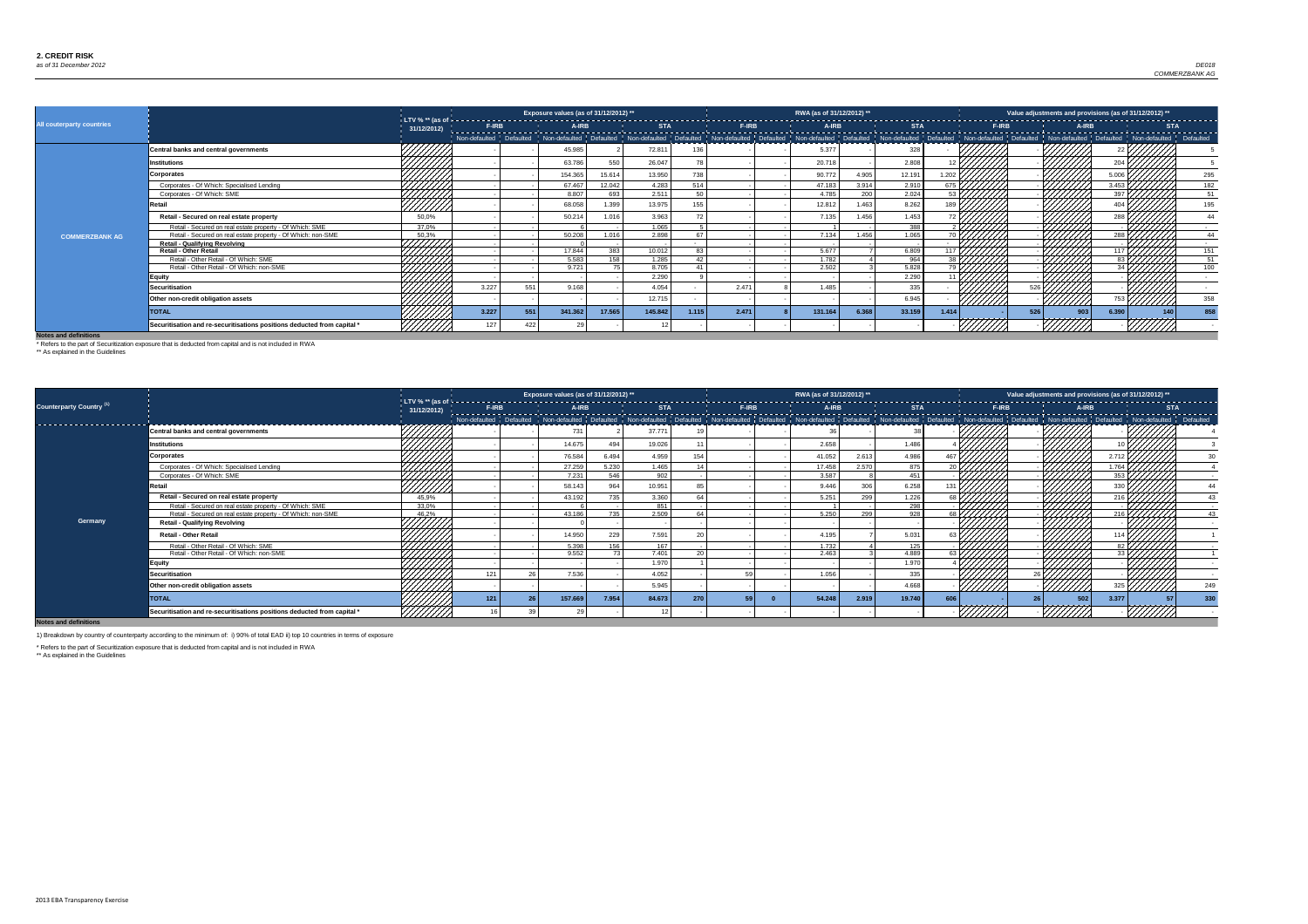### *as of 31 December 2012* Dez 12 Country 0 Exposure 0 *DE018 COMMERZBANK AG*

**Notes and definitions**

|                                     |                                                                         |        |     | Exposure values (as of 31/12/2012) ** |       |       |     | RWA (as of 31/12/2012) ** |     |       |                |        | Value adjustments and provisions (as of 31/12/2012) ** |  |
|-------------------------------------|-------------------------------------------------------------------------|--------|-----|---------------------------------------|-------|-------|-----|---------------------------|-----|-------|----------------|--------|--------------------------------------------------------|--|
| Counterparty Country <sup>(1)</sup> |                                                                         |        |     |                                       |       |       |     |                           |     |       |                |        |                                                        |  |
|                                     |                                                                         |        |     |                                       |       |       |     |                           |     |       |                |        |                                                        |  |
|                                     | Central banks and central governments                                   |        |     |                                       |       | 3.745 |     |                           |     |       |                |        |                                                        |  |
|                                     | <b>Institutions</b>                                                     | 444444 |     | 5.522                                 |       | 1.425 |     | 1.800                     |     | 249   |                |        |                                                        |  |
|                                     | <b>Corporates</b>                                                       |        |     | 12.592                                | 1.372 | 2.381 |     | 7.362                     | 140 | 2.143 |                |        |                                                        |  |
|                                     | Corporates - Of Which: Specialised Lending                              |        |     | 6.727                                 | 745   | 425   |     | 2.893                     | 140 | 236   |                |        |                                                        |  |
|                                     | Corporates - Of Which: SME                                              |        |     |                                       |       |       |     |                           |     |       |                | 444411 |                                                        |  |
|                                     | Retail                                                                  |        |     |                                       |       |       |     |                           |     |       |                |        |                                                        |  |
|                                     | Retail - Secured on real estate property                                | 42,3%  |     |                                       |       |       |     |                           |     |       |                |        |                                                        |  |
|                                     | Retail - Secured on real estate property - Of Which: SME                | 54,8%  |     |                                       |       |       |     |                           |     |       |                |        |                                                        |  |
| <b>United Kingdom</b>               | Retail - Secured on real estate property - Of Which: non-SME            | 42,2%  |     | E7                                    |       |       |     |                           |     |       |                |        |                                                        |  |
|                                     | <b>Retail - Qualifying Revolving</b>                                    | +HHH++ |     |                                       |       |       |     |                           |     |       |                |        |                                                        |  |
|                                     | <b>Retail - Other Retail</b>                                            |        |     |                                       |       |       |     |                           |     |       |                |        |                                                        |  |
|                                     | Retail - Other Retail - Of Which: SME                                   |        |     |                                       |       |       |     |                           |     |       |                |        |                                                        |  |
|                                     | Retail - Other Retail - Of Which: non-SME                               |        |     | $\sqrt{2}$                            |       |       |     |                           |     |       |                |        |                                                        |  |
|                                     | <b>Equity</b>                                                           |        |     |                                       |       |       |     |                           |     |       |                |        |                                                        |  |
|                                     | <b>Securitisation</b>                                                   |        | 612 | 369                                   |       |       | 588 | 180                       |     |       |                |        |                                                        |  |
|                                     | Other non-credit obligation assets                                      |        |     |                                       |       | 837   |     |                           |     | 326   | <u>///////</u> |        | ' <u>UWW</u>                                           |  |
|                                     | <b>TOTAL</b>                                                            |        | 612 | 18.555                                | 1.374 | 8.472 | 588 | 9.354                     | 140 | 2.797 |                |        | 252                                                    |  |
|                                     | Securitisation and re-securitisations positions deducted from capital * |        |     |                                       |       |       |     |                           |     |       |                | 777,   |                                                        |  |

|                                     |                                                                         |                         |              |        | Exposure values (as of 31/12/2012) ** |            |                 |       | RWA (as of 31/12/2012) ** |       |            |       |              |                                    | Value adjustments and provisions (as of $31/12/2012)$ **                                                                                                                                                                                                                                                                                                                                                                          |                 |
|-------------------------------------|-------------------------------------------------------------------------|-------------------------|--------------|--------|---------------------------------------|------------|-----------------|-------|---------------------------|-------|------------|-------|--------------|------------------------------------|-----------------------------------------------------------------------------------------------------------------------------------------------------------------------------------------------------------------------------------------------------------------------------------------------------------------------------------------------------------------------------------------------------------------------------------|-----------------|
| Counterparty Country <sup>(1)</sup> |                                                                         | 31/12/2012              | <b>F-IRB</b> | A-IRB  |                                       | <b>STA</b> |                 | F-IRB | A-IRB                     |       | <b>STA</b> |       | <b>F-IRB</b> | A-IRB                              |                                                                                                                                                                                                                                                                                                                                                                                                                                   | <b>STA</b>      |
|                                     |                                                                         |                         |              |        |                                       |            |                 |       |                           |       |            |       |              |                                    |                                                                                                                                                                                                                                                                                                                                                                                                                                   |                 |
|                                     | <b>Central banks and central governments</b>                            |                         |              | 2.096  |                                       | 6.525      |                 |       | 303                       |       | 154        |       |              |                                    |                                                                                                                                                                                                                                                                                                                                                                                                                                   |                 |
|                                     | <b>Institutions</b>                                                     |                         |              | 144    |                                       | 314        |                 |       |                           |       | 124        |       |              |                                    |                                                                                                                                                                                                                                                                                                                                                                                                                                   |                 |
|                                     | <b>Corporates</b>                                                       | <del>-+</del> ///////** |              | 5.342  | 397                                   | 2.532      |                 |       | 4.686                     | 593   | 2.436      |       |              |                                    |                                                                                                                                                                                                                                                                                                                                                                                                                                   |                 |
|                                     | Corporates - Of Which: Specialised Lending                              | HAHH<br>HAHHH           |              | 1.226  |                                       | 639        | $\sqrt{2}$      |       | 452                       |       | 568        |       |              |                                    |                                                                                                                                                                                                                                                                                                                                                                                                                                   |                 |
|                                     | Corporates - Of Which: SME                                              |                         |              | 1.099  | 58                                    | 1.486      | 49 <sub>l</sub> |       | 939                       | 191   | 1.486      |       |              | :HH                                |                                                                                                                                                                                                                                                                                                                                                                                                                                   | 37              |
|                                     | <b>ctail</b>                                                            | <u>///////</u>          |              | 6.555  | 264                                   | 2.367      |                 |       | 1.821                     | 1.151 | 1.699      |       | 444444       |                                    |                                                                                                                                                                                                                                                                                                                                                                                                                                   | 150             |
|                                     | Retail - Secured on real estate property                                | 79,1%                   |              | 6.552  | 264                                   | 221        |                 |       | 1.820                     | 1.151 | 93         |       |              |                                    | 7777777                                                                                                                                                                                                                                                                                                                                                                                                                           |                 |
|                                     | Retail - Secured on real estate property - Of Which: SME                | 55,0%                   |              |        |                                       | 193        |                 |       |                           |       | 83         |       |              |                                    |                                                                                                                                                                                                                                                                                                                                                                                                                                   |                 |
| Poland                              | Retail - Secured on real estate property - Of Which: non-SME            | 79,5%                   |              | 6.552  | 264                                   | 28         |                 |       | 1.820                     | 1.151 |            |       |              |                                    | $\overline{ }$ $\overline{ }$ $\overline{ }$ $\overline{ }$ $\overline{ }$ $\overline{ }$ $\overline{ }$ $\overline{ }$ $\overline{ }$ $\overline{ }$ $\overline{ }$ $\overline{ }$ $\overline{ }$ $\overline{ }$ $\overline{ }$ $\overline{ }$ $\overline{ }$ $\overline{ }$ $\overline{ }$ $\overline{ }$ $\overline{ }$ $\overline{ }$ $\overline{ }$ $\overline{ }$ $\overline{ }$ $\overline{ }$ $\overline{ }$ $\overline{$ |                 |
|                                     | <b>Retail - Qualifying Revolving</b>                                    | FHHHH,                  |              |        |                                       |            |                 |       |                           |       |            |       |              |                                    |                                                                                                                                                                                                                                                                                                                                                                                                                                   |                 |
|                                     | <b>Retail - Other Retail</b>                                            |                         |              |        |                                       | 2.145      |                 |       |                           |       | 1.607      |       |              |                                    |                                                                                                                                                                                                                                                                                                                                                                                                                                   | 150             |
|                                     | Retail - Other Retail - Of Which: SME                                   | HAHA<br>HAHAHA          |              |        |                                       | 1.083      | $\Delta$ 2      |       |                           |       | 813        | 39 L. |              | 77777777                           |                                                                                                                                                                                                                                                                                                                                                                                                                                   | 51              |
|                                     | Retail - Other Retail - Of Which: non-SME                               |                         |              |        |                                       | 1.062      | 21              |       |                           |       | 794        |       |              | 44444                              |                                                                                                                                                                                                                                                                                                                                                                                                                                   | $\overline{99}$ |
|                                     | <b>Equity</b>                                                           | 44444                   |              |        |                                       | -83        |                 |       |                           |       | 83         |       |              |                                    |                                                                                                                                                                                                                                                                                                                                                                                                                                   |                 |
|                                     | <b>Securitisation</b>                                                   |                         |              |        |                                       |            |                 |       |                           |       |            |       |              |                                    |                                                                                                                                                                                                                                                                                                                                                                                                                                   |                 |
|                                     | Other non-credit obligation assets                                      |                         |              |        |                                       | 1.038      |                 |       |                           |       |            |       | 777777       | $\overline{\mathscr{H}}$<br>777777 | //////                                                                                                                                                                                                                                                                                                                                                                                                                            |                 |
|                                     | <b>TOTAL</b>                                                            |                         |              | 14.137 | 661                                   | 12.858     |                 |       | 6.873                     | 1.744 | 4.498      | 133   |              |                                    | 313                                                                                                                                                                                                                                                                                                                                                                                                                               | 220             |
|                                     | Securitisation and re-securitisations positions deducted from capital * | <u> Hittill</u>         |              |        |                                       |            |                 |       |                           |       |            |       |              |                                    |                                                                                                                                                                                                                                                                                                                                                                                                                                   |                 |

**Notes and definitions**

\*\* As explained in the Guidelines

1) Breakdown by country of counterparty according to the minimum of: i) 90% of total EAD ii) top 10 countries in terms of exposure

\* Refers to the part of Securitization exposure that is deducted from capital and is not included in RWA

1) Breakdown by country of counterparty according to the minimum of: i) 90% of total EAD ii) top 10 countries in terms of exposure

\* Refers to the part of Securitization exposure that is deducted from capital and is not included in RWA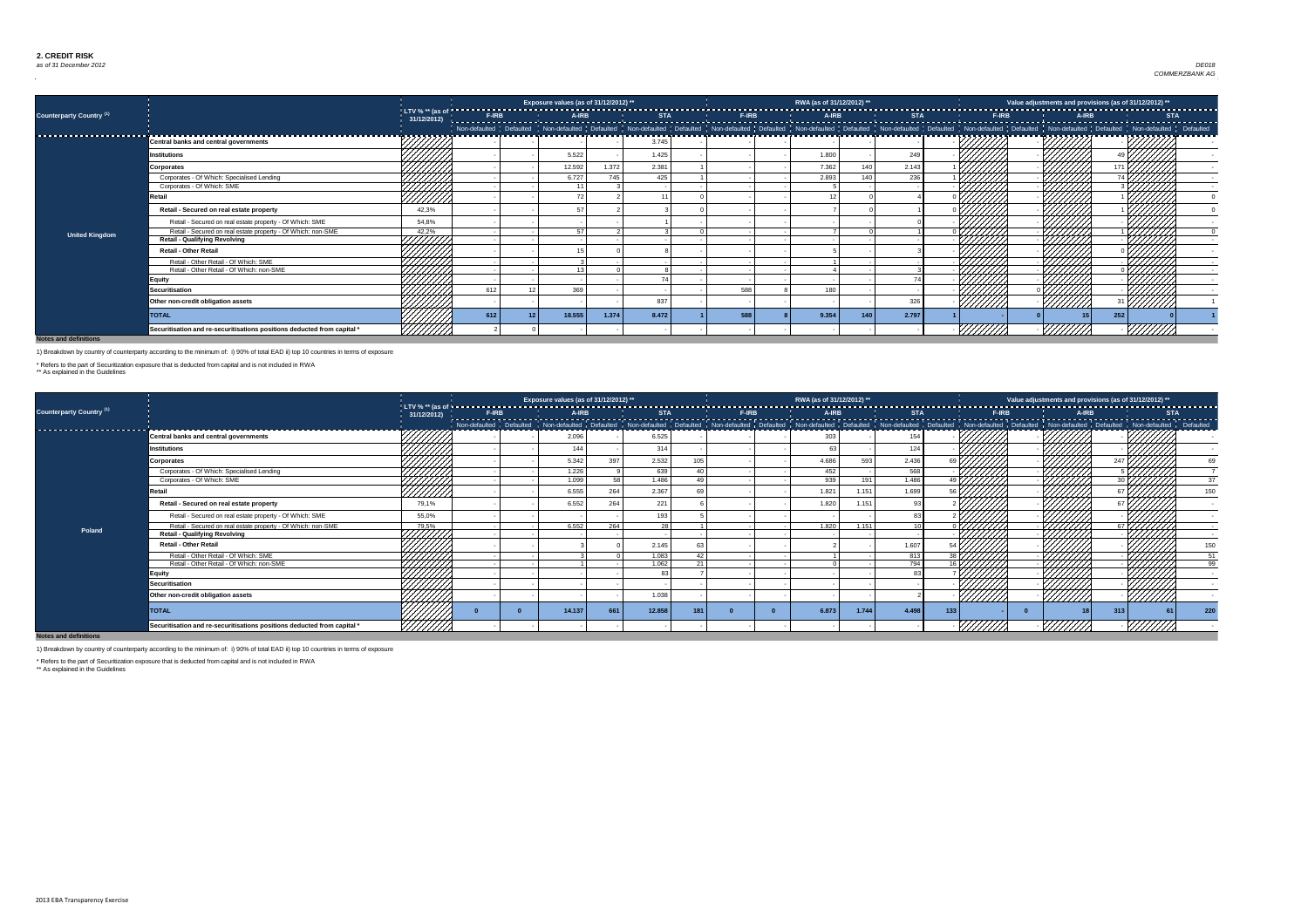

|                                     |                                                                         |                           |     |                 | Exposure values (as of 31/12/2012) ** |       |       |       | RWA (as of 31/12/2012) ** |     |     |                |     |      | Value adjustments and provisions (as of 31/12/2012) **                                                                                                                                                                         |  |
|-------------------------------------|-------------------------------------------------------------------------|---------------------------|-----|-----------------|---------------------------------------|-------|-------|-------|---------------------------|-----|-----|----------------|-----|------|--------------------------------------------------------------------------------------------------------------------------------------------------------------------------------------------------------------------------------|--|
| Counterparty Country <sup>(1)</sup> |                                                                         | 31/12/2012)               |     |                 |                                       |       |       |       |                           |     |     |                |     |      |                                                                                                                                                                                                                                |  |
|                                     |                                                                         |                           |     |                 |                                       |       |       |       |                           |     |     |                |     |      | response to the state of the state of the state of the state of the state of the state of the state of the state of the state of the state of the state of the state of the state of the state of the state of the state of th |  |
|                                     | <b>Central banks and central governments</b>                            |                           |     |                 | 5.854                                 |       | 42    |       |                           |     |     |                |     |      |                                                                                                                                                                                                                                |  |
|                                     | <b>Institutions</b>                                                     |                           |     |                 | 5.244                                 |       | 2.634 |       | 989                       |     | 337 |                |     |      |                                                                                                                                                                                                                                |  |
|                                     | <b>Corporates</b>                                                       |                           |     |                 | 6.501                                 | 1.523 | 841   |       | 3.804                     | 399 | 404 |                |     |      |                                                                                                                                                                                                                                |  |
|                                     | Corporates - Of Which: Specialised Lending                              |                           |     |                 | 1.979                                 | 639   | 152   |       | 1.686                     |     | 127 |                |     |      |                                                                                                                                                                                                                                |  |
|                                     | Corporates - Of Which: SME                                              |                           |     |                 | <b>EQ</b>                             | っち    |       |       | - 20                      |     |     |                |     |      |                                                                                                                                                                                                                                |  |
|                                     | <b>Retail</b>                                                           | HHH<br>HHH                |     |                 | 103                                   |       |       |       |                           |     |     |                |     |      |                                                                                                                                                                                                                                |  |
|                                     | Retail - Secured on real estate property                                | 50,1%                     |     |                 |                                       |       |       |       |                           |     |     |                |     |      |                                                                                                                                                                                                                                |  |
|                                     | Retail - Secured on real estate property - Of Which: SME                | 60,0%                     |     |                 |                                       |       |       |       |                           |     |     |                |     |      |                                                                                                                                                                                                                                |  |
| <b>U.S.</b>                         | Retail - Secured on real estate property - Of Which: non-SME            | 50,1%                     |     |                 |                                       |       |       |       |                           |     |     |                |     |      |                                                                                                                                                                                                                                |  |
|                                     | <b>Retail - Qualifying Revolving</b>                                    | HHHH                      |     |                 |                                       |       |       |       |                           |     |     |                |     |      |                                                                                                                                                                                                                                |  |
|                                     | <b>Retail - Other Retail</b>                                            |                           |     |                 |                                       |       |       |       |                           |     |     |                |     |      |                                                                                                                                                                                                                                |  |
|                                     | Retail - Other Retail - Of Which: SME                                   | ,,,,,,,,,<br>,,,,,,,,,,,, |     |                 | $\overline{A}$                        |       |       |       |                           |     |     |                |     | 444, | 1777                                                                                                                                                                                                                           |  |
|                                     | Retail - Other Retail - Of Which: non-SME                               |                           |     |                 | $\overline{A}$                        |       |       |       |                           |     |     |                |     |      |                                                                                                                                                                                                                                |  |
|                                     | Equity                                                                  |                           |     |                 |                                       |       |       |       |                           |     |     |                |     |      |                                                                                                                                                                                                                                |  |
|                                     | <b>Securitisation</b>                                                   |                           | 942 | 483             | 1.152                                 |       |       | 1.291 | 235                       |     |     |                |     |      |                                                                                                                                                                                                                                |  |
|                                     | Other non-credit obligation assets                                      |                           |     |                 |                                       |       | 265   |       |                           |     | 141 | <u>///////</u> |     |      | <u>///////</u>                                                                                                                                                                                                                 |  |
|                                     | <b>TOTAL</b>                                                            | 4111111.                  | 942 | $\overline{AB}$ | 18.854                                | 1.578 | 4.250 | 1.291 | 5.050                     | 400 | 960 |                | 478 |      | 377                                                                                                                                                                                                                            |  |
|                                     | Securitisation and re-securitisations positions deducted from capital * |                           |     | 357             |                                       |       |       |       |                           |     |     |                |     |      |                                                                                                                                                                                                                                |  |

|                                     |                                                                         |                  |              | Exposure values (as of 31/12/2012) ** |     |            |                                                                                                                                                                                                                                | RWA (as of 31/12/2012) ** |            |  |              |      |       | Value adjustments and provisions (as of 31/12/2012) ** |  |
|-------------------------------------|-------------------------------------------------------------------------|------------------|--------------|---------------------------------------|-----|------------|--------------------------------------------------------------------------------------------------------------------------------------------------------------------------------------------------------------------------------|---------------------------|------------|--|--------------|------|-------|--------------------------------------------------------|--|
| Counterparty Country <sup>(1)</sup> |                                                                         | 31/12/2012)      | <b>F-IRB</b> | A-IRB                                 |     | <b>STA</b> | <b>F-IRB</b>                                                                                                                                                                                                                   | A-IRB                     | <b>STA</b> |  | <b>F-IRB</b> |      | A-IRB | <b>STA</b>                                             |  |
|                                     |                                                                         | (アフェアフェアフェア)     |              |                                       |     |            | Non-defaulted   Defaulted   Non-defaulted   Non-defaulted   Defaulted   Non-defaulted   Non-defaulted   Non-defaulted   Non-defaulted   Non-defaulted   Non-defaulted   Non-defaulted   Non-defaulted   Non-defaulted   Non-de |                           |            |  |              |      |       |                                                        |  |
|                                     | <b>Central banks and central governments</b>                            |                  |              | 1.149                                 |     | 9.739      |                                                                                                                                                                                                                                |                           |            |  |              |      |       |                                                        |  |
|                                     | Institutions                                                            |                  |              | 904                                   |     | 186        |                                                                                                                                                                                                                                | 734                       | 109        |  |              |      |       |                                                        |  |
|                                     | <b>Corporates</b>                                                       |                  |              | 4.096                                 | 155 |            |                                                                                                                                                                                                                                | 3.278                     |            |  |              |      |       |                                                        |  |
|                                     | Corporates - Of Which: Specialised Lending                              | 44444            |              | 3.071                                 | 155 |            |                                                                                                                                                                                                                                | 2.754                     |            |  |              |      |       |                                                        |  |
|                                     | Corporates - Of Which: SME                                              | HHH).            |              |                                       |     |            |                                                                                                                                                                                                                                |                           |            |  |              |      |       |                                                        |  |
|                                     | <b>Retail</b>                                                           | ////////         |              |                                       |     |            |                                                                                                                                                                                                                                |                           |            |  |              |      |       |                                                        |  |
|                                     | Retail - Secured on real estate property                                | 45,9%            |              |                                       |     |            |                                                                                                                                                                                                                                |                           |            |  |              |      |       |                                                        |  |
|                                     | Retail - Secured on real estate property - Of Which: SME                | 43,4%            |              |                                       |     |            |                                                                                                                                                                                                                                |                           |            |  |              |      |       |                                                        |  |
| <b>Italy</b>                        | Retail - Secured on real estate property - Of Which: non-SME            | 46,0%            |              |                                       |     |            |                                                                                                                                                                                                                                |                           |            |  |              | 7777 |       |                                                        |  |
|                                     | <b>Retail - Qualifying Revolving</b>                                    | 7777777<br>44444 |              |                                       |     |            |                                                                                                                                                                                                                                |                           |            |  |              |      |       |                                                        |  |
|                                     | <b>Retail - Other Retail</b>                                            |                  |              |                                       |     |            |                                                                                                                                                                                                                                |                           |            |  |              |      |       |                                                        |  |
|                                     | Retail - Other Retail - Of Which: SME                                   | ,,,,,,,,,,       |              |                                       |     |            |                                                                                                                                                                                                                                |                           |            |  |              |      |       |                                                        |  |
|                                     | Retail - Other Retail - Of Which: non-SME                               |                  |              |                                       |     |            |                                                                                                                                                                                                                                |                           |            |  |              |      |       |                                                        |  |
|                                     | Equity                                                                  |                  |              |                                       |     |            |                                                                                                                                                                                                                                |                           |            |  |              |      |       |                                                        |  |
|                                     | <b>Securitisation</b>                                                   |                  | 146          |                                       |     |            | 108                                                                                                                                                                                                                            |                           |            |  |              |      |       |                                                        |  |
|                                     | Other non-credit obligation assets                                      |                  |              |                                       |     |            |                                                                                                                                                                                                                                |                           |            |  |              |      |       | 777777                                                 |  |
|                                     | <b>TOTAL</b>                                                            |                  | 14           | 6.167                                 | 156 | 9.983      | 108                                                                                                                                                                                                                            | 4.723                     | 169        |  |              |      | 104   |                                                        |  |
| Naton and definitions               | Securitisation and re-securitisations positions deducted from capital * | <u> XIIIIII</u>  |              |                                       |     |            |                                                                                                                                                                                                                                |                           |            |  |              | 7777 |       |                                                        |  |

**Notes and definitions**

1) Breakdown by country of counterparty according to the minimum of: i) 90% of total EAD ii) top 10 countries in terms of exposure

\* Refers to the part of Securitization exposure that is deducted from capital and is not included in RWA

\*\* As explained in the Guidelines

1) Breakdown by country of counterparty according to the minimum of: i) 90% of total EAD ii) top 10 countries in terms of exposure

\* Refers to the part of Securitization exposure that is deducted from capital and is not included in RWA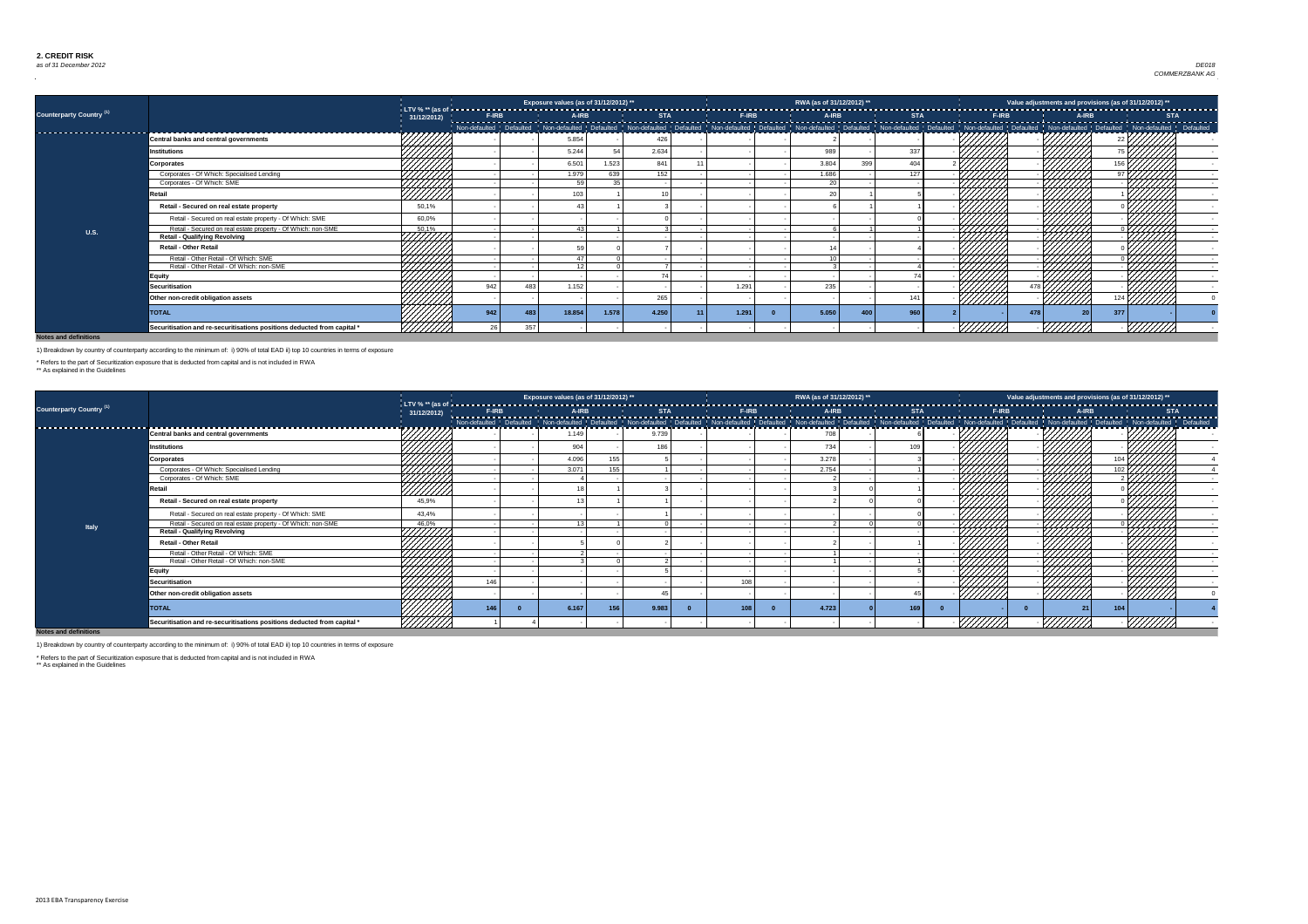

|                                     |                                                                         |                         |     | Exposure values (as of 31/12/2012) **                                                                                                                                                                                        |       |                 | RWA (as of 31/12/2012) ** |     |          |                | Value adjustments and provisions (as of 31/12/2012) ** |  |
|-------------------------------------|-------------------------------------------------------------------------|-------------------------|-----|------------------------------------------------------------------------------------------------------------------------------------------------------------------------------------------------------------------------------|-------|-----------------|---------------------------|-----|----------|----------------|--------------------------------------------------------|--|
| Counterparty Country <sup>(1)</sup> |                                                                         |                         |     |                                                                                                                                                                                                                              |       |                 |                           |     |          |                |                                                        |  |
|                                     |                                                                         |                         |     | Non-defaulted   Defaulted   Non-defaulted   Defaulted   Non-defaulted   Non-defaulted   Non-defaulted   Non-defaulted   Non-defaulted   Non-defaulted   Non-defaulted   Non-defaulted   Non-defaulted   Non-defaulted   Non- |       |                 |                           |     |          |                |                                                        |  |
| ----------------------------        | <b>Central banks and central governments</b>                            | 77777777                |     | 204                                                                                                                                                                                                                          | 106   |                 |                           |     |          |                |                                                        |  |
|                                     | Institutions                                                            | HHHH                    |     | 3.918                                                                                                                                                                                                                        | 284   |                 | 1.245                     |     |          |                |                                                        |  |
|                                     | <b>Corporates</b>                                                       |                         |     | 5.358                                                                                                                                                                                                                        | 757   |                 | 2.413                     | 246 |          |                |                                                        |  |
|                                     | Corporates - Of Which: Specialised Lending                              |                         |     | 3.108                                                                                                                                                                                                                        | 600   |                 | 1.474                     | 195 |          |                |                                                        |  |
|                                     | Corporates - Of Which: SME                                              |                         |     | $\Omega$                                                                                                                                                                                                                     |       |                 | 25                        |     |          |                |                                                        |  |
|                                     | Retail                                                                  | UMM.                    |     |                                                                                                                                                                                                                              |       |                 |                           |     |          |                |                                                        |  |
|                                     | Retail - Secured on real estate property                                | 43,4%                   |     |                                                                                                                                                                                                                              |       |                 |                           |     |          |                |                                                        |  |
|                                     | Retail - Secured on real estate property - Of Which: SME                | 0,0%                    |     |                                                                                                                                                                                                                              |       |                 |                           |     |          |                |                                                        |  |
| <b>France</b>                       | Retail - Secured on real estate property - Of Which: non-SME            |                         |     | ററ I                                                                                                                                                                                                                         |       |                 |                           |     |          | 4444           |                                                        |  |
|                                     | <b>Retail - Qualifying Revolving</b>                                    | $\frac{43.4\%}{111111}$ |     |                                                                                                                                                                                                                              |       |                 |                           |     |          |                |                                                        |  |
|                                     | <b>Retail - Other Retail</b>                                            |                         |     |                                                                                                                                                                                                                              |       |                 |                           |     |          |                |                                                        |  |
|                                     | Retail - Other Retail - Of Which: SME                                   | HHHH                    |     |                                                                                                                                                                                                                              |       |                 |                           |     |          |                |                                                        |  |
|                                     | Retail - Other Retail - Of Which: non-SME                               | 44444                   |     |                                                                                                                                                                                                                              |       |                 |                           |     |          |                |                                                        |  |
|                                     | <b>Equity</b>                                                           |                         |     |                                                                                                                                                                                                                              |       |                 |                           |     |          |                |                                                        |  |
|                                     | <b>Securitisation</b>                                                   |                         | 160 | 110                                                                                                                                                                                                                          |       |                 |                           |     |          |                |                                                        |  |
|                                     | Other non-credit obligation assets                                      | ////////                |     |                                                                                                                                                                                                                              | 352   |                 |                           | 122 | ///////  | <u>VIIIII.</u> | 777777                                                 |  |
|                                     | <b>TOTAL</b>                                                            | 777777,                 | 160 | 9.622                                                                                                                                                                                                                        | 1.507 | 82 <sup>1</sup> | 3.770                     | 390 |          |                |                                                        |  |
|                                     | Securitisation and re-securitisations positions deducted from capital * | 9777777                 |     |                                                                                                                                                                                                                              |       |                 |                           |     | 7777777X | <i>ШШЛЛ</i>    | - <i>VIIIIII</i>                                       |  |

|                                 |                                                                         |                   |              | Exposure values (as of 31/12/2012) ** |       |            |     |              | RWA (as of 31/12/2012) ** |            |               |                |              |        | Value adjustments and provisions (as of 31/12/2012) ** |                  |
|---------------------------------|-------------------------------------------------------------------------|-------------------|--------------|---------------------------------------|-------|------------|-----|--------------|---------------------------|------------|---------------|----------------|--------------|--------|--------------------------------------------------------|------------------|
| <b>Counterparty Country (1)</b> |                                                                         | 31/12/2012)       | <b>F-IRB</b> | A-IRB                                 |       | <b>STA</b> |     | <b>F-IRB</b> | A-IRB                     | <b>STA</b> |               |                | <b>F-IRB</b> | A-IRB  | <b>STA</b>                                             | ---------------- |
| ------------------------        |                                                                         | マフフフフフフつ          |              |                                       |       |            |     |              |                           |            |               |                |              |        |                                                        |                  |
|                                 | <b>Central banks and central governments</b>                            |                   |              |                                       |       | 2.532      |     |              |                           |            |               |                |              |        |                                                        |                  |
|                                 | <b>Institutions</b>                                                     |                   |              | 3.812                                 |       |            |     |              | 1.718                     |            |               |                |              |        |                                                        |                  |
|                                 | Corporates                                                              |                   |              | 5.037                                 | 1.406 | 496        | 457 |              | 4.507                     | 418        | 651           |                |              |        |                                                        | 159              |
|                                 | Corporates - Of Which: Specialised Lending                              | 444444            |              | 4.104                                 | 1.384 | 470        | 457 |              | 3.754                     | 396        | 651 $\lfloor$ |                |              |        | 555                                                    | 150              |
|                                 | Corporates - Of Which: SME                                              |                   |              | 22                                    |       |            |     |              | ົດ                        |            |               |                |              |        |                                                        |                  |
|                                 | <b>Retail</b>                                                           | HIIII)<br>IIIIII) |              |                                       |       |            |     |              |                           |            |               |                |              |        |                                                        |                  |
|                                 | Retail - Secured on real estate property                                | 43,5%             |              |                                       |       |            |     |              |                           |            |               |                |              |        | 77777                                                  |                  |
|                                 | Retail - Secured on real estate property - Of Which: SME                | 40,6%             |              |                                       |       |            |     |              |                           |            |               |                |              |        |                                                        |                  |
| Spain                           | Retail - Secured on real estate property - Of Which: non-SME            | 43,5%             |              |                                       |       |            |     |              |                           |            |               |                |              |        |                                                        |                  |
|                                 | <b>Retail - Qualifying Revolving</b>                                    | 7777777           |              |                                       |       |            |     |              |                           |            |               |                |              |        |                                                        |                  |
|                                 | <b>Retail - Other Retail</b>                                            |                   |              |                                       |       |            |     |              |                           |            |               |                |              |        |                                                        |                  |
|                                 | Retail - Other Retail - Of Which: SME                                   | HIIII.            |              |                                       |       |            |     |              |                           |            |               |                |              |        |                                                        |                  |
|                                 | Retail - Other Retail - Of Which: non-SME                               |                   |              |                                       |       |            |     |              |                           |            |               |                |              |        |                                                        |                  |
|                                 | <b>Equity</b>                                                           |                   |              |                                       |       |            |     |              |                           |            |               |                |              |        |                                                        |                  |
|                                 | <b>Securitisation</b>                                                   |                   |              |                                       |       |            |     |              |                           |            |               |                |              |        |                                                        |                  |
|                                 | Other non-credit obligation assets                                      |                   |              |                                       |       |            |     |              |                           |            |               | <u>///////</u> |              |        | ''UШv                                                  |                  |
|                                 | <b>TOTAL</b>                                                            | 44444             |              | 8.948                                 | 1.407 | 3.114      |     |              | 6.319                     | 490        |               |                |              |        | 566                                                    | 161              |
|                                 | Securitisation and re-securitisations positions deducted from capital * | /////////         |              |                                       |       |            |     |              |                           |            |               |                |              | 77777. | 77777777                                               |                  |

**Notes and definitions**

1) Breakdown by country of counterparty according to the minimum of: i) 90% of total EAD ii) top 10 countries in terms of exposure

\* Refers to the part of Securitization exposure that is deducted from capital and is not included in RWA

\*\* As explained in the Guidelines

1) Breakdown by country of counterparty according to the minimum of: i) 90% of total EAD ii) top 10 countries in terms of exposure

\* Refers to the part of Securitization exposure that is deducted from capital and is not included in RWA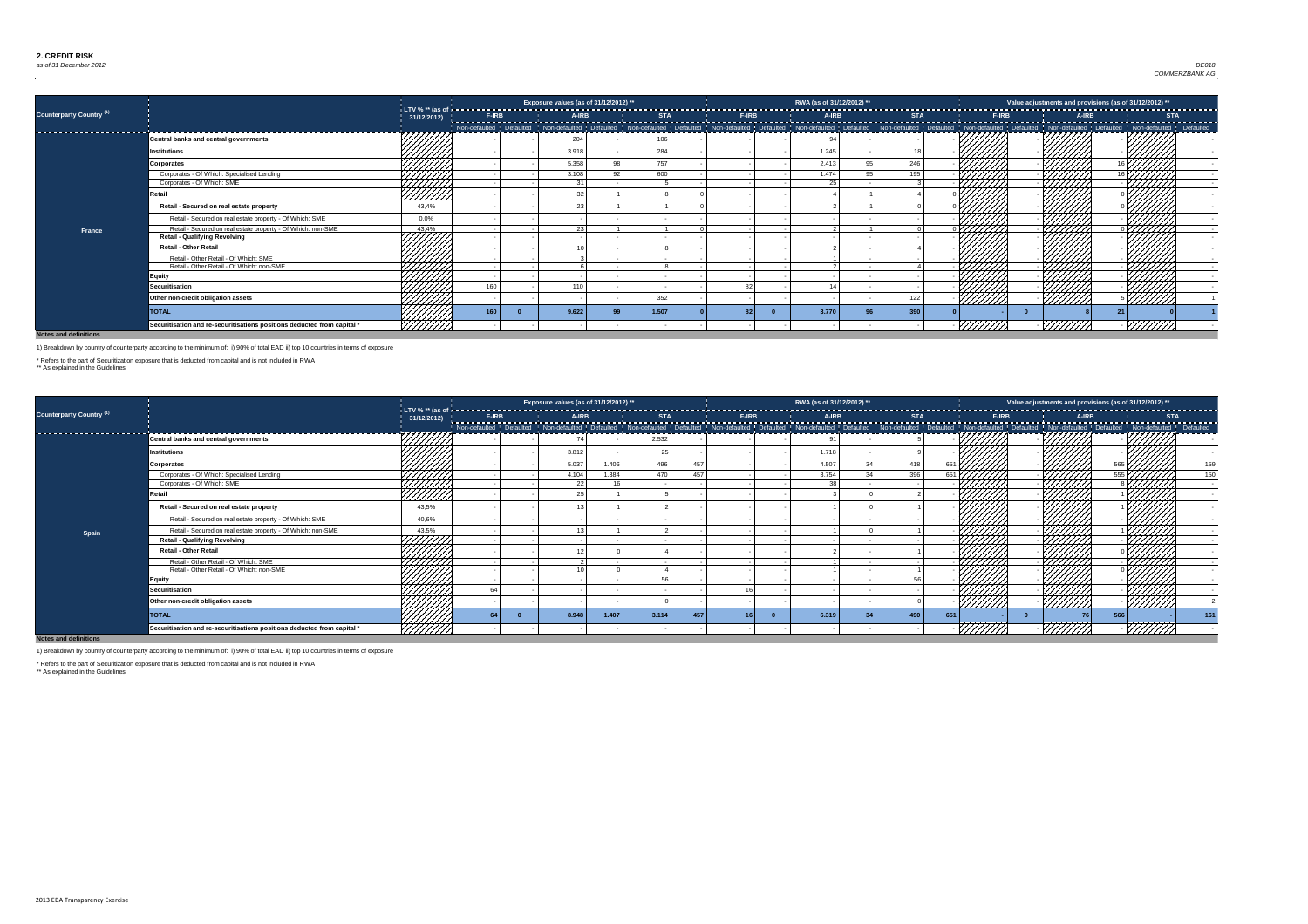### *as of 31 December 2012* Dez 12 Country 0 Exposure 0 *DE018 COMMERZBANK AG*

**Notes and definitions**

|                                     |                                                                         |            |     | Exposure values (as of 31/12/2012) ** |     |                 |  | RWA (as of 31/12/2012) ** |     |        |         | Value adjustments and provisions (as of 31/12/2012) ** |  |
|-------------------------------------|-------------------------------------------------------------------------|------------|-----|---------------------------------------|-----|-----------------|--|---------------------------|-----|--------|---------|--------------------------------------------------------|--|
| Counterparty Country <sup>(1)</sup> |                                                                         | 31/12/2012 |     |                                       |     |                 |  |                           |     |        |         |                                                        |  |
|                                     |                                                                         |            |     |                                       |     |                 |  |                           |     |        |         |                                                        |  |
|                                     | <b>Central banks and central governments</b>                            |            |     |                                       |     | 2.305           |  |                           |     |        |         |                                                        |  |
|                                     | <b>Institutions</b>                                                     |            |     | 1.609                                 |     | 12 <sub>3</sub> |  | 489                       |     |        |         |                                                        |  |
|                                     | <b>Corporates</b>                                                       |            |     | 2.850                                 | 657 |                 |  | 1.570                     |     |        |         |                                                        |  |
|                                     | Corporates - Of Which: Specialised Lending                              | 7777777    |     | 1.026                                 | 648 |                 |  | 770                       |     |        |         |                                                        |  |
|                                     | Corporates - Of Which: SME                                              | HHHT.      |     | 36                                    |     |                 |  |                           |     |        | /////   |                                                        |  |
|                                     | <b>Retail</b>                                                           | /////      |     |                                       |     |                 |  |                           |     |        |         |                                                        |  |
|                                     | Retail - Secured on real estate property                                | 57,9%      |     |                                       |     |                 |  |                           |     |        |         |                                                        |  |
|                                     | Retail - Secured on real estate property - Of Which: SME                | 41,5%      |     |                                       |     |                 |  |                           |     |        |         |                                                        |  |
| <b>Netherlands</b>                  | Retail - Secured on real estate property - Of Which: non-SME            | 59,8%      |     |                                       |     |                 |  |                           |     |        |         |                                                        |  |
|                                     | <b>Retail - Qualifying Revolving</b>                                    | HHHH       |     |                                       |     |                 |  |                           |     |        | VIII).  |                                                        |  |
|                                     | <b>Retail - Other Retail</b>                                            |            |     |                                       |     |                 |  |                           |     |        |         |                                                        |  |
|                                     | Retail - Other Retail - Of Which: SME                                   |            |     |                                       |     |                 |  |                           |     |        |         |                                                        |  |
|                                     | Retail - Other Retail - Of Which: non-SME                               |            |     |                                       |     |                 |  |                           |     |        |         |                                                        |  |
|                                     | <b>Equity</b>                                                           |            |     |                                       |     |                 |  |                           |     |        |         |                                                        |  |
|                                     | <b>Securitisation</b>                                                   |            | 355 |                                       |     |                 |  |                           |     |        |         |                                                        |  |
|                                     | Other non-credit obligation assets                                      |            |     |                                       |     | 641             |  |                           | 244 | ////// | /////// | //////                                                 |  |
|                                     | <b>TOTAL</b>                                                            |            | 355 | 4.511                                 | 657 | 3.126           |  | 2.068                     | 308 |        |         | 112                                                    |  |
|                                     | Securitisation and re-securitisations positions deducted from capital * |            |     |                                       |     |                 |  |                           |     |        |         |                                                        |  |

|                                     |                                                                         |               |  | Exposure values (as of 31/12/2012) ** |       |     |  | RWA (as of 31/12/2012) ** |     |         | Value adjustments and provisions (as of 31/12/2012) ** |  |
|-------------------------------------|-------------------------------------------------------------------------|---------------|--|---------------------------------------|-------|-----|--|---------------------------|-----|---------|--------------------------------------------------------|--|
| Counterparty Country <sup>(1)</sup> |                                                                         |               |  |                                       |       |     |  |                           |     |         |                                                        |  |
| --------------------------          |                                                                         |               |  |                                       |       |     |  |                           |     |         |                                                        |  |
|                                     | Central banks and central governments                                   |               |  |                                       |       |     |  |                           |     |         |                                                        |  |
|                                     | <b>Institutions</b>                                                     |               |  | 1.026                                 |       |     |  | 137                       |     |         |                                                        |  |
|                                     | <b>Corporates</b>                                                       |               |  | 5.262                                 | 1.016 | 112 |  | 2.082                     |     |         |                                                        |  |
|                                     | Corporates - Of Which: Specialised Lending                              |               |  | 3.457                                 | 954   |     |  | 1.403                     |     |         |                                                        |  |
|                                     | Corporates - Of Which: SME                                              | ///////       |  |                                       |       |     |  |                           |     |         |                                                        |  |
|                                     | Retail                                                                  | <u>//////</u> |  |                                       |       |     |  |                           |     |         |                                                        |  |
|                                     | Retail - Secured on real estate property                                | 50,1%         |  |                                       |       |     |  |                           |     |         |                                                        |  |
|                                     | Retail - Secured on real estate property - Of Which: SME                | 0,0%          |  |                                       |       |     |  |                           |     |         |                                                        |  |
| Luxembourg                          | Retail - Secured on real estate property - Of Which: non-SME            | 50,1%         |  |                                       |       |     |  |                           |     |         |                                                        |  |
|                                     | <b>Retail - Qualifying Revolving</b>                                    |               |  |                                       |       |     |  |                           |     |         |                                                        |  |
|                                     | <b>Retail - Other Retail</b>                                            | .<br>MMT      |  |                                       |       |     |  |                           |     |         |                                                        |  |
|                                     | Retail - Other Retail - Of Which: SME                                   |               |  |                                       |       |     |  |                           |     |         |                                                        |  |
|                                     | Retail - Other Retail - Of Which: non-SME                               | HHHH,         |  |                                       |       |     |  |                           |     |         |                                                        |  |
|                                     | <b>Equity</b>                                                           |               |  |                                       |       |     |  |                           |     |         |                                                        |  |
|                                     | <b>Securitisation</b>                                                   |               |  |                                       |       |     |  |                           |     |         |                                                        |  |
|                                     | Other non-credit obligation assets                                      |               |  |                                       |       |     |  |                           |     |         | 144 $\mathsf{l}$                                       |  |
|                                     | <b>TOTAL</b>                                                            |               |  | 6.315                                 | 1.018 | 379 |  | 2.225                     | 131 |         | 240                                                    |  |
| Natos and definitions               | Securitisation and re-securitisations positions deducted from capital * | ,,,,,,,,,,,   |  |                                       |       |     |  |                           |     | /////// |                                                        |  |

**Notes and definitions**

1) Breakdown by country of counterparty according to the minimum of: i) 90% of total EAD ii) top 10 countries in terms of exposure

\* Refers to the part of Securitization exposure that is deducted from capital and is not included in RWA

\*\* As explained in the Guidelines

1) Breakdown by country of counterparty according to the minimum of: i) 90% of total EAD ii) top 10 countries in terms of exposure

\* Refers to the part of Securitization exposure that is deducted from capital and is not included in RWA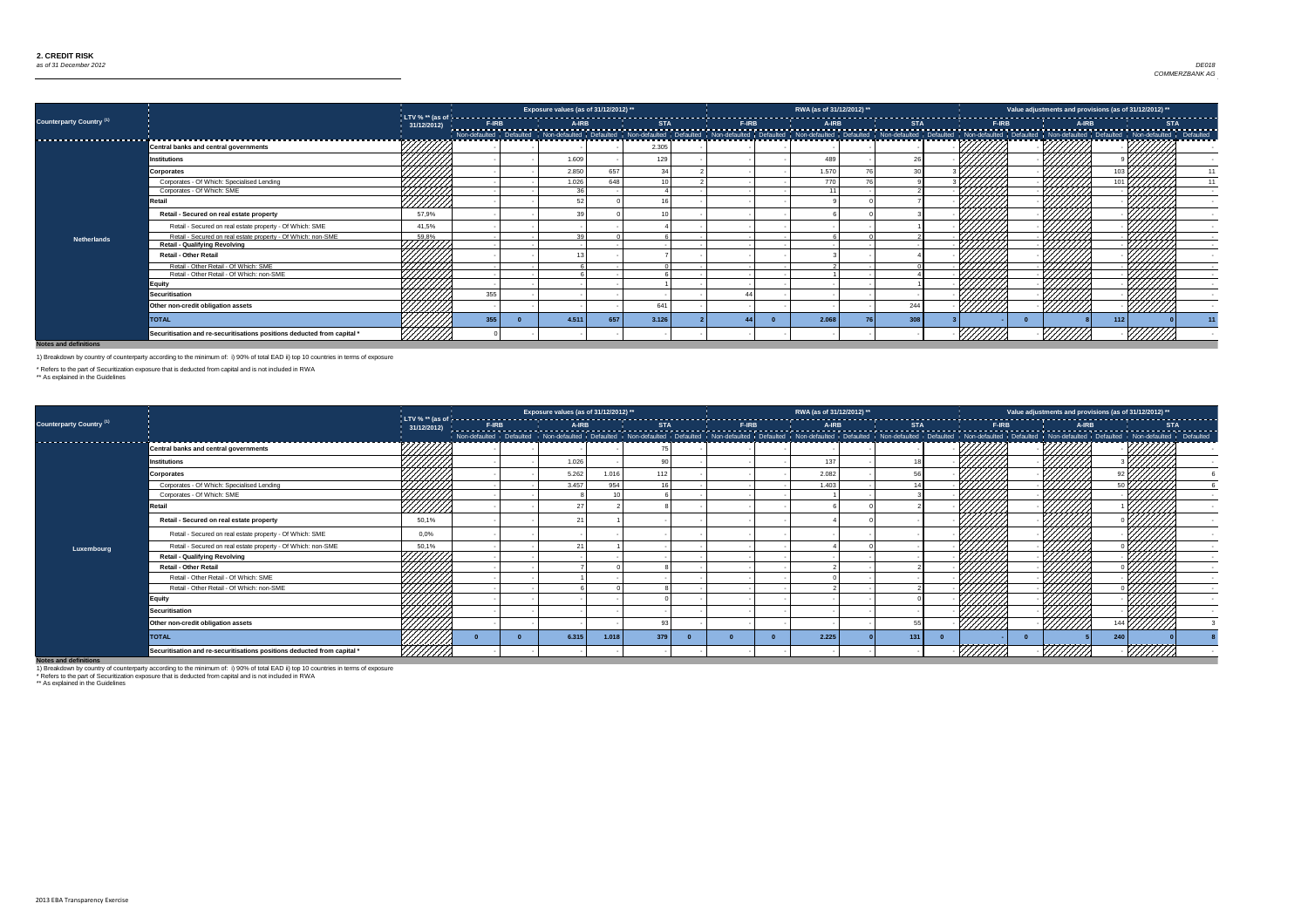

|                                     |                                                                         |                  | Exposure values (as of 31/12/2012) ** |     |  | RWA (as of 31/12/2012) ** |     |                | Value adjustments and provisions (as of 31/12/2012) ** |                 |
|-------------------------------------|-------------------------------------------------------------------------|------------------|---------------------------------------|-----|--|---------------------------|-----|----------------|--------------------------------------------------------|-----------------|
| Counterparty Country <sup>(1)</sup> |                                                                         |                  |                                       |     |  |                           |     |                |                                                        |                 |
|                                     |                                                                         |                  |                                       |     |  |                           |     |                |                                                        |                 |
|                                     | <b>Central banks and central governments</b>                            |                  | 1.327                                 |     |  |                           |     |                |                                                        |                 |
|                                     | <b>Institutions</b>                                                     | 7777777          | 2.191                                 | 301 |  | 332                       |     |                |                                                        |                 |
|                                     | <b>Corporates</b>                                                       |                  | 2.984                                 | 34  |  | 926                       |     |                |                                                        |                 |
|                                     | Corporates - Of Which: Specialised Lending                              | HAAN<br>HAAN     | 711                                   |     |  | 167                       |     |                |                                                        |                 |
|                                     | Corporates - Of Which: SME                                              |                  |                                       |     |  |                           |     |                |                                                        |                 |
|                                     | Retail                                                                  |                  | 190                                   |     |  |                           |     |                |                                                        |                 |
|                                     | Retail - Secured on real estate property                                | 52,9%            |                                       | 24  |  |                           |     |                |                                                        |                 |
|                                     | Retail - Secured on real estate property - Of Which: SME                | 41,5%            |                                       |     |  |                           |     |                |                                                        | $\mathbb{Z}$    |
|                                     | Retail - Secured on real estate property - Of Which: non-SME            | 53,4%            | 85                                    | 21  |  | $\overline{A}$            |     |                |                                                        |                 |
| <b>Switzerland</b>                  | <b>Retail - Qualifying Revolving</b>                                    | 44444            |                                       |     |  |                           |     |                |                                                        |                 |
|                                     | <b>Retail - Other Retail</b>                                            |                  | 106                                   | 26  |  |                           |     |                |                                                        |                 |
|                                     | Retail - Other Retail - Of Which: SME                                   | ШШ<br>ШШШ        |                                       |     |  |                           |     |                | 7777                                                   |                 |
|                                     | Retail - Other Retail - Of Which: non-SME                               |                  |                                       | 25  |  |                           |     |                |                                                        |                 |
|                                     | Equity                                                                  |                  |                                       | 27  |  |                           |     |                |                                                        |                 |
|                                     | <b>Securitisation</b>                                                   |                  |                                       |     |  |                           |     |                |                                                        |                 |
|                                     | Other non-credit obligation assets                                      |                  |                                       | -64 |  |                           | 24  | <u> //////</u> |                                                        | //////          |
|                                     | <b>TOTAL</b>                                                            |                  | 6.692                                 | 476 |  | 1.387                     | 123 |                |                                                        | 10 <sup>1</sup> |
| Notos and definitions               | Securitisation and re-securitisations positions deducted from capital * | <u>VIIIIII I</u> |                                       |     |  |                           |     |                | VIIIIII                                                |                 |

1) Breakdown by country of counterparty according to the minimum of: i) 90% of total EAD ii) top 10 countries in terms of exposure

\* Refers to the part of Securitization exposure that is deducted from capital and is not included in RWA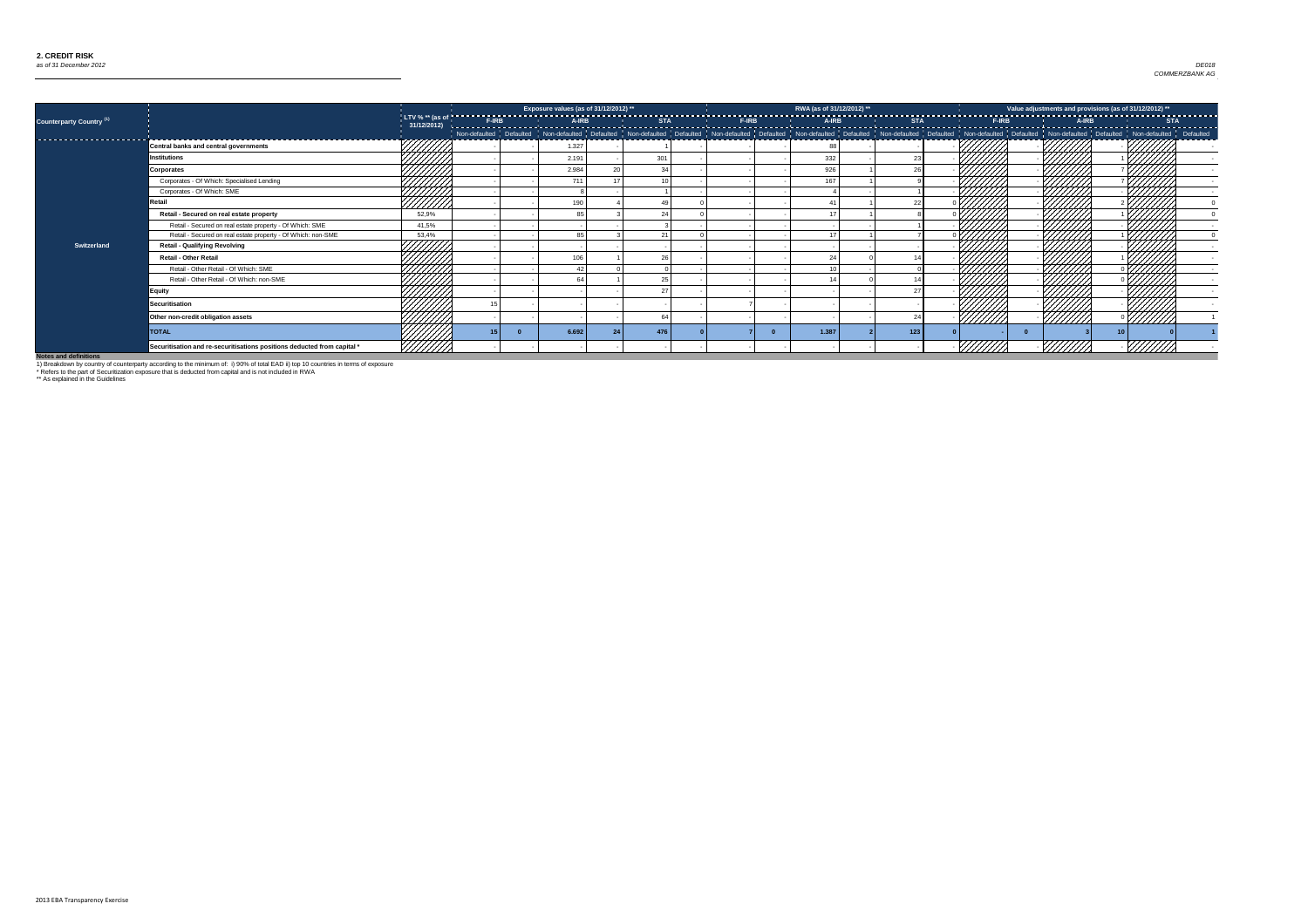

|                                  |                                                                         |                    |              | Exposure values (as of 30/06/2013) ** |        |            |       |              | RWA (as of 30/06/2013) ** |       |                 |                     |         | Value adjustments and provisions (as of 30/06/2013) **                                                                                                                                                                         |       |            |
|----------------------------------|-------------------------------------------------------------------------|--------------------|--------------|---------------------------------------|--------|------------|-------|--------------|---------------------------|-------|-----------------|---------------------|---------|--------------------------------------------------------------------------------------------------------------------------------------------------------------------------------------------------------------------------------|-------|------------|
| <b>All couterparty countries</b> |                                                                         | 30/06/2013)        | F-IRB        | A-IRB                                 |        | <b>STA</b> |       | <b>F-IRB</b> | A-IRB                     |       | <b>STA</b>      |                     |         | A-IRB<br><b>F-IRB</b>                                                                                                                                                                                                          |       | <b>STA</b> |
|                                  |                                                                         |                    |              |                                       |        |            |       |              |                           |       |                 |                     |         | Non-defaulted Pefaulted Non-defaulted Defaulted Non-defaulted Defaulted Non-defaulted Defaulted Non-defaulted Defaulted Non-defaulted Defaulted Non-defaulted Non-defaulted Non-defaulted Non-defaulted Non-defaulted Non-defa |       |            |
|                                  | <b>Central banks and central governments</b>                            | 7777777            |              | 47.071                                |        | 77.857     | 141   |              | 5.543                     |       | 268             |                     |         |                                                                                                                                                                                                                                |       |            |
|                                  | <b>Institutions</b>                                                     | 7777777            |              | 68.859                                | 1.022  | 25.818     |       |              | 24.714                    |       | 2.790           |                     |         |                                                                                                                                                                                                                                |       |            |
|                                  | Corporates                                                              |                    |              | 146.47                                | 14.528 | 14.582     | 707   |              | 84.990                    | 4.457 | 12.732          |                     |         |                                                                                                                                                                                                                                |       | 334        |
|                                  | Corporates - Of Which: Specialised Lending                              |                    |              | 58.867                                | 11.582 | 4.207      | 434   |              | 41.388                    | 4.050 | 2.778           | 591 <sup>2</sup>    |         |                                                                                                                                                                                                                                | 3.368 | 227        |
|                                  | Corporates - Of Which: SME                                              | ////////           |              | 9.170                                 | 762    | 2.608      | 46    |              | 5.131                     | 173   | 2.058           | 50 <sub>1</sub>     |         |                                                                                                                                                                                                                                |       | 49         |
|                                  | Retail                                                                  | 7777777            |              | 68.355                                | 1.343  | 13.930     | 148   |              | 12.868                    | 1.536 | 8.288           |                     |         |                                                                                                                                                                                                                                |       | 194        |
|                                  | Retail - Secured on real estate property                                | 50,1%              |              | 49.614                                | 950    | 3.830      |       |              | 6.914                     | 1.529 | 1.409           |                     |         |                                                                                                                                                                                                                                |       |            |
|                                  | Retail - Secured on real estate property - Of Which: SME                | 36.7%              |              |                                       |        | 1.127      |       |              |                           |       | 418             |                     |         |                                                                                                                                                                                                                                |       |            |
| <b>COMMERZBANK AG</b>            | Retail - Secured on real estate property - Of Which: non-SME            | 50,5%              |              | 49.607                                | 950    | 2.703      | 50    |              | 6.913                     | 1.529 | 991             |                     |         |                                                                                                                                                                                                                                |       | 38         |
|                                  | <b>Retail - Qualifying Revolving</b>                                    |                    |              |                                       |        |            |       |              |                           |       |                 |                     |         |                                                                                                                                                                                                                                |       |            |
|                                  | <b>Retail - Other Retail</b>                                            | NAN<br>MANA        |              | 18.741                                | 393    | 10.100     | 94    |              | 5.954                     |       | 6.879           | $127$ $\frac{1}{2}$ |         |                                                                                                                                                                                                                                |       | 155        |
|                                  | Retail - Other Retail - Of Which: SME                                   |                    |              | 5.720                                 | 163    | 1.302      | 42    |              | 1.853                     |       | 976             | $40\sqrt{7}$        |         |                                                                                                                                                                                                                                |       | 53         |
|                                  | Retail - Other Retail - Of Which: non-SME                               |                    |              | 10.542                                |        | 8.739      | 52    |              | 2.826                     |       | 5.858           | $\frac{1}{87}$      |         |                                                                                                                                                                                                                                |       | 103        |
|                                  | Equity                                                                  | 44447.<br>,,,,,,,, |              |                                       |        | 2.286      |       |              |                           |       | 2.286           |                     |         |                                                                                                                                                                                                                                |       |            |
|                                  | Securitisation                                                          |                    | 3.003<br>529 | 9.316                                 |        | 3.911      |       | 2.326        | 1.526                     |       | 319             |                     |         |                                                                                                                                                                                                                                |       |            |
|                                  | Other non-credit obligation assets                                      | 44fffffn.          |              |                                       |        | 11.811     |       |              |                           |       | 6.730           |                     | /////// |                                                                                                                                                                                                                                |       | 334        |
|                                  | <b>TOTAL</b>                                                            |                    | 3.003<br>529 | 340.072                               | 16.904 | 150.195    | 1.100 | 2.326        | 129.641                   | 5.993 | 33.413<br>1.408 |                     |         | 524<br>-838                                                                                                                                                                                                                    | 6.500 | 870<br>130 |
|                                  | Securitisation and re-securitisations positions deducted from capital * |                    | 357          |                                       |        |            |       |              |                           |       |                 |                     |         |                                                                                                                                                                                                                                |       |            |

|                                     |                                                                         |             |                                                                                                                                                                                                                                 | Exposure values (as of 30/06/2013) ** |       |        |     |  | RWA (as of 30/06/2013) ** |       |        |                    | Value adjustments and provisions (as of 30/06/2013) ** |  |       |     |
|-------------------------------------|-------------------------------------------------------------------------|-------------|---------------------------------------------------------------------------------------------------------------------------------------------------------------------------------------------------------------------------------|---------------------------------------|-------|--------|-----|--|---------------------------|-------|--------|--------------------|--------------------------------------------------------|--|-------|-----|
| Counterparty Country <sup>(1)</sup> |                                                                         | 30/06/2013) | F-IRB   A-IRB   A-IRB   STA   F-IRB   A-IRB   A-IRB   STA   F-IRB   STA   STA   F-IRB   A-IRB   A-IRB   A-IRB<br>  Non-defaulted   Defaulted   Non-defaulted   Non-defaulted   Non-defaulted   Defaulted   Defaulted   Defaulte |                                       |       |        |     |  |                           |       |        |                    |                                                        |  |       |     |
| ----------------------              |                                                                         |             |                                                                                                                                                                                                                                 |                                       |       |        |     |  |                           |       |        |                    |                                                        |  |       |     |
|                                     | <b>Central banks and central governments</b>                            |             |                                                                                                                                                                                                                                 | 622                                   |       | 44.418 |     |  |                           |       |        |                    |                                                        |  |       |     |
|                                     | <b>Institutions</b>                                                     |             |                                                                                                                                                                                                                                 | 14.348                                | 626   | 19.724 |     |  | 2.832                     |       | 1.623  |                    |                                                        |  |       |     |
|                                     | <b>Corporates</b>                                                       |             |                                                                                                                                                                                                                                 | 73.459                                | 6.275 | 5.009  | 287 |  | 39.544                    | 2.780 | 4.929  | $562 \mid$         |                                                        |  |       |     |
|                                     | Corporates - Of Which: Specialised Lending                              |             |                                                                                                                                                                                                                                 | 23.845                                | 5.124 | 1.606  | 21  |  | 15.301                    | 2.752 | 1.041  | $29\sqrt{ }$       |                                                        |  | 1.294 | 24  |
|                                     | Corporates - Of Which: SME                                              | ////////    |                                                                                                                                                                                                                                 | 7.649                                 | 540   | 1.026  |     |  | 3.978                     |       | 513    |                    |                                                        |  |       |     |
|                                     | Retail                                                                  | //////      |                                                                                                                                                                                                                                 | 58.815                                | 896   | 10.781 |     |  | 9.774                     | 287   | 6.182  |                    |                                                        |  |       |     |
|                                     | Retail - Secured on real estate property                                | 46,0%       |                                                                                                                                                                                                                                 | 42.894                                | 666   | 3.222  | 47  |  | 5.183                     | 280   | 1.172  | $_{50}$ $V$ ////// |                                                        |  | 107   | 37  |
|                                     | Retail - Secured on real estate property - Of Which: SME                | 33.1%       |                                                                                                                                                                                                                                 |                                       |       | 900    |     |  |                           |       | 315    |                    |                                                        |  |       |     |
|                                     | Retail - Secured on real estate property - Of Which: non-SME            | 46.3%       |                                                                                                                                                                                                                                 | 42.888                                | 666   | 2.322  | 47  |  | 5.181                     | 280   | 858    |                    |                                                        |  |       |     |
| Germany                             | <b>Retail - Qualifying Revolving</b>                                    | 777777      |                                                                                                                                                                                                                                 |                                       |       |        |     |  |                           |       |        |                    |                                                        |  |       |     |
|                                     | <b>Retail - Other Retail</b>                                            |             |                                                                                                                                                                                                                                 | $15.92^{\circ}$                       | 230   | 7.559  |     |  | 4.591                     |       | 5.010  |                    |                                                        |  |       |     |
|                                     | Retail - Other Retail - Of Which: SME                                   | 44444       |                                                                                                                                                                                                                                 | 5.559                                 | 162   | 129    |     |  | 1.810                     |       | - 07   |                    |                                                        |  |       |     |
|                                     | Retail - Other Retail - Of Which: non-SME                               |             |                                                                                                                                                                                                                                 | 10.362                                | 68    | 7.370  | 21  |  | 2.781                     |       | 4.868  |                    |                                                        |  |       |     |
|                                     | Equity                                                                  |             |                                                                                                                                                                                                                                 |                                       |       | 1.754  |     |  |                           |       | 1.754  |                    |                                                        |  |       |     |
|                                     | <b>Securitisation</b>                                                   | 44444       | 347                                                                                                                                                                                                                             | 7.716                                 |       | 3.909  |     |  | 1.037                     |       | 319    |                    |                                                        |  |       |     |
|                                     | Other non-credit obligation assets                                      |             |                                                                                                                                                                                                                                 |                                       |       | 5.816  |     |  |                           |       | 4.436  |                    |                                                        |  |       | 230 |
|                                     | <b>TOTAL</b>                                                            | 44444       | -347                                                                                                                                                                                                                            | 154.96                                | 7.808 | 91.411 | 371 |  | 53.225                    | 3.067 | 19.321 | 687                |                                                        |  | 2.890 | 329 |
|                                     | Securitisation and re-securitisations positions deducted from capital * |             |                                                                                                                                                                                                                                 |                                       |       |        |     |  |                           |       |        |                    |                                                        |  |       |     |

**Notes and definitions**

\* Refers to the part of Securitization exposure that is deducted from capital and is not included in RWA

\*\* As explained in the Guidelines

1) Breakdown by country of counterparty according to the minimum of: i) 90% of total EAD ii) top 10 countries in terms of exposure

\* Refers to the part of Securitization exposure that is deducted from capital and is not included in RWA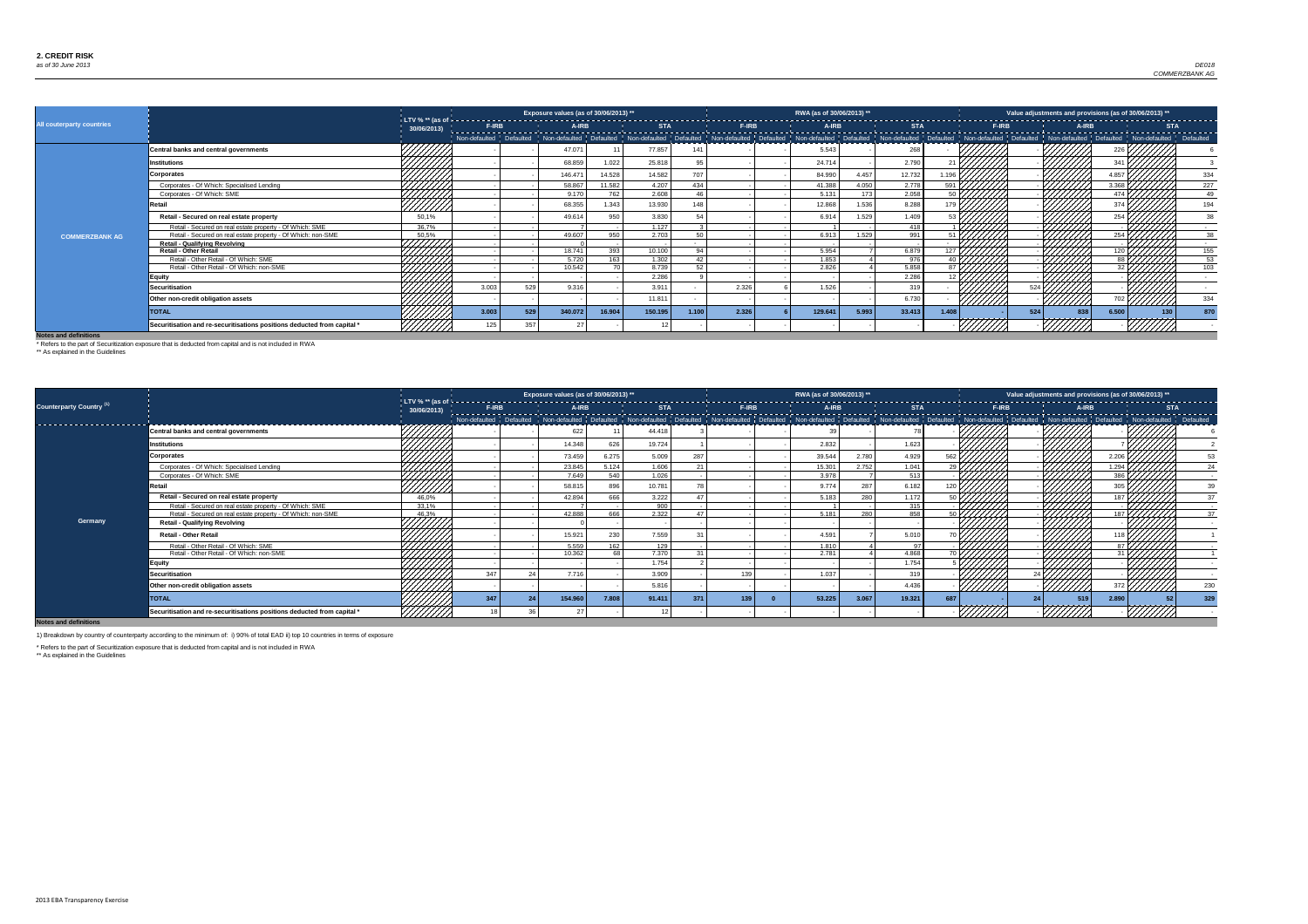

|                                     |                                                                         |              |     | Exposure values (as of 30/06/2013) ** |       |       |     | RWA (as of 30/06/2013) ** |       |       | Value adjustments and provisions (as of 30/06/2013) ** |        |  |
|-------------------------------------|-------------------------------------------------------------------------|--------------|-----|---------------------------------------|-------|-------|-----|---------------------------|-------|-------|--------------------------------------------------------|--------|--|
| Counterparty Country <sup>(1)</sup> |                                                                         | 30/06/2013)  |     |                                       |       |       |     |                           |       |       |                                                        |        |  |
|                                     |                                                                         |              |     |                                       |       |       |     |                           |       |       |                                                        |        |  |
|                                     | <b>Central banks and central governments</b>                            |              |     |                                       |       | 3.423 |     |                           |       |       |                                                        |        |  |
|                                     | <b>Institutions</b>                                                     |              |     | 6.849                                 |       | 1.292 |     | 2.577                     | 251   |       |                                                        |        |  |
|                                     | <b>Corporates</b>                                                       |              |     | 11.201                                | 1.003 | 2.529 |     | 6.293                     | 2.161 |       |                                                        |        |  |
|                                     | Corporates - Of Which: Specialised Lending                              |              |     | 5.030                                 | 731   | 616   |     | 1.913                     | 300   |       |                                                        |        |  |
|                                     | Corporates - Of Which: SME                                              |              |     | 92 <sub>1</sub>                       |       | AC    |     | 70 l                      |       |       |                                                        |        |  |
|                                     | Retail                                                                  |              |     |                                       |       |       |     |                           |       |       |                                                        |        |  |
|                                     | Retail - Secured on real estate property                                | 53,3%        |     | 58                                    |       |       |     |                           |       |       |                                                        |        |  |
|                                     | Retail - Secured on real estate property - Of Which: SME                | 54,3%        |     |                                       |       |       |     |                           |       |       |                                                        |        |  |
| <b>United Kingdom</b>               | Retail - Secured on real estate property - Of Which: non-SME            | 53.3%        |     | EΩ                                    |       |       |     |                           |       |       |                                                        |        |  |
|                                     | <b>Retail - Qualifying Revolving</b>                                    | 1111111      |     |                                       |       |       |     |                           |       |       |                                                        |        |  |
|                                     | <b>Retail - Other Retail</b>                                            |              |     |                                       |       |       |     |                           |       |       |                                                        |        |  |
|                                     | Retail - Other Retail - Of Which: SME                                   | HHHH<br>HHHH |     |                                       |       |       |     |                           |       |       |                                                        |        |  |
|                                     | Retail - Other Retail - Of Which: non-SME                               |              |     | 13.                                   |       |       |     |                           |       |       | 444                                                    |        |  |
|                                     | <b>Equity</b>                                                           |              |     |                                       |       |       |     |                           |       |       |                                                        |        |  |
|                                     | <b>Securitisation</b>                                                   |              | 514 | 382                                   |       |       | 480 | 186                       |       |       |                                                        |        |  |
|                                     | Other non-credit obligation assets                                      | 44444        |     |                                       |       | 478   |     |                           | 117   | 77777 | <u>VIIIIM</u>                                          | ////// |  |
|                                     | <b>TOTAL</b>                                                            |              | 514 | 18.50                                 | 1.006 | 7.807 |     | 9.06                      | 2.608 |       |                                                        | 258    |  |
|                                     | Securitisation and re-securitisations positions deducted from capital * |              |     |                                       |       |       |     |                           |       |       |                                                        |        |  |

|                                     |                                                                         |                            |       | Exposure values (as of 30/06/2013) ** |     |            |     |       | RWA (as of 30/06/2013) ** |       |            |      |       | Value adjustments and provisions (as of 30/06/2013) ** |       |               |                  |
|-------------------------------------|-------------------------------------------------------------------------|----------------------------|-------|---------------------------------------|-----|------------|-----|-------|---------------------------|-------|------------|------|-------|--------------------------------------------------------|-------|---------------|------------------|
| Counterparty Country <sup>(1)</sup> |                                                                         | $30/06/2013$ $\frac{1}{1}$ | F-IRB | A-IRB                                 |     | <b>STA</b> |     | F-IRB | A-IRB                     |       | <b>STA</b> |      | F-IRB |                                                        | A-IRB |               | <b>STA</b>       |
|                                     |                                                                         |                            |       |                                       |     |            |     |       |                           |       |            |      |       |                                                        |       |               |                  |
|                                     | <b>Central banks and central governments</b>                            |                            |       | 1.832                                 |     | 5.663      |     |       | 303                       |       |            |      |       |                                                        |       |               |                  |
|                                     | Institutions                                                            | - <del>+//////</del>       |       | 145                                   |     | 240        |     |       |                           |       |            |      |       |                                                        |       |               |                  |
|                                     | <b>Corporates</b>                                                       |                            |       | 4.927                                 | 331 | 2.616      | 101 |       | 4.049                     | 398   | 2.504      |      |       |                                                        | 238   |               |                  |
|                                     | Corporates - Of Which: Specialised Lending                              | 44447                      |       | 1.004                                 |     | 623        |     |       | 400                       |       | 556        |      |       |                                                        |       |               |                  |
|                                     | Corporates - Of Which: SME                                              | ///////                    |       | 1.003                                 | 52  | 1.449      |     |       | 829                       | 166   | 1.449      | 46 L |       | У///////                                               |       |               |                  |
|                                     | etail                                                                   | 77777                      |       | 6.231                                 | 268 | 2.436      |     |       | 1.665                     | 1.242 | 1.759      |      |       |                                                        |       |               | 154              |
|                                     | Retail - Secured on real estate property                                | 80,8%                      |       | 6.227                                 | 268 | 223        |     |       | 1.663                     | 1.242 | 102        |      |       |                                                        |       |               |                  |
|                                     | Retail - Secured on real estate property - Of Which: SME                | 52,8%                      |       |                                       |     | 205        |     |       |                           |       |            |      |       |                                                        |       |               |                  |
| Poland                              | Retail - Secured on real estate property - Of Which: non-SME            | 80,9%                      |       | 6.227                                 | 268 | 1 Q I      |     |       | 1.663                     | 1.242 |            |      |       | 7777                                                   |       |               |                  |
|                                     | <b>Retail - Qualifying Revolving</b>                                    | Ч∰∰,                       |       |                                       |     |            |     |       |                           |       |            |      |       |                                                        |       | $\mathscr{H}$ |                  |
|                                     | <b>Retail - Other Retail</b>                                            |                            |       |                                       |     | 2.213      |     |       |                           |       | 1.657      |      |       |                                                        |       |               | 154              |
|                                     | Retail - Other Retail - Of Which: SME                                   |                            |       |                                       |     | 1.136      |     |       |                           |       | 852        |      |       |                                                        |       |               | $\frac{53}{102}$ |
|                                     | Retail - Other Retail - Of Which: non-SME                               |                            |       |                                       |     | 1.077      | ົດດ |       |                           |       | 805        | 16   |       | /////                                                  |       |               |                  |
|                                     | <b>Equity</b>                                                           |                            |       |                                       |     |            |     |       |                           |       |            |      |       |                                                        |       |               |                  |
|                                     | <b>Securitisation</b>                                                   |                            |       |                                       |     |            |     |       |                           |       |            |      |       |                                                        |       |               |                  |
|                                     | Other non-credit obligation assets                                      |                            |       |                                       |     | 326        |     |       |                           |       |            |      |       |                                                        |       |               |                  |
|                                     | <b>TOTAL</b>                                                            |                            |       | 13.135                                | 599 | 11.328     | 178 |       | 6.077                     | 1.640 | 4.523      | 132  |       |                                                        | 300   |               | 220              |
|                                     | Securitisation and re-securitisations positions deducted from capital * |                            |       |                                       |     |            |     |       |                           |       |            |      |       |                                                        |       |               |                  |

**Notes and definitions**

1) Breakdown by country of counterparty according to the minimum of: i) 90% of total EAD ii) top 10 countries in terms of exposure

\* Refers to the part of Securitization exposure that is deducted from capital and is not included in RWA

\*\* As explained in the Guidelines

\*\* As explained in the Guidelines

1) Breakdown by country of counterparty according to the minimum of: i) 90% of total EAD ii) top 10 countries in terms of exposure

\* Refers to the part of Securitization exposure that is deducted from capital and is not included in RWA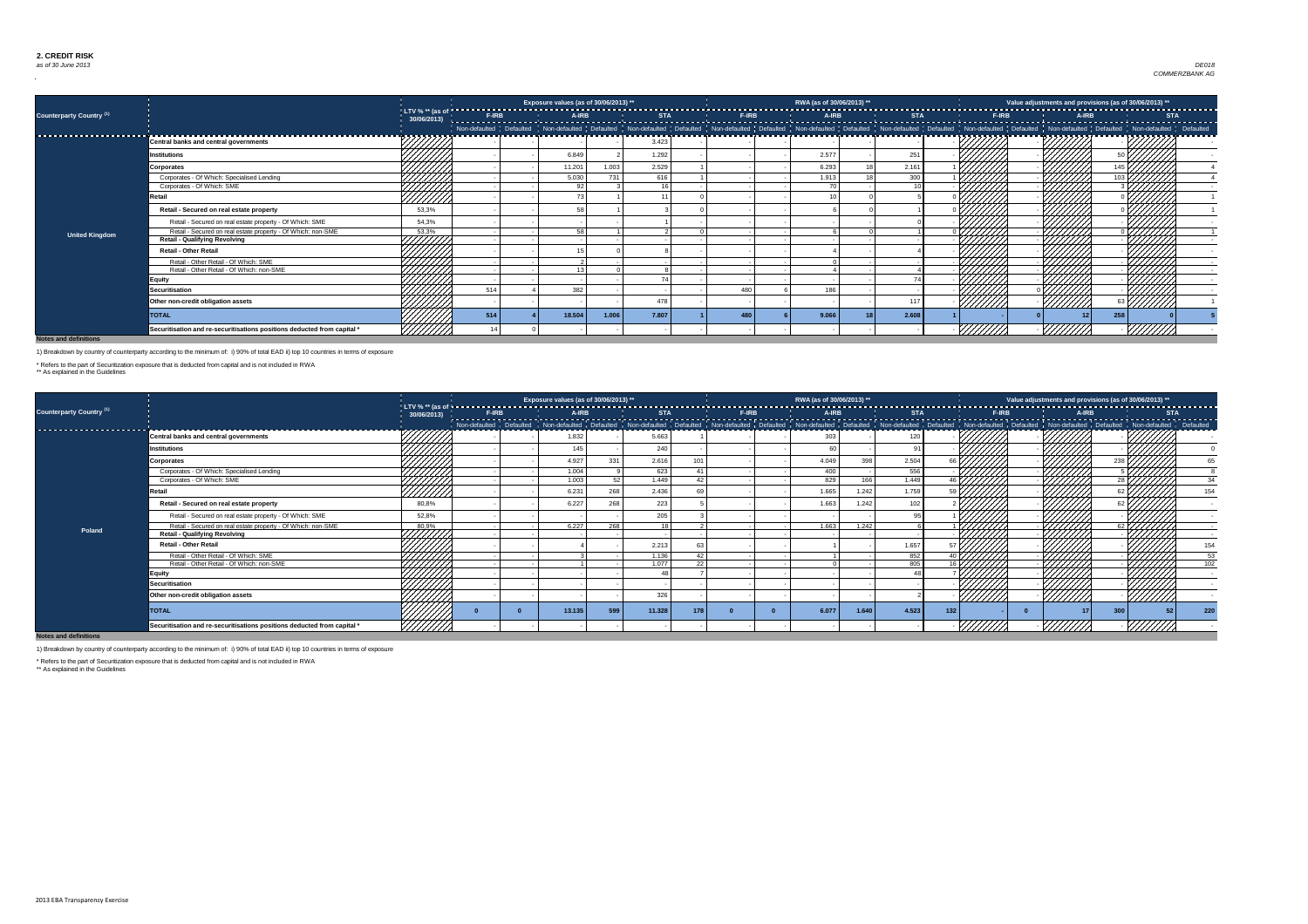

|                                     |                                                                         |                |     |     | Exposure values (as of 30/06/2013) ** |       |       |       | RWA (as of 30/06/2013) ** |       |         |                  |     | Value adjustments and provisions (as of 30/06/2013) ** |  |
|-------------------------------------|-------------------------------------------------------------------------|----------------|-----|-----|---------------------------------------|-------|-------|-------|---------------------------|-------|---------|------------------|-----|--------------------------------------------------------|--|
| Counterparty Country <sup>(1)</sup> |                                                                         | 30/06/2013)    |     |     |                                       |       |       |       |                           |       |         |                  |     |                                                        |  |
| ---------------------------         |                                                                         |                |     |     |                                       |       |       |       |                           |       |         |                  |     |                                                        |  |
|                                     | <b>Central banks and central governments</b>                            |                |     |     | 4.359                                 |       | 343   |       |                           |       |         |                  |     |                                                        |  |
|                                     | <b>Institutions</b>                                                     |                |     |     | 3.895                                 | 394   | 2.729 |       | 673                       | 374   |         |                  |     |                                                        |  |
|                                     | <b>Corporates</b>                                                       |                |     |     | 6.375                                 | 1.092 | 1.090 |       | 3.345                     | 574   |         |                  |     |                                                        |  |
|                                     | Corporates - Of Which: Specialised Lending                              | HAHA.<br>MAHA  |     |     | 1.557                                 | 435   | 128   |       | 1.254                     | 103   |         |                  |     |                                                        |  |
|                                     | Corporates - Of Which: SME                                              |                |     |     | 63                                    | 84    |       |       | 21                        |       |         |                  |     |                                                        |  |
|                                     | रेetail                                                                 | <u>///////</u> |     |     |                                       |       |       |       |                           |       |         |                  |     |                                                        |  |
|                                     | Retail - Secured on real estate property                                | 50,4%          |     |     |                                       |       |       |       |                           |       |         |                  |     |                                                        |  |
|                                     | Retail - Secured on real estate property - Of Which: SME                | 59,7%          |     |     |                                       |       |       |       |                           |       |         |                  |     |                                                        |  |
| <b>U.S.</b>                         | Retail - Secured on real estate property - Of Which: non-SME            | 51,3%          |     |     |                                       |       |       |       |                           |       |         |                  |     |                                                        |  |
|                                     | <b>Retail - Qualifying Revolving</b>                                    | HHHH           |     |     |                                       |       |       |       |                           |       |         |                  |     |                                                        |  |
|                                     | <b>Retail - Other Retail</b>                                            |                |     |     |                                       |       |       |       |                           |       |         |                  |     |                                                        |  |
|                                     | Retail - Other Retail - Of Which: SME                                   | ,,,,,,,,,,,    |     |     | 26                                    |       |       |       |                           |       |         |                  | 444 |                                                        |  |
|                                     | Retail - Other Retail - Of Which: non-SME                               |                |     |     |                                       |       |       |       |                           |       |         |                  |     |                                                        |  |
|                                     | Equity                                                                  |                |     |     |                                       |       | -56   |       |                           |       |         |                  |     |                                                        |  |
|                                     | <b>Securitisation</b>                                                   |                | 688 |     | 933                                   |       |       | 1.056 | 245                       |       |         |                  |     |                                                        |  |
|                                     | Other non-credit obligation assets                                      | 7777777        |     |     |                                       |       | 256   |       |                           | 131   | /////// |                  |     |                                                        |  |
|                                     | <b>TOTAL</b>                                                            |                | 688 |     | 15.642                                | 1.487 | 4.483 | 1.056 | 4.282                     | 1.140 |         | $\overline{476}$ |     | 684                                                    |  |
|                                     | Securitisation and re-securitisations positions deducted from capital * |                |     | 296 |                                       |       |       |       |                           |       |         |                  | WW  |                                                        |  |

|                                     |                                                                         |                                                                                                                                                                                                                                 |              | Exposure values (as of 30/06/2013) ** |     |            |              | RWA (as of 30/06/2013) ** |                                                                                                                                                                                                                                |               |       | Value adjustments and provisions (as of 30/06/2013) ** |            |
|-------------------------------------|-------------------------------------------------------------------------|---------------------------------------------------------------------------------------------------------------------------------------------------------------------------------------------------------------------------------|--------------|---------------------------------------|-----|------------|--------------|---------------------------|--------------------------------------------------------------------------------------------------------------------------------------------------------------------------------------------------------------------------------|---------------|-------|--------------------------------------------------------|------------|
| Counterparty Country <sup>(1)</sup> |                                                                         | 30/06/2013)                                                                                                                                                                                                                     | <b>F-IRB</b> | A-IRB                                 |     | <b>STA</b> | <b>F-IRB</b> | A-IRB                     | <b>STA</b>                                                                                                                                                                                                                     | <b>F-IRB</b>  | A-IRB |                                                        | <b>STA</b> |
| ---------------------               |                                                                         | ニクフフフランファン                                                                                                                                                                                                                      |              |                                       |     |            |              |                           | Non-defaulted Defaulted Non-defaulted Defaulted Defaulted Defaulted Non-defaulted Non-defaulted Non-defaulted Non-defaulted Defaulted Non-defaulted Defaulted Defaulted Non-defaulted Defaulted Non-defaulted Defaulted Defaul |               |       |                                                        |            |
|                                     | Central banks and central governments                                   |                                                                                                                                                                                                                                 |              | 1.120                                 |     | 9.759      |              | 872                       |                                                                                                                                                                                                                                |               |       |                                                        |            |
|                                     | Institutions                                                            | 444444                                                                                                                                                                                                                          |              | 1.131                                 |     | 111        |              | 1.061                     |                                                                                                                                                                                                                                |               |       |                                                        |            |
|                                     | <b>Corporates</b>                                                       |                                                                                                                                                                                                                                 |              | 4.034                                 | 307 |            |              | 3.406                     |                                                                                                                                                                                                                                |               |       | 777777                                                 |            |
|                                     | Corporates - Of Which: Specialised Lending                              |                                                                                                                                                                                                                                 |              | 2.832                                 | 307 |            |              | 2.735                     |                                                                                                                                                                                                                                |               | 444   |                                                        |            |
|                                     | Corporates - Of Which: SME                                              |                                                                                                                                                                                                                                 |              |                                       |     |            |              |                           |                                                                                                                                                                                                                                |               |       |                                                        |            |
|                                     | Retail                                                                  | HIJOHO<br>MAANI                                                                                                                                                                                                                 |              |                                       |     |            |              |                           |                                                                                                                                                                                                                                |               |       |                                                        |            |
|                                     | Retail - Secured on real estate property                                | 50,8%                                                                                                                                                                                                                           |              |                                       |     |            |              |                           |                                                                                                                                                                                                                                |               |       |                                                        |            |
|                                     | Retail - Secured on real estate property - Of Which: SME                | 43,3%                                                                                                                                                                                                                           |              |                                       |     |            |              |                           |                                                                                                                                                                                                                                |               |       |                                                        |            |
| <b>Italy</b>                        | Retail - Secured on real estate property - Of Which: non-SME            |                                                                                                                                                                                                                                 |              |                                       |     |            |              |                           |                                                                                                                                                                                                                                |               | ШНА.  |                                                        |            |
|                                     | <b>Retail - Qualifying Revolving</b>                                    |                                                                                                                                                                                                                                 |              |                                       |     |            |              |                           |                                                                                                                                                                                                                                |               |       |                                                        |            |
|                                     | <b>Retail - Other Retail</b>                                            | a singa di pangalangan dan kalimannya dan kalimannya dan dalam dan dalam dan dalam dalam dan dalam dan dalam d<br>Kabupatèn Kabupatèn Kabupatèn Kabupatèn Kabupatèn Kabupatèn Kabupatèn Kabupatèn Kabupatèn Kabupatèn Kabupatèn |              |                                       |     |            |              |                           |                                                                                                                                                                                                                                |               |       |                                                        |            |
|                                     | Retail - Other Retail - Of Which: SME                                   |                                                                                                                                                                                                                                 |              |                                       |     |            |              |                           |                                                                                                                                                                                                                                |               |       |                                                        |            |
|                                     | Retail - Other Retail - Of Which: non-SME                               |                                                                                                                                                                                                                                 |              |                                       |     |            |              |                           |                                                                                                                                                                                                                                |               |       |                                                        |            |
|                                     | Equity                                                                  | HHHH                                                                                                                                                                                                                            |              |                                       |     |            |              |                           |                                                                                                                                                                                                                                |               |       |                                                        |            |
|                                     | <b>Securitisation</b>                                                   |                                                                                                                                                                                                                                 |              |                                       |     |            | 112          |                           |                                                                                                                                                                                                                                |               |       |                                                        |            |
|                                     | Other non-credit obligation assets                                      | 44444                                                                                                                                                                                                                           |              |                                       |     | 306        |              |                           | 144                                                                                                                                                                                                                            | <u>//////</u> |       |                                                        |            |
|                                     | <b>TOTAL</b>                                                            |                                                                                                                                                                                                                                 | 113          | 6.303                                 | 308 | 10.190     | 112          | 5.342                     | 240                                                                                                                                                                                                                            |               |       |                                                        |            |
| Naton and definitions               | Securitisation and re-securitisations positions deducted from capital * | <u> УНИН</u>                                                                                                                                                                                                                    |              |                                       |     |            |              |                           |                                                                                                                                                                                                                                |               |       |                                                        |            |

**Notes and definitions**

1) Breakdown by country of counterparty according to the minimum of: i) 90% of total EAD ii) top 10 countries in terms of exposure

\* Refers to the part of Securitization exposure that is deducted from capital and is not included in RWA

\*\* As explained in the Guidelines

1) Breakdown by country of counterparty according to the minimum of: i) 90% of total EAD ii) top 10 countries in terms of exposure

\* Refers to the part of Securitization exposure that is deducted from capital and is not included in RWA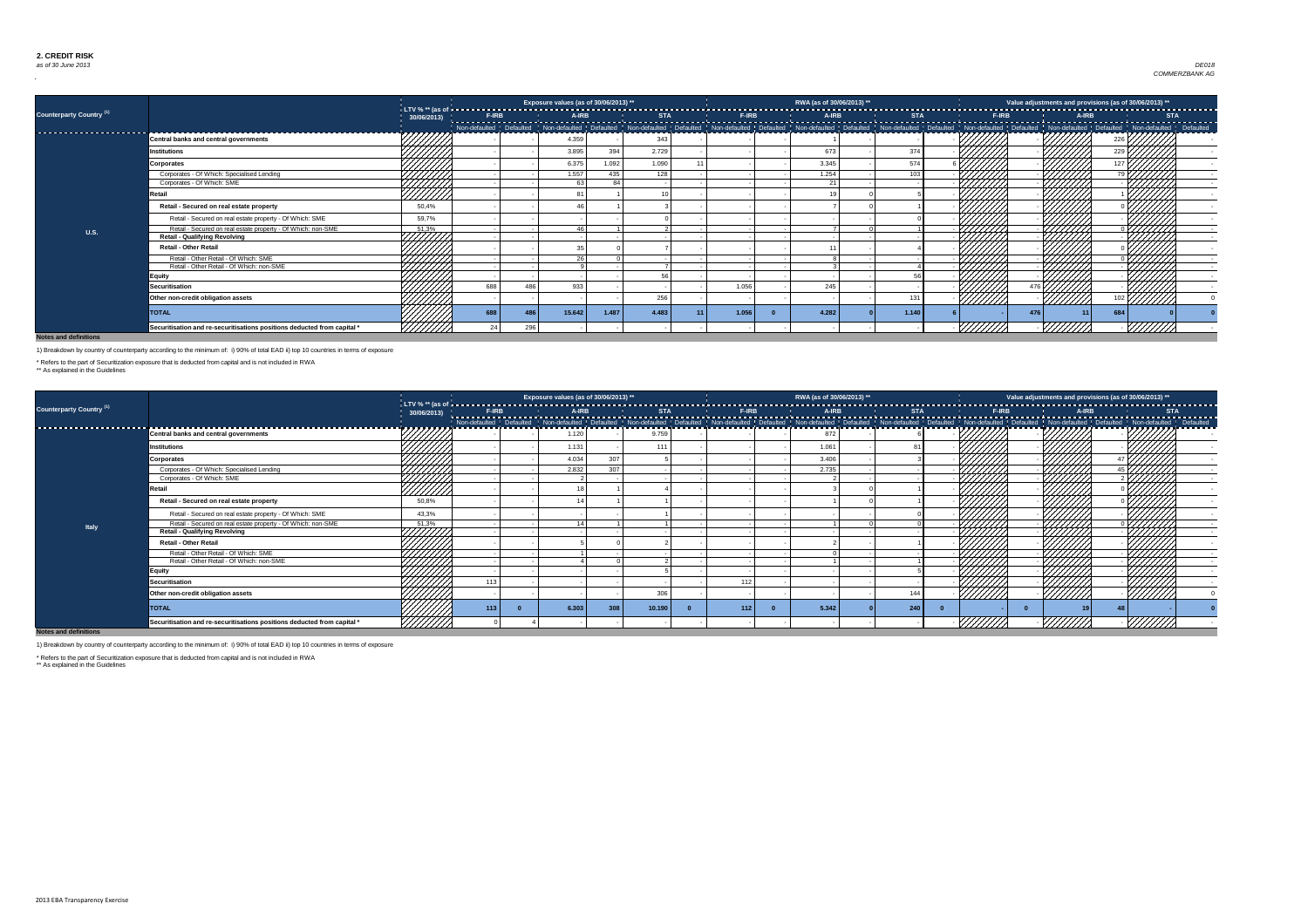

|                                     |                                                                         |                   |     |        | Exposure values (as of 30/06/2013) ** |       |     | RWA (as of 30/06/2013) ** |     |  |                | Value adjustments and provisions (as of 30/06/2013) ** |  |
|-------------------------------------|-------------------------------------------------------------------------|-------------------|-----|--------|---------------------------------------|-------|-----|---------------------------|-----|--|----------------|--------------------------------------------------------|--|
| Counterparty Country <sup>(1)</sup> |                                                                         | 30/06/2013        |     |        |                                       |       |     |                           |     |  |                |                                                        |  |
|                                     |                                                                         |                   |     |        |                                       |       |     |                           |     |  |                |                                                        |  |
| --------------------------------    | <b>Central banks and central governments</b>                            | スプレントプレント         |     | 187    |                                       |       |     | 111                       |     |  |                |                                                        |  |
|                                     | <b>Institutions</b>                                                     | 44444             |     | 5.188  |                                       | 291   |     | 1.330                     |     |  |                |                                                        |  |
|                                     | Corporates                                                              |                   |     | 5.028  | 11(                                   | 724   |     | 2.133                     | 212 |  |                |                                                        |  |
|                                     | Corporates - Of Which: Specialised Lending                              | HAHH<br>HAHH      |     | 2.697  |                                       | 588   |     | 1.195                     | 172 |  |                |                                                        |  |
|                                     | Corporates - Of Which: SME                                              |                   |     | 32     |                                       |       |     | .50 l                     |     |  |                |                                                        |  |
|                                     | रेetail                                                                 | ///////           |     |        |                                       |       |     |                           |     |  |                |                                                        |  |
|                                     | Retail - Secured on real estate property                                | 43,9%             |     |        |                                       |       |     |                           |     |  |                |                                                        |  |
|                                     | Retail - Secured on real estate property - Of Which: SME                | 0,0%              |     |        |                                       |       |     |                           |     |  |                |                                                        |  |
| <b>France</b>                       | Retail - Secured on real estate property - Of Which: non-SME            | 43,9%             |     | ົດລ    |                                       |       |     |                           |     |  | 7777777        |                                                        |  |
|                                     | <b>Retail - Qualifying Revolving</b>                                    | HTTTTT            |     |        |                                       |       |     |                           |     |  |                |                                                        |  |
|                                     | <b>Retail - Other Retail</b>                                            |                   |     |        |                                       |       |     |                           |     |  |                |                                                        |  |
|                                     | Retail - Other Retail - Of Which: SME                                   | HAHHA<br>MAHHA    |     |        |                                       |       |     |                           |     |  | 7777777        |                                                        |  |
|                                     | Retail - Other Retail - Of Which: non-SME                               |                   |     |        |                                       |       |     |                           |     |  |                |                                                        |  |
|                                     | Equity                                                                  |                   |     |        |                                       |       |     |                           |     |  |                |                                                        |  |
|                                     | <b>Securitisation</b>                                                   | 7777777<br>777777 | 135 |        |                                       |       | 100 |                           |     |  |                |                                                        |  |
|                                     | Other non-credit obligation assets                                      |                   |     |        |                                       | 232   |     |                           |     |  | <u>VIIIIIA</u> | <u>///////</u>                                         |  |
|                                     | <b>TOTAL</b>                                                            |                   | 135 | 10.437 | 112                                   | 1.350 | 100 | 3.581                     | 307 |  |                |                                                        |  |
|                                     | Securitisation and re-securitisations positions deducted from capital * |                   |     |        |                                       |       |     |                           |     |  |                |                                                        |  |

|                                 |                                                                         |              |              | Exposure values (as of 30/06/2013) ** |       |            |     |                                                                                                                                                                                                                                                | RWA (as of 30/06/2013) ** |            |      |                |              |       | Value adjustments and provisions (as of 30/06/2013) ** |                                       |
|---------------------------------|-------------------------------------------------------------------------|--------------|--------------|---------------------------------------|-------|------------|-----|------------------------------------------------------------------------------------------------------------------------------------------------------------------------------------------------------------------------------------------------|---------------------------|------------|------|----------------|--------------|-------|--------------------------------------------------------|---------------------------------------|
| <b>Counterparty Country (1)</b> |                                                                         | 30/06/2013)  | <b>F-IRB</b> | A-IRB                                 |       | <b>STA</b> |     | <b>F-IRB</b><br>Non-defaulted Defaulted Non-defaulted Defaulted Non-defaulted Defaulted Non-defaulted Defaulted Defaulted Non-defaulted Non-defaulted Non-defaulted Non-defaulted Non-defaulted Non-defaulted Non-defaulted Non-defaulted Non- | A-IRB                     | <b>STA</b> |      |                | <b>F-IRB</b> | A-IRB |                                                        | -----------------------<br><b>STA</b> |
|                                 | <b>Central banks and central governments</b>                            | 7777777      |              |                                       |       | 2.520      |     |                                                                                                                                                                                                                                                | 156                       |            |      |                |              |       |                                                        |                                       |
|                                 | Institutions                                                            | 44444        |              | 3.589                                 |       | 22         |     |                                                                                                                                                                                                                                                | 2.088                     |            |      |                |              |       |                                                        |                                       |
|                                 | <b>Corporates</b>                                                       |              |              | 4.730                                 | 1.342 | 409        | 303 |                                                                                                                                                                                                                                                | 4.491                     | 386        |      |                |              |       |                                                        | 185                                   |
|                                 | Corporates - Of Which: Specialised Lending                              |              |              | 3.884                                 | 1.186 | 387        | 303 |                                                                                                                                                                                                                                                | 3.765                     | 364        | 559L |                |              |       |                                                        | 185                                   |
|                                 | Corporates - Of Which: SME                                              |              |              | 24                                    |       |            |     |                                                                                                                                                                                                                                                | 21                        |            |      |                |              |       |                                                        |                                       |
|                                 | Retail                                                                  | HAHH<br>HAHH |              |                                       |       |            |     |                                                                                                                                                                                                                                                |                           |            |      |                |              |       |                                                        |                                       |
|                                 | Retail - Secured on real estate property                                | 65,1%        |              |                                       |       |            |     |                                                                                                                                                                                                                                                |                           |            |      |                |              |       |                                                        |                                       |
|                                 | Retail - Secured on real estate property - Of Which: SME                | 39,3%        |              |                                       |       |            |     |                                                                                                                                                                                                                                                |                           |            |      |                |              |       |                                                        |                                       |
| Spain                           | Retail - Secured on real estate property - Of Which: non-SME            | 65,3%        |              |                                       |       |            |     |                                                                                                                                                                                                                                                |                           |            |      |                |              |       |                                                        |                                       |
|                                 | <b>Retail - Qualifying Revolving</b>                                    | HHHHX        |              |                                       |       |            |     |                                                                                                                                                                                                                                                |                           |            |      |                |              |       |                                                        |                                       |
|                                 | <b>Retail - Other Retail</b>                                            |              |              |                                       |       |            |     |                                                                                                                                                                                                                                                |                           |            |      |                |              |       |                                                        |                                       |
|                                 | Retail - Other Retail - Of Which: SME                                   | HAHH<br>HAHH |              |                                       |       |            |     |                                                                                                                                                                                                                                                |                           |            |      |                |              |       |                                                        |                                       |
|                                 | Retail - Other Retail - Of Which: non-SME                               |              |              |                                       |       |            |     |                                                                                                                                                                                                                                                |                           |            |      |                |              | 4444  |                                                        |                                       |
|                                 | <b>Equity</b>                                                           | HHHH.        |              |                                       |       |            |     |                                                                                                                                                                                                                                                |                           |            |      |                |              |       |                                                        |                                       |
|                                 | <b>Securitisation</b>                                                   | HHHH         |              |                                       |       |            |     |                                                                                                                                                                                                                                                |                           |            |      |                |              |       |                                                        |                                       |
|                                 | Other non-credit obligation assets                                      |              |              |                                       |       |            |     |                                                                                                                                                                                                                                                |                           |            |      | <u>///////</u> |              |       | ///////                                                |                                       |
|                                 | <b>TOTAL</b>                                                            | 444444       |              | 8.425                                 | 1.343 | 2.998      |     |                                                                                                                                                                                                                                                | 6.738                     | 438        | 559  |                |              |       | 573                                                    | 188                                   |
| Notes and definitions           | Securitisation and re-securitisations positions deducted from capital * | ///////      |              |                                       |       |            |     |                                                                                                                                                                                                                                                |                           |            |      |                |              |       |                                                        |                                       |

#### **Notes and definitions**

1) Breakdown by country of counterparty according to the minimum of: i) 90% of total EAD ii) top 10 countries in terms of exposure

\* Refers to the part of Securitization exposure that is deducted from capital and is not included in RWA

\*\* As explained in the Guidelines

1) Breakdown by country of counterparty according to the minimum of: i) 90% of total EAD ii) top 10 countries in terms of exposure

\* Refers to the part of Securitization exposure that is deducted from capital and is not included in RWA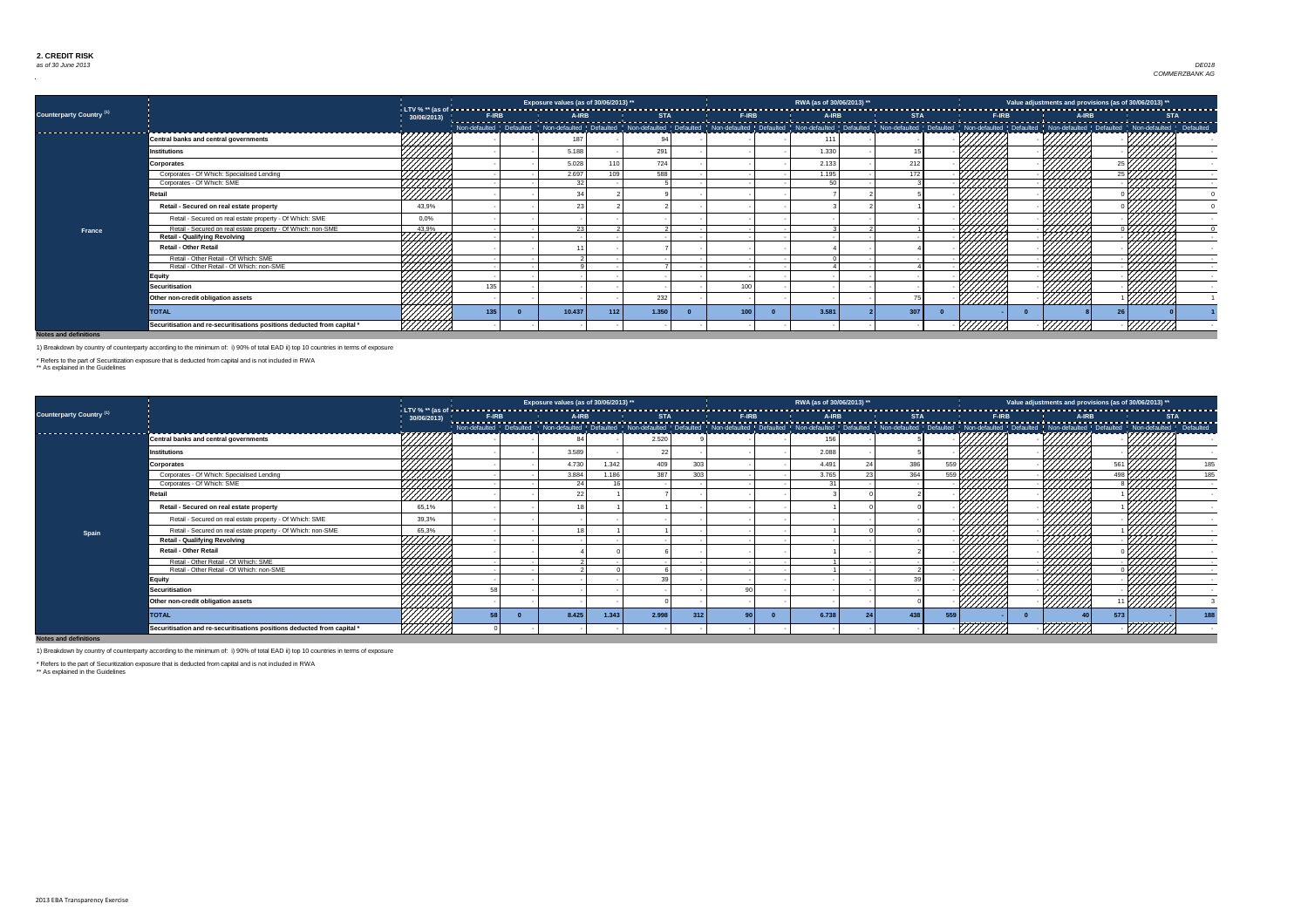

|                                       |                                                                         |                               |     | Exposure values (as of 30/06/2013) ** |     |                 |  | RWA (as of 30/06/2013) ** |     |  |     | Value adjustments and provisions (as of 30/06/2013) ** |  |
|---------------------------------------|-------------------------------------------------------------------------|-------------------------------|-----|---------------------------------------|-----|-----------------|--|---------------------------|-----|--|-----|--------------------------------------------------------|--|
| Counterparty Country <sup>(1)</sup>   |                                                                         | 30/06/2013)                   |     |                                       |     |                 |  |                           |     |  |     |                                                        |  |
| ------------------------------------- |                                                                         |                               |     |                                       |     |                 |  |                           |     |  |     |                                                        |  |
|                                       | <b>Central banks and central governments</b>                            |                               |     |                                       |     | 2.262           |  |                           |     |  |     |                                                        |  |
|                                       | <b>Institutions</b>                                                     | *4 <del>/////</del> >         |     | 1.648                                 |     | 129             |  | 549                       |     |  |     |                                                        |  |
|                                       | <b>Corporates</b>                                                       |                               |     | 2.835                                 | 672 |                 |  | 1.528                     |     |  |     |                                                        |  |
|                                       | Corporates - Of Which: Specialised Lending                              |                               |     | 960                                   | 666 | 27 <sup>1</sup> |  | 640                       |     |  |     | 222 k                                                  |  |
|                                       | Corporates - Of Which: SME                                              |                               |     | 29                                    |     |                 |  |                           |     |  |     |                                                        |  |
|                                       | Retail                                                                  | HAHH<br>VIIIII                |     |                                       |     |                 |  |                           |     |  |     |                                                        |  |
|                                       | Retail - Secured on real estate property                                | 57,6%                         |     |                                       |     |                 |  |                           |     |  |     |                                                        |  |
|                                       | Retail - Secured on real estate property - Of Which: SME                | 35,7%                         |     |                                       |     |                 |  |                           |     |  |     |                                                        |  |
| <b>Netherlands</b>                    | Retail - Secured on real estate property - Of Which: non-SME            |                               |     |                                       |     |                 |  |                           |     |  |     |                                                        |  |
|                                       | <b>Retail - Qualifying Revolving</b>                                    | $\frac{60.2\%}{\sqrt{11.11}}$ |     |                                       |     |                 |  |                           |     |  |     |                                                        |  |
|                                       | <b>Retail - Other Retail</b>                                            |                               |     |                                       |     |                 |  |                           |     |  |     |                                                        |  |
|                                       | Retail - Other Retail - Of Which: SME                                   |                               |     |                                       |     |                 |  |                           |     |  |     |                                                        |  |
|                                       | Retail - Other Retail - Of Which: non-SME                               |                               |     |                                       |     |                 |  |                           |     |  | 444 |                                                        |  |
|                                       | <b>Equity</b>                                                           |                               |     |                                       |     |                 |  |                           |     |  |     |                                                        |  |
|                                       | <b>Securitisation</b>                                                   |                               | 352 | 286                                   |     |                 |  | 59                        |     |  |     |                                                        |  |
|                                       | Other non-credit obligation assets                                      |                               |     |                                       |     | 856             |  |                           | 324 |  |     |                                                        |  |
|                                       | <b>TOTAL</b>                                                            |                               | 352 | 4.820                                 | 672 | 3.309           |  | 2.148                     | 399 |  |     | 227                                                    |  |
|                                       | Securitisation and re-securitisations positions deducted from capital * |                               |     |                                       |     |                 |  |                           |     |  |     |                                                        |  |

|                                     |                                                                         |                      |  | Exposure values (as of 30/06/2013) ** |     |     |  | RWA (as of 30/06/2013) ** |     |  |         | Value adjustments and provisions (as of 30/06/2013) ** |  |
|-------------------------------------|-------------------------------------------------------------------------|----------------------|--|---------------------------------------|-----|-----|--|---------------------------|-----|--|---------|--------------------------------------------------------|--|
| Counterparty Country <sup>(1)</sup> |                                                                         | 30/06/2013) <u> </u> |  |                                       |     |     |  |                           |     |  |         |                                                        |  |
| --------------------                |                                                                         |                      |  |                                       |     |     |  |                           |     |  |         |                                                        |  |
|                                     | <b>Central banks and central governments</b>                            |                      |  |                                       |     |     |  |                           |     |  |         |                                                        |  |
|                                     | <b>Institutions</b>                                                     |                      |  | 1.086                                 |     |     |  | 133                       |     |  |         |                                                        |  |
|                                     | <b>Corporates</b>                                                       |                      |  | 4.408                                 | 969 | 122 |  | 1.656                     |     |  |         |                                                        |  |
|                                     | Corporates - Of Which: Specialised Lending                              | 4444                 |  | 3.002                                 | 895 |     |  | 1.212                     |     |  |         |                                                        |  |
|                                     | Corporates - Of Which: SME                                              | 4444A                |  |                                       |     |     |  |                           |     |  |         |                                                        |  |
|                                     | Retail                                                                  | //////               |  |                                       |     |     |  |                           |     |  |         |                                                        |  |
|                                     | Retail - Secured on real estate property                                | 48,8%                |  |                                       |     |     |  |                           |     |  |         |                                                        |  |
|                                     | Retail - Secured on real estate property - Of Which: SME                | 0,0%                 |  |                                       |     |     |  |                           |     |  |         |                                                        |  |
| Luxembourg                          | Retail - Secured on real estate property - Of Which: non-SME            | 48,8%                |  |                                       |     |     |  |                           |     |  |         |                                                        |  |
|                                     | <b>Retail - Qualifying Revolving</b>                                    | UMA.                 |  |                                       |     |     |  |                           |     |  |         |                                                        |  |
|                                     | <b>Retail - Other Retail</b>                                            |                      |  |                                       |     |     |  |                           |     |  |         |                                                        |  |
|                                     | Retail - Other Retail - Of Which: SME                                   |                      |  |                                       |     |     |  |                           |     |  |         |                                                        |  |
|                                     | Retail - Other Retail - Of Which: non-SME                               |                      |  |                                       |     |     |  |                           |     |  |         |                                                        |  |
|                                     | <b>Equity</b>                                                           |                      |  |                                       |     |     |  |                           |     |  |         |                                                        |  |
|                                     | <b>Securitisation</b>                                                   |                      |  |                                       |     |     |  |                           |     |  |         |                                                        |  |
|                                     | Other non-credit obligation assets                                      | 444441               |  |                                       |     | 164 |  |                           |     |  |         |                                                        |  |
|                                     | <b>TOTAL</b>                                                            |                      |  | 5.519                                 | 971 | 427 |  | 1.794                     | 171 |  |         | 422                                                    |  |
| Notes and definitions               | Securitisation and re-securitisations positions deducted from capital * |                      |  |                                       |     |     |  |                           |     |  | 7777777 |                                                        |  |

1) Breakdown by country of counterparty according to the minimum of: i) 90% of total EAD ii) top 10 countries in terms of exposure

\* Refers to the part of Securitization exposure that is deducted from capital and is not included in RWA

\*\* As explained in the Guidelines

1) Breakdown by country of counterparty according to the minimum of: i) 90% of total EAD ii) top 10 countries in terms of exposure

\* Refers to the part of Securitization exposure that is deducted from capital and is not included in RWA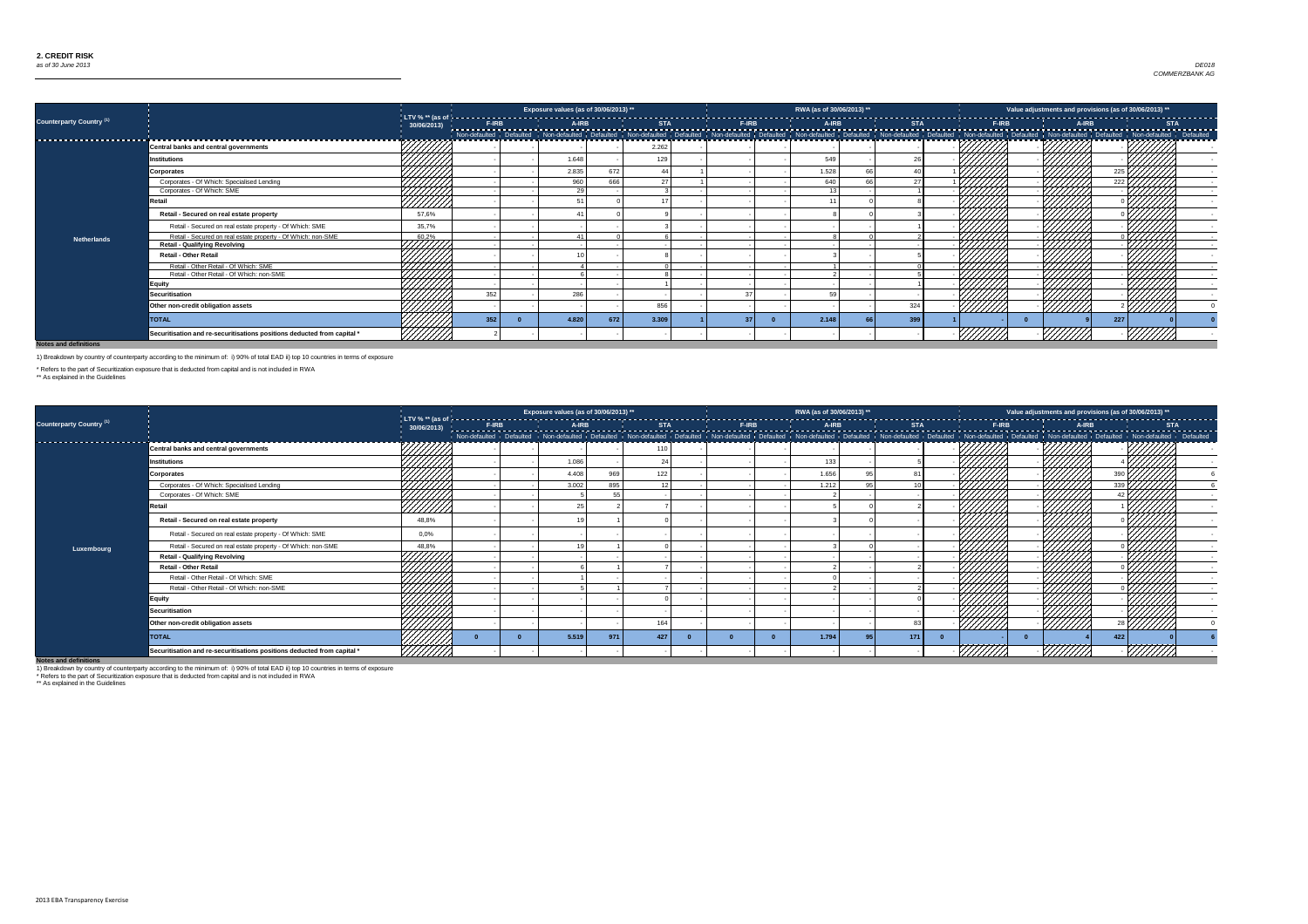

|                                 |                                                                         |                   | Exposure values (as of 30/06/2013) ** |     |                                                                                                                                                                                                                               | RWA (as of 30/06/2013) ** |     | Value adjustments and provisions (as of 30/06/2013) ** |  |
|---------------------------------|-------------------------------------------------------------------------|-------------------|---------------------------------------|-----|-------------------------------------------------------------------------------------------------------------------------------------------------------------------------------------------------------------------------------|---------------------------|-----|--------------------------------------------------------|--|
| <b>Counterparty Country (1)</b> |                                                                         |                   |                                       |     |                                                                                                                                                                                                                               |                           |     |                                                        |  |
| -----------------------         |                                                                         |                   |                                       |     | Non-defaulted   Defaulted   Non-defaulted   Defaulted   Non-defaulted   Non-defaulted   Defaulted   Non-defaulted   Non-defaulted   Defaulted   Non-defaulted   Non-defaulted   Non-defaulted   Non-defaulted   Non-defaulted |                           |     |                                                        |  |
|                                 | <b>Central banks and central governments</b>                            |                   | 1.130                                 |     |                                                                                                                                                                                                                               | 119                       |     |                                                        |  |
|                                 | <b>Institutions</b>                                                     |                   | 2.512                                 | 215 |                                                                                                                                                                                                                               | 342                       |     |                                                        |  |
|                                 | Corporates                                                              |                   | 2.601                                 |     |                                                                                                                                                                                                                               | 852                       |     |                                                        |  |
|                                 | Corporates - Of Which: Specialised Lending                              |                   | 573                                   |     |                                                                                                                                                                                                                               | 146                       |     |                                                        |  |
|                                 | Corporates - Of Which: SME                                              |                   |                                       |     |                                                                                                                                                                                                                               |                           |     | - 177                                                  |  |
|                                 | <b>Retail</b>                                                           | HIJI<br><u>MM</u> | 211                                   |     |                                                                                                                                                                                                                               |                           |     |                                                        |  |
|                                 | Retail - Secured on real estate property                                | 53,8%             | 98                                    |     |                                                                                                                                                                                                                               |                           |     |                                                        |  |
|                                 | Retail - Secured on real estate property - Of Which: SME                | 41,4%             |                                       |     |                                                                                                                                                                                                                               |                           |     |                                                        |  |
|                                 | Retail - Secured on real estate property - Of Which: non-SME            | 54,2%             | $\alpha$                              |     |                                                                                                                                                                                                                               |                           |     |                                                        |  |
| <b>Switzerland</b>              | <b>Retail - Qualifying Revolving</b>                                    |                   |                                       |     |                                                                                                                                                                                                                               |                           |     |                                                        |  |
|                                 | <b>Retail - Other Retail</b>                                            |                   | 113                                   |     |                                                                                                                                                                                                                               |                           |     |                                                        |  |
|                                 | Retail - Other Retail - Of Which: SME                                   | ШШ,               |                                       |     |                                                                                                                                                                                                                               |                           |     |                                                        |  |
|                                 | Retail - Other Retail - Of Which: non-SME                               | 44444             | 69                                    |     |                                                                                                                                                                                                                               |                           |     |                                                        |  |
|                                 | <b>Equity</b>                                                           | 44444             |                                       |     |                                                                                                                                                                                                                               |                           |     | 1777.                                                  |  |
|                                 | Securitisation                                                          |                   |                                       |     |                                                                                                                                                                                                                               |                           |     |                                                        |  |
|                                 | Other non-credit obligation assets                                      |                   |                                       | 133 |                                                                                                                                                                                                                               |                           |     | ////////                                               |  |
|                                 | <b>TOTAL</b>                                                            |                   | 6.454                                 | 458 |                                                                                                                                                                                                                               | 1.356                     | 140 |                                                        |  |
| Notes and definitions           | Securitisation and re-securitisations positions deducted from capital * |                   |                                       |     |                                                                                                                                                                                                                               |                           |     |                                                        |  |

**Explanatory footnotes**

1) Breakdown by country of counterparty according to the minimum of: i) 90% of total EAD ii) top 10 countries in terms of exposure

\* Refers to the part of Securitization exposure that is deducted from capital and is not included in RWA \*\* As explained in the Guidelines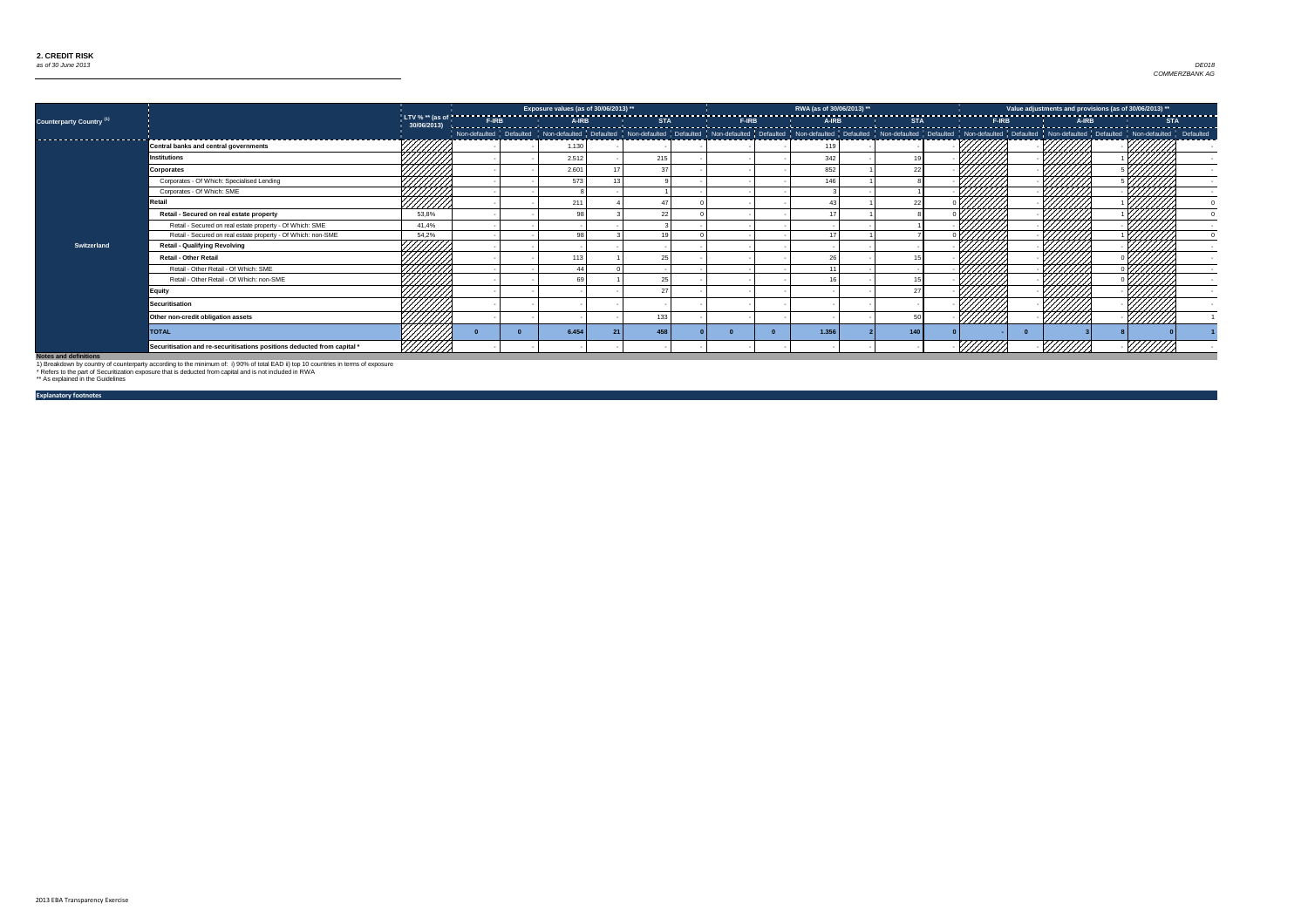### **3. SECURITISATION SUMMARY**

|        | Exposure Value as of 31/12/2012   Exposure Value as of 30/06/2013 |
|--------|-------------------------------------------------------------------|
| 17.591 | 17.280                                                            |
| 105    | 74                                                                |
| 73     | 76                                                                |
| 17.770 | 17.430                                                            |
|        |                                                                   |

**Explanatory footnotes**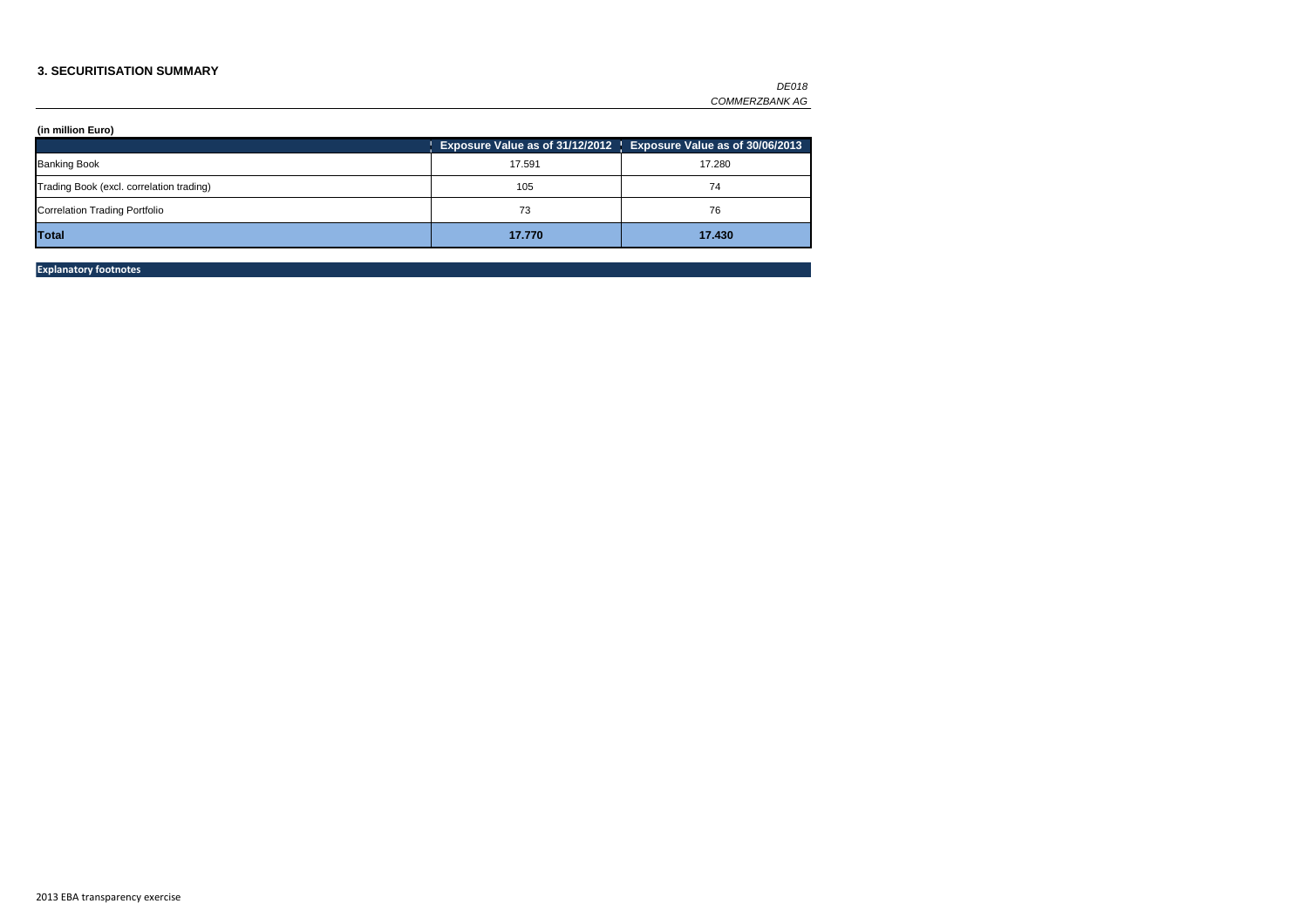### **4. MARKET RISK**

|                                |           | 31.12.2012<br><b>TOTAL RISK EXPOSURE!</b><br><b>AMOUNT</b> |           | 30.06.2013                                  |
|--------------------------------|-----------|------------------------------------------------------------|-----------|---------------------------------------------|
|                                |           |                                                            |           | <b>TOTAL RISK</b><br><b>EXPOSURE AMOUNT</b> |
|                                | <b>SA</b> | <b>IM</b>                                                  | <b>SA</b> | <b>IM</b>                                   |
| <b>Traded Debt Instruments</b> | 400       | 11.482                                                     | 425       | 11.808                                      |
| TDI - General risk             | 325       | 9.238                                                      | 387       | 9.416                                       |
| TDI - Specific risk            | 75        | 3.694                                                      | 38        | 3.663                                       |
| Equities                       | 12        | 1.513                                                      | 0         | 1.477                                       |
| Equities - General risk        | 0         | 1.398                                                      | $\Omega$  | 1.428                                       |
| Equities - Specific risk       | 12        | 114                                                        | $\Omega$  | 49                                          |
| Foreign exchange risk          | 325       | 1.196                                                      | 275       | 2.659                                       |
| <b>Commodities risk</b>        | 0         | 864                                                        | 0         | 574                                         |

**Explanatory footnotes**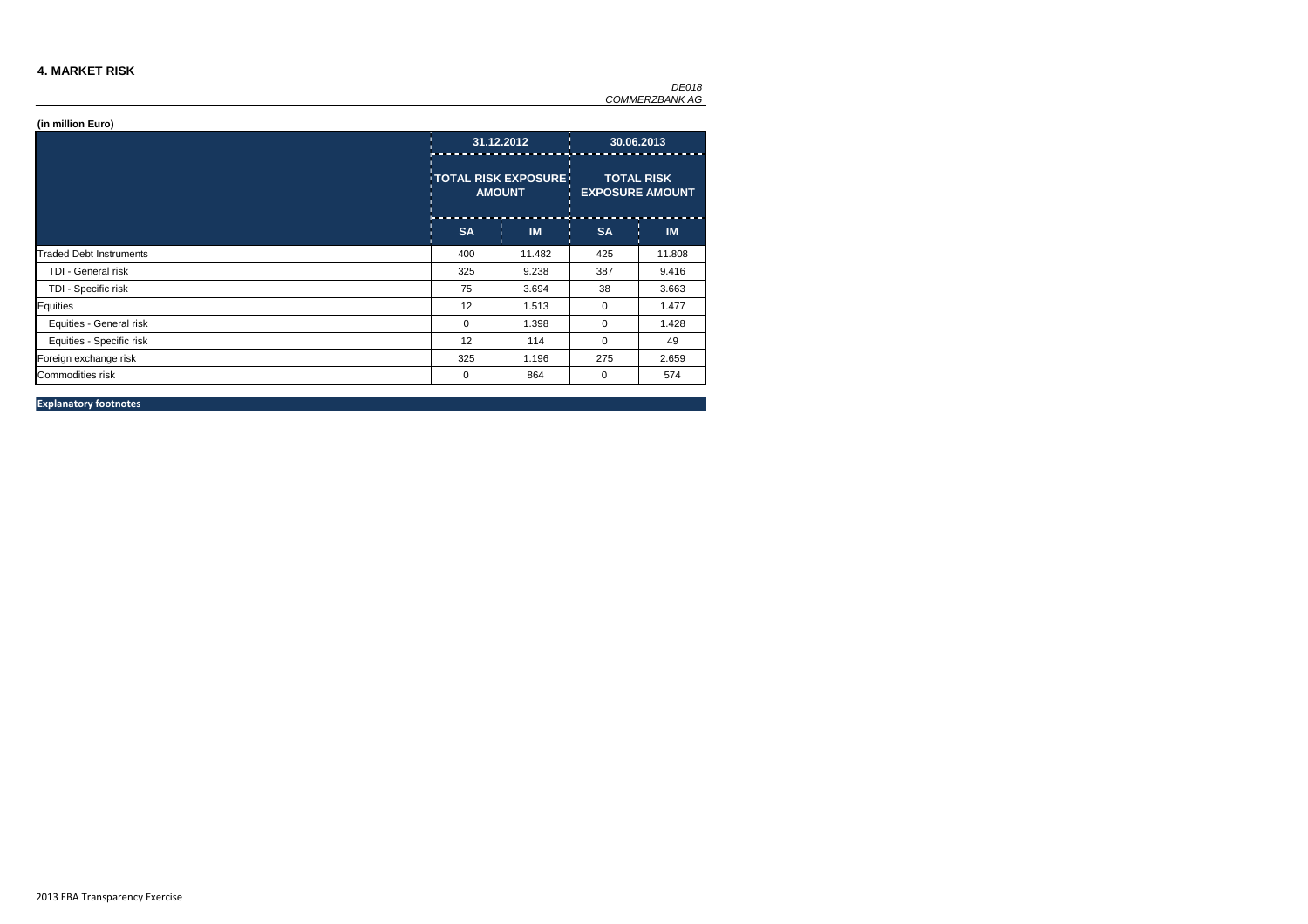as of 31 December 2012

*DE018 COMMERZBANK AG*

| (in million Euro)                                   |                  |                            |                                                                                             |                                  |                                                                                               |                                                                             |                                                                                        |                                                                                                                    |                                                                                                                    |
|-----------------------------------------------------|------------------|----------------------------|---------------------------------------------------------------------------------------------|----------------------------------|-----------------------------------------------------------------------------------------------|-----------------------------------------------------------------------------|----------------------------------------------------------------------------------------|--------------------------------------------------------------------------------------------------------------------|--------------------------------------------------------------------------------------------------------------------|
| <b>Residual</b><br><b>Maturity</b><br><b>Region</b> |                  |                            | <b>GROSS DIRECT LONG EXPOSURES</b><br>(accounting value gross of provisions) <sup>(1)</sup> |                                  | (gross exposures (long) net of cash short positions of sovereign debt to other counterparties | <b>NET DIRECT POSITIONS</b><br>only where there is a maturity matching) (1) | <b>DIRECT SOVEREIGN</b><br><b>EXPOSURES IN</b><br><b>DERIVATIVES<sup>(1)</sup></b>     | <b>INDIRECT SOVEREIGN</b><br>EXPOSURES <sup>(3)</sup><br>(on and off balance sheet)                                |                                                                                                                    |
|                                                     | <b>Country /</b> |                            | of which: loans and<br>advances                                                             |                                  | of which: AFS banking<br>book                                                                 | of which: FVO<br>through profit&loss)<br>banking book<br>(FVO)              | designated at fair value of which: Financial assets<br>held for trading <sup>(2)</sup> | Net position at fair values<br>(Derivatives with positive fair<br>value + Derivatives with<br>negative fair value) | Net position at fair values<br>(Derivatives with positive fair<br>value + Derivatives with<br>negative fair value) |
| $[0 - 3M]$                                          |                  | $\mathbf 0$                | 0                                                                                           | $\overline{0}$                   | $\mathbf 0$                                                                                   | $\mathbf 0$                                                                 | 0                                                                                      |                                                                                                                    | $\overline{0}$                                                                                                     |
| $[3M - 1Y]$                                         |                  | 6                          | $\mathbf{0}$                                                                                | 6                                | $\mathbf 0$                                                                                   | $\mathbf 0$                                                                 | 5                                                                                      | 0                                                                                                                  | $\mathbf 0$                                                                                                        |
| $[1Y - 2Y]$                                         |                  | 18                         | $\overline{2}$                                                                              | 18                               | $\mathbf 0$                                                                                   | $\mathbf 0$                                                                 | 16                                                                                     | $\Omega$                                                                                                           | $-5$                                                                                                               |
| $[2Y - 3Y]$                                         | Austria          | 35                         | $\overline{4}$                                                                              | $\overline{35}$                  | $\overline{0}$                                                                                | $\mathbf 0$                                                                 | $\overline{30}$                                                                        | $\Omega$                                                                                                           | $-0$                                                                                                               |
| $[3Y - 5Y]$                                         |                  | 171                        | 8                                                                                           | 171                              | 97                                                                                            | $\mathbf 0$                                                                 | $\overline{32}$                                                                        | $\Omega$                                                                                                           | 8                                                                                                                  |
| $[5Y - 10Y]$<br>$10Y - more$                        |                  | 48<br>857                  | $\Omega$<br>416                                                                             | $\mathbf{3}$<br>851              | $\mathbf 0$<br>290                                                                            | $\overline{5}$<br>$\mathbf 0$                                               | $-2$<br>$-5$                                                                           | 24<br>5                                                                                                            | $\mathbf 0$<br>$\mathbf 0$                                                                                         |
| <b>Total</b>                                        |                  | 1.133                      | 431                                                                                         | 1.082                            | 388                                                                                           | $5\phantom{1}$                                                              | $\overline{77}$                                                                        | $\overline{29}$                                                                                                    | $\overline{\mathbf{3}}$                                                                                            |
| $[0 - 3M]$                                          |                  | $\mathbf 0$                | $\mathbf 0$                                                                                 | $-0$                             | $\overline{0}$                                                                                | $\mathbf 0$                                                                 | $-0$                                                                                   | $\Omega$                                                                                                           | $\mathbf 0$                                                                                                        |
| $[3M - 1Y]$                                         |                  | $\overline{7}$             | 0                                                                                           | $\overline{7}$                   | $\mathbf 0$                                                                                   | 5                                                                           | $\overline{2}$                                                                         | $-4$                                                                                                               | $\mathbf 0$                                                                                                        |
| $[1Y - 2Y]$                                         |                  | 110                        | 0                                                                                           | 110                              | $\mathbf 0$                                                                                   | $\mathbf 0$                                                                 | 109                                                                                    | $\Omega$                                                                                                           | $\mathbf 0$                                                                                                        |
| $[2Y - 3Y]$                                         | Belgium          | 90                         | 30                                                                                          | 83                               | 55                                                                                            | $\mathbf 0$                                                                 | $-3$                                                                                   |                                                                                                                    | $\mathbf 0$                                                                                                        |
| $[3Y - 5Y]$                                         |                  | 16                         | $\overline{0}$                                                                              | 15                               | $\overline{0}$                                                                                | $\mathbf 0$                                                                 | 15                                                                                     | $\Omega$                                                                                                           | $-0$                                                                                                               |
| $[5Y - 10Y]$                                        |                  | 17                         | $\mathbf 0$                                                                                 | $-4$                             | $\overline{0}$                                                                                | $\mathbf 0$                                                                 | $-4$                                                                                   | $\overline{26}$                                                                                                    | $\mathbf 0$                                                                                                        |
| $[10Y - more]$                                      |                  |                            | $\overline{0}$                                                                              | $-1$                             | $\mathbf 0$                                                                                   | $\mathbf 0$                                                                 | $-1$                                                                                   | $\Omega$                                                                                                           | $\overline{0}$                                                                                                     |
| <b>Total</b>                                        |                  | 240                        | 30 <sup>°</sup>                                                                             | 209                              | 55                                                                                            | 5                                                                           | 118                                                                                    | 26                                                                                                                 | $-0$                                                                                                               |
| $[0 - 3M]$                                          |                  | $\mathbf 0$                | $\overline{0}$                                                                              | $\overline{0}$                   | $\overline{0}$                                                                                | $\mathbf 0$                                                                 | $\mathbf 0$                                                                            | $\Omega$<br>$\Omega$                                                                                               | $\mathbf 0$                                                                                                        |
| $[3M - 1Y]$<br>$[1Y - 2Y]$                          |                  | $\mathbf 0$<br>$\mathbf 0$ | $\mathbf 0$<br>0                                                                            | $\overline{0}$<br>$\overline{0}$ | $\mathbf 0$<br>$\mathbf 0$                                                                    | $\mathbf 0$<br>$\mathbf 0$                                                  | $\mathbf 0$<br>$\mathbf 0$                                                             | $\Omega$                                                                                                           | $\mathbf 0$<br>$-0$                                                                                                |
| $[2Y - 3Y]$                                         |                  | $\mathbf 0$                | $\mathbf 0$                                                                                 | $\overline{0}$                   | $\mathbf 0$                                                                                   | $\mathbf 0$                                                                 | $\mathbf 0$                                                                            | $\Omega$                                                                                                           | $\mathbf 0$                                                                                                        |
| $[3Y - 5Y]$                                         | <b>Bulgaria</b>  | 0                          | 0                                                                                           | $\sigma$                         | $\mathbf{0}$                                                                                  | $\mathbf{0}$                                                                | 0                                                                                      | 0                                                                                                                  | -1                                                                                                                 |
| $[5Y - 10Y]$                                        |                  | $\mathbf 0$                | $\overline{0}$                                                                              | $\overline{0}$                   | $\overline{0}$                                                                                | $\mathbf 0$                                                                 | $\overline{0}$                                                                         | $\mathbf 0$                                                                                                        | $-1$                                                                                                               |
| $[10Y - more]$                                      |                  | $\mathbf 0$                | $\overline{0}$                                                                              | $\overline{0}$                   | $\overline{0}$                                                                                | $\mathbf 0$                                                                 | $\overline{0}$                                                                         | $\mathbf 0$                                                                                                        | $\overline{0}$                                                                                                     |
| <b>Total</b>                                        |                  | $\mathbf{0}$               | $\mathbf{0}$                                                                                | $\mathbf{0}$                     | $\mathbf{0}$                                                                                  | $\mathbf{0}$                                                                | $\mathbf{0}$                                                                           | $\mathbf{0}$                                                                                                       | $-2$                                                                                                               |
| $[0 - 3M]$                                          |                  | $\mathbf 0$                | $\overline{0}$                                                                              | $\mathbf 0$                      | $\mathbf 0$                                                                                   | $\mathbf 0$                                                                 | $\overline{0}$                                                                         | $\mathbf 0$                                                                                                        | $\mathbf 0$                                                                                                        |
| $[3M - 1Y]$                                         |                  | $\overline{11}$            | $\overline{0}$                                                                              |                                  | $\boldsymbol{0}$                                                                              | $\boldsymbol{0}$                                                            | $\overline{\mathbf{1}}$                                                                | $\mathbf 0$                                                                                                        | $\boldsymbol{0}$                                                                                                   |
| $[1Y - 2Y]$                                         |                  | 10                         | $\overline{0}$                                                                              | $\overline{0}$                   | $\mathbf 0$                                                                                   | $\mathbf 0$                                                                 | $\mathbf 0$                                                                            | $\mathbf 0$                                                                                                        | $\overline{0}$                                                                                                     |
| $[2Y - 3Y]$                                         | Cyprus           | $\overline{1}$             | $\overline{0}$                                                                              |                                  | $\overline{0}$                                                                                | $\mathbf 0$                                                                 | $\overline{\mathbf{1}}$                                                                | $\mathbf 0$                                                                                                        | $\mathbf 0$                                                                                                        |
| $[3Y - 5Y]$<br>$[5Y - 10Y]$                         |                  | $\mathbf 0$<br>$\mathbf 0$ | $\overline{0}$<br>$\overline{0}$                                                            | $\overline{0}$<br>$-0$           | $\boldsymbol{0}$<br>$\overline{0}$                                                            | $\mathbf 0$<br>$\mathbf 0$                                                  | $\mathbf 0$<br>$-0$                                                                    | $\mathbf 0$<br>$\Omega$                                                                                            | $\boldsymbol{0}$<br>$\mathbf 0$                                                                                    |
| $[10Y - more]$                                      |                  | $\mathbf 0$                | $\overline{0}$                                                                              | $\overline{0}$                   | $\overline{0}$                                                                                | $\mathbf 0$                                                                 | $\mathbf 0$                                                                            | $\mathbf 0$                                                                                                        | $\mathbf 0$                                                                                                        |
| <b>Total</b>                                        |                  | 22                         | $\mathbf{0}$                                                                                |                                  | $\mathbf{0}$                                                                                  | $\mathbf{0}$                                                                |                                                                                        | $\mathbf{0}$                                                                                                       | $\mathbf{0}$                                                                                                       |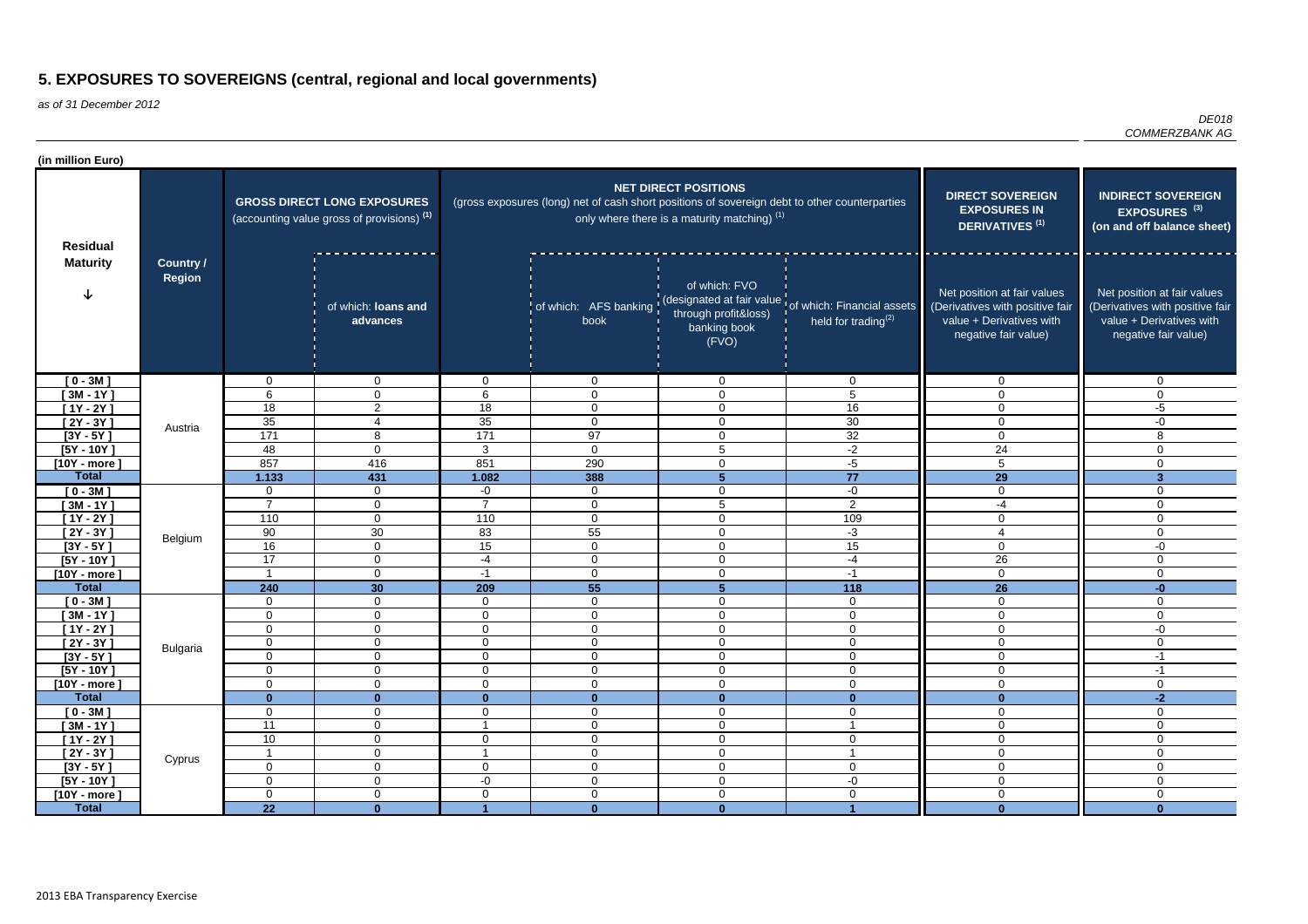| (in million Euro)              |                                   |                               |                                                                                             |                               |                                                                                               |                                                                                        |                                                                                                      |                                                                                                                    |                                                                                                                    |
|--------------------------------|-----------------------------------|-------------------------------|---------------------------------------------------------------------------------------------|-------------------------------|-----------------------------------------------------------------------------------------------|----------------------------------------------------------------------------------------|------------------------------------------------------------------------------------------------------|--------------------------------------------------------------------------------------------------------------------|--------------------------------------------------------------------------------------------------------------------|
| <b>Residual</b>                | <b>Country /</b><br><b>Region</b> |                               | <b>GROSS DIRECT LONG EXPOSURES</b><br>(accounting value gross of provisions) <sup>(1)</sup> |                               | (gross exposures (long) net of cash short positions of sovereign debt to other counterparties | <b>NET DIRECT POSITIONS</b><br>only where there is a maturity matching) <sup>(1)</sup> | <b>DIRECT SOVEREIGN</b><br><b>EXPOSURES IN</b><br><b>DERIVATIVES<sup>(1)</sup></b>                   | <b>INDIRECT SOVEREIGN</b><br>EXPOSURES <sup>(3)</sup><br>(on and off balance sheet)                                |                                                                                                                    |
| <b>Maturity</b>                |                                   |                               | of which: loans and<br>advances                                                             |                               | book                                                                                          | of which: FVO<br>through profit&loss)<br>banking book<br>(FVO)                         | of which: AFS banking (designated at fair value of which: Financial assets<br>held for trading $(2)$ | Net position at fair values<br>(Derivatives with positive fair<br>value + Derivatives with<br>negative fair value) | Net position at fair values<br>(Derivatives with positive fair<br>value + Derivatives with<br>negative fair value) |
| $[0 - 3M]$                     |                                   | 8                             | $\overline{0}$                                                                              | 8                             | 8                                                                                             | $\mathbf 0$                                                                            | $\Omega$                                                                                             | $\Omega$                                                                                                           | $\mathbf{0}$                                                                                                       |
| $[3M - 1Y]$                    |                                   | $\Omega$                      | $\Omega$                                                                                    | $\Omega$                      | 0                                                                                             | $\overline{0}$                                                                         | $\mathbf{0}$                                                                                         | $\Omega$                                                                                                           | $\Omega$                                                                                                           |
| $[1Y - 2Y]$                    |                                   | 27                            | $\Omega$                                                                                    | 27                            | $\overline{7}$                                                                                | $\overline{0}$                                                                         |                                                                                                      | $\Omega$                                                                                                           | $\Omega$                                                                                                           |
| [ 2Y - 3Y ]                    | Czech Republic                    | $\mathbf 0$                   | 0                                                                                           | $\Omega$                      | 0                                                                                             | $\overline{0}$                                                                         | $\Omega$                                                                                             | $\mathbf 0$                                                                                                        | $\Omega$                                                                                                           |
| $[3Y - 5Y]$                    |                                   | 121                           | $\Omega$                                                                                    | 121                           | 121                                                                                           | $\mathbf 0$                                                                            | $\Omega$                                                                                             | $\overline{0}$                                                                                                     | $\Omega$                                                                                                           |
| $[5Y - 10Y]$                   |                                   | 256                           | $\mathbf 0$                                                                                 | 254                           | 0                                                                                             | $\overline{0}$                                                                         | -0                                                                                                   | $\overline{0}$                                                                                                     | $\mathbf 0$                                                                                                        |
| $[10Y - more]$                 |                                   | $\mathbf 0$                   | $\mathbf 0$                                                                                 | $\Omega$                      | $\Omega$                                                                                      | $\overline{0}$                                                                         | $\mathbf 0$                                                                                          | $\mathbf 0$                                                                                                        | $\Omega$                                                                                                           |
| <b>Total</b>                   |                                   | 412                           | $\mathbf{0}$<br>$\overline{7}$                                                              | 410<br>$\overline{7}$         | 136                                                                                           | $\mathbf{0}$                                                                           |                                                                                                      | $\Omega$                                                                                                           | $\bf{0}$                                                                                                           |
| $[0 - 3M]$                     |                                   | $\overline{7}$                |                                                                                             |                               | $\mathbf 0$                                                                                   | $\overline{0}$                                                                         | $\mathbf{0}$                                                                                         | $\mathbf 0$                                                                                                        | 0                                                                                                                  |
| $[3M - 1Y]$                    |                                   | 0                             | 0                                                                                           | 0                             | 0                                                                                             | $\overline{0}$                                                                         | 0                                                                                                    | $\overline{0}$                                                                                                     | $\Omega$                                                                                                           |
| $[1Y - 2Y]$                    |                                   | $\mathbf 0$                   | $\mathbf{0}$                                                                                | 0                             | $\mathbf{0}$                                                                                  | $\overline{0}$                                                                         | $\mathbf 0$                                                                                          | $\mathbf 0$                                                                                                        | -0                                                                                                                 |
| $[2Y - 3Y]$                    | Denmark                           | $\overline{0}$                | $\overline{0}$                                                                              | $\Omega$                      | $\overline{0}$                                                                                | $\mathbf 0$                                                                            | $\mathbf 0$                                                                                          | $\mathbf 0$                                                                                                        | $\Omega$                                                                                                           |
| $[3Y - 5Y]$                    |                                   | $\mathbf 0$<br>$\overline{7}$ | $\mathbf 0$                                                                                 | $\mathbf 0$<br>$\overline{7}$ | $\mathbf{0}$                                                                                  | $\mathbf 0$                                                                            | $\Omega$                                                                                             | -6                                                                                                                 | $\mathbf 0$                                                                                                        |
| $[5Y - 10Y]$                   |                                   | 0                             | $\Omega$<br>$\mathbf{0}$                                                                    | $\mathbf{0}$                  | $\mathbf{0}$<br>$\mathbf{0}$                                                                  | $\mathbf 0$<br>$\mathbf 0$                                                             | $\Omega$<br>$\mathbf 0$                                                                              | $\overline{0}$<br>$\mathbf 0$                                                                                      | $\Omega$<br>$\mathbf 0$                                                                                            |
| $[10Y - more]$<br><b>Total</b> |                                   | 14                            | $\overline{7}$                                                                              | 14                            | $\mathbf{0}$                                                                                  | $\mathbf{0}$                                                                           | $\mathbf{0}$                                                                                         | -6                                                                                                                 | $-0$                                                                                                               |
| $[0 - 3M]$                     |                                   | $\mathbf 0$                   | 0                                                                                           | 0                             | $\overline{0}$                                                                                | $\mathbf 0$                                                                            | $\mathbf 0$                                                                                          | $\mathbf 0$                                                                                                        | $\overline{0}$                                                                                                     |
| $[3M - 1Y]$                    |                                   | $\mathbf 0$                   | 0                                                                                           | $\overline{0}$                | 0                                                                                             | $\overline{0}$                                                                         | $\mathbf{0}$                                                                                         | $\overline{0}$                                                                                                     | $\mathbf 0$                                                                                                        |
| $[1Y - 2Y]$                    |                                   | 0                             | 0                                                                                           | $\Omega$                      | 0                                                                                             | $\overline{0}$                                                                         | $\mathbf 0$                                                                                          | 0                                                                                                                  | 0                                                                                                                  |
| $[2Y - 3Y]$                    |                                   | $\pmb{0}$                     | 0                                                                                           | 0                             | $\Omega$<br>v                                                                                 | $\Omega$<br>v                                                                          | $\Omega$                                                                                             | $\mathbf 0$                                                                                                        | $\cap$<br>U                                                                                                        |
| $[3Y - 5Y]$                    | Estonia                           | $\Omega$                      | $\overline{0}$                                                                              | $\overline{0}$                | 0                                                                                             | $\mathbf 0$                                                                            | $\Omega$                                                                                             | $\mathbf 0$                                                                                                        | $\mathbf 0$                                                                                                        |
| $[5Y - 10Y]$                   |                                   | 12                            | 12                                                                                          | 12                            | $\mathbf 0$                                                                                   | $\overline{0}$                                                                         | $\mathbf 0$                                                                                          | $\mathbf 0$                                                                                                        | $\overline{0}$                                                                                                     |
| $[10Y - more]$                 |                                   | $\overline{0}$                | $\overline{0}$                                                                              | $\overline{0}$                | $\mathbf 0$                                                                                   | $\mathbf 0$                                                                            | $\mathbf 0$                                                                                          | $\mathbf 0$                                                                                                        | $\mathbf 0$                                                                                                        |
| <b>Total</b>                   |                                   | 12                            | $\overline{12}$                                                                             | 12                            | $\mathbf{0}$                                                                                  | $\mathbf{0}$                                                                           | $\mathbf{0}$                                                                                         | $\mathbf{0}$                                                                                                       | $\mathbf{0}$                                                                                                       |
| $[0 - 3M]$                     |                                   | $\overline{0}$                | $\overline{0}$                                                                              | $\overline{0}$                | $\overline{0}$                                                                                | $\overline{0}$                                                                         | $\overline{0}$                                                                                       | 6                                                                                                                  | $\overline{0}$                                                                                                     |
| $[3M - 1Y]$                    |                                   | $\overline{2}$                | $\overline{0}$                                                                              | $\overline{2}$                | $\overline{0}$                                                                                | $\boldsymbol{0}$                                                                       | $\overline{2}$                                                                                       | $\mathbf 0$                                                                                                        | $\mathbf 0$                                                                                                        |
| $[1Y - 2Y]$                    |                                   | 10                            | $\overline{0}$                                                                              | 10                            | $\mathbf 0$                                                                                   | $\mathbf 0$                                                                            | 10                                                                                                   | $\mathbf 0$                                                                                                        | $\mathbf 0$                                                                                                        |
| $[2Y - 3Y]$                    | Finland                           | 11                            | $\overline{0}$                                                                              | 11                            | $\overline{0}$                                                                                | $\boldsymbol{0}$                                                                       | 11                                                                                                   | $\mathbf 0$                                                                                                        | $\mathbf 0$                                                                                                        |
| $[3Y - 5Y]$                    |                                   | 128                           | $\mathbf 0$                                                                                 | 91                            | 76                                                                                            | $\mathbf 0$                                                                            | 15                                                                                                   | $\mathbf 0$                                                                                                        | $\overline{0}$                                                                                                     |
| $[5Y - 10Y]$                   |                                   | 44                            | $\overline{0}$                                                                              | 24                            | 30 <sup>°</sup>                                                                               | $\overline{0}$                                                                         | -6                                                                                                   | 22                                                                                                                 | $\overline{0}$                                                                                                     |
| $[10Y - more]$                 |                                   | $\overline{115}$              | 109                                                                                         | $\frac{105}{105}$             | $\overline{0}$                                                                                | $\boldsymbol{0}$                                                                       | $-4$                                                                                                 | $\mathbf 0$                                                                                                        | $\mathbf 0$                                                                                                        |
| <b>Total</b>                   |                                   | 310                           | 109                                                                                         | 244                           | 106                                                                                           | $\mathbf{0}$                                                                           | 28                                                                                                   | $\overline{27}$                                                                                                    | $\mathbf{0}$                                                                                                       |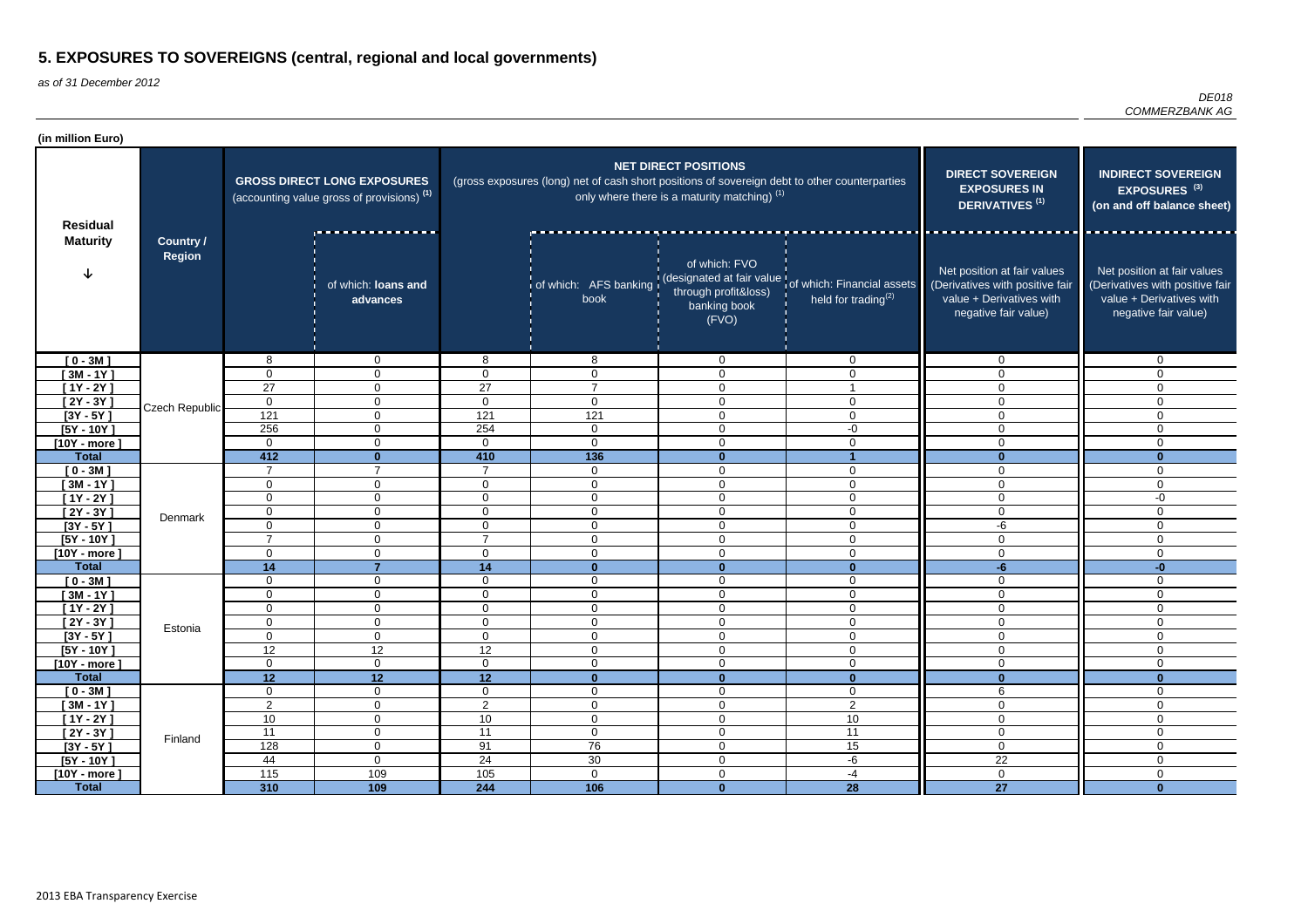| (in million Euro)                  |                                   |                                                                                             |                                 |                |                                                                                               |                                                                                        |                                                                                                               |                                                                                                                    |                                                                                                                    |
|------------------------------------|-----------------------------------|---------------------------------------------------------------------------------------------|---------------------------------|----------------|-----------------------------------------------------------------------------------------------|----------------------------------------------------------------------------------------|---------------------------------------------------------------------------------------------------------------|--------------------------------------------------------------------------------------------------------------------|--------------------------------------------------------------------------------------------------------------------|
| <b>Residual</b><br><b>Maturity</b> | <b>Country /</b><br><b>Region</b> | <b>GROSS DIRECT LONG EXPOSURES</b><br>(accounting value gross of provisions) <sup>(1)</sup> |                                 |                | (gross exposures (long) net of cash short positions of sovereign debt to other counterparties | <b>NET DIRECT POSITIONS</b><br>only where there is a maturity matching) <sup>(1)</sup> | <b>DIRECT SOVEREIGN</b><br><b>EXPOSURES IN</b><br><b>DERIVATIVES<sup>(1)</sup></b>                            | <b>INDIRECT SOVEREIGN</b><br>EXPOSURES <sup>(3)</sup><br>(on and off balance sheet)                                |                                                                                                                    |
|                                    |                                   |                                                                                             | of which: loans and<br>advances |                | book                                                                                          | of which: FVO<br>through profit&loss)<br>banking book<br>(FVO)                         | of which: AFS banking (designated at fair value of which: Financial assets<br>held for trading <sup>(2)</sup> | Net position at fair values<br>(Derivatives with positive fair<br>value + Derivatives with<br>negative fair value) | Net position at fair values<br>(Derivatives with positive fair<br>value + Derivatives with<br>negative fair value) |
| $[0 - 3M]$                         |                                   | 586                                                                                         | 16                              | 399            | $\overline{0}$                                                                                | $\mathbf{0}$                                                                           | 383                                                                                                           | $-1$                                                                                                               | $\mathbf 0$                                                                                                        |
| $[3M - 1Y]$                        |                                   | 101                                                                                         | 0                               | 96             | $\mathbf{0}$                                                                                  | $\overline{0}$                                                                         | 88                                                                                                            | $\overline{7}$                                                                                                     | $\Omega$                                                                                                           |
| $[1Y - 2Y]$                        | France                            | 79                                                                                          | 0                               | 66             | $\mathbf 0$                                                                                   | $\mathbf 0$                                                                            | 66                                                                                                            | $\mathbf{0}$                                                                                                       | -1                                                                                                                 |
| $[2Y - 3Y]$                        |                                   | 34                                                                                          | 11                              | $-15$          | 5                                                                                             | $\mathbf 0$                                                                            | $-32$                                                                                                         | $-19$                                                                                                              |                                                                                                                    |
| $[3Y - 5Y]$                        |                                   | 111                                                                                         | $\mathbf 0$                     | $-135$         | $\mathbf 0$                                                                                   | $\overline{0}$                                                                         | $-195$                                                                                                        | $\Omega$                                                                                                           | 2                                                                                                                  |
| $[5Y - 10Y]$                       |                                   | 80                                                                                          | $\overline{27}$                 | $-316$         | $\mathbf 0$                                                                                   | $\overline{0}$                                                                         | $-343$                                                                                                        |                                                                                                                    | $\Omega$                                                                                                           |
| $[10Y - more]$                     |                                   | 218                                                                                         | 71                              | $-70$          | $\mathbf{0}$                                                                                  | $\mathbf 0$                                                                            | $-157$                                                                                                        | 0                                                                                                                  | $\mathbf 0$                                                                                                        |
| <b>Total</b>                       |                                   | 1.210                                                                                       | 124                             | 26             | 5                                                                                             |                                                                                        | $-189$                                                                                                        | $-9$                                                                                                               | $\overline{2}$                                                                                                     |
| $[0 - 3M]$                         |                                   | 1.838                                                                                       | 773                             | 1.838          | 52                                                                                            | $\mathbf 0$                                                                            | 849                                                                                                           | $-350$                                                                                                             | $\mathbf 0$                                                                                                        |
| $[3M - 1Y]$                        |                                   | 2.519                                                                                       | 883                             | 2.191          | 347                                                                                           | $\overline{0}$                                                                         | 665                                                                                                           | $\overline{22}$                                                                                                    | $\Omega$                                                                                                           |
| $[1Y - 2Y]$                        |                                   | 2.398                                                                                       | 670                             | 2.386          | 780                                                                                           | $\mathbf 0$                                                                            | 646                                                                                                           | $-213$                                                                                                             | $\mathbf 0$                                                                                                        |
| $[2Y - 3Y]$                        | Germany                           | 1.599                                                                                       | 449                             | 1.489          | 823                                                                                           | $\overline{0}$                                                                         | 43                                                                                                            | $-371$                                                                                                             | $\mathbf 0$                                                                                                        |
| $[3Y - 5Y]$                        |                                   | 3.046                                                                                       | 1.014                           | 2.835          | 1.358                                                                                         | $\mathbf 0$                                                                            | 142                                                                                                           | 224                                                                                                                | -0                                                                                                                 |
| $[5Y - 10Y]$                       |                                   | 7.421                                                                                       | 2.996                           | 7.155          | 3.526                                                                                         | $\overline{0}$                                                                         | 133                                                                                                           | 222                                                                                                                | $\mathbf 0$                                                                                                        |
| $[10Y - more]$                     |                                   | 8.868                                                                                       | 7.442                           | 8.302          | 24                                                                                            | $\overline{0}$                                                                         | $-2$                                                                                                          | 844                                                                                                                | $\mathbf 0$                                                                                                        |
| <b>Total</b>                       |                                   | 27.688                                                                                      | 14.227                          | 26.197         | 6.910                                                                                         | $\mathbf{0}$                                                                           | 2.476                                                                                                         | 377                                                                                                                | $\mathbf{0}$                                                                                                       |
| $[0 - 3M]$                         |                                   | 0                                                                                           | $\mathbf 0$                     | $\mathbf{0}$   | $\overline{0}$                                                                                | $\mathbf 0$                                                                            | $\mathbf 0$                                                                                                   | $\mathbf 0$                                                                                                        | $\mathbf 0$                                                                                                        |
| $[3M - 1Y]$                        |                                   | 0                                                                                           | $\mathbf 0$                     | $\mathbf 0$    | $\mathbf 0$                                                                                   | $\mathbf 0$                                                                            | $\mathbf 0$                                                                                                   | $\mathbf 0$                                                                                                        | $\mathbf 0$                                                                                                        |
| $[1Y - 2Y]$                        |                                   | $\mathbf 0$                                                                                 | 0                               | $\overline{0}$ | 0                                                                                             | $\mathbf 0$                                                                            | $\mathbf 0$                                                                                                   | $\mathbf 0$                                                                                                        | $\mathbf 0$                                                                                                        |
| $[2Y - 3Y]$                        | Greece                            | $\pmb{0}$                                                                                   | 0                               | $\overline{0}$ | 0                                                                                             | $\overline{0}$                                                                         | $\mathbf 0$                                                                                                   | $\mathbf 0$                                                                                                        | $\mathbf 0$                                                                                                        |
| $[3Y - 5Y]$                        |                                   | 0                                                                                           | 0                               | $\mathbf 0$    | 0                                                                                             | $\mathbf 0$                                                                            | 0                                                                                                             | 0                                                                                                                  | $\mathbf 0$                                                                                                        |
| $[5Y - 10Y]$                       |                                   | $\mathbf 0$                                                                                 | $\overline{0}$                  | $\mathbf 0$    | $\overline{0}$                                                                                | $\mathbf 0$                                                                            | $\mathbf 0$                                                                                                   | $\mathbf 0$                                                                                                        | $\mathbf 0$                                                                                                        |
| $[10Y - more]$                     |                                   | $\overline{21}$                                                                             | $\overline{0}$                  | 21             | $\overline{0}$                                                                                | $\mathbf 0$                                                                            | 21                                                                                                            | $\mathbf 0$                                                                                                        | $\mathbf 0$                                                                                                        |
| <b>Total</b>                       |                                   | 21                                                                                          | $\mathbf{0}$                    | 21             | $\mathbf{0}$                                                                                  | $\mathbf{0}$                                                                           | $\overline{21}$                                                                                               | $\mathbf{0}$                                                                                                       | $\mathbf{0}$                                                                                                       |
| $[0 - 3M]$                         |                                   | -1                                                                                          | -1                              | $-5$           | $\mathbf 0$                                                                                   | $\overline{0}$                                                                         | $-7$                                                                                                          | $\overline{0}$                                                                                                     | $\mathbf 0$                                                                                                        |
| $[3M - 1Y]$                        |                                   | -1                                                                                          | $\overline{0}$                  |                | $\mathbf 0$                                                                                   | $\overline{0}$                                                                         | $\mathbf 0$<br>$\overline{\phantom{a}}$                                                                       | $\mathbf 0$                                                                                                        | $-1$                                                                                                               |
| $[1Y - 2Y]$                        |                                   | $\overline{2}$                                                                              | $\overline{2}$                  | $\overline{2}$ | $\overline{0}$                                                                                | $\pmb{0}$                                                                              |                                                                                                               | $\overline{0}$                                                                                                     |                                                                                                                    |
| $[2Y - 3Y]$                        | Hungary                           | 2                                                                                           | $\overline{2}$                  |                | $\overline{0}$                                                                                | $\pmb{0}$                                                                              | $-0$                                                                                                          | $\mathbf 0$                                                                                                        |                                                                                                                    |
| $[3Y - 5Y]$                        |                                   | 169                                                                                         | $\mathbf{3}$<br>$\overline{7}$  | 167            | $\overline{0}$                                                                                | $\overline{0}$                                                                         |                                                                                                               | $\mathbf 0$                                                                                                        | $-14$                                                                                                              |
| $[5Y - 10Y]$                       |                                   | 286                                                                                         |                                 | 285            | 0                                                                                             | $\overline{0}$                                                                         | $\mathbf 0$                                                                                                   | $\overline{0}$                                                                                                     | $\mathbf 0$                                                                                                        |
| $[10Y - more]$                     |                                   | 8                                                                                           | $\overline{5}$                  | 8              | $\overline{0}$                                                                                | $\mathbf 0$                                                                            | $\overline{2}$                                                                                                | $\mathbf 0$                                                                                                        | $\mathbf 0$                                                                                                        |
| <b>Total</b>                       |                                   | 468                                                                                         | $\overline{20}$                 | 459            | $\mathbf{0}$                                                                                  | $\mathbf{0}$                                                                           | $-3$                                                                                                          | $\mathbf{0}$                                                                                                       | $-13$                                                                                                              |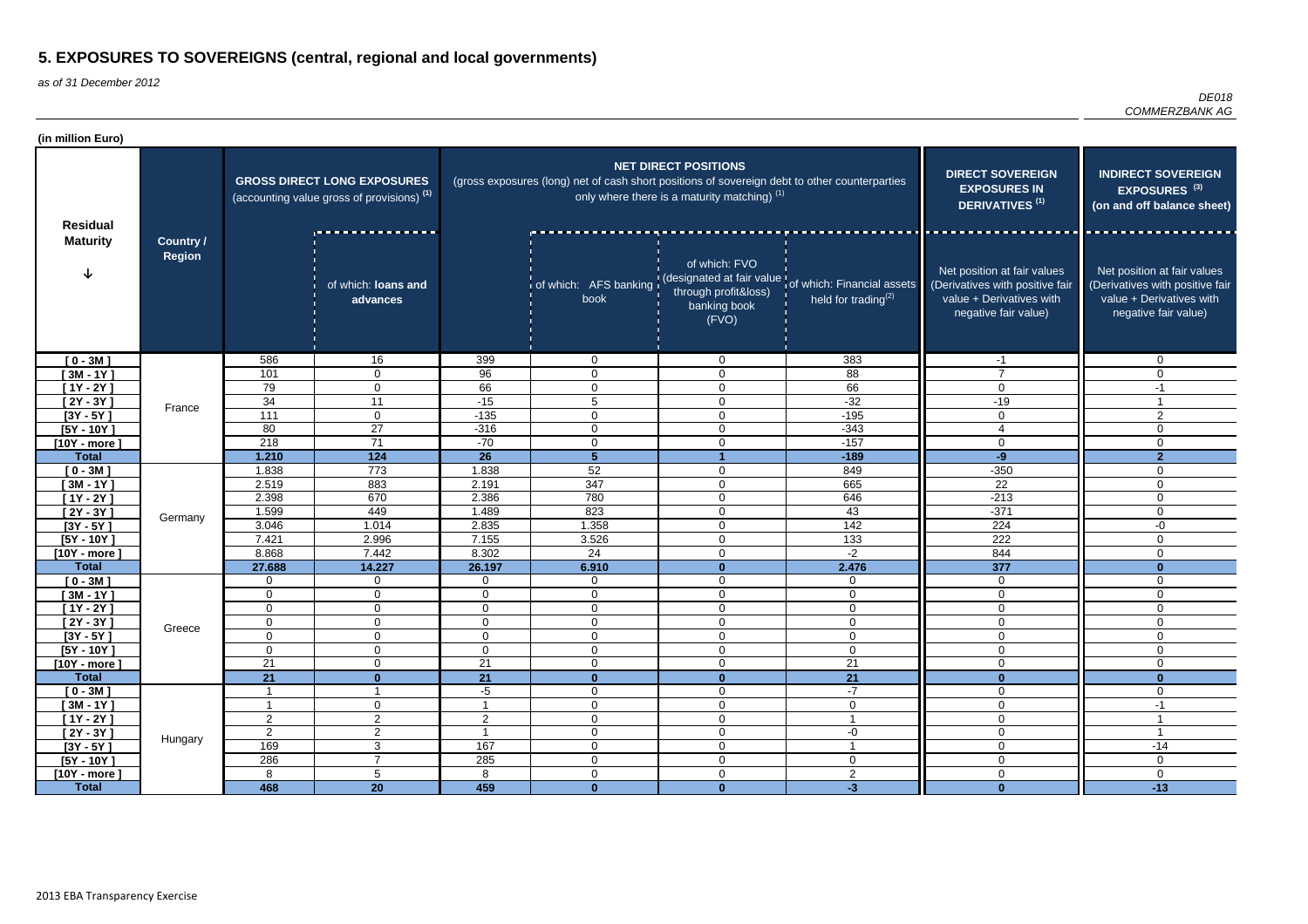| (in million Euro)          |                                   |                                                                                             |                                  |                  |                                                                                               |                                                                               |                                                                                                               |                                                                                                                    |                                                                                                                    |
|----------------------------|-----------------------------------|---------------------------------------------------------------------------------------------|----------------------------------|------------------|-----------------------------------------------------------------------------------------------|-------------------------------------------------------------------------------|---------------------------------------------------------------------------------------------------------------|--------------------------------------------------------------------------------------------------------------------|--------------------------------------------------------------------------------------------------------------------|
| <b>Residual</b>            | <b>Country /</b><br><b>Region</b> | <b>GROSS DIRECT LONG EXPOSURES</b><br>(accounting value gross of provisions) <sup>(1)</sup> |                                  |                  | (gross exposures (long) net of cash short positions of sovereign debt to other counterparties | <b>NET DIRECT POSITIONS</b><br>only where there is a maturity matching) $(1)$ | <b>DIRECT SOVEREIGN</b><br><b>EXPOSURES IN</b><br><b>DERIVATIVES<sup>(1)</sup></b>                            | <b>INDIRECT SOVEREIGN</b><br>EXPOSURES <sup>(3)</sup><br>(on and off balance sheet)                                |                                                                                                                    |
| <b>Maturity</b>            |                                   |                                                                                             | of which: loans and<br>advances  |                  | book                                                                                          | of which: FVO<br>through profit&loss)<br>banking book<br>(FVO)                | of which: AFS banking (designated at fair value of which: Financial assets<br>held for trading <sup>(2)</sup> | Net position at fair values<br>(Derivatives with positive fair<br>value + Derivatives with<br>negative fair value) | Net position at fair values<br>(Derivatives with positive fair<br>value + Derivatives with<br>negative fair value) |
| $[0 - 3M]$                 |                                   | $\mathbf 0$                                                                                 | $\mathbf 0$                      | 0                | $\overline{0}$                                                                                | $\overline{0}$                                                                | $\overline{0}$                                                                                                | $\mathbf 0$                                                                                                        | $\mathbf 0$                                                                                                        |
| $[3M - 1Y]$                |                                   | 0                                                                                           | $\mathbf 0$                      | 0                | 0                                                                                             | $\overline{0}$                                                                | $\mathbf 0$                                                                                                   | $\mathbf 0$                                                                                                        | $\Omega$                                                                                                           |
| $[1Y - 2Y]$                |                                   | 0                                                                                           | 0                                | $\Omega$         | 0                                                                                             | $\mathbf 0$                                                                   | 0                                                                                                             | $\mathbf{0}$                                                                                                       | $\Omega$                                                                                                           |
| $[2Y - 3Y]$                | Iceland                           | 0                                                                                           | 0                                | $\Omega$         | 0                                                                                             | $\mathbf 0$                                                                   | 0                                                                                                             | $\Omega$                                                                                                           | $\Omega$                                                                                                           |
| $[3Y - 5Y]$                |                                   | $\mathbf 0$                                                                                 | 0                                | $\Omega$         | $\Omega$                                                                                      | $\mathbf 0$                                                                   | $\Omega$                                                                                                      | $\mathbf 0$                                                                                                        | $\Omega$                                                                                                           |
| $[5Y - 10Y]$               |                                   | $\mathbf{0}$                                                                                | 0                                | $\Omega$         | $\mathbf 0$                                                                                   | $\mathbf 0$                                                                   | $\Omega$                                                                                                      | $\Omega$                                                                                                           | $\Omega$                                                                                                           |
| $[10Y - more]$             |                                   | 0                                                                                           | $\mathbf 0$                      | $\Omega$         | $\mathbf 0$                                                                                   | $\mathbf 0$                                                                   | 0                                                                                                             | $\mathbf 0$                                                                                                        | $\mathbf 0$                                                                                                        |
| <b>Total</b>               |                                   | $\mathbf{0}$                                                                                | $\mathbf{0}$                     | $\Omega$         | $\bf{0}$                                                                                      | $\mathbf{0}$                                                                  | $\mathbf{0}$                                                                                                  | $\mathbf{0}$                                                                                                       | $\mathbf{0}$                                                                                                       |
| $[0 - 3M]$                 |                                   | 0<br>4                                                                                      | $\overline{0}$<br>$\overline{0}$ | 0<br>4           | $\mathbf 0$<br>$\mathbf 0$                                                                    | $\mathbf 0$<br>$\mathbf 0$                                                    | $\mathbf 0$<br>$\overline{4}$                                                                                 | 0<br>$\mathbf 0$                                                                                                   | $\mathbf 0$<br>$\mathbf 0$                                                                                         |
| $[3M - 1Y]$<br>$[1Y - 2Y]$ |                                   | 0                                                                                           | 0                                | $-1$             | $\mathbf{0}$                                                                                  | $\mathbf 0$                                                                   | $-1$                                                                                                          | $\mathbf 0$                                                                                                        | $\mathbf 0$                                                                                                        |
| $[2Y - 3Y]$                |                                   | $\sqrt{5}$                                                                                  | $\mathbf 0$                      | 5                | $\mathbf 0$                                                                                   | $\overline{0}$                                                                | 5                                                                                                             | $\mathbf{0}$                                                                                                       | $\mathbf 0$                                                                                                        |
| $[3Y - 5Y]$                | Ireland                           | 13                                                                                          | 0                                | 13               | $\mathbf{0}$                                                                                  | $\mathbf 0$                                                                   | 13                                                                                                            | $\mathbf{0}$                                                                                                       | $\overline{2}$                                                                                                     |
| $[5Y - 10Y]$               |                                   | 18                                                                                          | $\mathbf 0$                      | -9               | $\overline{0}$                                                                                | $\overline{0}$                                                                | -9                                                                                                            | $\Omega$                                                                                                           | $-2$                                                                                                               |
| $[10Y - more]$             |                                   | 18                                                                                          | $\mathbf 0$                      | 18               | $\mathbf{0}$                                                                                  | $\mathbf 0$                                                                   | $\overline{18}$                                                                                               | $\Omega$                                                                                                           | $\mathbf 0$                                                                                                        |
| <b>Total</b>               |                                   | 58                                                                                          | $\bf{0}$                         | 30               | $\mathbf{0}$                                                                                  | $\mathbf{0}$                                                                  | 30                                                                                                            | $\bf{0}$                                                                                                           | $\mathbf{0}$                                                                                                       |
| $[0 - 3M]$                 |                                   | 33                                                                                          | $\mathbf 0$                      | 23               | $\mathbf 0$                                                                                   | $\mathbf 0$                                                                   | 23                                                                                                            | $\mathbf 0$                                                                                                        | $\mathbf 0$                                                                                                        |
| $[3M - 1Y]$                |                                   | 34                                                                                          | $\mathbf 0$                      | 14               | $\mathbf 0$                                                                                   | $\mathbf 0$                                                                   | 14                                                                                                            | $\mathbf 0$                                                                                                        | -0                                                                                                                 |
| $[1Y - 2Y]$                |                                   | $\overline{37}$                                                                             | $\mathbf 0$                      | 24               | 0                                                                                             | $\mathbf 0$                                                                   | $\overline{22}$                                                                                               | $\mathbf 0$                                                                                                        | 2                                                                                                                  |
| $[2Y - 3Y]$                |                                   | 323                                                                                         | $\mathbf 0$                      | 280              | 0                                                                                             | $\overline{0}$                                                                | к<br>ັ                                                                                                        | $\mathbf 0$                                                                                                        | $\mathcal{D}$<br>∼                                                                                                 |
| $[3Y - 5Y]$                | Italy                             | 259                                                                                         | $\mathbf 0$                      | 205              | 0                                                                                             | $\mathbf 0$                                                                   | $-0$                                                                                                          | $\mathbf 0$                                                                                                        | $-17$                                                                                                              |
| $[5Y - 10Y]$               |                                   | 540                                                                                         | $\overline{0}$                   | 414              | $\mathbf 0$                                                                                   | $\mathbf 0$                                                                   | 41                                                                                                            | $-2$                                                                                                               | $\overline{2}$                                                                                                     |
| $[10Y - more]$             |                                   | 9.069                                                                                       | $\overline{0}$                   | 8.243            | 3.831                                                                                         | $\mathbf 0$                                                                   | $-76$                                                                                                         | 24                                                                                                                 | $-5$                                                                                                               |
| <b>Total</b>               |                                   | 10.295                                                                                      | $\mathbf{0}$                     | 9.202            | 3.831                                                                                         | $\mathbf{0}$                                                                  | $\overline{28}$                                                                                               | $\overline{23}$                                                                                                    | $-16$                                                                                                              |
| $[0 - 3M]$                 |                                   | $\mathbf 0$                                                                                 | $\overline{0}$                   | $\mathbf 0$      | $\overline{0}$                                                                                | $\mathbf 0$                                                                   | $\overline{0}$                                                                                                | $\mathbf 0$                                                                                                        | $\overline{0}$                                                                                                     |
| $[3M - 1Y]$                |                                   | $\mathbf 0$                                                                                 | $\overline{0}$                   | $\overline{0}$   | $\overline{0}$                                                                                | $\mathbf 0$                                                                   | $\overline{0}$                                                                                                | $\overline{0}$                                                                                                     | $\overline{0}$                                                                                                     |
| $[1Y - 2Y]$                |                                   | 62                                                                                          | $\overline{0}$                   | 62               | $\overline{0}$                                                                                | $\boldsymbol{0}$                                                              |                                                                                                               | $\mathbf 0$                                                                                                        | $\mathbf 0$                                                                                                        |
| $[2Y - 3Y]$                | Latvia                            | $\mathbf 0$                                                                                 | $\overline{0}$                   | $\overline{0}$   | $\overline{0}$                                                                                | $\boldsymbol{0}$                                                              | $\overline{0}$                                                                                                | $\mathbf 0$                                                                                                        | $\mathbf 0$                                                                                                        |
| $[3Y - 5Y]$                |                                   | $\mathsf{O}\xspace$                                                                         | $\overline{0}$                   | $-0$             | $\overline{0}$                                                                                | $\boldsymbol{0}$                                                              | $-0$                                                                                                          | $\mathbf 0$                                                                                                        | $-2$                                                                                                               |
| $[5Y - 10Y]$               |                                   | 81                                                                                          | $\overline{0}$                   | 81               | $\mathbf 0$                                                                                   | $\mathbf 0$                                                                   | $-1$                                                                                                          | $\overline{0}$                                                                                                     | $\mathbf 0$                                                                                                        |
| $[10Y - more]$             |                                   | $\overline{0}$                                                                              | $\mathbf 0$                      | $\overline{0}$   | $\mathbf 0$                                                                                   | $\mathbf 0$                                                                   | $\mathbf 0$                                                                                                   | $\overline{0}$                                                                                                     | $\mathbf 0$                                                                                                        |
| <b>Total</b>               |                                   | $\overline{143}$                                                                            | $\mathbf{0}$                     | $\overline{142}$ | $\mathbf{0}$                                                                                  | $\mathbf{0}$                                                                  | $-0$                                                                                                          | $\mathbf{0}$                                                                                                       | $-2$                                                                                                               |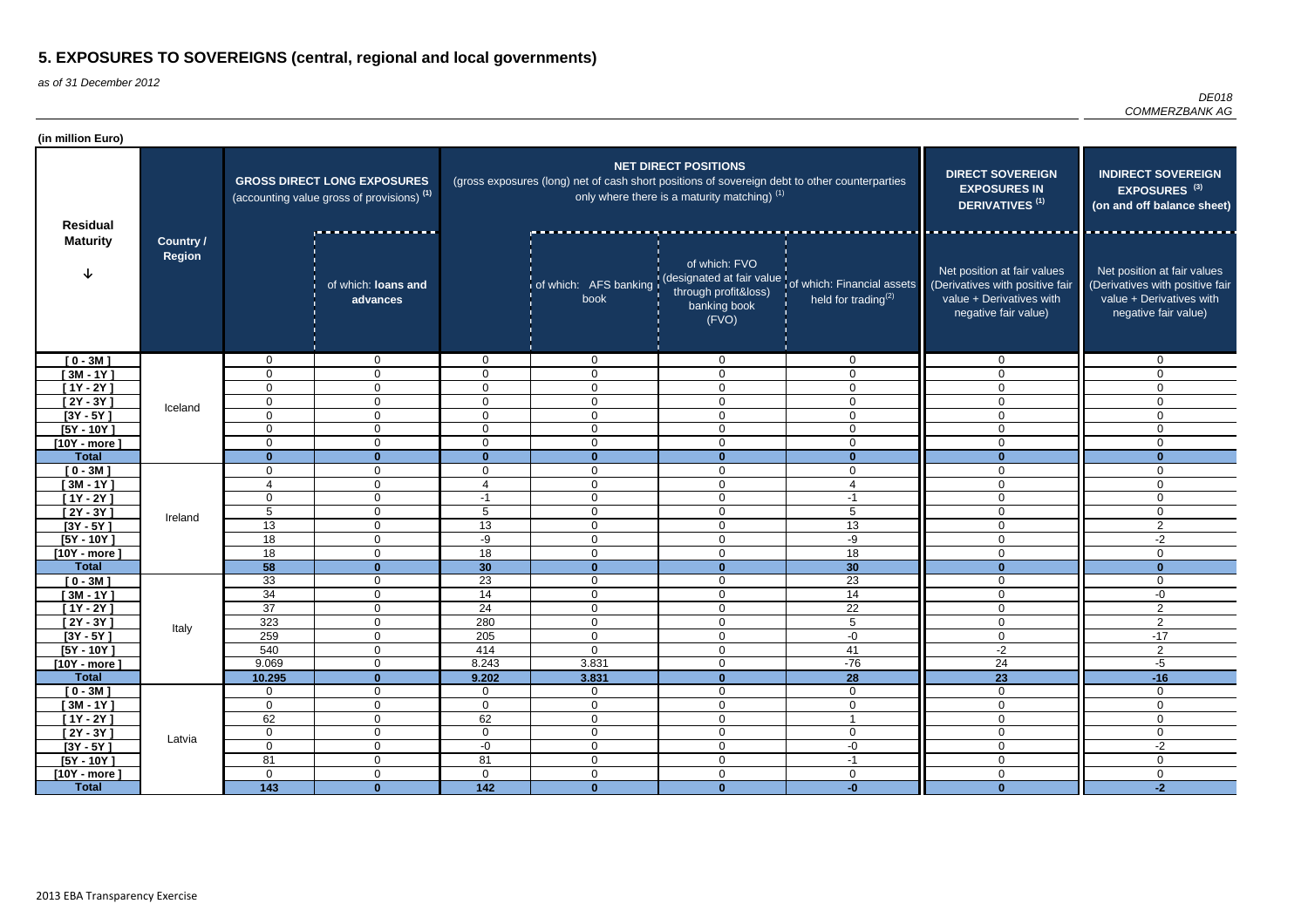| (in million Euro)           |                                   |                                                                                             |                                 |                               |                                                                                               |                                                                               |                                                                                                         |                                                                                                                    |                                                                                                                    |
|-----------------------------|-----------------------------------|---------------------------------------------------------------------------------------------|---------------------------------|-------------------------------|-----------------------------------------------------------------------------------------------|-------------------------------------------------------------------------------|---------------------------------------------------------------------------------------------------------|--------------------------------------------------------------------------------------------------------------------|--------------------------------------------------------------------------------------------------------------------|
| <b>Residual</b>             | <b>Country /</b><br><b>Region</b> | <b>GROSS DIRECT LONG EXPOSURES</b><br>(accounting value gross of provisions) <sup>(1)</sup> |                                 |                               | (gross exposures (long) net of cash short positions of sovereign debt to other counterparties | <b>NET DIRECT POSITIONS</b><br>only where there is a maturity matching) $(1)$ |                                                                                                         | <b>DIRECT SOVEREIGN</b><br><b>EXPOSURES IN</b><br>DERIVATIVES <sup>(1)</sup>                                       | <b>INDIRECT SOVEREIGN</b><br>EXPOSURES <sup>(3)</sup><br>(on and off balance sheet)                                |
| <b>Maturity</b>             |                                   |                                                                                             | of which: loans and<br>advances |                               | book                                                                                          | of which: FVO<br>through profit&loss)<br>banking book<br>(FVO)                | of which: AFS banking (designated at fair value of which: Financial assets<br>held for trading $^{(2)}$ | Net position at fair values<br>(Derivatives with positive fair<br>value + Derivatives with<br>negative fair value) | Net position at fair values<br>(Derivatives with positive fair<br>value + Derivatives with<br>negative fair value) |
| $[0 - 3M]$                  |                                   | $\mathbf 0$                                                                                 | $\mathbf{0}$                    | $\mathbf{0}$                  | $\mathbf 0$                                                                                   | $\overline{0}$                                                                | $\Omega$                                                                                                | $\overline{0}$                                                                                                     | $\Omega$                                                                                                           |
| $[3M - 1Y]$                 |                                   | 0                                                                                           | $\mathbf 0$                     | $\Omega$                      | $\mathbf 0$                                                                                   | $\mathbf 0$                                                                   | $\Omega$                                                                                                | $\mathbf 0$                                                                                                        | 0                                                                                                                  |
| $[1Y - 2Y]$                 |                                   | 0                                                                                           | $\Omega$                        | $\Omega$                      | $\Omega$                                                                                      | 0                                                                             | $\Omega$                                                                                                | $\overline{0}$                                                                                                     | $\mathbf 0$                                                                                                        |
| $[2Y - 3Y]$                 | Liechtenstein                     | $\mathbf 0$                                                                                 | $\mathbf 0$                     | $\overline{0}$                | $\mathbf{0}$                                                                                  | 0                                                                             | $\Omega$                                                                                                | $\mathbf 0$                                                                                                        | $\mathbf 0$                                                                                                        |
| $[3Y - 5Y]$                 |                                   | $\mathbf 0$                                                                                 | $\mathbf 0$                     | $\overline{0}$                | $\overline{0}$                                                                                | 0                                                                             | $\Omega$                                                                                                | $\overline{0}$                                                                                                     | $\mathbf 0$                                                                                                        |
| $[5Y - 10Y]$                |                                   | 0                                                                                           | $\overline{0}$                  | $\overline{0}$                | $\overline{0}$                                                                                | $\mathbf 0$                                                                   | $\Omega$                                                                                                | $\mathbf 0$                                                                                                        | $\mathbf 0$                                                                                                        |
| $[10Y - more]$              |                                   | $\mathbf 0$                                                                                 | $\overline{0}$                  | $\overline{0}$                | $\mathbf 0$                                                                                   | 0                                                                             | $\Omega$                                                                                                | $\mathbf 0$                                                                                                        | $\mathbf 0$                                                                                                        |
| <b>Total</b>                |                                   | $\bf{0}$                                                                                    | $\mathbf{0}$                    | $\mathbf{0}$                  | $\Omega$                                                                                      | $\mathbf{0}$                                                                  | $\Omega$                                                                                                | $\mathbf{0}$                                                                                                       | $\Omega$                                                                                                           |
| $[0 - 3M]$                  |                                   | 67                                                                                          | $\mathbf 0$                     | 67                            | 0                                                                                             | $\mathbf 0$                                                                   | $\Omega$                                                                                                | $\mathbf 0$                                                                                                        | $\mathbf 0$                                                                                                        |
| $[3M - 1Y]$                 |                                   | 0                                                                                           | $\mathbf 0$                     | 0                             | 0                                                                                             | $\mathbf 0$                                                                   | $\Omega$                                                                                                | $\mathbf 0$                                                                                                        | $\mathbf 0$                                                                                                        |
| $[1Y - 2Y]$                 |                                   | 3                                                                                           | $\mathbf 0$                     | 3                             | $\mathbf 0$                                                                                   | $\mathbf 0$                                                                   | 3                                                                                                       | $\mathbf 0$                                                                                                        | $\mathbf 0$                                                                                                        |
| $[2Y - 3Y]$                 | Lithuania                         | -1                                                                                          | $\mathbf 0$                     |                               | $\Omega$                                                                                      | $\mathbf 0$                                                                   |                                                                                                         | $\overline{0}$                                                                                                     | $-0$                                                                                                               |
| $[3Y - 5Y]$                 |                                   | 102                                                                                         | $\mathbf 0$                     | 102                           | $\mathbf 0$                                                                                   | $\mathbf 0$                                                                   |                                                                                                         | $\overline{0}$                                                                                                     | $\mathbf 0$                                                                                                        |
| $[5Y - 10Y]$                |                                   | 68                                                                                          | $\mathbf 0$                     | 66                            | $\Omega$                                                                                      | $\mathbf 0$                                                                   | $-2$                                                                                                    | $\overline{0}$                                                                                                     | $\mathbf 0$                                                                                                        |
| $[10Y - more]$              |                                   | $\mathbf 0$                                                                                 | $\mathbf 0$                     | $\overline{0}$                | $\mathbf 0$                                                                                   | $\mathbf 0$                                                                   | $\mathbf 0$                                                                                             | $\mathbf 0$                                                                                                        | $\mathbf 0$                                                                                                        |
| <b>Total</b>                |                                   | 241                                                                                         | $\mathbf{0}$                    | 239                           | $\mathbf{0}$                                                                                  | $\mathbf{0}$                                                                  | $\mathbf{3}$                                                                                            | $\mathbf{0}$                                                                                                       | $\mathbf{0}$                                                                                                       |
| $[0 - 3M]$                  |                                   | $\mathbf 0$                                                                                 | $\mathbf 0$                     | $\mathbf 0$                   | $\mathbf 0$                                                                                   | $\mathbf 0$                                                                   | $\Omega$                                                                                                | $\overline{0}$                                                                                                     | $\mathbf 0$                                                                                                        |
| $[3M - 1Y]$                 |                                   | 10                                                                                          | $\overline{0}$                  | 10                            | 10                                                                                            | $\mathbf 0$                                                                   | $\Omega$                                                                                                | $\overline{0}$                                                                                                     | $\mathbf 0$                                                                                                        |
| [1Y - 2Y ]                  |                                   | 0                                                                                           | $\mathbf 0$                     | 0                             | 0                                                                                             | 0                                                                             | $\Omega$                                                                                                | $\mathbf 0$                                                                                                        | $\mathbf 0$                                                                                                        |
| $[2Y - 3Y]$                 | Luxembourg                        | $\mathbf 0$                                                                                 | $\overline{0}$                  | 0                             | 0                                                                                             | 0                                                                             | $\Omega$<br>U                                                                                           | $\boldsymbol{0}$                                                                                                   | 0                                                                                                                  |
| $[3Y - 5Y]$                 |                                   | $\mathbf 0$                                                                                 | $\overline{0}$                  | $\mathbf 0$                   | $\overline{0}$                                                                                | 0                                                                             | $\mathbf 0$                                                                                             | $\overline{0}$                                                                                                     | $\mathbf 0$                                                                                                        |
| $[5Y - 10Y]$                |                                   | 30                                                                                          | $\overline{0}$                  | $30\,$                        | $\mathbf 0$                                                                                   | $\mathbf 0$                                                                   | 30                                                                                                      | $\overline{0}$                                                                                                     | $\mathbf 0$                                                                                                        |
| $[10Y - more]$              |                                   | $\mathbf 0$                                                                                 | $\overline{0}$                  | $\overline{0}$                | $\overline{0}$                                                                                | $\mathbf 0$                                                                   | $\overline{0}$                                                                                          | $\overline{0}$                                                                                                     | $\mathbf 0$<br>$\mathbf{0}$                                                                                        |
| <b>Total</b>                |                                   | 40                                                                                          | $\mathbf{0}$                    | 40                            | 10                                                                                            | $\mathbf{0}$                                                                  | 30                                                                                                      | $\mathbf{0}$                                                                                                       |                                                                                                                    |
| $[0 - 3M]$                  |                                   | $\mathbf 0$                                                                                 | $\overline{0}$                  | $\mathbf 0$                   | $\overline{0}$                                                                                | $\mathbf 0$                                                                   | $\overline{0}$                                                                                          | $\overline{0}$                                                                                                     | $\mathbf 0$<br>$\overline{0}$                                                                                      |
| $[3M - 1Y]$                 |                                   | $\mathbf 0$                                                                                 | $\mathbf 0$                     | $\mathbf 0$                   | $\overline{0}$                                                                                | $\overline{0}$                                                                | $\overline{0}$                                                                                          | $\overline{0}$                                                                                                     |                                                                                                                    |
| $[1Y - 2Y]$                 |                                   | $\mathbf 0$                                                                                 | $\mathbf 0$<br>$\mathbf 0$      | $\overline{0}$                | $\overline{0}$                                                                                | $\overline{0}$                                                                | $\overline{0}$                                                                                          | $\overline{0}$                                                                                                     | $\mathbf 0$<br>$\mathbf 0$                                                                                         |
| $[2Y - 3Y]$                 | Malta                             | $\mathbf 0$<br>$\mathbf 0$                                                                  | $\mathbf 0$                     | $\overline{0}$<br>$\mathbf 0$ | $\overline{0}$<br>$\overline{0}$                                                              | $\overline{0}$                                                                | $\overline{0}$<br>$\overline{0}$                                                                        | $\overline{0}$<br>$\mathsf{O}\xspace$                                                                              | $\mathbf 0$                                                                                                        |
| $[3Y - 5Y]$<br>$[5Y - 10Y]$ |                                   | $\mathbf 0$                                                                                 | $\overline{0}$                  | $\overline{0}$                | $\overline{0}$                                                                                | $\overline{0}$                                                                |                                                                                                         | $\overline{0}$                                                                                                     | $\mathbf 0$                                                                                                        |
| $[10Y - more]$              |                                   | $\mathbf 0$                                                                                 | $\overline{0}$                  | $\overline{0}$                | $\overline{0}$                                                                                | $\mathbf 0$<br>$\overline{0}$                                                 | $\mathbf 0$<br>$\mathbf 0$                                                                              | $\boldsymbol{0}$                                                                                                   | $\mathbf 0$                                                                                                        |
| <b>Total</b>                |                                   | $\mathbf{0}$                                                                                | $\mathbf{0}$                    | $\mathbf{0}$                  | $\mathbf{0}$                                                                                  | $\mathbf{0}$                                                                  | $\mathbf{0}$                                                                                            | $\mathbf{0}$                                                                                                       | $\mathbf{0}$                                                                                                       |
|                             |                                   |                                                                                             |                                 |                               |                                                                                               |                                                                               |                                                                                                         |                                                                                                                    |                                                                                                                    |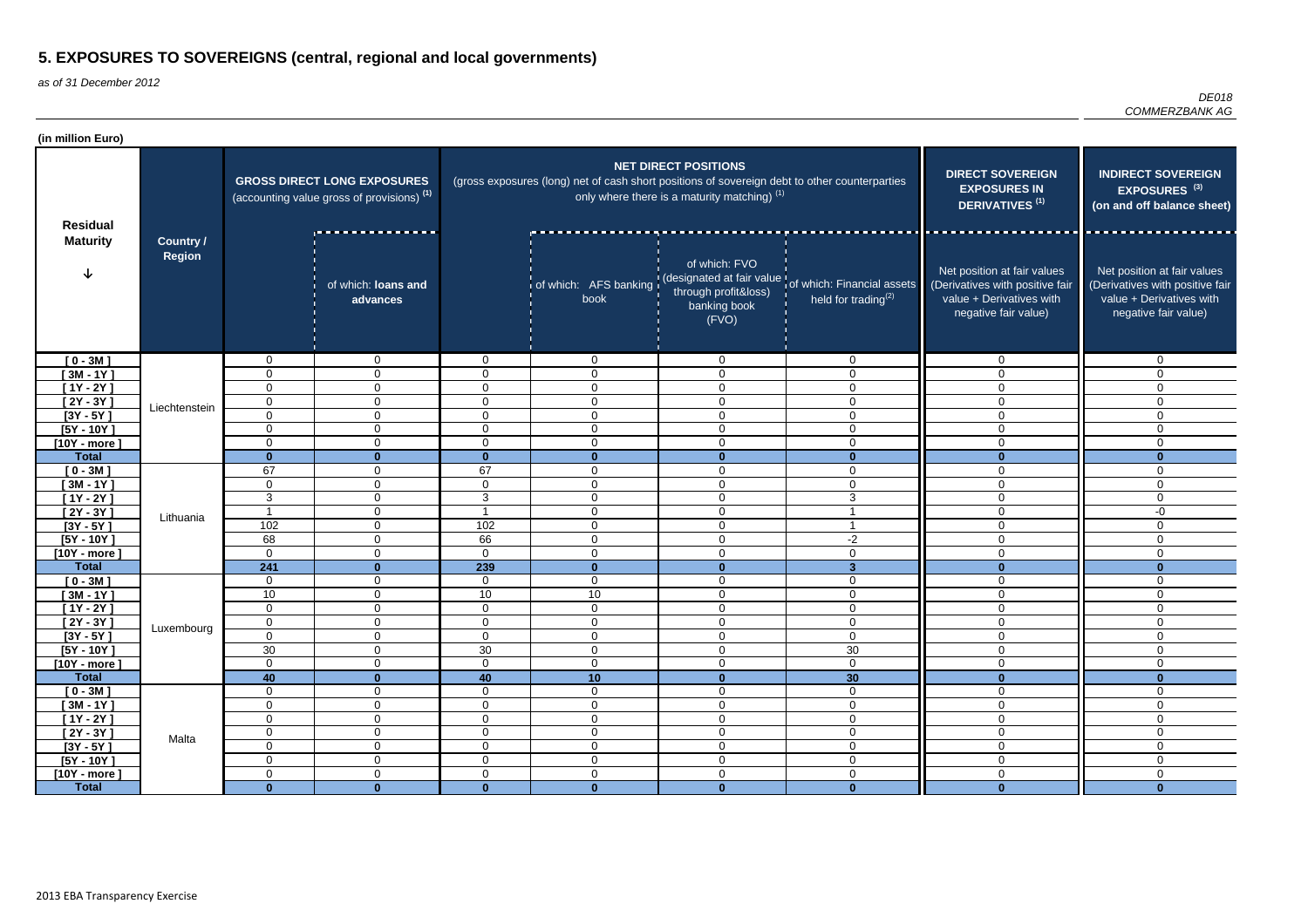| (in million Euro)          |                                   |                                                                                             |                                  |                                |                                                                                               |                                                                                        |                                                                                                      |                                                                                                                    |                                                                                                                    |
|----------------------------|-----------------------------------|---------------------------------------------------------------------------------------------|----------------------------------|--------------------------------|-----------------------------------------------------------------------------------------------|----------------------------------------------------------------------------------------|------------------------------------------------------------------------------------------------------|--------------------------------------------------------------------------------------------------------------------|--------------------------------------------------------------------------------------------------------------------|
| <b>Residual</b>            | <b>Country /</b><br><b>Region</b> | <b>GROSS DIRECT LONG EXPOSURES</b><br>(accounting value gross of provisions) <sup>(1)</sup> |                                  |                                | (gross exposures (long) net of cash short positions of sovereign debt to other counterparties | <b>NET DIRECT POSITIONS</b><br>only where there is a maturity matching) <sup>(1)</sup> | <b>DIRECT SOVEREIGN</b><br><b>EXPOSURES IN</b><br><b>DERIVATIVES<sup>(1)</sup></b>                   | <b>INDIRECT SOVEREIGN</b><br>EXPOSURES <sup>(3)</sup><br>(on and off balance sheet)                                |                                                                                                                    |
| <b>Maturity</b>            |                                   |                                                                                             | of which: loans and<br>advances  |                                | book                                                                                          | of which: FVO<br>through profit&loss)<br>banking book<br>(FVO)                         | of which: AFS banking (designated at fair value of which: Financial assets<br>held for trading $(2)$ | Net position at fair values<br>(Derivatives with positive fair<br>value + Derivatives with<br>negative fair value) | Net position at fair values<br>(Derivatives with positive fair<br>value + Derivatives with<br>negative fair value) |
| $[0 - 3M]$                 |                                   | 271                                                                                         | $\overline{0}$                   | 271                            | $\overline{0}$                                                                                | $\overline{0}$                                                                         | 271                                                                                                  | 728                                                                                                                | $\mathbf 0$                                                                                                        |
| $[3M - 1Y]$                |                                   | 234                                                                                         | 0                                | 234                            | 0                                                                                             | $\overline{0}$                                                                         | 234                                                                                                  | $\Omega$                                                                                                           | $\mathbf{0}$                                                                                                       |
| $[1Y - 2Y]$                |                                   | 263                                                                                         | 3                                | 263                            | $\mathbf{0}$                                                                                  | $\overline{0}$                                                                         | 260                                                                                                  | $-82$                                                                                                              | $\Omega$                                                                                                           |
| [2Y - 3Y ]                 | Netherlands                       | 51                                                                                          | 3                                | 51                             | $\mathbf{0}$                                                                                  | $\overline{0}$                                                                         | 47                                                                                                   | $-107$                                                                                                             | $\mathbf{0}$                                                                                                       |
| $[3Y - 5Y]$                |                                   | 288                                                                                         | 0                                | 283                            | 283                                                                                           | $\mathbf 0$                                                                            | $\Omega$                                                                                             | 47                                                                                                                 | $\Omega$                                                                                                           |
| $[5Y - 10Y]$               |                                   | 70                                                                                          | $\mathbf 0$                      | 59                             | 68                                                                                            | $\mathbf 0$                                                                            | -9                                                                                                   | $-76$                                                                                                              | $-1$                                                                                                               |
| $[10Y - more]$             |                                   | 23                                                                                          | $\mathbf 0$                      | $-2$                           | $\overline{0}$                                                                                | $\overline{0}$                                                                         | $-2$                                                                                                 | $-476$                                                                                                             | $\Omega$                                                                                                           |
| <b>Total</b>               |                                   | 1.201                                                                                       | $\overline{7}$                   | 1.160                          | 351                                                                                           | $\mathbf{0}$                                                                           | 802                                                                                                  | 34                                                                                                                 | $-0$                                                                                                               |
| $[0 - 3M]$<br>$[3M - 1Y]$  |                                   | $\mathbf 0$<br>$\mathbf 0$                                                                  | $\mathbf 0$<br>$\mathbf 0$       | $\mathbf{0}$<br>$\overline{0}$ | $\overline{0}$<br>$\mathbf 0$                                                                 | $\mathbf 0$<br>$\overline{0}$                                                          | $\overline{0}$<br>$\mathbf 0$                                                                        | $\mathbf 0$<br>$\mathbf 0$                                                                                         | $\mathbf 0$<br>$\Omega$                                                                                            |
| $[1Y - 2Y]$                |                                   | $\mathbf 0$                                                                                 | 0                                | 0                              | 0                                                                                             | $\overline{0}$                                                                         | 0                                                                                                    | $\overline{0}$                                                                                                     | $\Omega$                                                                                                           |
| $[2Y - 3Y]$                |                                   | $\mathbf 0$                                                                                 | 0                                | $\mathbf{0}$                   | 0                                                                                             | $\overline{0}$                                                                         | 0                                                                                                    | $\mathbf 0$                                                                                                        | $\Omega$                                                                                                           |
| $[3Y - 5Y]$                | Norway                            | $\mathbf 0$                                                                                 | $\overline{0}$                   | $\mathbf{0}$                   | $\overline{0}$                                                                                | $\mathbf 0$                                                                            | $\mathbf 0$                                                                                          | $\mathbf 0$                                                                                                        | $\Omega$                                                                                                           |
| $[5Y - 10Y]$               |                                   | $\mathbf 0$                                                                                 | $\mathbf 0$                      | $\mathbf 0$                    | $\overline{0}$                                                                                | $\mathbf 0$                                                                            | $\mathbf 0$                                                                                          | $\mathbf 0$                                                                                                        | $\mathbf 0$                                                                                                        |
| $[10Y - more]$             |                                   | $\mathbf 0$                                                                                 | $\mathbf{0}$                     | $\mathbf 0$                    | $\overline{0}$                                                                                | $\mathbf 0$                                                                            | $\Omega$                                                                                             | $\overline{0}$                                                                                                     | $\mathbf 0$                                                                                                        |
| <b>Total</b>               |                                   | $\mathbf{0}$                                                                                | $\bf{0}$                         | $\Omega$                       | $\bf{0}$                                                                                      | $\mathbf{0}$                                                                           | $\bf{0}$                                                                                             | $\mathbf{0}$                                                                                                       | $\bf{0}$                                                                                                           |
| $[0 - 3M]$                 |                                   | 143                                                                                         | 5                                | 143                            | 136                                                                                           | $\mathbf 0$                                                                            | $\overline{2}$                                                                                       | $\mathbf 0$                                                                                                        | $\mathbf 0$                                                                                                        |
| $[3M - 1Y]$                |                                   | 121                                                                                         | 16                               | 106                            | 88                                                                                            | $\mathbf 0$                                                                            | $\overline{2}$                                                                                       | $\mathbf 0$                                                                                                        | $\overline{0}$                                                                                                     |
| $[1Y - 2Y]$                |                                   | 61                                                                                          | 17                               | 48                             | 29                                                                                            | $\overline{0}$                                                                         | 2                                                                                                    | $\overline{0}$                                                                                                     | 0                                                                                                                  |
| $[2Y - 3Y]$                | Poland                            | 413                                                                                         | 22                               | 408                            | 309                                                                                           | $\overline{0}$                                                                         |                                                                                                      | 0                                                                                                                  | $-1$                                                                                                               |
| $[3Y - 5Y]$                |                                   | 920                                                                                         | 116                              | 908                            | 614                                                                                           | $\mathbf 0$                                                                            | $\overline{7}$                                                                                       | $\mathbf 0$                                                                                                        | -1                                                                                                                 |
| $[5Y - 10Y]$               |                                   | 2.452                                                                                       | 348                              | 2.437                          | 1.538                                                                                         | $\mathbf 0$                                                                            | -1                                                                                                   | $\mathbf 0$                                                                                                        | $-1$                                                                                                               |
| $[10Y - more]$             |                                   | 91                                                                                          | 44                               | 49                             | $\mathbf 0$                                                                                   | $\mathbf 0$                                                                            | 5                                                                                                    | $\mathbf 0$                                                                                                        | $\mathbf 0$                                                                                                        |
| <b>Total</b>               |                                   | 4.202                                                                                       | 568                              | 4.099                          | 2.713                                                                                         | $\mathbf{0}$                                                                           | 21                                                                                                   | $\mathbf{0}$                                                                                                       | $-2$                                                                                                               |
| $[0 - 3M]$                 |                                   | $\mathbf 0$                                                                                 | $\overline{0}$                   | $\overline{0}$                 | $\mathbf 0$                                                                                   | $\mathbf 0$                                                                            | $\mathbf 0$                                                                                          | $\mathbf 0$                                                                                                        | $\overline{0}$                                                                                                     |
| $[3M - 1Y]$                |                                   | $\overline{2}$                                                                              | $\overline{0}$                   | $\overline{2}$                 | $\mathbf 0$                                                                                   | $\overline{0}$                                                                         | $\overline{2}$                                                                                       | $\mathbf 0$                                                                                                        | -0                                                                                                                 |
| $[1Y - 2Y]$                |                                   | $\overline{2}$                                                                              | $\overline{0}$                   | $-\frac{1}{\sqrt{2}}$          | $\overline{0}$                                                                                | $\boldsymbol{0}$                                                                       | $-\frac{1}{\sqrt{2}}$                                                                                | $\overline{0}$<br>$\mathbf 0$                                                                                      | $\boldsymbol{0}$<br>$-1$                                                                                           |
| $[2Y - 3Y]$<br>$[3Y - 5Y]$ | Portugal                          | 12<br>$\overline{4}$                                                                        | $\overline{0}$<br>$\overline{0}$ | $\mathbf{0}$                   | $\mathbf 0$<br>$\mathbf 0$                                                                    | $\mathbf 0$<br>$\mathbf 0$                                                             | $\mathbf 0$<br>-1                                                                                    | $\mathbf 0$                                                                                                        | 16                                                                                                                 |
| $[5Y - 10Y]$               |                                   | 368                                                                                         | 51                               | 367                            | $\overline{0}$                                                                                | $\boldsymbol{0}$                                                                       | 14                                                                                                   | $\mathbf 0$                                                                                                        | 8                                                                                                                  |
| $[10Y - more]$             |                                   | 443                                                                                         | $\overline{0}$                   | 443                            | 0                                                                                             | $\mathbf 0$                                                                            | 24                                                                                                   | $\mathbf 0$                                                                                                        | $\overline{0}$                                                                                                     |
| <b>Total</b>               |                                   | 830                                                                                         | $\overline{51}$                  | 806                            | $\mathbf{0}$                                                                                  | $\mathbf{0}$                                                                           | 34                                                                                                   | $\mathbf{0}$                                                                                                       | $\overline{23}$                                                                                                    |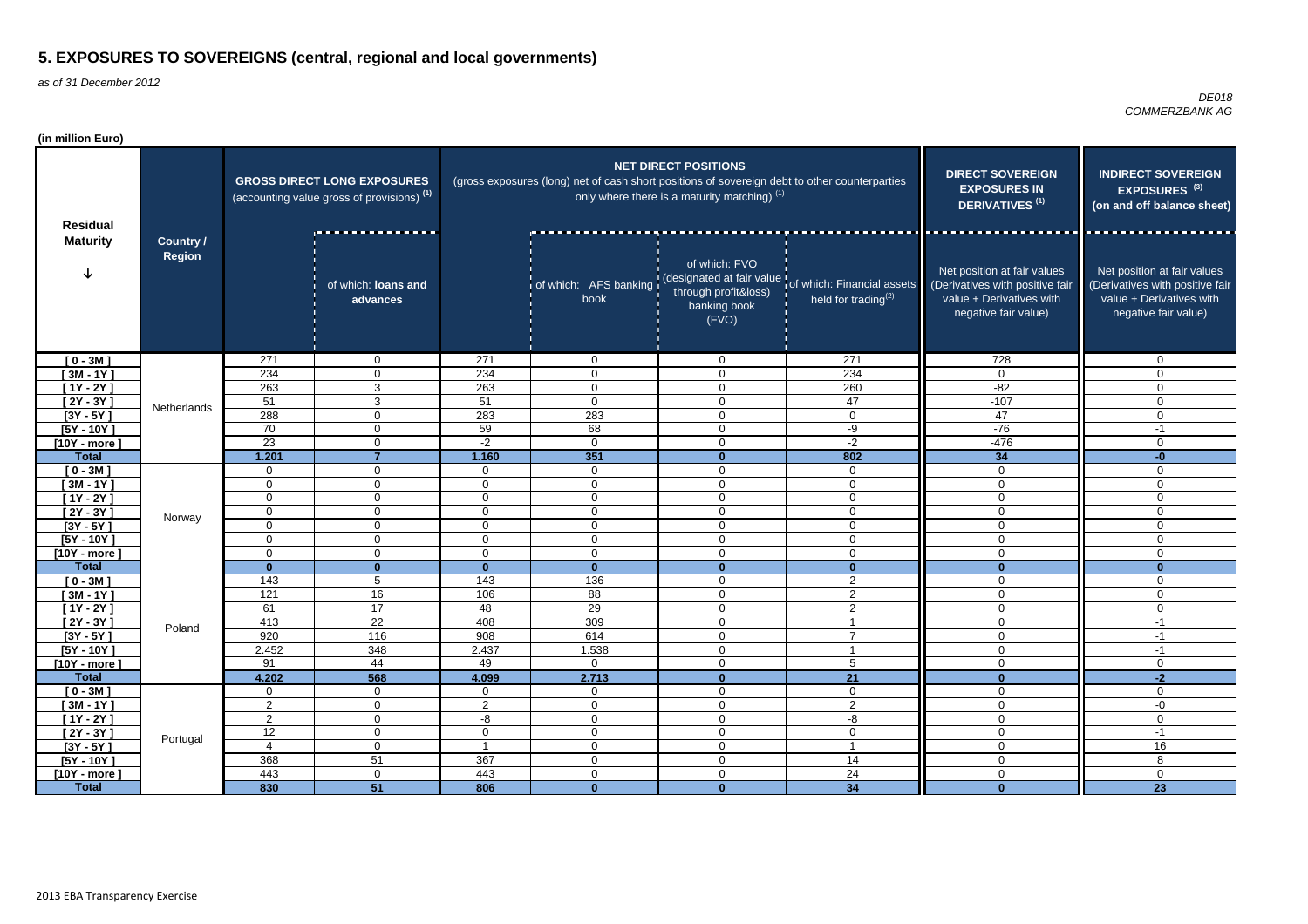| (in million Euro)              |                                   |                                                                                             |                                  |                      |                                                                                               |                                                                                        |                                                                                                               |                                                                                                                    |                                                                                                                                                            |
|--------------------------------|-----------------------------------|---------------------------------------------------------------------------------------------|----------------------------------|----------------------|-----------------------------------------------------------------------------------------------|----------------------------------------------------------------------------------------|---------------------------------------------------------------------------------------------------------------|--------------------------------------------------------------------------------------------------------------------|------------------------------------------------------------------------------------------------------------------------------------------------------------|
| <b>Residual</b>                | <b>Country /</b><br><b>Region</b> | <b>GROSS DIRECT LONG EXPOSURES</b><br>(accounting value gross of provisions) <sup>(1)</sup> |                                  |                      | (gross exposures (long) net of cash short positions of sovereign debt to other counterparties | <b>NET DIRECT POSITIONS</b><br>only where there is a maturity matching) <sup>(1)</sup> | <b>DIRECT SOVEREIGN</b><br><b>EXPOSURES IN</b><br><b>DERIVATIVES<sup>(1)</sup></b>                            | <b>INDIRECT SOVEREIGN</b><br>EXPOSURES <sup>(3)</sup><br>(on and off balance sheet)                                |                                                                                                                                                            |
| <b>Maturity</b>                |                                   |                                                                                             | of which: loans and<br>advances  |                      | book                                                                                          | of which: FVO<br>through profit&loss)<br>banking book<br>(FVO)                         | of which: AFS banking (designated at fair value of which: Financial assets<br>held for trading <sup>(2)</sup> | Net position at fair values<br>(Derivatives with positive fair<br>value + Derivatives with<br>negative fair value) | <u>in de la companya de la compa</u><br>Net position at fair values<br>(Derivatives with positive fair<br>value + Derivatives with<br>negative fair value) |
| $[0 - 3M]$                     |                                   | 12                                                                                          | 12                               | 12                   | $\overline{0}$                                                                                | $\overline{0}$                                                                         | $\Omega$                                                                                                      | $\mathbf 0$                                                                                                        | $\mathbf 0$                                                                                                                                                |
| $[3M - 1Y]$                    |                                   | 6                                                                                           | 6                                | 6                    | 0                                                                                             | $\overline{0}$                                                                         | 0                                                                                                             | $\Omega$                                                                                                           | $\Omega$                                                                                                                                                   |
| $[1Y - 2Y]$                    | Romania                           | 0                                                                                           | 0                                | $\Omega$             | $\mathbf{0}$                                                                                  | $\overline{0}$                                                                         | $\mathbf 0$                                                                                                   | $\mathbf 0$                                                                                                        | -0                                                                                                                                                         |
| $[2Y - 3Y]$                    |                                   | 29<br>$\overline{7}$                                                                        | 26<br>$\overline{7}$             | 29<br>$\overline{ }$ | 0                                                                                             | $\overline{0}$                                                                         | 3                                                                                                             | $\mathbf 0$                                                                                                        | $\Omega$                                                                                                                                                   |
| $[3Y - 5Y]$                    |                                   |                                                                                             | 29                               |                      | 0                                                                                             | $\mathbf 0$                                                                            | $\Omega$<br>$-2$                                                                                              | $\mathbf 0$                                                                                                        | $-0$                                                                                                                                                       |
| $[5Y - 10Y]$                   |                                   | 30<br>$\mathbf 0$                                                                           | $\mathbf 0$                      | 27<br>0              | $\mathbf{0}$<br>$\Omega$                                                                      | $\mathbf 0$<br>$\overline{0}$                                                          | $\Omega$                                                                                                      | $\overline{0}$<br>$\Omega$                                                                                         | $-0$<br>$\Omega$                                                                                                                                           |
| $[10Y - more]$<br><b>Total</b> |                                   | 83                                                                                          | 80                               | 81                   | $\bf{0}$                                                                                      | $\mathbf{0}$                                                                           |                                                                                                               | $\mathbf{0}$                                                                                                       | $-1$                                                                                                                                                       |
| $[0 - 3M]$                     |                                   | $\mathbf 0$                                                                                 | $\overline{0}$                   | $\mathbf 0$          | $\mathbf 0$                                                                                   | $\mathbf 0$                                                                            | $\Omega$                                                                                                      | $\mathbf 0$                                                                                                        | $\mathbf 0$                                                                                                                                                |
| $[3M - 1Y]$                    |                                   | $\mathbf 0$                                                                                 | $\mathbf 0$                      | $\overline{0}$       | $\mathbf 0$                                                                                   | $\overline{0}$                                                                         | $\mathbf 0$                                                                                                   | $\overline{0}$                                                                                                     | $\Omega$                                                                                                                                                   |
| $[1Y - 2Y]$                    |                                   | 165                                                                                         | 0                                | 165                  | 0                                                                                             | $\overline{0}$                                                                         |                                                                                                               | $\overline{0}$                                                                                                     | $\Omega$                                                                                                                                                   |
| $[2Y - 3Y]$                    |                                   | $\mathbf 0$                                                                                 | 0                                | $\Omega$             | 0                                                                                             | $\overline{0}$                                                                         | $\mathbf{0}$                                                                                                  | $\mathbf 0$                                                                                                        | $\Omega$                                                                                                                                                   |
| $[3Y - 5Y]$                    | Slovakia                          | 42                                                                                          | $\overline{0}$                   | 41                   | $\overline{0}$                                                                                | $\mathbf 0$                                                                            |                                                                                                               | $\mathbf 0$                                                                                                        | $\Omega$                                                                                                                                                   |
| $[5Y - 10Y]$                   |                                   | 100                                                                                         | 0                                | 100                  | $\mathbf{0}$                                                                                  | $\mathbf 0$                                                                            | $\Omega$                                                                                                      | $\mathbf 0$                                                                                                        | $\mathbf 0$                                                                                                                                                |
| $[10Y - more]$                 |                                   | $\mathbf 0$                                                                                 | $\Omega$                         | $-0$                 | $\overline{0}$                                                                                | $\mathbf 0$                                                                            | $-0$                                                                                                          | $\overline{0}$                                                                                                     | $\mathbf 0$                                                                                                                                                |
| <b>Total</b>                   |                                   | 307                                                                                         | $\bf{0}$                         | 305                  | $\mathbf{0}$                                                                                  | $\mathbf{0}$                                                                           | $\mathbf{3}$                                                                                                  | $\mathbf{0}$                                                                                                       | $\bf{0}$                                                                                                                                                   |
| $[0 - 3M]$                     |                                   | $\overline{2}$                                                                              | $\overline{2}$                   | $\overline{2}$       | 0                                                                                             | $\mathbf 0$                                                                            | $\mathbf 0$                                                                                                   | $\mathbf 0$                                                                                                        | $\mathbf 0$                                                                                                                                                |
| $[3M - 1Y]$                    |                                   | 0                                                                                           | 0                                | 0                    | 0                                                                                             | $\mathbf 0$                                                                            | $\mathbf 0$                                                                                                   | $\mathbf 0$                                                                                                        | $\mathbf 0$                                                                                                                                                |
| $[1Y - 2Y]$                    |                                   | $\mathbf 0$                                                                                 | $\mathbf 0$                      | $\mathbf{0}$         | 0                                                                                             | $\overline{0}$                                                                         | 0                                                                                                             | $\overline{0}$                                                                                                     | 0                                                                                                                                                          |
| $[2Y - 3Y]$                    | Slovenia                          | $\overline{\mathbf{A}}$                                                                     | 0                                |                      |                                                                                               | $\overline{0}$                                                                         | $\Omega$<br>◡                                                                                                 | 0                                                                                                                  | $\cap$<br>v                                                                                                                                                |
| $[3Y - 5Y]$                    |                                   | 61                                                                                          | $\overline{0}$                   | 61                   | $\overline{2}$                                                                                | $\mathbf 0$                                                                            | $\mathbf 0$                                                                                                   | $\mathbf 0$                                                                                                        | $\mathbf 0$                                                                                                                                                |
| $[5Y - 10Y]$                   |                                   | $\mathbf 0$<br>$\mathbf 0$                                                                  | $\overline{0}$<br>$\overline{0}$ | $-1$<br>$-1$         | $\mathbf 0$<br>$\overline{0}$                                                                 | $\overline{0}$<br>$\mathbf 0$                                                          | $-1$                                                                                                          | $\mathbf 0$<br>$\mathbf 0$                                                                                         | $\mathbf 0$<br>$\mathbf 0$                                                                                                                                 |
| $[10Y - more]$<br><b>Total</b> |                                   | 65                                                                                          | 2 <sup>1</sup>                   | 63                   | $\mathbf{3}$                                                                                  | $\mathbf{0}$                                                                           | $-1$<br>$-1$                                                                                                  | $\mathbf{0}$                                                                                                       | $\mathbf{0}$                                                                                                                                               |
| $[0 - 3M]$                     |                                   | 206                                                                                         | 102                              | 206                  | $\mathbf 0$                                                                                   | $\mathbf 0$                                                                            | 104                                                                                                           | $\mathbf 0$                                                                                                        | $\mathbf 0$                                                                                                                                                |
| $[3M - 1Y]$                    |                                   | 191                                                                                         | 99                               | 191                  | $\mathbf 0$                                                                                   | $\overline{0}$                                                                         | 31                                                                                                            | $\mathbf 0$                                                                                                        | $\overline{0}$                                                                                                                                             |
| $[1Y - 2Y]$                    |                                   | 200                                                                                         | $\overline{0}$                   | 200                  | 35                                                                                            | $\boldsymbol{0}$                                                                       | $\overline{4}$                                                                                                | $\overline{0}$                                                                                                     | $\overline{2}$                                                                                                                                             |
| $[2Y - 3Y]$                    | Spain                             | 416                                                                                         | 106                              | 388                  | $\overline{0}$                                                                                | $\mathbf 0$                                                                            | $-2$                                                                                                          | $\mathbf 0$                                                                                                        | $\mathbf 0$                                                                                                                                                |
| $[3Y - 5Y]$                    |                                   | 828                                                                                         | 8                                | 821                  | $\overline{0}$                                                                                | $\mathbf 0$                                                                            | 8                                                                                                             | $\mathbf 0$                                                                                                        | $-1$                                                                                                                                                       |
| $[5Y - 10Y]$                   |                                   | 297                                                                                         | 95                               | 280                  | 28                                                                                            | $\boldsymbol{0}$                                                                       | -6                                                                                                            | $\mathbf 0$                                                                                                        | $\mathbf 0$                                                                                                                                                |
| $[10Y - more]$                 |                                   | 578                                                                                         | 79                               | 574                  | $\mathbf 0$                                                                                   | $\mathbf 0$                                                                            | $5\phantom{.0}$                                                                                               | $\mathbf 0$                                                                                                        | $\overline{0}$                                                                                                                                             |
| <b>Total</b>                   |                                   | 2.714                                                                                       | 489                              | 2.659                | 63                                                                                            | $\mathbf{0}$                                                                           | 144                                                                                                           | $\mathbf{0}$                                                                                                       | $\mathbf{0}$                                                                                                                                               |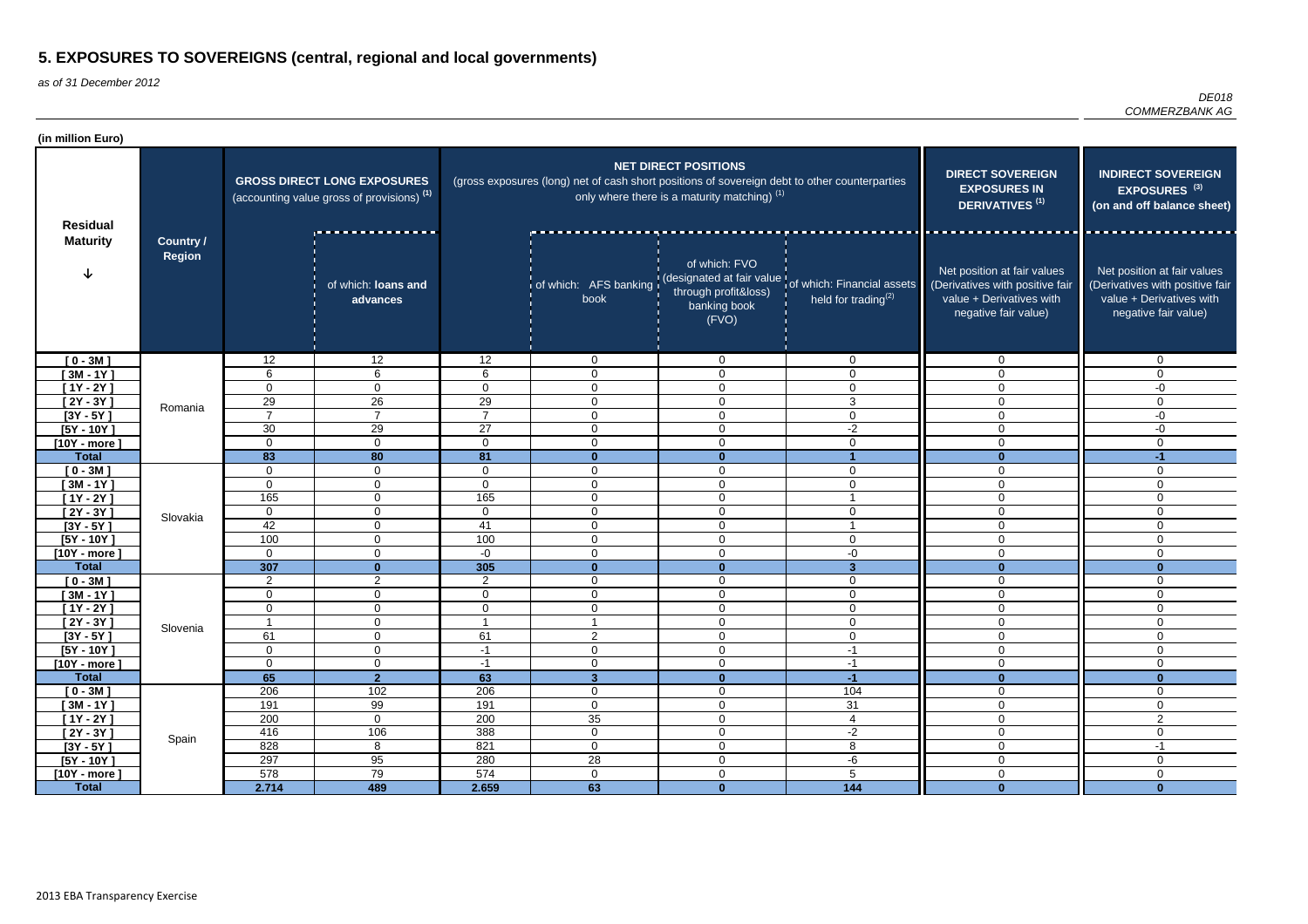| (in million Euro)              |                                   |                                                                                             |                                 |                                |                                                                                               |                                                                                        |                                                                                                      |                                                                                                                    |                                                                                                                                                            |
|--------------------------------|-----------------------------------|---------------------------------------------------------------------------------------------|---------------------------------|--------------------------------|-----------------------------------------------------------------------------------------------|----------------------------------------------------------------------------------------|------------------------------------------------------------------------------------------------------|--------------------------------------------------------------------------------------------------------------------|------------------------------------------------------------------------------------------------------------------------------------------------------------|
| <b>Residual</b>                | <b>Country /</b><br><b>Region</b> | <b>GROSS DIRECT LONG EXPOSURES</b><br>(accounting value gross of provisions) <sup>(1)</sup> |                                 |                                | (gross exposures (long) net of cash short positions of sovereign debt to other counterparties | <b>NET DIRECT POSITIONS</b><br>only where there is a maturity matching) <sup>(1)</sup> | <b>DIRECT SOVEREIGN</b><br><b>EXPOSURES IN</b><br><b>DERIVATIVES<sup>(1)</sup></b>                   | <b>INDIRECT SOVEREIGN</b><br>EXPOSURES <sup>(3)</sup><br>(on and off balance sheet)                                |                                                                                                                                                            |
| <b>Maturity</b>                |                                   |                                                                                             | of which: loans and<br>advances |                                | book                                                                                          | of which: FVO<br>through profit&loss)<br>banking book<br>(FVO)                         | of which: AFS banking (designated at fair value of which: Financial assets<br>held for trading $(2)$ | Net position at fair values<br>(Derivatives with positive fair<br>value + Derivatives with<br>negative fair value) | <u>in de la companya de la compa</u><br>Net position at fair values<br>(Derivatives with positive fair<br>value + Derivatives with<br>negative fair value) |
| $[0 - 3M]$                     |                                   | 2                                                                                           | $\overline{2}$                  | $2^{\circ}$                    | $\overline{0}$                                                                                | $\overline{0}$                                                                         | $\Omega$                                                                                             | $\mathbf 0$                                                                                                        | $\mathbf 0$                                                                                                                                                |
| $[3M - 1Y]$                    |                                   | 12                                                                                          | $\overline{2}$                  | 12                             | 0                                                                                             | $\overline{0}$                                                                         | 10                                                                                                   | $\Omega$                                                                                                           | $\Omega$                                                                                                                                                   |
| $[1Y - 2Y]$                    | Sweden                            | 0                                                                                           | 0                               | $\Omega$                       | $\mathbf{0}$                                                                                  | $\overline{0}$                                                                         | $\mathbf 0$                                                                                          | $\mathbf 0$                                                                                                        | -0                                                                                                                                                         |
| $[2Y - 3Y]$                    |                                   | 0                                                                                           | 0                               | $\Omega$                       | 0                                                                                             | $\overline{0}$                                                                         | $\Omega$                                                                                             | $\mathbf 0$                                                                                                        | $\Omega$                                                                                                                                                   |
| $[3Y - 5Y]$                    |                                   | 23                                                                                          | 0                               | $\overline{23}$                | $\mathbf 0$                                                                                   | $\mathbf 0$                                                                            | $\Omega$                                                                                             | $\mathbf 0$                                                                                                        | $\Omega$                                                                                                                                                   |
| $[5Y - 10Y]$                   |                                   | 0                                                                                           | $\mathbf 0$                     | $\mathbf 0$                    | $\mathbf{0}$                                                                                  | $\mathbf 0$<br>$\overline{0}$                                                          | $\Omega$                                                                                             | $\overline{0}$<br>$\Omega$                                                                                         | $\Omega$<br>$\Omega$                                                                                                                                       |
| $[10Y - more]$<br><b>Total</b> |                                   | $\mathbf 0$<br>37                                                                           | $\mathbf 0$<br>Δ                | 0<br>37                        | $\Omega$<br>$\mathbf{0}$                                                                      | $\mathbf{0}$                                                                           | $\overline{0}$<br>10                                                                                 | $\mathbf{0}$                                                                                                       | $-0$                                                                                                                                                       |
| $[0 - 3M]$                     |                                   | 5                                                                                           | $5\phantom{.0}$                 | 5                              | $\mathbf 0$                                                                                   | $\mathbf 0$                                                                            | $\mathbf 0$                                                                                          | $\overline{2}$                                                                                                     | $\mathbf 0$                                                                                                                                                |
| $[3M - 1Y]$                    |                                   | 8                                                                                           | 8                               | 8                              | 0                                                                                             | $\overline{0}$                                                                         | $\mathbf 0$                                                                                          | $\mathbf 0$                                                                                                        | $\mathbf 0$                                                                                                                                                |
| $[1Y - 2Y]$                    |                                   | 3                                                                                           | 3                               | 3                              |                                                                                               | $\overline{0}$                                                                         | 0                                                                                                    | $\overline{0}$                                                                                                     | $-0$                                                                                                                                                       |
| $[2Y - 3Y]$                    |                                   | $\mathbf 0$                                                                                 | 0                               | $\mathbf{0}$                   | $\mathbf{0}$                                                                                  | $\overline{0}$                                                                         | 0                                                                                                    | $\mathbf 0$                                                                                                        | -8                                                                                                                                                         |
| $[3Y - 5Y]$                    | United Kingdom                    | 5                                                                                           | 5                               | 5                              | $\mathbf{0}$                                                                                  | $\mathbf 0$                                                                            | $\mathbf 0$                                                                                          | $\mathbf 0$                                                                                                        | -4                                                                                                                                                         |
| $[5Y - 10Y]$                   |                                   | $\overline{14}$                                                                             | $\overline{14}$                 | 14                             | $\mathbf{0}$                                                                                  | $\mathbf 0$                                                                            | $\mathbf 0$                                                                                          | $\mathbf 0$                                                                                                        | $\mathbf 0$                                                                                                                                                |
| $[10Y - more]$                 |                                   | 2.293                                                                                       | 2.227                           | 2.293                          | $\mathbf{0}$                                                                                  | $\mathbf 0$                                                                            | $\Omega$                                                                                             | $\mathbf 0$                                                                                                        | $\mathbf 0$                                                                                                                                                |
| <b>Total</b>                   |                                   | 2.327                                                                                       | 2.261                           | 2.327                          |                                                                                               | $\mathbf{0}$                                                                           | $\bf{0}$                                                                                             | 2 <sup>2</sup>                                                                                                     | $-12$                                                                                                                                                      |
| $[0 - 3M]$                     |                                   | $\mathbf 0$                                                                                 | $\overline{0}$                  | 0                              | $\mathbf 0$                                                                                   | $\mathbf 0$                                                                            | $\mathbf 0$                                                                                          | $\mathbf 0$                                                                                                        | $\mathbf 0$                                                                                                                                                |
| $[3M - 1Y]$                    |                                   | 0                                                                                           | $\mathbf 0$                     | 0                              | $\mathbf 0$                                                                                   | $\mathbf 0$                                                                            | $\mathbf 0$                                                                                          | $\mathbf 0$                                                                                                        | $\overline{0}$                                                                                                                                             |
| $[1Y - 2Y]$                    |                                   | $\mathbf 0$                                                                                 | $\mathbf 0$                     | $\mathbf{0}$                   | 0                                                                                             | $\overline{0}$                                                                         | 0                                                                                                    | $\overline{0}$                                                                                                     | $\mathbf 0$                                                                                                                                                |
| $[2Y - 3Y]$                    | Australia                         | $\pmb{0}$                                                                                   | 0                               | 0                              | $\cap$<br>◡                                                                                   | $\overline{0}$                                                                         | $\Omega$<br>◡                                                                                        | $\mathbf 0$                                                                                                        | $\Omega$<br>v                                                                                                                                              |
| $[3Y - 5Y]$                    |                                   | 0                                                                                           | $\overline{0}$                  | 0                              | 0                                                                                             | $\mathbf 0$                                                                            | $\mathbf 0$                                                                                          | $\mathbf 0$                                                                                                        | $\mathbf 0$                                                                                                                                                |
| $[5Y - 10Y]$                   |                                   | 0                                                                                           | $\overline{0}$                  | 0                              | $\mathbf 0$                                                                                   | $\mathbf 0$                                                                            | $\overline{0}$                                                                                       | $\mathbf 0$                                                                                                        | $\mathbf 0$                                                                                                                                                |
| $[10Y - more]$<br><b>Total</b> |                                   | $\mathbf 0$<br>$\mathbf{0}$                                                                 | $\overline{0}$<br>$\mathbf{0}$  | $\overline{0}$<br>$\mathbf{0}$ | $\overline{0}$                                                                                | $\mathbf 0$<br>$\mathbf{0}$                                                            | $\mathbf 0$<br>$\mathbf{0}$                                                                          | $\mathbf 0$<br>$\mathbf{0}$                                                                                        | $\mathbf 0$<br>$\mathbf{0}$                                                                                                                                |
| $[0 - 3M]$                     |                                   | 38                                                                                          | 38                              | 38                             | $\mathbf{0}$<br>$\mathbf 0$                                                                   | $\mathbf 0$                                                                            | $\mathbf 0$                                                                                          | $\mathbf 0$                                                                                                        | $\mathbf 0$                                                                                                                                                |
| $[3M - 1Y]$                    |                                   | $35\,$                                                                                      | $\overline{0}$                  | 35                             | $\mathbf 0$                                                                                   | $\overline{0}$                                                                         | $\mathbf 0$                                                                                          | $\mathbf 0$                                                                                                        | $\overline{0}$                                                                                                                                             |
| $[1Y - 2Y]$                    |                                   | 39                                                                                          | $\overline{0}$                  | 39                             | 0                                                                                             | $\boldsymbol{0}$                                                                       | $\mathbf 0$                                                                                          | $\overline{0}$                                                                                                     | $\boldsymbol{0}$                                                                                                                                           |
| $[2Y - 3Y]$                    | Canada                            | $\mathbf 0$                                                                                 | $\overline{0}$                  | $\overline{0}$                 | $\mathbf 0$                                                                                   | $\mathbf 0$                                                                            | $\mathbf 0$                                                                                          | $\mathbf 0$                                                                                                        | $\mathbf 0$                                                                                                                                                |
| $[3Y - 5Y]$                    |                                   | 49                                                                                          | $\overline{0}$                  | 49                             | $\mathbf 0$                                                                                   | $\boldsymbol{0}$                                                                       | $\mathbf 0$                                                                                          | $\mathbf 0$                                                                                                        | $\mathbf 0$                                                                                                                                                |
| $[5Y - 10Y]$                   |                                   | 674                                                                                         | $\overline{0}$                  | 674                            | $\overline{0}$                                                                                | $\boldsymbol{0}$                                                                       | $\mathbf 0$                                                                                          | $\mathbf 0$                                                                                                        | $\mathbf 0$                                                                                                                                                |
| $[10Y - more]$                 |                                   | 744                                                                                         | $\mathbf 0$                     | 744                            | 0                                                                                             | $\mathbf 0$                                                                            | $\mathbf 0$                                                                                          | $\mathbf 0$                                                                                                        | $\mathbf 0$                                                                                                                                                |
| <b>Total</b>                   |                                   | 1.579                                                                                       | 38                              | 1.579                          | $\mathbf{0}$                                                                                  | $\mathbf{0}$                                                                           | $\mathbf{0}$                                                                                         | $\mathbf{0}$                                                                                                       | $\mathbf{0}$                                                                                                                                               |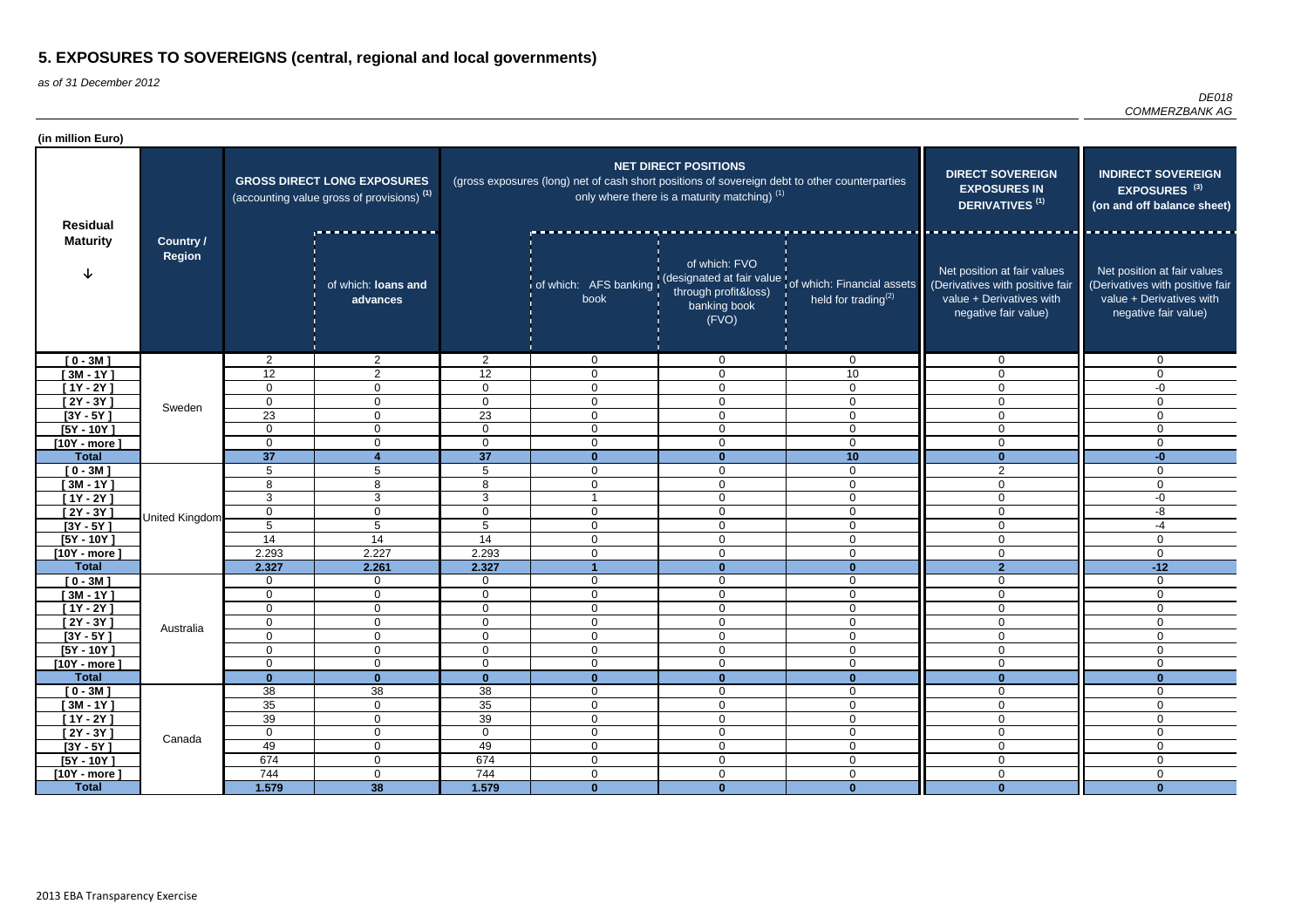| (in million Euro)           |                            |                                                                                             |                                  |                   |                                                                                               |                                                                                        |                                                                                                      |                                                                                                                    |                                                                                                                    |
|-----------------------------|----------------------------|---------------------------------------------------------------------------------------------|----------------------------------|-------------------|-----------------------------------------------------------------------------------------------|----------------------------------------------------------------------------------------|------------------------------------------------------------------------------------------------------|--------------------------------------------------------------------------------------------------------------------|--------------------------------------------------------------------------------------------------------------------|
| <b>Residual</b>             |                            | <b>GROSS DIRECT LONG EXPOSURES</b><br>(accounting value gross of provisions) <sup>(1)</sup> |                                  |                   | (gross exposures (long) net of cash short positions of sovereign debt to other counterparties | <b>NET DIRECT POSITIONS</b><br>only where there is a maturity matching) <sup>(1)</sup> | <b>DIRECT SOVEREIGN</b><br><b>EXPOSURES IN</b><br><b>DERIVATIVES<sup>(1)</sup></b>                   | <b>INDIRECT SOVEREIGN</b><br>EXPOSURES <sup>(3)</sup><br>(on and off balance sheet)                                |                                                                                                                    |
| <b>Maturity</b>             | Country /<br><b>Region</b> |                                                                                             | of which: loans and<br>advances  |                   | book                                                                                          | of which: FVO<br>through profit&loss)<br>banking book<br>(FVO)                         | of which: AFS banking (designated at fair value of which: Financial assets<br>held for trading $(2)$ | Net position at fair values<br>(Derivatives with positive fair<br>value + Derivatives with<br>negative fair value) | Net position at fair values<br>(Derivatives with positive fair<br>value + Derivatives with<br>negative fair value) |
| $[0 - 3M]$                  |                            | $\mathbf 0$                                                                                 | $\mathbf 0$                      | $\Omega$          | $\mathbf 0$                                                                                   | $\overline{0}$                                                                         | $\mathbf 0$                                                                                          | -9                                                                                                                 | $\mathbf 0$                                                                                                        |
| $[3M - 1Y]$                 |                            | $\mathbf 0$                                                                                 | $\overline{0}$                   | $\mathbf{0}$      | $\mathbf 0$                                                                                   | 0                                                                                      | $\Omega$                                                                                             | $\mathbf 0$                                                                                                        | $\mathbf{0}$                                                                                                       |
| $[1Y - 2Y]$                 |                            | $\mathbf 0$                                                                                 | $\mathbf 0$                      | $\Omega$          | $\mathbf 0$                                                                                   | $\mathbf 0$                                                                            | $\Omega$                                                                                             | $\mathbf 0$                                                                                                        | $\Omega$                                                                                                           |
| $[2Y - 3Y]$                 | Hong Kong                  | $\mathbf 0$                                                                                 | $\mathbf 0$                      | $\Omega$          | 0                                                                                             | $\mathbf 0$                                                                            | $\Omega$                                                                                             | $\mathbf 0$                                                                                                        | $\Omega$                                                                                                           |
| $[3Y - 5Y]$                 |                            | $\mathbf 0$                                                                                 | $\overline{0}$                   | $\mathbf 0$       | $\overline{0}$                                                                                | 0                                                                                      | $\Omega$                                                                                             | $\overline{0}$                                                                                                     | $\Omega$                                                                                                           |
| $[5Y - 10Y]$                |                            | $\mathbf 0$                                                                                 | $\overline{0}$                   | $\mathbf 0$       | $\mathbf{0}$                                                                                  | $\mathbf 0$                                                                            | $\Omega$                                                                                             | $\overline{0}$                                                                                                     | $\mathbf{0}$                                                                                                       |
| $[10Y - more]$              |                            | $\overline{0}$                                                                              | $\overline{0}$                   | $\mathbf 0$       | $\mathbf 0$                                                                                   | 0                                                                                      | $\Omega$                                                                                             | $\mathbf 0$                                                                                                        | $\mathbf 0$                                                                                                        |
| <b>Total</b>                |                            | $\bf{0}$                                                                                    | $\mathbf{0}$                     | $\mathbf{0}$      | $\mathbf{0}$                                                                                  | $\mathbf{0}$                                                                           | $\Omega$                                                                                             | $-9$                                                                                                               | $\bf{0}$                                                                                                           |
| $[0 - 3M]$                  |                            | $\mathbf 0$                                                                                 | $\mathbf 0$                      | $\mathbf 0$       | $\mathbf 0$                                                                                   | $\mathbf 0$                                                                            | $\Omega$                                                                                             | $\overline{0}$                                                                                                     | 0                                                                                                                  |
| $[3M - 1Y]$                 |                            | $\mathbf 0$                                                                                 | $\mathbf 0$                      | $\overline{0}$    | $\mathbf 0$                                                                                   | $\mathbf 0$                                                                            | $\Omega$                                                                                             | $\mathbf 0$                                                                                                        | 0                                                                                                                  |
| $[1Y - 2Y]$                 |                            | 311                                                                                         | $\overline{0}$<br>$\overline{0}$ | 311               | $\mathbf 0$                                                                                   | 311                                                                                    | $\Omega$<br>$\Omega$                                                                                 | $\mathbf 0$                                                                                                        | 0<br>$\mathbf{0}$                                                                                                  |
| $[2Y - 3Y]$                 | Japan                      | $\mathbf 0$<br>$\mathbf 0$                                                                  |                                  | $\mathbf 0$       | 0<br>$\Omega$                                                                                 | $\mathbf 0$                                                                            | $\Omega$                                                                                             | $\overline{0}$                                                                                                     |                                                                                                                    |
| $[3Y - 5Y]$<br>$[5Y - 10Y]$ |                            | 56                                                                                          | $\mathbf 0$<br>$\overline{0}$    | $\mathbf 0$<br>56 | $\mathbf 0$                                                                                   | $\mathbf 0$<br>47                                                                      | $\Omega$                                                                                             | $\mathbf 0$<br>$\overline{0}$                                                                                      | 20<br>$\Omega$                                                                                                     |
| $[10Y - more]$              |                            | 1.016                                                                                       | $\overline{0}$                   | 1.016             | $\Omega$                                                                                      | $\overline{0}$                                                                         | $\Omega$                                                                                             | $\mathbf 0$                                                                                                        | $\mathbf 0$                                                                                                        |
| <b>Total</b>                |                            | 1.383                                                                                       | $\mathbf{0}$                     | 1.383             | $\bf{0}$                                                                                      | 358                                                                                    | $\bf{0}$                                                                                             | $\mathbf{0}$                                                                                                       | 20                                                                                                                 |
| $[0 - 3M]$                  |                            | 18                                                                                          | $\overline{7}$                   | 18                |                                                                                               | $\mathbf 0$                                                                            | 2                                                                                                    | $\mathbf 0$                                                                                                        | $\mathbf 0$                                                                                                        |
| $[3M - 1Y]$                 |                            | 102                                                                                         | $\overline{\mathbf{1}}$          | 102               | $\mathbf 0$                                                                                   | $\mathbf 0$                                                                            | $\mathbf 0$                                                                                          | -1                                                                                                                 | $\overline{0}$                                                                                                     |
| $[1Y - 2Y]$                 |                            | 226                                                                                         | $\overline{0}$                   | 165               | $\mathbf 0$                                                                                   | $\mathbf 0$                                                                            | $-53$                                                                                                | $\mathbf 0$                                                                                                        | $\mathbf 0$                                                                                                        |
| $[2Y - 3Y]$                 |                            | 150                                                                                         | $\mathbf 0$                      | 132               | 0                                                                                             | 0                                                                                      | 43                                                                                                   | -5                                                                                                                 | 0                                                                                                                  |
| $[3Y - 5Y]$                 | U.S.                       | 200                                                                                         | $\mathbf 0$                      | 181               | $\mathbf 0$                                                                                   | 0                                                                                      | $-18$                                                                                                | $\mathbf 0$                                                                                                        | 0                                                                                                                  |
| $[5Y - 10Y]$                |                            | 890                                                                                         | $\overline{0}$                   | 879               | $\mathbf 0$                                                                                   | $\mathbf 0$                                                                            | 145                                                                                                  | $\overline{0}$                                                                                                     | $\mathbf 0$                                                                                                        |
| $[10Y - more]$              |                            | 2.848                                                                                       | $\overline{0}$                   | 2.845             | $\overline{0}$                                                                                | $\overline{0}$                                                                         | 17                                                                                                   | $\mathbf 0$                                                                                                        | $\overline{0}$                                                                                                     |
| <b>Total</b>                |                            | 4.432                                                                                       | 8 <sup>°</sup>                   | 4.321             |                                                                                               | $\mathbf{0}$                                                                           | $\overline{135}$                                                                                     | $-4$                                                                                                               | $\mathbf{0}$                                                                                                       |
| $[0 - 3M]$                  |                            | 184                                                                                         | 184                              | 184               | $\mathbf 0$                                                                                   | $\mathbf 0$                                                                            | $\overline{0}$                                                                                       | $\overline{5}$                                                                                                     | $\overline{0}$                                                                                                     |
| $[3M - 1Y]$                 |                            | 70                                                                                          | 4                                | 70                | $\mathbf 0$                                                                                   | $\mathbf 0$                                                                            | $\overline{0}$                                                                                       | $\overline{0}$                                                                                                     | $\mathbf 0$                                                                                                        |
| $[1Y - 2Y]$                 |                            | 104                                                                                         | 102                              | 104               | $\mathsf 0$                                                                                   | $\overline{0}$                                                                         | $\overline{2}$                                                                                       | $\overline{3}$                                                                                                     | $\overline{0}$                                                                                                     |
| $[2Y - 3Y]$                 | Switzerland                | 52                                                                                          | 51                               | 52                | $\mathbf 0$                                                                                   | $\overline{0}$                                                                         |                                                                                                      | $\mathbf 0$                                                                                                        | $\mathbf 0$                                                                                                        |
| $[3Y - 5Y]$                 |                            | 40                                                                                          | 37                               | 40                | $\overline{0}$                                                                                | $\overline{0}$                                                                         | $\mathbf{3}$                                                                                         | $\mathbf 0$                                                                                                        | $\overline{0}$                                                                                                     |
| $[5Y - 10Y]$                |                            | 419                                                                                         | 415                              | 419               | $\overline{0}$                                                                                | $\overline{0}$                                                                         | 4                                                                                                    | $\mathsf{O}\xspace$                                                                                                | $\mathbf 0$                                                                                                        |
| $[10Y - more]$              |                            | 515                                                                                         | 514                              | 515               | $\overline{0}$                                                                                | 0                                                                                      | $\overline{2}$                                                                                       | $\mathbf 0$                                                                                                        | $\overline{0}$                                                                                                     |
| <b>Total</b>                |                            | 1.385                                                                                       | 1.307                            | 1.385             | $\mathbf{0}$                                                                                  | $\mathbf{0}$                                                                           | 12                                                                                                   | 9 <sup>°</sup>                                                                                                     | $\mathbf{0}$                                                                                                       |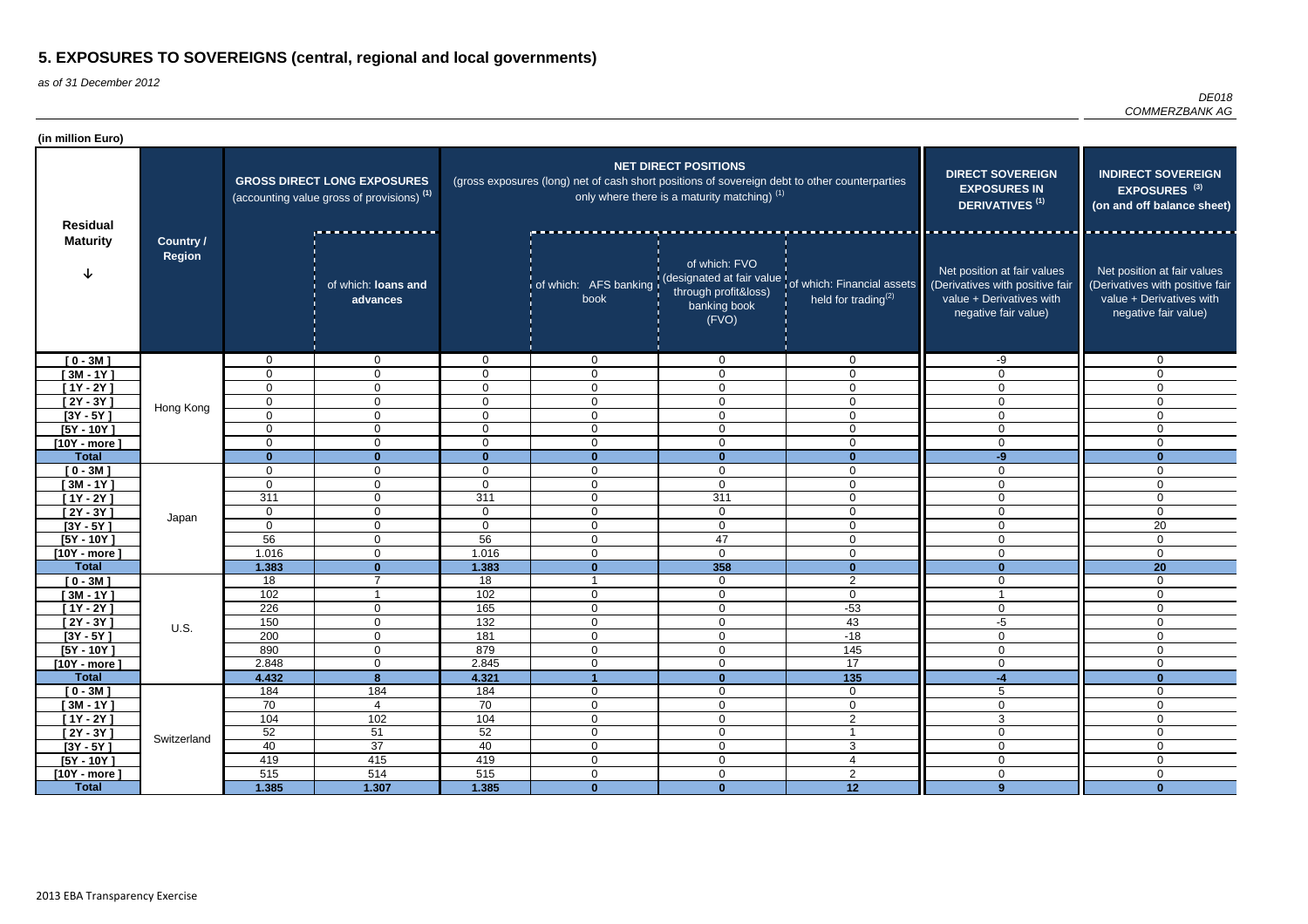| (in million Euro)                |                                   |                         |                                                                                             |                     |                                                                                               |                                                                                        |                                                                                                       |                                                                                                                    |                                                                                                                    |
|----------------------------------|-----------------------------------|-------------------------|---------------------------------------------------------------------------------------------|---------------------|-----------------------------------------------------------------------------------------------|----------------------------------------------------------------------------------------|-------------------------------------------------------------------------------------------------------|--------------------------------------------------------------------------------------------------------------------|--------------------------------------------------------------------------------------------------------------------|
| <b>Residual</b>                  | <b>Country /</b><br><b>Region</b> |                         | <b>GROSS DIRECT LONG EXPOSURES</b><br>(accounting value gross of provisions) <sup>(1)</sup> |                     | (gross exposures (long) net of cash short positions of sovereign debt to other counterparties | <b>NET DIRECT POSITIONS</b><br>only where there is a maturity matching) <sup>(1)</sup> | <b>DIRECT SOVEREIGN</b><br><b>EXPOSURES IN</b><br><b>DERIVATIVES<sup>(1)</sup></b>                    | <b>INDIRECT SOVEREIGN</b><br>EXPOSURES <sup>(3)</sup><br>(on and off balance sheet)                                |                                                                                                                    |
| <b>Maturity</b>                  |                                   |                         | of which: loans and<br>advances                                                             |                     | book                                                                                          | of which: FVO<br>through profit&loss)<br>banking book<br>(FVO)                         | of which: AFS banking (designated at fair value tof which: Financial assets<br>held for trading $(2)$ | Net position at fair values<br>(Derivatives with positive fair<br>value + Derivatives with<br>negative fair value) | Net position at fair values<br>(Derivatives with positive fair<br>value + Derivatives with<br>negative fair value) |
| $[0 - 3M]$                       |                                   | 0                       | $\overline{0}$                                                                              | $\overline{0}$      | $\overline{0}$                                                                                | $\overline{0}$                                                                         | $\overline{0}$                                                                                        | $\mathbf 0$                                                                                                        | $\Omega$                                                                                                           |
| $3M - 1Y$                        |                                   | 6                       | $\mathbf 0$                                                                                 | 6                   | $\mathbf 0$                                                                                   | $\mathbf 0$                                                                            | 2                                                                                                     | 0                                                                                                                  | -0                                                                                                                 |
| $[1Y - 2Y]$                      | Other                             | 116                     | $\mathbf 0$                                                                                 | 116                 | $\mathbf 0$                                                                                   | $\mathbf 0$                                                                            |                                                                                                       | 0                                                                                                                  | -0                                                                                                                 |
| $[2Y - 3Y]$                      | advanced                          | 40                      | $\mathbf{0}$                                                                                | 40                  | $\overline{0}$                                                                                | 0                                                                                      |                                                                                                       | $\Omega$                                                                                                           | -0                                                                                                                 |
| $[3Y - 5Y]$                      | economies non<br>EEA              | $\mathbf 0$             | $\overline{0}$                                                                              | $\mathbf 0$         | $\mathbf 0$                                                                                   | $\mathbf 0$                                                                            | $\Omega$                                                                                              | $\Omega$                                                                                                           | 15                                                                                                                 |
| $[5Y - 10Y]$                     |                                   | $\mathbf 0$<br>$\Omega$ | $\overline{0}$<br>$\overline{0}$                                                            | $-0$<br>$\mathbf 0$ | $\mathbf 0$<br>$\overline{0}$                                                                 | $\mathbf 0$<br>$\mathbf 0$                                                             | -0<br>$\mathbf{0}$                                                                                    | $\Omega$<br>0                                                                                                      | $-2$<br>$\Omega$                                                                                                   |
| [10Y - more $\,$<br><b>Total</b> |                                   | 163                     | $\mathbf{0}$                                                                                | 163                 | $\Omega$                                                                                      | $\mathbf{0}$                                                                           |                                                                                                       | $\mathbf{0}$                                                                                                       | 12                                                                                                                 |
| $[0 - 3M]$                       |                                   | $\mathbf 0$             | $\overline{0}$                                                                              | $\overline{0}$      | $\mathbf 0$                                                                                   | $\mathbf 0$                                                                            | $\Omega$                                                                                              | 0                                                                                                                  | $\mathbf{0}$                                                                                                       |
| $[3M - 1Y]$                      |                                   | $\mathbf{3}$            | $\mathbf 0$                                                                                 | 3                   | $\overline{0}$                                                                                | $\mathbf 0$                                                                            | 3                                                                                                     | 0                                                                                                                  | 4                                                                                                                  |
| $[1Y - 2Y]$                      | <b>Other Central</b>              | 13                      | $\boldsymbol{4}$                                                                            | 13                  | $\overline{0}$                                                                                | $\mathbf 0$                                                                            | 10                                                                                                    | 0                                                                                                                  | 3                                                                                                                  |
| $[2Y - 3Y]$                      | and Eastern                       | $\overline{\mathbf{A}}$ | $\overline{0}$                                                                              |                     | $\overline{0}$                                                                                | $\mathbf 0$                                                                            |                                                                                                       | $\Omega$                                                                                                           | $\Omega$                                                                                                           |
| $[3Y - 5Y]$                      | Europe                            | $\overline{2}$          | $\overline{0}$                                                                              | $\overline{2}$      | $\mathbf 0$                                                                                   | $\mathbf 0$                                                                            | $\overline{2}$                                                                                        | $\Omega$                                                                                                           | -4                                                                                                                 |
| $[5Y - 10Y]$                     | countries non                     | $\overline{13}$         | 11                                                                                          | 11                  | $\mathbf 0$                                                                                   | $\overline{0}$                                                                         |                                                                                                       | $\mathbf 0$                                                                                                        | $-1$                                                                                                               |
| [10Y - more $\,$                 | <b>EEA</b>                        | $\mathbf 0$             | $\mathbf 0$                                                                                 | $\overline{0}$      | $\mathbf 0$                                                                                   | $\overline{0}$                                                                         | $\Omega$                                                                                              | 0                                                                                                                  | $\Omega$                                                                                                           |
| <b>Total</b>                     |                                   | 32                      | 15                                                                                          | 30                  | $\mathbf{0}$                                                                                  | $\bf{0}$                                                                               | 16                                                                                                    | $\mathbf{0}$                                                                                                       | $\overline{2}$                                                                                                     |
| $[0 - 3M]$                       |                                   | 2                       | $\overline{2}$                                                                              | $\overline{2}$      | $\overline{0}$                                                                                | $\mathbf 0$                                                                            | $\overline{0}$                                                                                        | $-151$                                                                                                             | $\mathbf{0}$                                                                                                       |
| $[3M - 1Y]$                      |                                   | 0                       | $\overline{0}$                                                                              | $\overline{0}$      | $\mathbf 0$                                                                                   | $\mathbf 0$                                                                            | $\mathbf 0$                                                                                           | $\mathbf 0$                                                                                                        | $\mathbf{0}$                                                                                                       |
| $[1Y - 2Y]$                      |                                   |                         | $\overline{0}$                                                                              |                     | $\mathbf 0$                                                                                   | $\mathbf 0$                                                                            |                                                                                                       | $\mathbf 0$                                                                                                        | 0                                                                                                                  |
| $[2Y - 3Y]$                      | Middle East                       | −                       | $\overline{0}$                                                                              | $\lambda$<br>┱      | $\overline{0}$                                                                                | $\overline{0}$                                                                         |                                                                                                       | 0                                                                                                                  | -0                                                                                                                 |
| $[3Y - 5Y]$                      |                                   | $\mathbf 0$             | $\overline{0}$                                                                              | $\overline{0}$      | $\mathbf 0$                                                                                   | $\mathbf 0$                                                                            | 0                                                                                                     | 0                                                                                                                  | 5                                                                                                                  |
| $[5Y - 10Y]$                     |                                   | 2                       | $\overline{0}$                                                                              |                     | $\overline{0}$                                                                                | $\mathbf 0$                                                                            | -1                                                                                                    | $\overline{0}$                                                                                                     | $\Omega$                                                                                                           |
| $[10Y - more]$                   |                                   | $5\phantom{.0}$         | $\overline{0}$                                                                              | 5                   | $\mathbf 0$                                                                                   | $\boldsymbol{0}$                                                                       | $5\phantom{.0}$                                                                                       | $\mathbf 0$                                                                                                        | $\mathbf{0}$                                                                                                       |
| <b>Total</b>                     |                                   | 14                      | 2 <sup>1</sup>                                                                              | 13                  | $\mathbf{0}$                                                                                  | $\mathbf 0$                                                                            | 12                                                                                                    | $-151$                                                                                                             |                                                                                                                    |
| $[0 - 3M]$                       |                                   | $\mathbf 0$             | $\overline{0}$                                                                              | $\overline{0}$      | $\overline{0}$                                                                                | $\mathbf 0$                                                                            | $\mathbf 0$                                                                                           | $\overline{0}$                                                                                                     | - 1                                                                                                                |
| $[3M - 1Y]$                      |                                   | 43                      | $\overline{0}$                                                                              | 43                  | $\overline{0}$                                                                                | $\mathbf 0$                                                                            | 43                                                                                                    | $\overline{0}$                                                                                                     | $-1$                                                                                                               |
| $[1Y - 2Y]$                      | Latin America                     | 9                       | $\overline{5}$                                                                              | $\overline{9}$      | $\overline{0}$                                                                                | $\boldsymbol{0}$                                                                       | 4                                                                                                     | $\overline{0}$                                                                                                     | 11                                                                                                                 |
| $[2Y - 3Y]$                      | and the<br>Caribbean              | 9                       | $\overline{5}$                                                                              | 8                   | $\mathbf 0$                                                                                   | $\boldsymbol{0}$                                                                       | $\mathbf{3}$                                                                                          | $\mathbf 0$                                                                                                        |                                                                                                                    |
| $[3Y - 5Y]$                      |                                   | $10$                    | $10$                                                                                        | 10                  | $\boldsymbol{0}$                                                                              | $\boldsymbol{0}$                                                                       | $-0$                                                                                                  | $\mathbf 0$                                                                                                        | -5                                                                                                                 |
| $[5Y - 10Y]$                     |                                   | 43<br>6                 | 41                                                                                          | 42<br>6             | $\overline{0}$                                                                                | $\mathbf 0$                                                                            |                                                                                                       | $\overline{0}$<br>$\overline{0}$                                                                                   | -9<br>245                                                                                                          |
| $[10Y - more]$<br><b>Total</b>   |                                   | $\overline{120}$        | $\overline{0}$<br>61                                                                        | $\overline{118}$    | $\mathbf 0$<br>$\mathbf{0}$                                                                   | $\mathbf 0$<br>$\mathbf{0}$                                                            | 6<br>57                                                                                               | $\mathbf{0}$                                                                                                       | $\overline{243}$                                                                                                   |
|                                  |                                   |                         |                                                                                             |                     |                                                                                               |                                                                                        |                                                                                                       |                                                                                                                    |                                                                                                                    |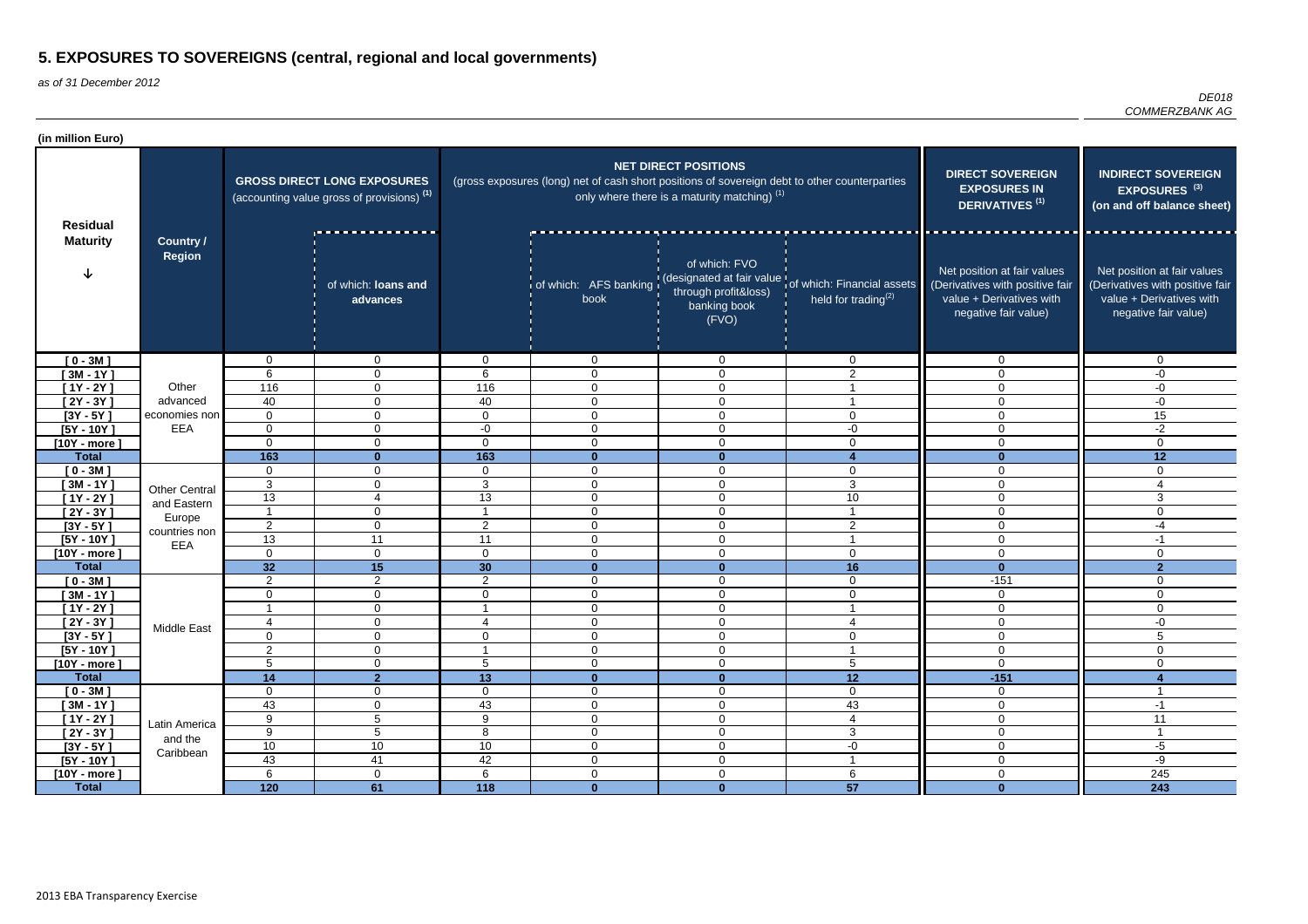as of 31 December 2012

|                       | DE018 |
|-----------------------|-------|
| <i>COMMERZBANK AG</i> |       |

(3) The exposures reported include the positions towards counterparts (other than sovereign) on sovereign credit risk (i.e. CDS, financial guarantees) booked in all the accounting portfolio (on-off balance sheet). Irrespec and or accounting classification of the positions the economic substance over the form must be used as a criteria for the identification of the exposures to be included in this column. This item does not include exposures than sovereign) with full or partial government guarantees by central, regional and local governments.

| (in million Euro) |                                   |                |                                                                                             |                |                                                                                               |                                                                               |                                                                                |                                                                                                                    |                                                                                                                    |
|-------------------|-----------------------------------|----------------|---------------------------------------------------------------------------------------------|----------------|-----------------------------------------------------------------------------------------------|-------------------------------------------------------------------------------|--------------------------------------------------------------------------------|--------------------------------------------------------------------------------------------------------------------|--------------------------------------------------------------------------------------------------------------------|
| <b>Residual</b>   |                                   |                | <b>GROSS DIRECT LONG EXPOSURES</b><br>(accounting value gross of provisions) <sup>(1)</sup> |                | (gross exposures (long) net of cash short positions of sovereign debt to other counterparties | <b>NET DIRECT POSITIONS</b><br>only where there is a maturity matching) $(1)$ |                                                                                | <b>DIRECT SOVEREIGN</b><br><b>EXPOSURES IN</b><br>DERIVATIVES <sup>(1)</sup>                                       | <b>INDIRECT SOVEREIGN</b><br>EXPOSURES <sup>(3)</sup><br>(on and off balance sheet)                                |
| <b>Maturity</b>   | <b>Country /</b><br><b>Region</b> |                | of which: loans and<br>advances                                                             |                | of which: AFS banking<br>book                                                                 | of which: FVO<br>through profit&loss)<br>banking book<br>(FVO)                | (designated at fair value of which: Financial assets<br>held for trading $(2)$ | Net position at fair values<br>(Derivatives with positive fair<br>value + Derivatives with<br>negative fair value) | Net position at fair values<br>(Derivatives with positive fair<br>value + Derivatives with<br>negative fair value) |
| $[0 - 3M]$        |                                   | $\mathbf{0}$   | 0                                                                                           | $\Omega$       | $\Omega$                                                                                      | $\Omega$                                                                      | $\Omega$                                                                       | $\mathbf{0}$                                                                                                       | U                                                                                                                  |
| $[3M - 1Y]$       |                                   | $\mathbf{0}$   | $\Omega$                                                                                    | 0              | $\Omega$                                                                                      | $\mathbf{0}$                                                                  | $\Omega$                                                                       |                                                                                                                    |                                                                                                                    |
| $[1Y - 2Y]$       |                                   | $\mathbf 0$    | $\mathbf 0$                                                                                 | $\overline{0}$ | $\overline{0}$                                                                                | $\overline{0}$                                                                | $\overline{0}$                                                                 | $\Omega$                                                                                                           | $\Omega$                                                                                                           |
| $[2Y - 3Y]$       | Africa                            | $\mathbf{0}$   | $\Omega$                                                                                    | 0              | $\Omega$                                                                                      | $\Omega$                                                                      | $\Omega$                                                                       |                                                                                                                    | 0                                                                                                                  |
| $[3Y - 5Y]$       |                                   | $\mathbf{0}$   | $\overline{0}$                                                                              | $\Omega$       | $\Omega$                                                                                      | $\mathbf{0}$                                                                  | $\Omega$                                                                       | $\Omega$                                                                                                           | 0                                                                                                                  |
| $[5Y - 10Y]$      |                                   | 2              | 0                                                                                           | $\overline{2}$ | $\Omega$                                                                                      | $\overline{0}$                                                                | 2                                                                              | $\Omega$                                                                                                           | 0                                                                                                                  |
| $[10Y - more]$    |                                   | 0              | 0                                                                                           | $\Omega$       | $\mathbf 0$                                                                                   | $\mathbf 0$                                                                   | $\mathbf 0$                                                                    | $\mathbf{0}$                                                                                                       | $\Omega$                                                                                                           |
| <b>Total</b>      |                                   | $\overline{2}$ | $\mathbf{0}$                                                                                | 2 <sup>1</sup> | $\bf{0}$                                                                                      | $\Omega$                                                                      | $\mathbf{r}$                                                                   | $\mathbf{0}$                                                                                                       | ⋂                                                                                                                  |
| $[0 - 3M]$        |                                   | 56             | 6                                                                                           | 56             | $\overline{0}$                                                                                | $\overline{0}$                                                                |                                                                                | $\Omega$                                                                                                           | -0                                                                                                                 |
| $[3M - 1Y]$       |                                   | 26             | 8                                                                                           | 26             | $\Omega$                                                                                      | $\Omega$                                                                      | 18                                                                             | $\Omega$                                                                                                           |                                                                                                                    |
| $[1Y - 2Y]$       |                                   | 38             | 24                                                                                          | 38             | $\mathbf 0$                                                                                   | $\Omega$                                                                      | 5                                                                              | $\Omega$                                                                                                           | 3                                                                                                                  |
| [2Y - 3Y ]        | Others                            | 125            | 14                                                                                          | 124            | 81                                                                                            | $\mathbf{0}$                                                                  | 29                                                                             | $\Omega$                                                                                                           | $-1$                                                                                                               |
| $[3Y - 5Y]$       |                                   | 622            | 492                                                                                         | 617            | 113                                                                                           | $\mathbf 0$                                                                   | 12                                                                             | $\Omega$                                                                                                           | 16                                                                                                                 |
| $[5Y - 10Y]$      |                                   | 102            | 37                                                                                          | 101            | 62                                                                                            | $\overline{0}$                                                                |                                                                                | $\Omega$                                                                                                           | $-1$                                                                                                               |
| [10Y - more ]     |                                   | 33             | 30                                                                                          | 33             | $\Omega$                                                                                      | $\mathbf 0$                                                                   | 3                                                                              | $\Omega$                                                                                                           | $\Omega$                                                                                                           |
| <b>Total</b>      |                                   | 1.002          | 611                                                                                         | 995            | 256                                                                                           |                                                                               | $\overline{72}$                                                                |                                                                                                                    | 18                                                                                                                 |

| <b>TOTAL EEA 30</b> | 54.073 | <b>10 121</b>      | <b>49.864</b> | <b><i>CALCULATION</i></b> |   | 3.636 | 502 | - 20   |
|---------------------|--------|--------------------|---------------|---------------------------|---|-------|-----|--------|
|                     |        | 10.42 <sub>h</sub> |               | 14.572                    | . |       |     | $\sim$ |

**(2)** The banks disclose the exposures in the "Financial assets held for trading" portfolio after offsetting the cash short positions having the same maturities.

#### **Notes and definitions**

**(1)** The exposures reported cover only exposures to central, regional and local governments on immediate borrower basis, and do not include exposures to other counterparts with full or partial government guarantees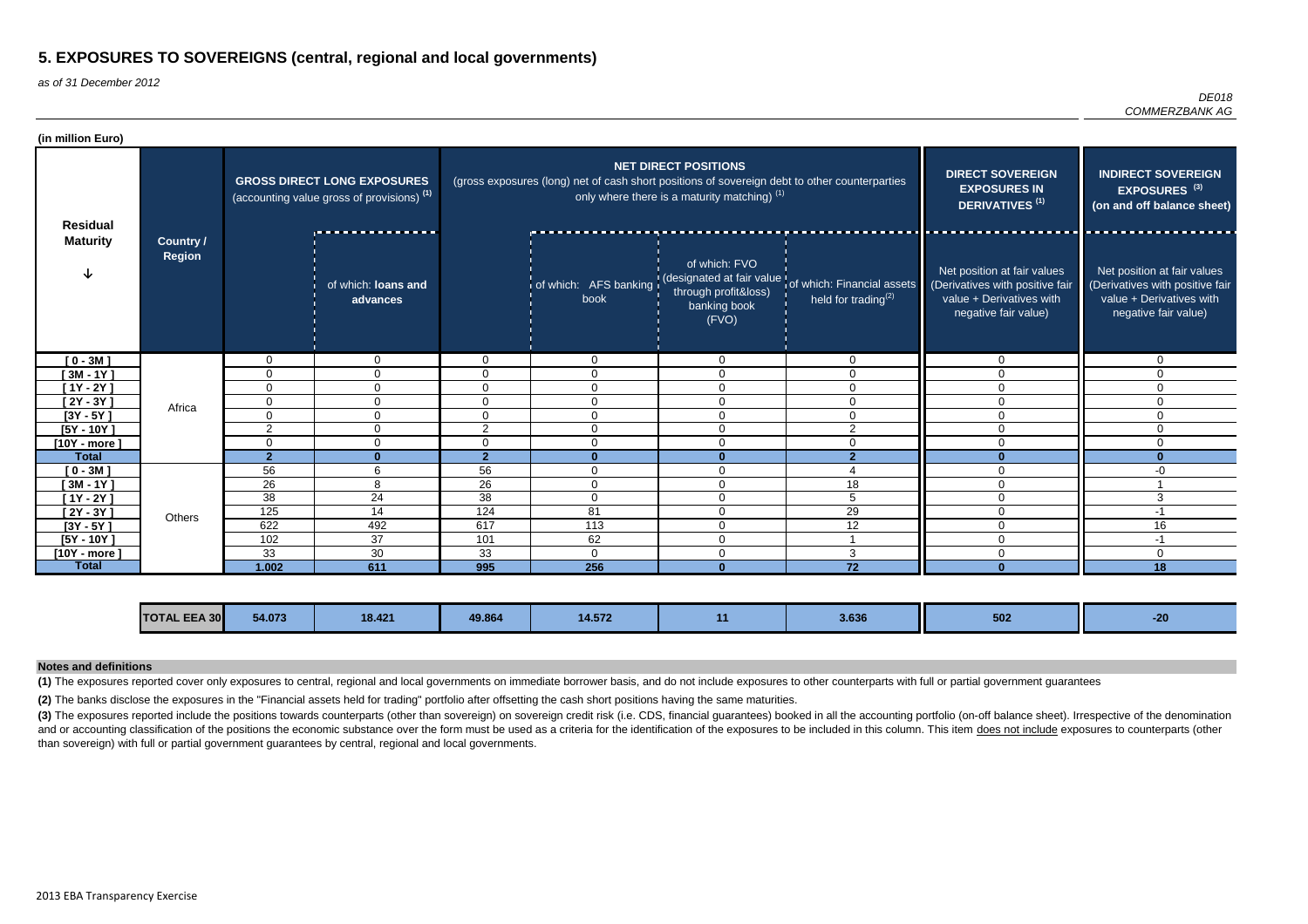as of 30 June 2013

*DE018 COMMERZBANK AG*

| (in million Euro)                  |                            |                               |                                                                                  |                                  |                                                                                                   |                                                                          |                                                                                        |                                                                                                                    |                                                                                                                    |
|------------------------------------|----------------------------|-------------------------------|----------------------------------------------------------------------------------|----------------------------------|---------------------------------------------------------------------------------------------------|--------------------------------------------------------------------------|----------------------------------------------------------------------------------------|--------------------------------------------------------------------------------------------------------------------|--------------------------------------------------------------------------------------------------------------------|
| <b>Residual</b><br><b>Maturity</b> |                            |                               | <b>GROSS DIRECT LONG EXPOSURES</b><br>(accounting value gross of provisions) (1) |                                  | (gross exposures (long) net of cash short positions of sovereign debt to other counterpaties only | <b>NET DIRECT POSITIONS</b><br>where there is a maturity matching) $(1)$ | <b>DIRECT SOVEREIGN</b><br><b>EXPOSURES IN</b><br>DERIVATIVES <sup>(1)</sup>           | <b>INDIRECT SOVEREIGN</b><br>EXPOSURES <sup>(3)</sup><br>(on and off balance sheet)                                |                                                                                                                    |
|                                    | Country /<br><b>Region</b> |                               | of which: loans and<br>advances                                                  |                                  | of which: AFS banking<br>book                                                                     | of which: FVO<br>through profit&loss)<br>banking book<br>(FVO)           | designated at fair value of which: Financial assets<br>held for trading <sup>(2)</sup> | Net position at fair values<br>(Derivatives with positive fair<br>value + Derivatives with<br>negative fair value) | Net position at fair values<br>(Derivatives with positive fair<br>value + Derivatives with<br>negative fair value) |
| $[0 - 3M]$                         |                            | $\mathbf 0$                   | $\mathbf{0}$                                                                     | $\mathbf{0}$                     | $\overline{0}$                                                                                    | $\mathbf 0$                                                              | $\mathbf 0$                                                                            | $\overline{0}$                                                                                                     | 0                                                                                                                  |
| $[3M - 1Y]$                        |                            | 16                            |                                                                                  | 16                               | $\overline{0}$                                                                                    | $\overline{0}$                                                           | 15                                                                                     | $\Omega$                                                                                                           | $-3$                                                                                                               |
| $[1Y - 2Y]$                        |                            | 44                            |                                                                                  | 44                               | $\mathbf 0$                                                                                       | $\mathbf 0$                                                              | 43                                                                                     | $\Omega$                                                                                                           | $-0$                                                                                                               |
| $[2Y - 3Y]$                        | Austria                    | 40<br>172                     | $5\phantom{.0}$                                                                  | 10                               | $\mathbf 0$                                                                                       | $\mathbf 0$                                                              | $-30$                                                                                  | $\Omega$                                                                                                           | $\mathbf 0$<br>$\overline{7}$                                                                                      |
| $[3Y - 5Y]$<br>$[5Y - 10Y]$        |                            | 39                            | $5\phantom{.0}$<br>$\mathbf 0$                                                   | 166<br>32                        | 156<br>$\overline{0}$                                                                             | $\mathbf 0$<br>$\mathbf 0$                                               | $5\phantom{.0}$<br>32                                                                  | $\mathbf 0$<br>23                                                                                                  | $\mathbf 0$                                                                                                        |
| $[10Y - more]$                     |                            | 850                           | 416                                                                              | 835                              | 279                                                                                               | $\mathbf 0$                                                              | $-11$                                                                                  | 5                                                                                                                  | 0                                                                                                                  |
| <b>Total</b>                       |                            | 1.160                         | 428                                                                              | 1.102                            | 435                                                                                               | $\mathbf{0}$                                                             | 55                                                                                     | 29                                                                                                                 | $5\phantom{1}$                                                                                                     |
| $[0 - 3M]$                         |                            | $\boldsymbol{\varDelta}$      | $\overline{0}$                                                                   |                                  | $\mathbf 0$                                                                                       | $\overline{0}$                                                           | $\overline{4}$                                                                         | $\mathbf 0$                                                                                                        | $\Omega$                                                                                                           |
| $[3M - 1Y]$                        |                            | 8                             | $\mathbf 0$                                                                      | 8                                | $\mathbf 0$                                                                                       | $\Omega$                                                                 | 8                                                                                      | $-4$                                                                                                               | $\Omega$                                                                                                           |
| $[1Y - 2Y]$                        |                            | 142                           | 30                                                                               | 139                              | $\overline{0}$                                                                                    | $\mathbf 0$                                                              | 108                                                                                    | 3                                                                                                                  | $\mathbf 0$                                                                                                        |
| $[2Y - 3Y]$                        | Belgium                    | 66                            | $\mathbf 0$                                                                      | 60                               | 55                                                                                                | $\mathbf 0$                                                              | 5                                                                                      | $\Omega$                                                                                                           | $\mathbf 0$                                                                                                        |
| $[3Y - 5Y]$                        |                            | 176                           | 0                                                                                | 170                              | 153                                                                                               | $\mathbf 0$                                                              | 17                                                                                     | 19                                                                                                                 | $-1$                                                                                                               |
| $[5Y - 10Y]$                       |                            | 45                            | $\mathbf 0$                                                                      | 23                               | $\mathbf 0$                                                                                       | $\mathbf 0$                                                              | 23                                                                                     | $\Omega$                                                                                                           | $\Omega$                                                                                                           |
| $[10Y - more]$                     |                            | $\overline{14}$               | $\overline{0}$                                                                   | 10                               | $\overline{0}$                                                                                    | $\mathbf 0$                                                              | 10                                                                                     | $\Omega$                                                                                                           | $\Omega$                                                                                                           |
| <b>Total</b>                       |                            | 456                           | 30 <sup>°</sup>                                                                  | 414                              | 208                                                                                               | $\mathbf{0}$                                                             | 175                                                                                    | 18                                                                                                                 | $-1$                                                                                                               |
| $[0 - 3M]$<br>$[3M - 1Y]$          |                            | $\mathbf 0$<br>$\mathbf 0$    | $\overline{0}$<br>$\overline{0}$                                                 | $\overline{0}$<br>$\overline{0}$ | $\overline{0}$<br>$\mathbf 0$                                                                     | $\mathbf 0$<br>$\mathbf 0$                                               | $\overline{0}$<br>$\mathbf 0$                                                          | $\mathbf 0$<br>$\Omega$                                                                                            | -0<br>$\Omega$                                                                                                     |
| $[1Y - 2Y]$                        |                            | $\mathbf 0$                   | $\mathbf 0$                                                                      | $\overline{0}$                   | $\overline{0}$                                                                                    | 0                                                                        | $\mathbf 0$                                                                            | $\mathbf 0$                                                                                                        | -0                                                                                                                 |
| $[2Y - 3Y]$                        |                            | $\mathbf 0$                   | $\mathbf 0$                                                                      | $\overline{0}$                   | $\mathbf 0$                                                                                       | $\mathbf 0$                                                              | $\mathbf 0$                                                                            | $\Omega$                                                                                                           | $\mathbf{0}$                                                                                                       |
| $[3Y - 5Y]$                        | <b>Bulgaria</b>            | $\mathbf{0}$                  | $\sigma$                                                                         | $\mathbf{0}$                     | $\mathbf{0}$                                                                                      | 0                                                                        | $\mathbf{0}$                                                                           | 0                                                                                                                  | -1                                                                                                                 |
| $[5Y - 10Y]$                       |                            | $\mathbf 0$                   | $\overline{0}$                                                                   | $\overline{0}$                   | $\overline{0}$                                                                                    | $\overline{0}$                                                           | $\overline{0}$                                                                         | $\mathbf 0$                                                                                                        | $-1$                                                                                                               |
| $[10Y - more]$                     |                            | $\mathbf 0$                   | $\mathbf 0$                                                                      | $\overline{0}$                   | $\overline{0}$                                                                                    | $\overline{0}$                                                           | $\overline{0}$                                                                         | $\overline{0}$                                                                                                     | $\overline{0}$                                                                                                     |
| <b>Total</b>                       |                            | $\mathbf{0}$                  | $\mathbf{0}$                                                                     | $\mathbf{0}$                     | $\mathbf{0}$                                                                                      | $\mathbf{0}$                                                             | $\mathbf{0}$                                                                           | $\mathbf{0}$                                                                                                       | $-2$                                                                                                               |
| $[0 - 3M]$                         |                            | $\mathbf 0$                   | $\mathbf 0$                                                                      | $\mathbf 0$                      | $\mathbf 0$                                                                                       | $\mathbf 0$                                                              | $\mathbf 0$                                                                            | $\mathbf 0$                                                                                                        | $\overline{0}$                                                                                                     |
| $[3M - 1Y]$                        |                            | $\boldsymbol{0}$              | $\overline{0}$                                                                   | $\overline{0}$                   | $\overline{0}$                                                                                    | $\mathbf 0$                                                              | $\boldsymbol{0}$                                                                       | $\mathbf 0$                                                                                                        | $\mathbf 0$                                                                                                        |
| $[1Y - 2Y]$<br>$[2Y - 3Y]$         |                            | $\overline{1}$<br>$\mathbf 0$ | $\overline{0}$<br>$\mathbf 0$                                                    | $\overline{0}$                   | $\overline{0}$<br>$\overline{0}$                                                                  | $\mathbf 0$<br>$\mathbf 0$                                               | $\overline{1}$<br>$\overline{0}$                                                       | $\mathbf 0$<br>$\mathbf 0$                                                                                         | $\overline{0}$<br>$\mathbf 0$                                                                                      |
| $[3Y - 5Y]$                        | Cyprus                     | $\mathbf 0$                   | $\overline{0}$                                                                   | $\overline{0}$                   | $\mathbf 0$                                                                                       | $\mathbf 0$                                                              | $\boldsymbol{0}$                                                                       | $\mathbf 0$                                                                                                        | $\mathbf 0$                                                                                                        |
| $[5Y - 10Y]$                       |                            | -1                            | $\mathbf 0$                                                                      |                                  | $\overline{0}$                                                                                    | $\overline{0}$                                                           | -1                                                                                     | $\mathbf 0$                                                                                                        | $\mathbf 0$                                                                                                        |
| [10Y - more ]                      |                            | $\mathbf 0$                   | $\mathbf 0$                                                                      | $\overline{0}$                   | $\overline{0}$                                                                                    | $\mathbf 0$                                                              | $\mathbf 0$                                                                            | $\mathbf 0$                                                                                                        | 0                                                                                                                  |
| <b>Total</b>                       |                            | $\overline{2}$                | $\mathbf{0}$                                                                     | 2 <sup>1</sup>                   | $\mathbf{0}$                                                                                      | $\mathbf{0}$                                                             | $\overline{2}$                                                                         | $\mathbf{0}$                                                                                                       | $\bf{0}$                                                                                                           |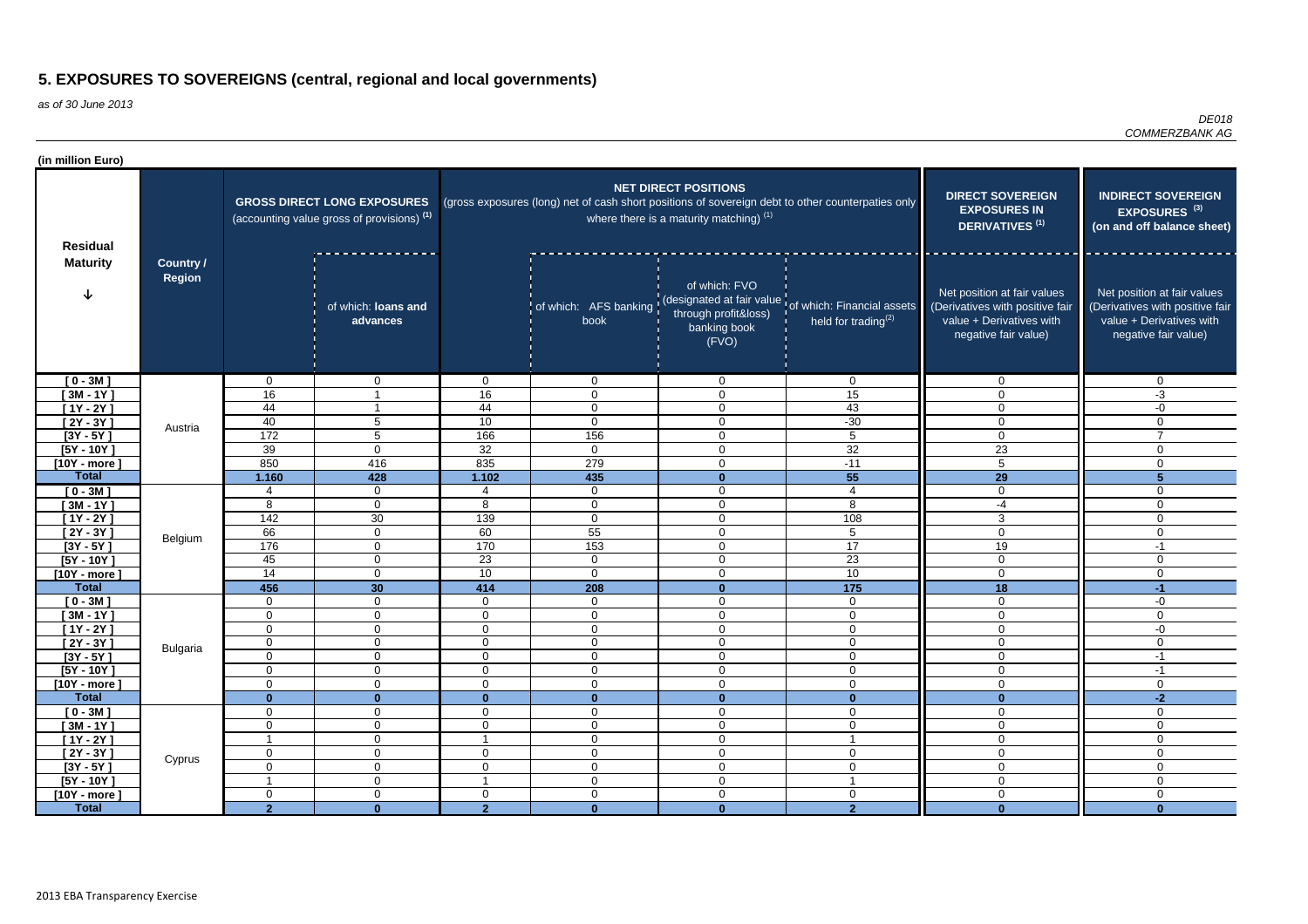| (in million Euro)          |                                   |                            |                                                                                             |                                  |                                                                                                   |                                                                          |                                                                                                      |                                                                                                                    |                                                                                                                    |
|----------------------------|-----------------------------------|----------------------------|---------------------------------------------------------------------------------------------|----------------------------------|---------------------------------------------------------------------------------------------------|--------------------------------------------------------------------------|------------------------------------------------------------------------------------------------------|--------------------------------------------------------------------------------------------------------------------|--------------------------------------------------------------------------------------------------------------------|
| <b>Residual</b>            |                                   |                            | <b>GROSS DIRECT LONG EXPOSURES</b><br>(accounting value gross of provisions) <sup>(1)</sup> |                                  | (gross exposures (long) net of cash short positions of sovereign debt to other counterpaties only | <b>NET DIRECT POSITIONS</b><br>where there is a maturity matching) $(1)$ | <b>DIRECT SOVEREIGN</b><br><b>EXPOSURES IN</b><br><b>DERIVATIVES<sup>(1)</sup></b>                   | <b>INDIRECT SOVEREIGN</b><br>EXPOSURES <sup>(3)</sup><br>(on and off balance sheet)                                |                                                                                                                    |
| <b>Maturity</b>            | <b>Country /</b><br><b>Region</b> |                            | of which: loans and<br>advances                                                             |                                  | book                                                                                              | of which: FVO<br>through profit&loss)<br>banking book<br>(FVO)           | of which: AFS banking (designated at fair value of which: Financial assets<br>held for trading $(2)$ | Net position at fair values<br>(Derivatives with positive fair<br>value + Derivatives with<br>negative fair value) | Net position at fair values<br>(Derivatives with positive fair<br>value + Derivatives with<br>negative fair value) |
| $[0 - 3M]$                 |                                   | $\Omega$                   | $\overline{0}$                                                                              | $\overline{0}$                   | $\overline{0}$                                                                                    | $\Omega$                                                                 | $\mathbf{0}$                                                                                         | $\Omega$                                                                                                           | $\Omega$                                                                                                           |
| $[3M - 1Y]$                |                                   | 14                         | $\overline{0}$                                                                              | 14                               | 14                                                                                                | $\mathbf 0$                                                              | $\mathbf 0$                                                                                          | $\Omega$                                                                                                           | $\Omega$                                                                                                           |
| $[1Y - 2Y]$                |                                   | 21                         | $\mathbf 0$                                                                                 | 15                               | $\overline{2}$                                                                                    | $\Omega$                                                                 | -6                                                                                                   | 0                                                                                                                  | $\Omega$                                                                                                           |
| [2Y - 3Y ]                 | Czech Republic                    |                            | $\overline{0}$                                                                              |                                  |                                                                                                   | $\mathbf 0$                                                              | 0                                                                                                    | 0                                                                                                                  | $\mathbf 0$                                                                                                        |
| $[3Y - 5Y]$                |                                   | 218                        | $\mathbf 0$                                                                                 | 217                              | 129                                                                                               | $\overline{0}$                                                           | $-2$                                                                                                 | $\Omega$                                                                                                           | $\mathbf 0$                                                                                                        |
| $[5Y - 10Y]$               |                                   | 162                        | $\overline{0}$                                                                              | 161                              |                                                                                                   | $\Omega$                                                                 | $-1$                                                                                                 | 0                                                                                                                  | $\mathbf 0$                                                                                                        |
| $[10Y - more]$             |                                   |                            | $\mathbf 0$                                                                                 |                                  | $\overline{0}$                                                                                    | $\Omega$                                                                 |                                                                                                      |                                                                                                                    | 0                                                                                                                  |
| <b>Total</b>               |                                   | 417                        | $\Omega$<br>$\overline{ }$                                                                  | 408                              | 147                                                                                               | $\bf{0}$                                                                 | $-8$                                                                                                 |                                                                                                                    | $\mathbf{0}$                                                                                                       |
| $[0 - 3M]$                 |                                   | $\overline{7}$             |                                                                                             |                                  | $\mathbf 0$                                                                                       | $\mathbf{0}$                                                             | $\mathbf 0$                                                                                          | 0                                                                                                                  | $\mathbf 0$                                                                                                        |
| $[3M - 1Y]$                |                                   | $\mathbf 0$                | 0                                                                                           | $-1$                             | $\mathbf 0$                                                                                       | $\mathbf{0}$                                                             | $-1$                                                                                                 | 0                                                                                                                  | -0                                                                                                                 |
| $[1Y - 2Y]$                |                                   | $\mathbf 0$<br>$\mathbf 0$ | $\overline{0}$                                                                              | $\overline{0}$<br>$\overline{0}$ | $\mathbf 0$                                                                                       | $\mathbf 0$<br>$\mathbf{0}$                                              | $\overline{0}$                                                                                       | -4                                                                                                                 | $\mathbf 0$<br>$\overline{0}$                                                                                      |
| $[2Y - 3Y]$<br>$[3Y - 5Y]$ | Denmark                           | 6                          | $\mathbf{0}$<br>$\Omega$                                                                    | 6                                | $\overline{0}$<br>$\overline{0}$                                                                  | $\mathbf{0}$                                                             | $\mathbf{0}$<br>$\mathbf 0$                                                                          | $\Omega$                                                                                                           | $\overline{0}$                                                                                                     |
| $[5Y - 10Y]$               |                                   | 0                          | $\mathbf 0$                                                                                 | $\overline{0}$                   | $\mathbf 0$                                                                                       | $\mathbf{0}$                                                             | $\mathbf 0$                                                                                          | 0                                                                                                                  | $\mathbf 0$                                                                                                        |
| $[10Y - more]$             |                                   | $\mathbf 0$                | $\Omega$                                                                                    | $\overline{0}$                   | $\mathbf 0$                                                                                       | $\Omega$                                                                 | $\Omega$                                                                                             | $\Omega$                                                                                                           | $\mathbf 0$                                                                                                        |
| <b>Total</b>               |                                   | 13                         | $\overline{7}$                                                                              | 12                               | $\bf{0}$                                                                                          | $\mathbf{0}$                                                             | $-0$                                                                                                 | U                                                                                                                  | $-0$                                                                                                               |
| $[0 - 3M]$                 |                                   | 0                          | 0                                                                                           | $\overline{0}$                   | $\mathbf 0$                                                                                       | $\Omega$                                                                 | $\mathbf 0$                                                                                          | $\Omega$                                                                                                           | $\Omega$                                                                                                           |
| $[3M - 1Y]$                |                                   | 0                          | 0                                                                                           | 0                                | $\mathbf 0$                                                                                       | $\Omega$                                                                 | $\Omega$                                                                                             | $\Omega$                                                                                                           | $\Omega$                                                                                                           |
| $[1Y - 2Y]$                |                                   | $\Omega$                   | 0                                                                                           | $\overline{0}$                   | $\mathbf 0$                                                                                       | $\Omega$                                                                 | $\Omega$                                                                                             | $\Omega$                                                                                                           | $\overline{0}$                                                                                                     |
| $[2Y - 3Y]$                |                                   | $\pmb{0}$                  | 0                                                                                           | $\mathbf 0$                      | 0                                                                                                 | $\mathbf 0$                                                              | 0                                                                                                    | 0                                                                                                                  | 0                                                                                                                  |
| $[3Y - 5Y]$                | Estonia                           | $\mathbf 0$                | $\overline{0}$                                                                              | $\overline{0}$                   | $\mathbf 0$                                                                                       | $\mathbf 0$                                                              | $\mathbf 0$                                                                                          | 0                                                                                                                  | $\mathbf 0$                                                                                                        |
| $[5Y - 10Y]$               |                                   | 12                         | 12                                                                                          | 12                               | $\overline{0}$                                                                                    | $\mathbf 0$                                                              | $\overline{0}$                                                                                       | $\overline{0}$                                                                                                     | $\overline{0}$                                                                                                     |
| $[10Y - more]$             |                                   | $\overline{0}$             | $\overline{0}$                                                                              | $\overline{0}$                   | $\overline{0}$                                                                                    | $\mathbf 0$                                                              | $\overline{0}$                                                                                       | 0                                                                                                                  | $\mathbf 0$                                                                                                        |
| <b>Total</b>               |                                   | 12                         | 12                                                                                          | 12                               | $\mathbf{0}$                                                                                      | $\mathbf 0$                                                              | $\mathbf{0}$                                                                                         | $\Omega$                                                                                                           | $\mathbf{0}$                                                                                                       |
| $[0 - 3M]$                 |                                   | $\mathbf 0$                | $\overline{0}$                                                                              | $-14$                            | $\overline{0}$                                                                                    | $\mathbf 0$                                                              | $-14$                                                                                                | $\overline{7}$                                                                                                     | $\mathbf 0$                                                                                                        |
| $[3M - 1Y]$                |                                   | $\mathbf 0$                | $\overline{0}$                                                                              | $\overline{0}$                   | $\overline{0}$                                                                                    | $\mathbf 0$                                                              | $\mathbf 0$                                                                                          | 0                                                                                                                  | $\overline{0}$                                                                                                     |
| $[1Y - 2Y]$                |                                   | $\overline{0}$             | $\overline{0}$                                                                              | $\overline{0}$                   | $\overline{0}$                                                                                    | $\mathbf 0$                                                              | $\overline{0}$                                                                                       | 0                                                                                                                  | $\overline{0}$                                                                                                     |
| $[2Y - 3Y]$                | Finland                           | -1                         | $\overline{0}$                                                                              | $-0$                             | $\overline{0}$                                                                                    | $\mathbf 0$                                                              | $-0$                                                                                                 | $\mathbf 0$                                                                                                        | $\overline{0}$                                                                                                     |
| $[3Y - 5Y]$                |                                   | $\overline{127}$           | $\overline{0}$                                                                              | $\overline{127}$                 | 75                                                                                                | $\mathbf 0$                                                              | 52                                                                                                   | 16                                                                                                                 | $\overline{0}$                                                                                                     |
| $[5Y - 10Y]$               |                                   | 43                         | $\overline{0}$                                                                              | 17                               | 29                                                                                                | $\mathbf 0$                                                              | $-11$                                                                                                | $\mathsf{O}$                                                                                                       | $\mathbf 0$                                                                                                        |
| $[10Y - more]$             |                                   | 109                        | 106                                                                                         | 108                              | $\overline{0}$                                                                                    | $\mathbf 0$                                                              | $\overline{2}$                                                                                       | $\mathbf 0$                                                                                                        | $\overline{0}$                                                                                                     |
| <b>Total</b>               |                                   | 280                        | 106                                                                                         | 238                              | 104                                                                                               | $\mathbf{0}$                                                             | $\overline{29}$                                                                                      | $\boxed{23}$                                                                                                       | $\mathbf{0}$                                                                                                       |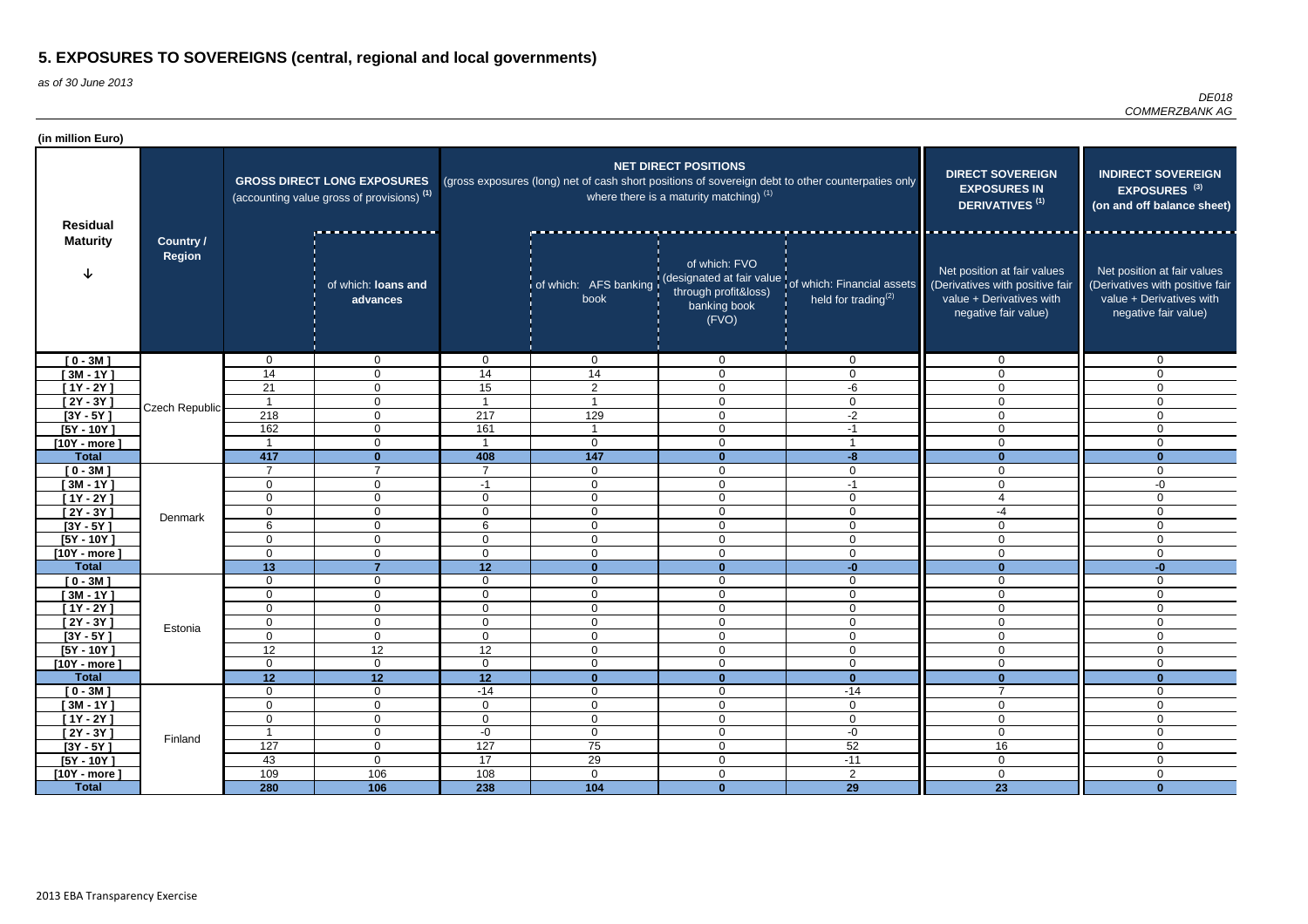| (in million Euro)              |                                   |                  |                                                                                             |                  |                                                                                                   |                                                                          |                                                                                                               |                                                                                                                    |                                                                                                                    |
|--------------------------------|-----------------------------------|------------------|---------------------------------------------------------------------------------------------|------------------|---------------------------------------------------------------------------------------------------|--------------------------------------------------------------------------|---------------------------------------------------------------------------------------------------------------|--------------------------------------------------------------------------------------------------------------------|--------------------------------------------------------------------------------------------------------------------|
| <b>Residual</b>                |                                   |                  | <b>GROSS DIRECT LONG EXPOSURES</b><br>(accounting value gross of provisions) <sup>(1)</sup> |                  | (gross exposures (long) net of cash short positions of sovereign debt to other counterpaties only | <b>NET DIRECT POSITIONS</b><br>where there is a maturity matching) $(1)$ | <b>DIRECT SOVEREIGN</b><br><b>EXPOSURES IN</b><br><b>DERIVATIVES<sup>(1)</sup></b>                            | <b>INDIRECT SOVEREIGN</b><br>EXPOSURES <sup>(3)</sup><br>(on and off balance sheet)                                |                                                                                                                    |
| <b>Maturity</b>                | <b>Country /</b><br><b>Region</b> |                  | of which: loans and<br>advances                                                             |                  | book                                                                                              | of which: FVO<br>through profit&loss)<br>banking book<br>(FVO)           | of which: AFS banking (designated at fair value of which: Financial assets<br>held for trading <sup>(2)</sup> | Net position at fair values<br>(Derivatives with positive fair<br>value + Derivatives with<br>negative fair value) | Net position at fair values<br>(Derivatives with positive fair<br>value + Derivatives with<br>negative fair value) |
| $[0 - 3M]$                     |                                   | 203              | 0                                                                                           | 202              | $\overline{0}$                                                                                    | $\Omega$                                                                 | 202                                                                                                           |                                                                                                                    | $\mathbf 0$                                                                                                        |
| $[3M - 1Y]$                    |                                   | 101              | 0                                                                                           | $-3$             | $\mathbf 0$                                                                                       | $\Omega$                                                                 | $-11$                                                                                                         | $\Omega$                                                                                                           | $\Omega$                                                                                                           |
| $[1Y - 2Y]$                    |                                   | 93               | 3                                                                                           | 39               | $\mathbf 0$                                                                                       | 0                                                                        | 36                                                                                                            | $\Omega$                                                                                                           | -0                                                                                                                 |
| $[2Y - 3Y]$                    | France                            | 19               | 6                                                                                           | $-290$           | $\mathbf 0$                                                                                       | $\Omega$                                                                 | $-296$                                                                                                        | $-18$                                                                                                              | $\Omega$                                                                                                           |
| $[3Y - 5Y]$                    |                                   | 110              | $\mathbf 0$                                                                                 | $-71$            | $\mathbf 0$                                                                                       | $\overline{0}$                                                           | $-132$                                                                                                        | $\overline{0}$                                                                                                     | 15                                                                                                                 |
| $[5Y - 10Y]$                   |                                   | 133              | 26                                                                                          | $-450$           | $\mathbf 0$                                                                                       | 0                                                                        | $-476$                                                                                                        | 3                                                                                                                  | $\mathbf 0$                                                                                                        |
| $[10Y - more]$                 |                                   | 118              | 67                                                                                          | $-80$            | $\overline{0}$                                                                                    | $\Omega$                                                                 | $-162$                                                                                                        | $\overline{0}$                                                                                                     | $\mathbf 0$                                                                                                        |
| <b>Total</b>                   |                                   | 776              | 103                                                                                         | $-652$           | $\mathbf{0}$                                                                                      | $\bf{0}$                                                                 | $-839$                                                                                                        | $-14$                                                                                                              | 15                                                                                                                 |
| $[0 - 3M]$                     |                                   | 1.168            | 297                                                                                         | 1.154            | 171                                                                                               | $\Omega$                                                                 | 686                                                                                                           | $-182$                                                                                                             | $\mathbf 0$                                                                                                        |
| $[3M - 1Y]$                    |                                   | 3.017            | 1.013                                                                                       | 2.869            | 844                                                                                               | $\Omega$                                                                 | 534                                                                                                           | $-426$                                                                                                             | $\mathbf 0$                                                                                                        |
| $[1Y - 2Y]$                    |                                   | 2.024            | 446                                                                                         | 1.967            | 931                                                                                               | $\mathbf{0}$                                                             | 463                                                                                                           | $-114$                                                                                                             | $\mathbf 0$                                                                                                        |
| $[2Y - 3Y]$                    | Germany                           | 1.601            | 342                                                                                         | 1.435            | 681                                                                                               | 0                                                                        | $\overline{122}$                                                                                              | $-199$                                                                                                             | $-0$                                                                                                               |
| $[3Y - 5Y]$                    |                                   | 3.475            | 1.524                                                                                       | 2.972            | 1.120                                                                                             | $\mathbf{0}$                                                             | $-161$                                                                                                        | 70                                                                                                                 | $\mathbf{0}$                                                                                                       |
| $[5Y - 10Y]$                   |                                   | 7.413            | 2.813                                                                                       | 6.515<br>7.373   | 3.693<br>$\overline{0}$                                                                           | $\mathbf{0}$<br>$\mathbf{0}$                                             | $-232$<br>93                                                                                                  | $\frac{174}{ }$<br>641                                                                                             | $\mathbf 0$                                                                                                        |
| $[10Y - more]$<br><b>Total</b> |                                   | 7.865<br>26.563  | 6.563<br>12.997                                                                             | 24.284           | 7.440                                                                                             | $\bf{0}$                                                                 | 1.506                                                                                                         | $-36$                                                                                                              | $\mathbf 0$<br>$\mathbf{0}$                                                                                        |
| $[0 - 3M]$                     |                                   | $\mathbf 0$      | $\mathbf 0$                                                                                 | 0                | $\mathbf 0$                                                                                       | $\Omega$                                                                 | $\mathbf{0}$                                                                                                  | 0                                                                                                                  | $\mathbf 0$                                                                                                        |
| $[3M - 1Y]$                    |                                   | 0                | $\mathbf 0$                                                                                 | $\mathbf 0$      | $\mathbf 0$                                                                                       | $\Omega$                                                                 | $\mathbf{0}$                                                                                                  | $\Omega$                                                                                                           | $\mathbf 0$                                                                                                        |
| $[1Y - 2Y]$                    |                                   | $\mathbf 0$      | 0                                                                                           | 0                | $\mathbf 0$                                                                                       | $\Omega$                                                                 | $\Omega$                                                                                                      | 0                                                                                                                  | 0                                                                                                                  |
| $[2Y - 3Y]$                    |                                   | 0                | $\overline{0}$                                                                              | $\mathbf 0$      | $\mathbf 0$                                                                                       | $\mathbf 0$                                                              | $\overline{0}$                                                                                                | $\mathbf 0$                                                                                                        | $\overline{0}$                                                                                                     |
| $[3Y - 5Y]$                    | Greece                            | 0                | $\mathbf 0$                                                                                 | $\mathbf 0$      | $\mathbf 0$                                                                                       | 0                                                                        | $\mathbf 0$                                                                                                   | $\overline{0}$                                                                                                     | $\mathbf 0$                                                                                                        |
| $[5Y - 10Y]$                   |                                   | $\mathbf 0$      | $\mathbf 0$                                                                                 | $\mathbf 0$      | $\mathbf 0$                                                                                       | $\mathbf 0$                                                              | $\mathbf 0$                                                                                                   | $\overline{0}$                                                                                                     | $\mathbf 0$                                                                                                        |
| $[10Y - more]$                 |                                   | 6                | $\mathbf 0$                                                                                 | 4                | $\mathbf 0$                                                                                       | $\mathbf 0$                                                              | $\overline{4}$                                                                                                | $\mathbf 0$                                                                                                        | $\mathbf 0$                                                                                                        |
| <b>Total</b>                   |                                   | $6\phantom{a}$   | $\mathbf{0}$                                                                                | 4                | $\mathbf{0}$                                                                                      | $\bf{0}$                                                                 | $\boldsymbol{\Lambda}$                                                                                        | $\bf{0}$                                                                                                           | $\mathbf{0}$                                                                                                       |
| $[0 - 3M]$                     |                                   | $\mathbf 0$      | $\overline{0}$                                                                              | $\mathbf 0$      | $\overline{0}$                                                                                    | 0                                                                        | $\mathbf 0$                                                                                                   | $\overline{0}$                                                                                                     | -0                                                                                                                 |
| $[3M - 1Y]$                    |                                   | 2                | $\overline{0}$                                                                              |                  | $\overline{0}$                                                                                    | $\Omega$                                                                 |                                                                                                               | $\overline{0}$                                                                                                     | $\mathbf 0$                                                                                                        |
| $[1Y - 2Y]$                    |                                   | $\overline{2}$   |                                                                                             | $\overline{2}$   | $\mathbf 0$                                                                                       | 0                                                                        |                                                                                                               | 0                                                                                                                  | $\overline{2}$                                                                                                     |
| $[2Y - 3Y]$                    | Hungary                           | $\overline{117}$ | $\overline{0}$                                                                              | $\overline{117}$ | $\boldsymbol{0}$                                                                                  | $\mathbf 0$                                                              | $\overline{2}$                                                                                                | $\overline{0}$                                                                                                     | -8                                                                                                                 |
| $[3Y - 5Y]$                    |                                   | 91               |                                                                                             | 91               | $\overline{0}$                                                                                    | $\mathbf 0$                                                              | $\overline{2}$                                                                                                | $\overline{0}$                                                                                                     | $-5$                                                                                                               |
| $[5Y - 10Y]$                   |                                   | 236              | 12                                                                                          | 236              | $\overline{0}$                                                                                    | $\mathbf 0$                                                              |                                                                                                               | $\overline{0}$                                                                                                     | $\overline{0}$                                                                                                     |
| $[10Y - more]$                 |                                   | 4                | $\overline{4}$                                                                              | 4                | $\overline{0}$                                                                                    | $\mathbf 0$                                                              | $\mathbf 0$                                                                                                   | $\overline{0}$                                                                                                     | $\overline{0}$                                                                                                     |
| <b>Total</b>                   |                                   | 452              | 17                                                                                          | 451              | $\mathbf{0}$                                                                                      | $\mathbf{0}$                                                             | $\overline{7}$                                                                                                | $\mathbf{0}$                                                                                                       | $-11$                                                                                                              |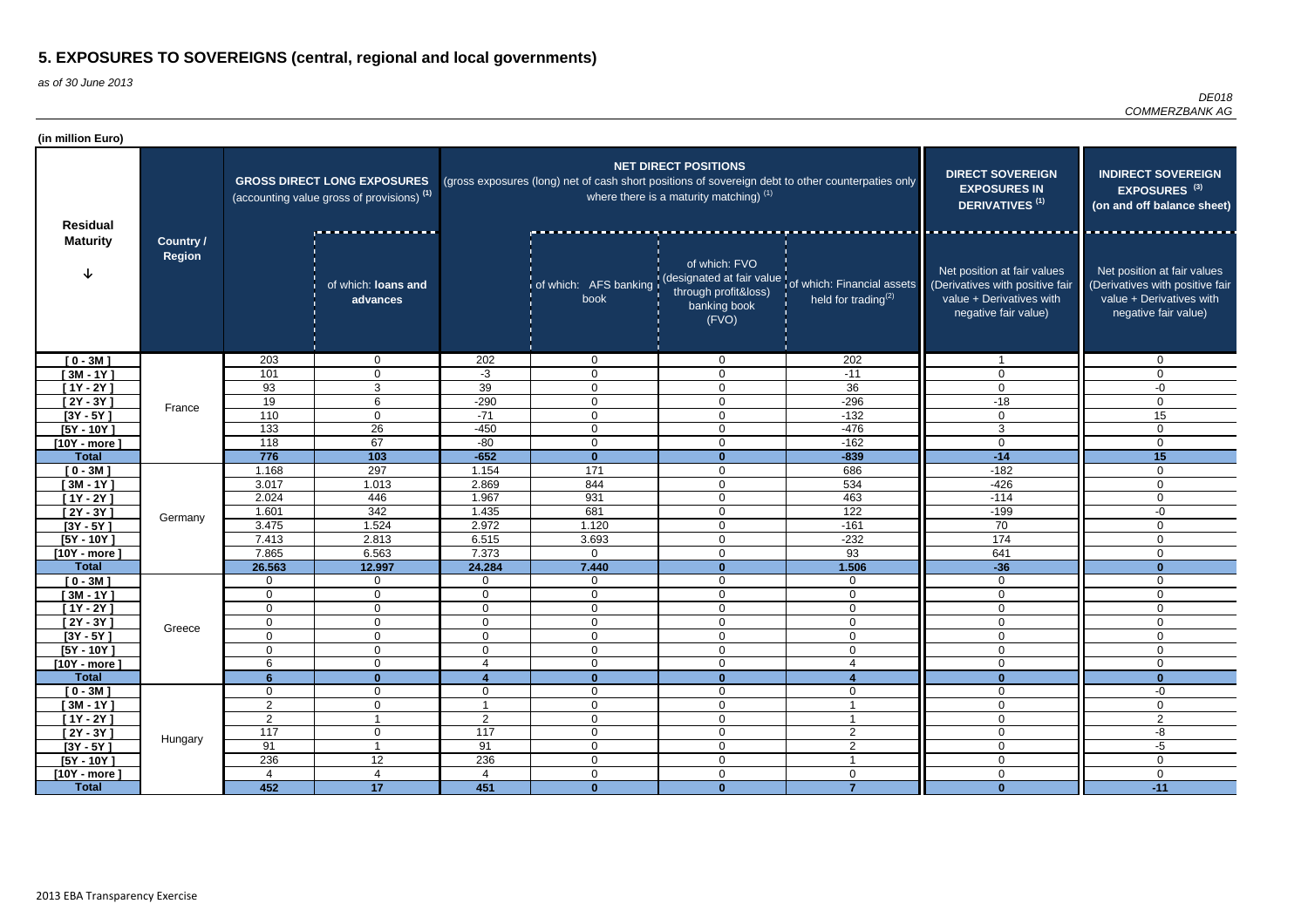| (in million Euro)          |                                   |                   |                                                                                             |                      |                                                                                                   |                                                                          |                                                                                                         |                                                                                                                    |                                                                                                                    |
|----------------------------|-----------------------------------|-------------------|---------------------------------------------------------------------------------------------|----------------------|---------------------------------------------------------------------------------------------------|--------------------------------------------------------------------------|---------------------------------------------------------------------------------------------------------|--------------------------------------------------------------------------------------------------------------------|--------------------------------------------------------------------------------------------------------------------|
| <b>Residual</b>            |                                   |                   | <b>GROSS DIRECT LONG EXPOSURES</b><br>(accounting value gross of provisions) <sup>(1)</sup> |                      | (gross exposures (long) net of cash short positions of sovereign debt to other counterpaties only | <b>NET DIRECT POSITIONS</b><br>where there is a maturity matching) $(1)$ | <b>DIRECT SOVEREIGN</b><br><b>EXPOSURES IN</b><br>DERIVATIVES <sup>(1)</sup>                            | <b>INDIRECT SOVEREIGN</b><br>EXPOSURES <sup>(3)</sup><br>(on and off balance sheet)                                |                                                                                                                    |
| <b>Maturity</b>            | <b>Country /</b><br><b>Region</b> |                   | of which: loans and<br>advances                                                             |                      | book                                                                                              | of which: FVO<br>through profit&loss)<br>banking book<br>(FVO)           | of which: AFS banking (designated at fair value of which: Financial assets<br>held for trading $^{(2)}$ | Net position at fair values<br>(Derivatives with positive fair<br>value + Derivatives with<br>negative fair value) | Net position at fair values<br>(Derivatives with positive fair<br>value + Derivatives with<br>negative fair value) |
| $[0 - 3M]$                 |                                   | $\overline{0}$    | $\mathbf{0}$                                                                                | $\mathbf 0$          | $\overline{0}$                                                                                    | $\Omega$                                                                 | $\overline{0}$                                                                                          | $\overline{0}$                                                                                                     | $\overline{0}$                                                                                                     |
| $[3M - 1Y]$                |                                   | 0                 | $\mathbf 0$                                                                                 | $\mathbf 0$          | $\overline{0}$                                                                                    | $\mathbf{0}$                                                             | $\mathbf 0$                                                                                             | $\Omega$                                                                                                           | $\Omega$                                                                                                           |
| $[1Y - 2Y]$                |                                   | $\mathbf 0$       | $\mathbf 0$                                                                                 | $\overline{0}$       | $\mathbf 0$                                                                                       | $\Omega$                                                                 | $\mathbf 0$                                                                                             | $\overline{0}$                                                                                                     | $\Omega$                                                                                                           |
| $[2Y - 3Y]$                | Iceland                           | 0                 | $\mathbf 0$                                                                                 | $\overline{0}$       | $\mathbf 0$                                                                                       | $\Omega$                                                                 | $\mathbf 0$                                                                                             | $\overline{0}$                                                                                                     | $\Omega$                                                                                                           |
| $[3Y - 5Y]$                |                                   | 0                 | $\mathbf 0$                                                                                 | $\overline{0}$       | $\overline{0}$                                                                                    | $\Omega$                                                                 | $\mathbf 0$                                                                                             | $\overline{0}$                                                                                                     | 0                                                                                                                  |
| $[5Y - 10Y]$               |                                   | 0                 | $\mathbf 0$                                                                                 | $\overline{0}$       | $\overline{0}$                                                                                    | $\mathbf 0$                                                              | $\mathbf 0$                                                                                             | $\mathbf 0$                                                                                                        | $\Omega$                                                                                                           |
| $[10Y - more]$             |                                   | 0                 | $\mathbf 0$                                                                                 | $\overline{0}$       | $\overline{0}$                                                                                    | $\mathbf 0$                                                              | $\mathbf 0$                                                                                             | $\mathbf 0$                                                                                                        | $\mathbf 0$                                                                                                        |
| <b>Total</b>               |                                   | $\mathbf{0}$      | $\Omega$                                                                                    | $\mathbf{0}$         | $\bf{0}$                                                                                          | $\Omega$                                                                 | $\mathbf{0}$                                                                                            | $\Omega$<br>$\Omega$                                                                                               | $\mathbf{0}$                                                                                                       |
| $[0 - 3M]$                 |                                   | $\mathbf 0$<br>20 | 0                                                                                           | $\overline{0}$<br>20 | $\overline{0}$                                                                                    | $\Omega$<br>$\Omega$                                                     | $\mathbf 0$                                                                                             |                                                                                                                    | $\mathbf{0}$<br>$\Omega$                                                                                           |
| $[3M - 1Y]$<br>$[1Y - 2Y]$ |                                   | 6                 | $\mathbf{0}$                                                                                | 6                    | $\overline{0}$<br>$\overline{0}$                                                                  | $\mathbf{0}$                                                             | 20<br>6                                                                                                 | 0<br>$\mathbf 0$                                                                                                   | $\overline{0}$                                                                                                     |
| $[2Y - 3Y]$                |                                   | $\mathbf 0$       | $\mathbf 0$<br>$\mathbf 0$                                                                  | $-4$                 | $\overline{0}$                                                                                    | $\mathbf 0$                                                              | -4                                                                                                      | $\overline{0}$                                                                                                     | $\mathbf 0$                                                                                                        |
| $[3Y - 5Y]$                | Ireland                           | 6                 | $\mathbf 0$                                                                                 | 6                    | $\mathbf 0$                                                                                       | $\mathbf{0}$                                                             | 6                                                                                                       | $\overline{0}$                                                                                                     | -1                                                                                                                 |
| $[5Y - 10Y]$               |                                   | 34                | $\Omega$                                                                                    | 28                   | $\overline{0}$                                                                                    | $\mathbf{0}$                                                             | 28                                                                                                      | $\mathbf 0$                                                                                                        | $-2$                                                                                                               |
| $[10Y - more]$             |                                   | 11                | $\Omega$                                                                                    | 11                   | $\overline{0}$                                                                                    | $\Omega$                                                                 | 11                                                                                                      | $\overline{0}$                                                                                                     | $\overline{0}$                                                                                                     |
| <b>Total</b>               |                                   | 76                | $\Omega$                                                                                    | 67                   | $\mathbf 0$                                                                                       | $\bf{0}$                                                                 | 67                                                                                                      | $\bf{0}$                                                                                                           | $-1$                                                                                                               |
| $[0 - 3M]$                 |                                   | 182               | $\mathbf 0$                                                                                 | 175                  | $\mathbf 0$                                                                                       | $\Omega$                                                                 | 175                                                                                                     | $\overline{0}$                                                                                                     | $\mathbf{0}$                                                                                                       |
| $[3M - 1Y]$                |                                   | 436               | 196                                                                                         | 378                  | $\mathbf 0$                                                                                       | $\Omega$                                                                 | 182                                                                                                     | $\overline{0}$                                                                                                     | -0                                                                                                                 |
| $[1Y - 2Y]$                |                                   | 198               | 0                                                                                           | 176                  | $\mathbf 0$                                                                                       | $\Omega$                                                                 | 26                                                                                                      | 0                                                                                                                  |                                                                                                                    |
| $[2Y - 3Y]$                |                                   | 236               | $\overline{0}$                                                                              | 81                   | $\mathbf 0$                                                                                       | $\mathbf 0$                                                              | $-76$                                                                                                   | $\mathbf 0$                                                                                                        | -2                                                                                                                 |
| $[3Y - 5Y]$                | Italy                             | 315               | $\mathbf 0$                                                                                 | 259                  | $\mathbf 0$                                                                                       | $\mathbf 0$                                                              | 52                                                                                                      | $\overline{0}$                                                                                                     | $-11$                                                                                                              |
| $[5Y - 10Y]$               |                                   | 679               | $\overline{0}$                                                                              | 490                  | $\mathbf 0$                                                                                       | $\mathbf 0$                                                              | 34                                                                                                      | $-1$                                                                                                               | $\overline{2}$                                                                                                     |
| [10Y - more]               |                                   | 9.010             | $\mathbf 0$                                                                                 | 8.130                | 3.848                                                                                             | $\mathbf 0$                                                              | $-57$                                                                                                   | 25                                                                                                                 | -4                                                                                                                 |
| <b>Total</b>               |                                   | 11.056            | 196                                                                                         | 9.687                | 3.848                                                                                             | $\bf{0}$                                                                 | 335                                                                                                     | 24                                                                                                                 | $-15$                                                                                                              |
| $[0 - 3M]$                 |                                   | $\mathbf 0$       | $\overline{0}$                                                                              | $\overline{0}$       | $\overline{0}$                                                                                    | $\mathbf 0$                                                              | $\overline{0}$                                                                                          | $\overline{0}$                                                                                                     | $\overline{0}$                                                                                                     |
| [ 3M - 1 $\overline{Y}$ ]  |                                   | 60                | $\overline{0}$                                                                              | 59                   | $\overline{0}$                                                                                    | $\mathbf 0$                                                              | $-1$                                                                                                    | $\overline{0}$                                                                                                     | $\overline{0}$                                                                                                     |
| $[1Y - 2Y]$                |                                   | $\mathbf 0$       | $\mathbf 0$                                                                                 | $\overline{0}$       | $\overline{0}$                                                                                    | $\mathbf 0$                                                              | $\overline{0}$                                                                                          | $\overline{0}$                                                                                                     | $\mathbf 0$                                                                                                        |
| $[2Y - 3Y]$                | Latvia                            | $\boldsymbol{0}$  | $\overline{0}$                                                                              | $\mathsf{O}\xspace$  | $\mathbf 0$                                                                                       | $\mathbf 0$                                                              | $\mathbf 0$                                                                                             | $\overline{0}$                                                                                                     | $\overline{0}$                                                                                                     |
| $[3Y - 5Y]$                |                                   | 19                | $\mathbf 0$                                                                                 | 18                   | $\overline{0}$                                                                                    | $\mathbf 0$                                                              | $-0$                                                                                                    | $\overline{0}$                                                                                                     | $-2$                                                                                                               |
| $[5Y - 10Y]$               |                                   | $\overline{0}$    | $\overline{0}$                                                                              | $\overline{0}$       | $\mathbf 0$                                                                                       | $\mathbf 0$                                                              | $\overline{0}$                                                                                          | $\overline{0}$                                                                                                     | $\overline{0}$                                                                                                     |
| $[10Y - more]$             |                                   | $\overline{0}$    | $\overline{0}$                                                                              | $\overline{0}$       | $\mathbf 0$                                                                                       | $\mathbf 0$                                                              | $\overline{0}$                                                                                          | $\overline{0}$                                                                                                     | $\overline{0}$                                                                                                     |
| <b>Total</b>               |                                   | 79                | $\mathbf{0}$                                                                                | 77                   | $\mathbf{0}$                                                                                      | $\mathbf{0}$                                                             | $-1$                                                                                                    | $\mathbf{0}$                                                                                                       | $-2$                                                                                                               |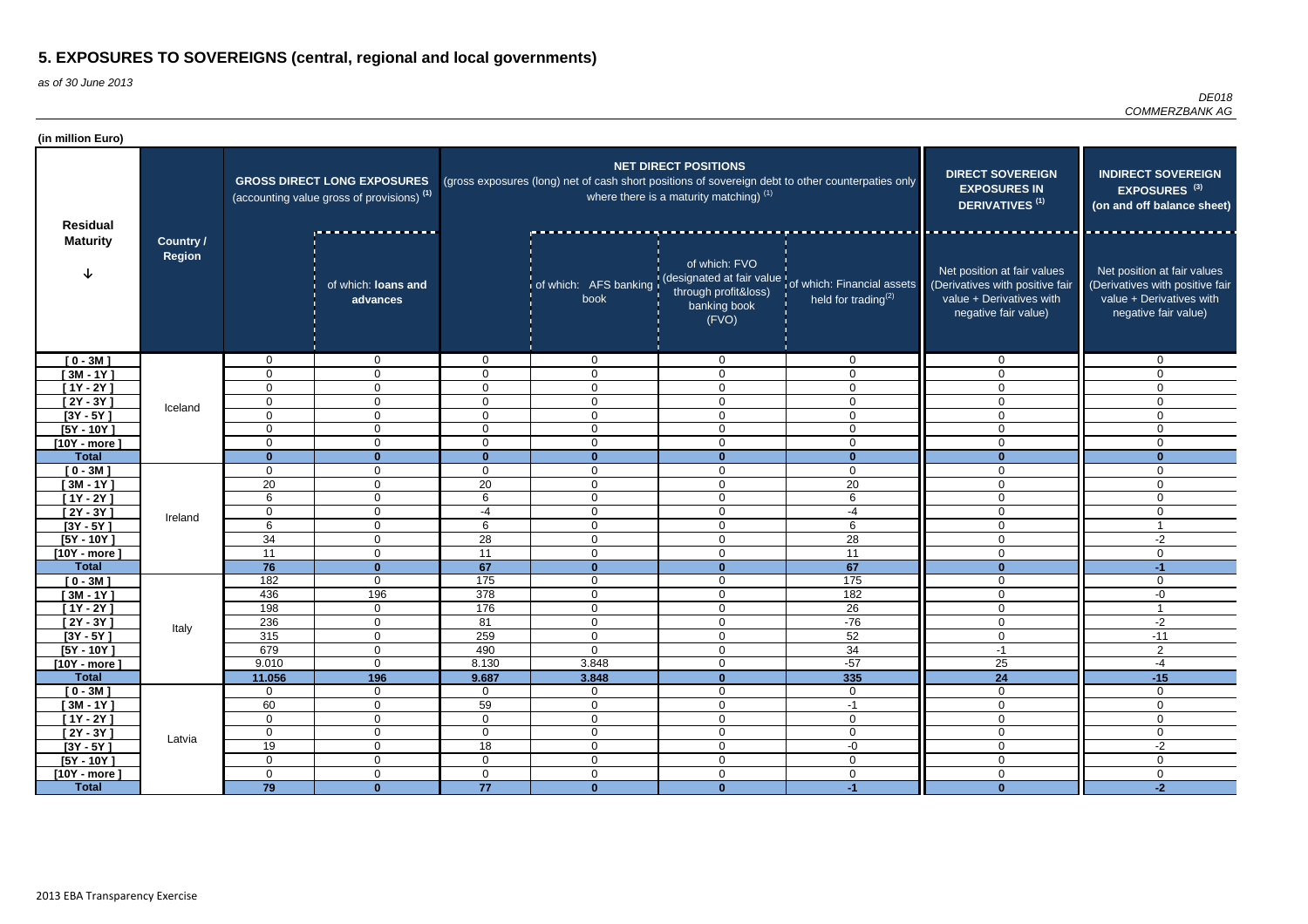| (in million Euro)          |                                   |                       |                                                                                             |                |                |                                                                          |                                                                                                               |                                                                                                                    |                                                                                                                    |
|----------------------------|-----------------------------------|-----------------------|---------------------------------------------------------------------------------------------|----------------|----------------|--------------------------------------------------------------------------|---------------------------------------------------------------------------------------------------------------|--------------------------------------------------------------------------------------------------------------------|--------------------------------------------------------------------------------------------------------------------|
| <b>Residual</b>            |                                   |                       | <b>GROSS DIRECT LONG EXPOSURES</b><br>(accounting value gross of provisions) <sup>(1)</sup> |                |                | <b>NET DIRECT POSITIONS</b><br>where there is a maturity matching) $(1)$ | (gross exposures (long) net of cash short positions of sovereign debt to other counterpaties only             | <b>DIRECT SOVEREIGN</b><br><b>EXPOSURES IN</b><br><b>DERIVATIVES<sup>(1)</sup></b>                                 | <b>INDIRECT SOVEREIGN</b><br>EXPOSURES <sup>(3)</sup><br>(on and off balance sheet)                                |
| <b>Maturity</b>            | <b>Country /</b><br><b>Region</b> |                       | of which: <b>Joans and</b><br>advances                                                      |                | book           | of which: FVO<br>through profit&loss)<br>banking book<br>(FVO)           | of which: AFS banking (designated at fair value of which: Financial assets<br>held for trading <sup>(2)</sup> | Net position at fair values<br>(Derivatives with positive fair<br>value + Derivatives with<br>negative fair value) | Net position at fair values<br>(Derivatives with positive fair<br>value + Derivatives with<br>negative fair value) |
| $[0 - 3M]$                 |                                   | $\Omega$              | $\mathbf 0$                                                                                 | $\Omega$       | $\Omega$       | $\mathbf 0$                                                              | $\Omega$                                                                                                      | $\Omega$                                                                                                           | $\Omega$                                                                                                           |
| $[3M - 1Y]$                |                                   | $\mathbf 0$           | $\mathbf 0$                                                                                 | 0              | 0              | $\mathbf 0$                                                              | $\Omega$                                                                                                      | $\overline{0}$                                                                                                     | $\Omega$                                                                                                           |
| $[1Y - 2Y]$                |                                   | $\mathbf 0$           | $\mathbf 0$                                                                                 | $\Omega$       | $\Omega$       | $\mathbf 0$                                                              | $\Omega$                                                                                                      | $\overline{0}$                                                                                                     | $\Omega$                                                                                                           |
| $[2Y - 3Y]$                | Liechtenstein                     | $\mathbf 0$           | $\mathbf 0$                                                                                 | $\overline{0}$ | $\mathbf 0$    | $\mathbf 0$                                                              | $\mathbf 0$                                                                                                   | $\mathbf 0$                                                                                                        | $\Omega$                                                                                                           |
| $[3Y - 5Y]$                |                                   | $\mathbf 0$           | $\mathbf 0$                                                                                 | 0              | $\mathbf 0$    | $\mathbf 0$                                                              | $\Omega$                                                                                                      | $\mathbf 0$                                                                                                        | $\Omega$                                                                                                           |
| $[5Y - 10Y]$               |                                   | 0                     | $\mathbf 0$                                                                                 | 0              | $\mathbf 0$    | $\overline{0}$                                                           | $\mathbf{0}$                                                                                                  | $\mathbf 0$                                                                                                        | $\Omega$                                                                                                           |
| $[10Y - more]$             |                                   | $\mathbf 0$           | $\mathbf 0$                                                                                 | $\Omega$       | $\mathbf 0$    | $\overline{0}$                                                           | $\mathbf 0$                                                                                                   | $\overline{0}$                                                                                                     | $\Omega$                                                                                                           |
| <b>Total</b>               |                                   | $\mathbf{0}$          | $\bf{0}$                                                                                    | $\Omega$       | $\bf{0}$       | $\mathbf{0}$                                                             | $\bf{0}$                                                                                                      | $\Omega$                                                                                                           | $\bf{0}$                                                                                                           |
| $[0 - 3M]$                 |                                   | 0                     | 0                                                                                           | $\mathbf{0}$   | 0              | $\overline{0}$                                                           | $\mathbf 0$                                                                                                   | $\mathbf 0$                                                                                                        | $\mathbf{0}$                                                                                                       |
| $[3M - 1Y]$                |                                   | $\overline{2}$        | $\mathbf{0}$                                                                                | $\overline{2}$ | $\mathbf{0}$   | $\mathbf 0$                                                              | $\overline{2}$                                                                                                | $\mathbf 0$                                                                                                        | $\Omega$                                                                                                           |
| $[1Y - 2Y]$                |                                   | $\overline{21}$<br>99 | $\mathbf 0$<br>$\Omega$                                                                     | 21<br>97       | $\overline{0}$ | $\mathbf 0$<br>$\mathbf 0$                                               | 21<br>$-2$                                                                                                    | $\mathbf 0$<br>$\overline{0}$                                                                                      | $\mathbf 0$                                                                                                        |
| $[2Y - 3Y]$<br>$[3Y - 5Y]$ | Lithuania                         | $\overline{70}$       | $\Omega$                                                                                    | 68             | $\Omega$<br>-1 | $\mathbf 0$                                                              | $\mathbf 0$                                                                                                   | $\mathbf 0$                                                                                                        | $\mathbf 0$<br>$\mathbf 0$                                                                                         |
| $[5Y - 10Y]$               |                                   | $\mathbf 0$           | 0                                                                                           | $\mathbf 0$    | $\mathbf 0$    | $\mathbf 0$                                                              | $\mathbf 0$                                                                                                   | $\mathbf 0$                                                                                                        | $\mathbf 0$                                                                                                        |
| $[10Y - more]$             |                                   | $\mathbf 0$           | $\Omega$                                                                                    | 0              | $\Omega$       | $\overline{0}$                                                           | $\Omega$                                                                                                      | $\mathbf 0$                                                                                                        | $\Omega$                                                                                                           |
| <b>Total</b>               |                                   | $\overline{193}$      | $\mathbf{0}$                                                                                | 188            | -4             | $\mathbf{0}$                                                             | 21                                                                                                            | $\mathbf{0}$                                                                                                       | $\bf{0}$                                                                                                           |
| $[0 - 3M]$                 |                                   | $\mathbf 0$           | 0                                                                                           | $\Omega$       | 0              | $\overline{0}$                                                           | $\mathbf 0$                                                                                                   | $\mathbf 0$                                                                                                        | $\Omega$                                                                                                           |
| $[3M - 1Y]$                |                                   | 11                    | 0                                                                                           | 11             | 10             | $\overline{0}$                                                           | $\Omega$                                                                                                      | $\mathbf 0$                                                                                                        | $\Omega$                                                                                                           |
| [1Y - 2Y ]                 |                                   | 0                     | 0                                                                                           | 0              | $\Omega$       | $\overline{0}$                                                           | $\Omega$                                                                                                      | $\Omega$                                                                                                           | $\overline{0}$                                                                                                     |
| $[2Y - 3Y]$                | Luxembourg                        | $\pmb{0}$             | 0                                                                                           | $\mathbf 0$    | 0              | $\mathbf 0$                                                              | $\mathbf 0$                                                                                                   | $\mathbf 0$                                                                                                        | $\overline{0}$                                                                                                     |
| $[3Y - 5Y]$                |                                   | $\mathbf 0$           | $\overline{0}$                                                                              | $\overline{0}$ | $\mathbf 0$    | $\mathbf 0$                                                              | $\mathbf 0$                                                                                                   | $\mathbf 0$                                                                                                        | $\mathbf 0$                                                                                                        |
| $[5Y - 10Y]$               |                                   | $\overline{0}$        | $\overline{0}$                                                                              | -6             | $\overline{0}$ | $\mathbf 0$                                                              | -6                                                                                                            | $\overline{0}$                                                                                                     | $\mathbf 0$                                                                                                        |
| [10Y - more]               |                                   | 13                    | $\overline{0}$                                                                              | 13             | $\overline{0}$ | $\overline{0}$                                                           | 13                                                                                                            | $\mathbf 0$                                                                                                        | $\overline{0}$                                                                                                     |
| <b>Total</b>               |                                   | $\overline{23}$       | $\mathbf{0}$                                                                                | 17             | 10             | $\mathbf{0}$                                                             | $\overline{7}$                                                                                                | $\overline{\mathbf{0}}$                                                                                            | $\mathbf{0}$                                                                                                       |
| $[0 - 3M]$                 |                                   | $\mathbf 0$           | $\overline{0}$                                                                              | $\overline{0}$ | $\overline{0}$ | $\boldsymbol{0}$                                                         | $\mathbf 0$                                                                                                   | $\mathbf 0$                                                                                                        | $\mathbf 0$                                                                                                        |
| $[3M - 1Y]$                |                                   | $\mathbf 0$           | $\mathbf 0$                                                                                 | 0              | $\overline{0}$ | $\mathbf 0$                                                              | $\mathbf 0$                                                                                                   | $\mathbf 0$                                                                                                        | $\overline{0}$                                                                                                     |
| $[1Y - 2Y]$                |                                   | $\overline{0}$        | $\mathbf 0$                                                                                 | $\overline{0}$ | $\mathbf 0$    | $\overline{0}$                                                           | $\mathbf 0$                                                                                                   | $\mathbf 0$                                                                                                        | $\overline{0}$                                                                                                     |
| $[2Y - 3Y]$                | Malta                             | $\overline{0}$        | $\overline{0}$                                                                              | $\overline{0}$ | $\mathbf 0$    | $\mathbf 0$                                                              | $\mathbf 0$                                                                                                   | $\mathbf 0$                                                                                                        | $\overline{0}$                                                                                                     |
| $[3Y - 5Y]$                |                                   | $\overline{0}$        | $\overline{0}$                                                                              | $\overline{0}$ | $\overline{0}$ | $\overline{0}$                                                           | $\mathbf 0$                                                                                                   | $\mathbf 0$                                                                                                        | $\overline{0}$                                                                                                     |
| $[5Y - 10Y]$               |                                   | $\overline{0}$        | $\overline{0}$                                                                              | $\overline{0}$ | $\overline{0}$ | $\boldsymbol{0}$                                                         | $\mathbf 0$                                                                                                   | $\mathbf 0$                                                                                                        | $\overline{0}$                                                                                                     |
| $[10Y - more]$             |                                   | $\pmb{0}$             | $\overline{0}$                                                                              | 0              | $\overline{0}$ | $\boldsymbol{0}$                                                         | $\mathbf 0$                                                                                                   | $\mathsf{O}\xspace$                                                                                                | $\boldsymbol{0}$                                                                                                   |
| <b>Total</b>               |                                   | $\mathbf{0}$          | $\mathbf{0}$                                                                                | $\mathbf{0}$   | $\mathbf{0}$   | $\mathbf{0}$                                                             | $\mathbf{0}$                                                                                                  | $\mathbf{0}$                                                                                                       | $\mathbf{0}$                                                                                                       |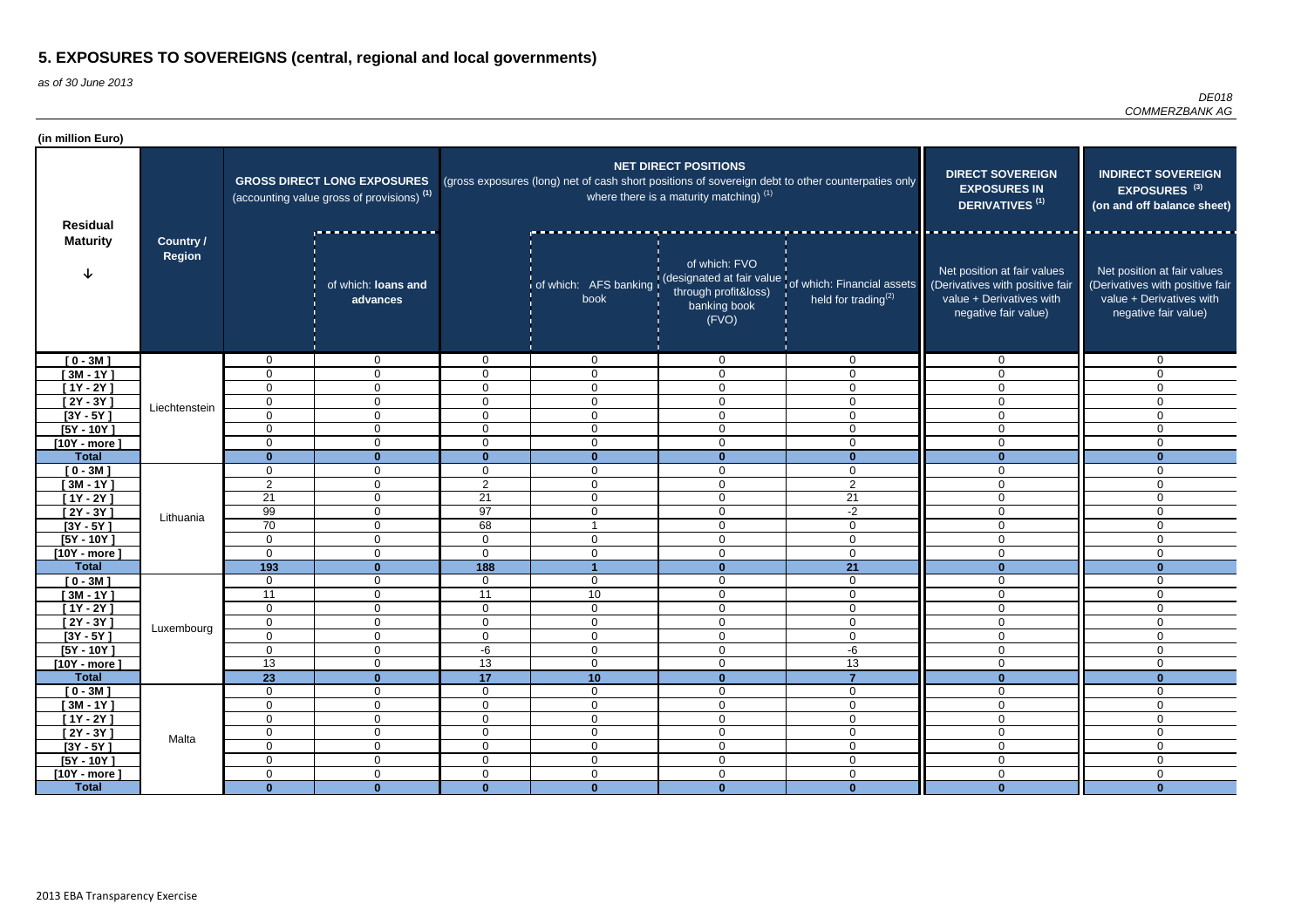| <b>NET DIRECT POSITIONS</b><br><b>DIRECT SOVEREIGN</b><br><b>INDIRECT SOVEREIGN</b><br>(gross exposures (long) net of cash short positions of sovereign debt to other counterpaties only<br><b>GROSS DIRECT LONG EXPOSURES</b><br><b>EXPOSURES IN</b><br>EXPOSURES <sup>(3)</sup><br>where there is a maturity matching) $(1)$<br>(accounting value gross of provisions) <sup>(1)</sup><br><b>DERIVATIVES<sup>(1)</sup></b><br>(on and off balance sheet)<br><b>Residual</b><br>________________<br><b>Maturity</b><br><b>Country /</b><br><b>Region</b><br>of which: FVO<br>Net position at fair values<br>Net position at fair values<br>of which: AFS banking (designated at fair value of which: Financial assets<br>of which: loans and<br>(Derivatives with positive fair<br>(Derivatives with positive fair<br>through profit&loss)<br>held for trading <sup>(2)</sup><br>value + Derivatives with<br>value + Derivatives with<br>book<br>advances<br>banking book<br>negative fair value)<br>negative fair value)<br>(FVO)<br>669<br>$10 - 3M1$<br>670<br>669<br>501<br>$\overline{0}$<br>0<br>$\overline{0}$<br>$\overline{0}$<br>115<br>115<br>$[3M - 1Y]$<br>115<br>$\mathbf 0$<br>$\overline{0}$<br>$-40$<br>$\Omega$<br>23<br>17<br>12<br>$[1Y - 2Y]$<br>$-34$<br>$5\phantom{.0}$<br>$\overline{0}$<br>$\overline{0}$<br>$\mathbf 0$<br>69<br>15<br>15<br>$-24$<br>$\mathbf 0$<br>$\overline{0}$<br>$[2Y - 3Y]$<br>0<br>$\Omega$<br>Netherlands<br>$[3Y - 5Y]$<br>611<br>566<br>$-20$<br>195<br>585<br>$\mathbf 0$<br>$\mathbf 0$<br>$\mathbf 0$<br>165<br>$-256$<br>287<br>165<br>$[5Y - 10Y]$<br>$\mathbf 0$<br>$\mathbf 0$<br>$\overline{0}$<br>$-1$<br>51<br>$-12$<br>$-12$<br>$\mathbf 0$<br>$\mathbf 0$<br>$-266$<br>$\mathbf 0$<br>0<br>$[10Y - more]$<br>585<br>945<br>77<br><b>Total</b><br>1.826<br>5<br>1.535<br>$-1$<br>$\mathbf{0}$<br>$[0 - 3M]$<br>$\overline{0}$<br>$\mathbf 0$<br>0<br>$\mathbf{0}$<br>0<br>$\overline{0}$<br>$\overline{0}$<br>0<br>$\mathbf 0$<br>$\mathbf 0$<br>$[3M - 1Y]$<br>$\mathbf 0$<br>0<br>$\mathbf 0$<br>$\mathbf 0$<br>$\mathbf 0$<br>$\Omega$<br>$\mathbf 0$<br>$\mathbf 0$<br>$\mathbf 0$<br>$\overline{0}$<br>$[1Y - 2Y]$<br>0<br>$\mathbf 0$<br>$\Omega$<br>$\Omega$<br>$\mathbf 0$<br>$\overline{0}$<br>$\mathbf 0$<br>$\overline{0}$<br>$[2Y - 3Y]$<br>$\mathbf 0$<br>$\Omega$<br>$\mathbf 0$<br>$\mathbf 0$<br>Norway<br>$[3Y - 5Y]$<br>$\mathbf 0$<br>$\overline{0}$<br>$\mathbf 0$<br>$\overline{0}$<br>$\mathbf 0$<br>$\overline{0}$<br>$\Omega$<br>$\overline{0}$<br>$\mathbf 0$<br>$[5Y - 10Y]$<br>$\overline{0}$<br>$\overline{0}$<br>0<br>$\mathbf 0$<br>$\Omega$<br>$\mathbf 0$<br>$\mathbf 0$<br>$[10Y - more]$<br>0<br>0<br>$\mathbf 0$<br>$\overline{0}$<br>$\mathbf 0$<br>$\mathbf 0$<br>$\mathbf 0$<br>$\Omega$<br><b>Total</b><br>$\mathbf{0}$<br>$\mathbf{0}$<br>$\mathbf{0}$<br>$\mathbf{0}$<br>$\mathbf{0}$<br>$\mathbf{0}$<br>$\mathbf{0}$<br>U<br>55<br>35<br>$-2$<br>$\overline{7}$<br>41<br>$\overline{0}$<br>$\mathbf 0$<br>$[0 - 3M]$<br>$\mathbf 0$<br>24<br>363<br>304<br>286<br>$\mathbf 0$<br>-6<br>$\mathbf 0$<br>$\overline{0}$<br>$[3M - 1Y]$<br>527<br>12<br>301<br>248<br>$[1Y - 2Y]$<br>$\mathbf 0$<br>0<br>-0<br>$\Omega$<br>33<br>896<br>725<br>$[2Y - 3Y]$<br>929<br>$\mathbf 0$<br>$\mathbf 0$<br>$\mathbf 0$<br>Poland<br>79<br>1.999<br>1.847<br>$\mathbf 0$<br>6<br>$\mathbf 0$<br>2.254<br>$-1$<br>$[3Y - 5Y]$<br>298<br>530<br>$\mathbf 0$<br>$\overline{2}$<br>$\overline{0}$<br>1.523<br>1.365<br>$-1$<br>$[5Y - 10Y]$<br>19<br>35<br>$-15$<br>104<br>38<br>$\mathsf 0$<br>$\mathbf 0$<br>$\overline{0}$<br>$[10Y - more]$<br>$-12$<br>472<br>$\mathbf 0$<br>$-2$<br>5.755<br>4.944<br>3.707<br><b>Total</b><br>$\mathbf{0}$<br>$-11$<br>$-11$<br>$\overline{0}$<br>$-0$<br>$\mathbf 0$<br>$\overline{0}$<br>$[0 - 3M]$<br>$\mathbf 0$<br>$\mathbf 0$<br>3<br>$\overline{0}$<br>3<br>$\mathbf 0$<br>$\overline{0}$<br>$\overline{0}$<br>3<br>$\overline{0}$<br>$[3M - 1Y]$<br>$\mathbf{3}$<br>3<br>$\mathbf 0$<br>$\overline{0}$<br>$\overline{0}$<br>3<br>$\overline{0}$<br>$[1Y - 2Y]$<br>$\mathbf 0$<br>15<br>15<br>$\boldsymbol{0}$<br>15<br>$\overline{0}$<br>$\overline{0}$<br>$-0$<br>$[2Y - 3Y]$<br>$\mathbf 0$<br>Portugal<br>$-5$<br>$-5$<br>$\overline{0}$<br>10<br>$\overline{1}$<br>$\overline{0}$<br>$\overline{0}$<br>$\overline{0}$<br>$[3Y - 5Y]$<br>353<br>354<br>51<br>$\overline{7}$<br>$\overline{0}$<br>$\overline{0}$<br>$\overline{0}$<br>$[5Y - 10Y]$<br>4<br>413<br>412<br>$\boldsymbol{0}$<br>$\mathbf 0$<br>$\overline{0}$<br>$\overline{0}$<br>$\overline{0}$<br>$[10Y - more]$<br>-1<br>17<br>51<br>$\overline{\mathbf{0}}$<br>789<br>770<br><b>Total</b><br>10<br>$\mathbf{0}$<br>$\mathbf{0}$ | (in million Euro) |  |  |  |  |  |
|---------------------------------------------------------------------------------------------------------------------------------------------------------------------------------------------------------------------------------------------------------------------------------------------------------------------------------------------------------------------------------------------------------------------------------------------------------------------------------------------------------------------------------------------------------------------------------------------------------------------------------------------------------------------------------------------------------------------------------------------------------------------------------------------------------------------------------------------------------------------------------------------------------------------------------------------------------------------------------------------------------------------------------------------------------------------------------------------------------------------------------------------------------------------------------------------------------------------------------------------------------------------------------------------------------------------------------------------------------------------------------------------------------------------------------------------------------------------------------------------------------------------------------------------------------------------------------------------------------------------------------------------------------------------------------------------------------------------------------------------------------------------------------------------------------------------------------------------------------------------------------------------------------------------------------------------------------------------------------------------------------------------------------------------------------------------------------------------------------------------------------------------------------------------------------------------------------------------------------------------------------------------------------------------------------------------------------------------------------------------------------------------------------------------------------------------------------------------------------------------------------------------------------------------------------------------------------------------------------------------------------------------------------------------------------------------------------------------------------------------------------------------------------------------------------------------------------------------------------------------------------------------------------------------------------------------------------------------------------------------------------------------------------------------------------------------------------------------------------------------------------------------------------------------------------------------------------------------------------------------------------------------------------------------------------------------------------------------------------------------------------------------------------------------------------------------------------------------------------------------------------------------------------------------------------------------------------------------------------------------------------------------------------------------------------------------------------------------------------------------------------------------------------------------------------------------------------------------------------------------------------------------------------------------------------------------------------------------------------------------------------------------------------------------------------------------------------------------------------------------------------------------------------------------------------------------------------------------------------------------------------------------------------------------------------------------------------------------------------------------------------------------------------------------------------------------------------------------------------------------------------------------------------------------------------------------------------------------------------------------------------------------------------------------------------------------------------------------------------------------|-------------------|--|--|--|--|--|
|                                                                                                                                                                                                                                                                                                                                                                                                                                                                                                                                                                                                                                                                                                                                                                                                                                                                                                                                                                                                                                                                                                                                                                                                                                                                                                                                                                                                                                                                                                                                                                                                                                                                                                                                                                                                                                                                                                                                                                                                                                                                                                                                                                                                                                                                                                                                                                                                                                                                                                                                                                                                                                                                                                                                                                                                                                                                                                                                                                                                                                                                                                                                                                                                                                                                                                                                                                                                                                                                                                                                                                                                                                                                                                                                                                                                                                                                                                                                                                                                                                                                                                                                                                                                                                                                                                                                                                                                                                                                                                                                                                                                                                                                                                                                             |                   |  |  |  |  |  |
|                                                                                                                                                                                                                                                                                                                                                                                                                                                                                                                                                                                                                                                                                                                                                                                                                                                                                                                                                                                                                                                                                                                                                                                                                                                                                                                                                                                                                                                                                                                                                                                                                                                                                                                                                                                                                                                                                                                                                                                                                                                                                                                                                                                                                                                                                                                                                                                                                                                                                                                                                                                                                                                                                                                                                                                                                                                                                                                                                                                                                                                                                                                                                                                                                                                                                                                                                                                                                                                                                                                                                                                                                                                                                                                                                                                                                                                                                                                                                                                                                                                                                                                                                                                                                                                                                                                                                                                                                                                                                                                                                                                                                                                                                                                                             |                   |  |  |  |  |  |
|                                                                                                                                                                                                                                                                                                                                                                                                                                                                                                                                                                                                                                                                                                                                                                                                                                                                                                                                                                                                                                                                                                                                                                                                                                                                                                                                                                                                                                                                                                                                                                                                                                                                                                                                                                                                                                                                                                                                                                                                                                                                                                                                                                                                                                                                                                                                                                                                                                                                                                                                                                                                                                                                                                                                                                                                                                                                                                                                                                                                                                                                                                                                                                                                                                                                                                                                                                                                                                                                                                                                                                                                                                                                                                                                                                                                                                                                                                                                                                                                                                                                                                                                                                                                                                                                                                                                                                                                                                                                                                                                                                                                                                                                                                                                             |                   |  |  |  |  |  |
|                                                                                                                                                                                                                                                                                                                                                                                                                                                                                                                                                                                                                                                                                                                                                                                                                                                                                                                                                                                                                                                                                                                                                                                                                                                                                                                                                                                                                                                                                                                                                                                                                                                                                                                                                                                                                                                                                                                                                                                                                                                                                                                                                                                                                                                                                                                                                                                                                                                                                                                                                                                                                                                                                                                                                                                                                                                                                                                                                                                                                                                                                                                                                                                                                                                                                                                                                                                                                                                                                                                                                                                                                                                                                                                                                                                                                                                                                                                                                                                                                                                                                                                                                                                                                                                                                                                                                                                                                                                                                                                                                                                                                                                                                                                                             |                   |  |  |  |  |  |
|                                                                                                                                                                                                                                                                                                                                                                                                                                                                                                                                                                                                                                                                                                                                                                                                                                                                                                                                                                                                                                                                                                                                                                                                                                                                                                                                                                                                                                                                                                                                                                                                                                                                                                                                                                                                                                                                                                                                                                                                                                                                                                                                                                                                                                                                                                                                                                                                                                                                                                                                                                                                                                                                                                                                                                                                                                                                                                                                                                                                                                                                                                                                                                                                                                                                                                                                                                                                                                                                                                                                                                                                                                                                                                                                                                                                                                                                                                                                                                                                                                                                                                                                                                                                                                                                                                                                                                                                                                                                                                                                                                                                                                                                                                                                             |                   |  |  |  |  |  |
|                                                                                                                                                                                                                                                                                                                                                                                                                                                                                                                                                                                                                                                                                                                                                                                                                                                                                                                                                                                                                                                                                                                                                                                                                                                                                                                                                                                                                                                                                                                                                                                                                                                                                                                                                                                                                                                                                                                                                                                                                                                                                                                                                                                                                                                                                                                                                                                                                                                                                                                                                                                                                                                                                                                                                                                                                                                                                                                                                                                                                                                                                                                                                                                                                                                                                                                                                                                                                                                                                                                                                                                                                                                                                                                                                                                                                                                                                                                                                                                                                                                                                                                                                                                                                                                                                                                                                                                                                                                                                                                                                                                                                                                                                                                                             |                   |  |  |  |  |  |
|                                                                                                                                                                                                                                                                                                                                                                                                                                                                                                                                                                                                                                                                                                                                                                                                                                                                                                                                                                                                                                                                                                                                                                                                                                                                                                                                                                                                                                                                                                                                                                                                                                                                                                                                                                                                                                                                                                                                                                                                                                                                                                                                                                                                                                                                                                                                                                                                                                                                                                                                                                                                                                                                                                                                                                                                                                                                                                                                                                                                                                                                                                                                                                                                                                                                                                                                                                                                                                                                                                                                                                                                                                                                                                                                                                                                                                                                                                                                                                                                                                                                                                                                                                                                                                                                                                                                                                                                                                                                                                                                                                                                                                                                                                                                             |                   |  |  |  |  |  |
|                                                                                                                                                                                                                                                                                                                                                                                                                                                                                                                                                                                                                                                                                                                                                                                                                                                                                                                                                                                                                                                                                                                                                                                                                                                                                                                                                                                                                                                                                                                                                                                                                                                                                                                                                                                                                                                                                                                                                                                                                                                                                                                                                                                                                                                                                                                                                                                                                                                                                                                                                                                                                                                                                                                                                                                                                                                                                                                                                                                                                                                                                                                                                                                                                                                                                                                                                                                                                                                                                                                                                                                                                                                                                                                                                                                                                                                                                                                                                                                                                                                                                                                                                                                                                                                                                                                                                                                                                                                                                                                                                                                                                                                                                                                                             |                   |  |  |  |  |  |
|                                                                                                                                                                                                                                                                                                                                                                                                                                                                                                                                                                                                                                                                                                                                                                                                                                                                                                                                                                                                                                                                                                                                                                                                                                                                                                                                                                                                                                                                                                                                                                                                                                                                                                                                                                                                                                                                                                                                                                                                                                                                                                                                                                                                                                                                                                                                                                                                                                                                                                                                                                                                                                                                                                                                                                                                                                                                                                                                                                                                                                                                                                                                                                                                                                                                                                                                                                                                                                                                                                                                                                                                                                                                                                                                                                                                                                                                                                                                                                                                                                                                                                                                                                                                                                                                                                                                                                                                                                                                                                                                                                                                                                                                                                                                             |                   |  |  |  |  |  |
|                                                                                                                                                                                                                                                                                                                                                                                                                                                                                                                                                                                                                                                                                                                                                                                                                                                                                                                                                                                                                                                                                                                                                                                                                                                                                                                                                                                                                                                                                                                                                                                                                                                                                                                                                                                                                                                                                                                                                                                                                                                                                                                                                                                                                                                                                                                                                                                                                                                                                                                                                                                                                                                                                                                                                                                                                                                                                                                                                                                                                                                                                                                                                                                                                                                                                                                                                                                                                                                                                                                                                                                                                                                                                                                                                                                                                                                                                                                                                                                                                                                                                                                                                                                                                                                                                                                                                                                                                                                                                                                                                                                                                                                                                                                                             |                   |  |  |  |  |  |
|                                                                                                                                                                                                                                                                                                                                                                                                                                                                                                                                                                                                                                                                                                                                                                                                                                                                                                                                                                                                                                                                                                                                                                                                                                                                                                                                                                                                                                                                                                                                                                                                                                                                                                                                                                                                                                                                                                                                                                                                                                                                                                                                                                                                                                                                                                                                                                                                                                                                                                                                                                                                                                                                                                                                                                                                                                                                                                                                                                                                                                                                                                                                                                                                                                                                                                                                                                                                                                                                                                                                                                                                                                                                                                                                                                                                                                                                                                                                                                                                                                                                                                                                                                                                                                                                                                                                                                                                                                                                                                                                                                                                                                                                                                                                             |                   |  |  |  |  |  |
|                                                                                                                                                                                                                                                                                                                                                                                                                                                                                                                                                                                                                                                                                                                                                                                                                                                                                                                                                                                                                                                                                                                                                                                                                                                                                                                                                                                                                                                                                                                                                                                                                                                                                                                                                                                                                                                                                                                                                                                                                                                                                                                                                                                                                                                                                                                                                                                                                                                                                                                                                                                                                                                                                                                                                                                                                                                                                                                                                                                                                                                                                                                                                                                                                                                                                                                                                                                                                                                                                                                                                                                                                                                                                                                                                                                                                                                                                                                                                                                                                                                                                                                                                                                                                                                                                                                                                                                                                                                                                                                                                                                                                                                                                                                                             |                   |  |  |  |  |  |
|                                                                                                                                                                                                                                                                                                                                                                                                                                                                                                                                                                                                                                                                                                                                                                                                                                                                                                                                                                                                                                                                                                                                                                                                                                                                                                                                                                                                                                                                                                                                                                                                                                                                                                                                                                                                                                                                                                                                                                                                                                                                                                                                                                                                                                                                                                                                                                                                                                                                                                                                                                                                                                                                                                                                                                                                                                                                                                                                                                                                                                                                                                                                                                                                                                                                                                                                                                                                                                                                                                                                                                                                                                                                                                                                                                                                                                                                                                                                                                                                                                                                                                                                                                                                                                                                                                                                                                                                                                                                                                                                                                                                                                                                                                                                             |                   |  |  |  |  |  |
|                                                                                                                                                                                                                                                                                                                                                                                                                                                                                                                                                                                                                                                                                                                                                                                                                                                                                                                                                                                                                                                                                                                                                                                                                                                                                                                                                                                                                                                                                                                                                                                                                                                                                                                                                                                                                                                                                                                                                                                                                                                                                                                                                                                                                                                                                                                                                                                                                                                                                                                                                                                                                                                                                                                                                                                                                                                                                                                                                                                                                                                                                                                                                                                                                                                                                                                                                                                                                                                                                                                                                                                                                                                                                                                                                                                                                                                                                                                                                                                                                                                                                                                                                                                                                                                                                                                                                                                                                                                                                                                                                                                                                                                                                                                                             |                   |  |  |  |  |  |
|                                                                                                                                                                                                                                                                                                                                                                                                                                                                                                                                                                                                                                                                                                                                                                                                                                                                                                                                                                                                                                                                                                                                                                                                                                                                                                                                                                                                                                                                                                                                                                                                                                                                                                                                                                                                                                                                                                                                                                                                                                                                                                                                                                                                                                                                                                                                                                                                                                                                                                                                                                                                                                                                                                                                                                                                                                                                                                                                                                                                                                                                                                                                                                                                                                                                                                                                                                                                                                                                                                                                                                                                                                                                                                                                                                                                                                                                                                                                                                                                                                                                                                                                                                                                                                                                                                                                                                                                                                                                                                                                                                                                                                                                                                                                             |                   |  |  |  |  |  |
|                                                                                                                                                                                                                                                                                                                                                                                                                                                                                                                                                                                                                                                                                                                                                                                                                                                                                                                                                                                                                                                                                                                                                                                                                                                                                                                                                                                                                                                                                                                                                                                                                                                                                                                                                                                                                                                                                                                                                                                                                                                                                                                                                                                                                                                                                                                                                                                                                                                                                                                                                                                                                                                                                                                                                                                                                                                                                                                                                                                                                                                                                                                                                                                                                                                                                                                                                                                                                                                                                                                                                                                                                                                                                                                                                                                                                                                                                                                                                                                                                                                                                                                                                                                                                                                                                                                                                                                                                                                                                                                                                                                                                                                                                                                                             |                   |  |  |  |  |  |
|                                                                                                                                                                                                                                                                                                                                                                                                                                                                                                                                                                                                                                                                                                                                                                                                                                                                                                                                                                                                                                                                                                                                                                                                                                                                                                                                                                                                                                                                                                                                                                                                                                                                                                                                                                                                                                                                                                                                                                                                                                                                                                                                                                                                                                                                                                                                                                                                                                                                                                                                                                                                                                                                                                                                                                                                                                                                                                                                                                                                                                                                                                                                                                                                                                                                                                                                                                                                                                                                                                                                                                                                                                                                                                                                                                                                                                                                                                                                                                                                                                                                                                                                                                                                                                                                                                                                                                                                                                                                                                                                                                                                                                                                                                                                             |                   |  |  |  |  |  |
|                                                                                                                                                                                                                                                                                                                                                                                                                                                                                                                                                                                                                                                                                                                                                                                                                                                                                                                                                                                                                                                                                                                                                                                                                                                                                                                                                                                                                                                                                                                                                                                                                                                                                                                                                                                                                                                                                                                                                                                                                                                                                                                                                                                                                                                                                                                                                                                                                                                                                                                                                                                                                                                                                                                                                                                                                                                                                                                                                                                                                                                                                                                                                                                                                                                                                                                                                                                                                                                                                                                                                                                                                                                                                                                                                                                                                                                                                                                                                                                                                                                                                                                                                                                                                                                                                                                                                                                                                                                                                                                                                                                                                                                                                                                                             |                   |  |  |  |  |  |
|                                                                                                                                                                                                                                                                                                                                                                                                                                                                                                                                                                                                                                                                                                                                                                                                                                                                                                                                                                                                                                                                                                                                                                                                                                                                                                                                                                                                                                                                                                                                                                                                                                                                                                                                                                                                                                                                                                                                                                                                                                                                                                                                                                                                                                                                                                                                                                                                                                                                                                                                                                                                                                                                                                                                                                                                                                                                                                                                                                                                                                                                                                                                                                                                                                                                                                                                                                                                                                                                                                                                                                                                                                                                                                                                                                                                                                                                                                                                                                                                                                                                                                                                                                                                                                                                                                                                                                                                                                                                                                                                                                                                                                                                                                                                             |                   |  |  |  |  |  |
|                                                                                                                                                                                                                                                                                                                                                                                                                                                                                                                                                                                                                                                                                                                                                                                                                                                                                                                                                                                                                                                                                                                                                                                                                                                                                                                                                                                                                                                                                                                                                                                                                                                                                                                                                                                                                                                                                                                                                                                                                                                                                                                                                                                                                                                                                                                                                                                                                                                                                                                                                                                                                                                                                                                                                                                                                                                                                                                                                                                                                                                                                                                                                                                                                                                                                                                                                                                                                                                                                                                                                                                                                                                                                                                                                                                                                                                                                                                                                                                                                                                                                                                                                                                                                                                                                                                                                                                                                                                                                                                                                                                                                                                                                                                                             |                   |  |  |  |  |  |
|                                                                                                                                                                                                                                                                                                                                                                                                                                                                                                                                                                                                                                                                                                                                                                                                                                                                                                                                                                                                                                                                                                                                                                                                                                                                                                                                                                                                                                                                                                                                                                                                                                                                                                                                                                                                                                                                                                                                                                                                                                                                                                                                                                                                                                                                                                                                                                                                                                                                                                                                                                                                                                                                                                                                                                                                                                                                                                                                                                                                                                                                                                                                                                                                                                                                                                                                                                                                                                                                                                                                                                                                                                                                                                                                                                                                                                                                                                                                                                                                                                                                                                                                                                                                                                                                                                                                                                                                                                                                                                                                                                                                                                                                                                                                             |                   |  |  |  |  |  |
|                                                                                                                                                                                                                                                                                                                                                                                                                                                                                                                                                                                                                                                                                                                                                                                                                                                                                                                                                                                                                                                                                                                                                                                                                                                                                                                                                                                                                                                                                                                                                                                                                                                                                                                                                                                                                                                                                                                                                                                                                                                                                                                                                                                                                                                                                                                                                                                                                                                                                                                                                                                                                                                                                                                                                                                                                                                                                                                                                                                                                                                                                                                                                                                                                                                                                                                                                                                                                                                                                                                                                                                                                                                                                                                                                                                                                                                                                                                                                                                                                                                                                                                                                                                                                                                                                                                                                                                                                                                                                                                                                                                                                                                                                                                                             |                   |  |  |  |  |  |
|                                                                                                                                                                                                                                                                                                                                                                                                                                                                                                                                                                                                                                                                                                                                                                                                                                                                                                                                                                                                                                                                                                                                                                                                                                                                                                                                                                                                                                                                                                                                                                                                                                                                                                                                                                                                                                                                                                                                                                                                                                                                                                                                                                                                                                                                                                                                                                                                                                                                                                                                                                                                                                                                                                                                                                                                                                                                                                                                                                                                                                                                                                                                                                                                                                                                                                                                                                                                                                                                                                                                                                                                                                                                                                                                                                                                                                                                                                                                                                                                                                                                                                                                                                                                                                                                                                                                                                                                                                                                                                                                                                                                                                                                                                                                             |                   |  |  |  |  |  |
|                                                                                                                                                                                                                                                                                                                                                                                                                                                                                                                                                                                                                                                                                                                                                                                                                                                                                                                                                                                                                                                                                                                                                                                                                                                                                                                                                                                                                                                                                                                                                                                                                                                                                                                                                                                                                                                                                                                                                                                                                                                                                                                                                                                                                                                                                                                                                                                                                                                                                                                                                                                                                                                                                                                                                                                                                                                                                                                                                                                                                                                                                                                                                                                                                                                                                                                                                                                                                                                                                                                                                                                                                                                                                                                                                                                                                                                                                                                                                                                                                                                                                                                                                                                                                                                                                                                                                                                                                                                                                                                                                                                                                                                                                                                                             |                   |  |  |  |  |  |
|                                                                                                                                                                                                                                                                                                                                                                                                                                                                                                                                                                                                                                                                                                                                                                                                                                                                                                                                                                                                                                                                                                                                                                                                                                                                                                                                                                                                                                                                                                                                                                                                                                                                                                                                                                                                                                                                                                                                                                                                                                                                                                                                                                                                                                                                                                                                                                                                                                                                                                                                                                                                                                                                                                                                                                                                                                                                                                                                                                                                                                                                                                                                                                                                                                                                                                                                                                                                                                                                                                                                                                                                                                                                                                                                                                                                                                                                                                                                                                                                                                                                                                                                                                                                                                                                                                                                                                                                                                                                                                                                                                                                                                                                                                                                             |                   |  |  |  |  |  |
|                                                                                                                                                                                                                                                                                                                                                                                                                                                                                                                                                                                                                                                                                                                                                                                                                                                                                                                                                                                                                                                                                                                                                                                                                                                                                                                                                                                                                                                                                                                                                                                                                                                                                                                                                                                                                                                                                                                                                                                                                                                                                                                                                                                                                                                                                                                                                                                                                                                                                                                                                                                                                                                                                                                                                                                                                                                                                                                                                                                                                                                                                                                                                                                                                                                                                                                                                                                                                                                                                                                                                                                                                                                                                                                                                                                                                                                                                                                                                                                                                                                                                                                                                                                                                                                                                                                                                                                                                                                                                                                                                                                                                                                                                                                                             |                   |  |  |  |  |  |
|                                                                                                                                                                                                                                                                                                                                                                                                                                                                                                                                                                                                                                                                                                                                                                                                                                                                                                                                                                                                                                                                                                                                                                                                                                                                                                                                                                                                                                                                                                                                                                                                                                                                                                                                                                                                                                                                                                                                                                                                                                                                                                                                                                                                                                                                                                                                                                                                                                                                                                                                                                                                                                                                                                                                                                                                                                                                                                                                                                                                                                                                                                                                                                                                                                                                                                                                                                                                                                                                                                                                                                                                                                                                                                                                                                                                                                                                                                                                                                                                                                                                                                                                                                                                                                                                                                                                                                                                                                                                                                                                                                                                                                                                                                                                             |                   |  |  |  |  |  |
|                                                                                                                                                                                                                                                                                                                                                                                                                                                                                                                                                                                                                                                                                                                                                                                                                                                                                                                                                                                                                                                                                                                                                                                                                                                                                                                                                                                                                                                                                                                                                                                                                                                                                                                                                                                                                                                                                                                                                                                                                                                                                                                                                                                                                                                                                                                                                                                                                                                                                                                                                                                                                                                                                                                                                                                                                                                                                                                                                                                                                                                                                                                                                                                                                                                                                                                                                                                                                                                                                                                                                                                                                                                                                                                                                                                                                                                                                                                                                                                                                                                                                                                                                                                                                                                                                                                                                                                                                                                                                                                                                                                                                                                                                                                                             |                   |  |  |  |  |  |
|                                                                                                                                                                                                                                                                                                                                                                                                                                                                                                                                                                                                                                                                                                                                                                                                                                                                                                                                                                                                                                                                                                                                                                                                                                                                                                                                                                                                                                                                                                                                                                                                                                                                                                                                                                                                                                                                                                                                                                                                                                                                                                                                                                                                                                                                                                                                                                                                                                                                                                                                                                                                                                                                                                                                                                                                                                                                                                                                                                                                                                                                                                                                                                                                                                                                                                                                                                                                                                                                                                                                                                                                                                                                                                                                                                                                                                                                                                                                                                                                                                                                                                                                                                                                                                                                                                                                                                                                                                                                                                                                                                                                                                                                                                                                             |                   |  |  |  |  |  |
|                                                                                                                                                                                                                                                                                                                                                                                                                                                                                                                                                                                                                                                                                                                                                                                                                                                                                                                                                                                                                                                                                                                                                                                                                                                                                                                                                                                                                                                                                                                                                                                                                                                                                                                                                                                                                                                                                                                                                                                                                                                                                                                                                                                                                                                                                                                                                                                                                                                                                                                                                                                                                                                                                                                                                                                                                                                                                                                                                                                                                                                                                                                                                                                                                                                                                                                                                                                                                                                                                                                                                                                                                                                                                                                                                                                                                                                                                                                                                                                                                                                                                                                                                                                                                                                                                                                                                                                                                                                                                                                                                                                                                                                                                                                                             |                   |  |  |  |  |  |
|                                                                                                                                                                                                                                                                                                                                                                                                                                                                                                                                                                                                                                                                                                                                                                                                                                                                                                                                                                                                                                                                                                                                                                                                                                                                                                                                                                                                                                                                                                                                                                                                                                                                                                                                                                                                                                                                                                                                                                                                                                                                                                                                                                                                                                                                                                                                                                                                                                                                                                                                                                                                                                                                                                                                                                                                                                                                                                                                                                                                                                                                                                                                                                                                                                                                                                                                                                                                                                                                                                                                                                                                                                                                                                                                                                                                                                                                                                                                                                                                                                                                                                                                                                                                                                                                                                                                                                                                                                                                                                                                                                                                                                                                                                                                             |                   |  |  |  |  |  |
|                                                                                                                                                                                                                                                                                                                                                                                                                                                                                                                                                                                                                                                                                                                                                                                                                                                                                                                                                                                                                                                                                                                                                                                                                                                                                                                                                                                                                                                                                                                                                                                                                                                                                                                                                                                                                                                                                                                                                                                                                                                                                                                                                                                                                                                                                                                                                                                                                                                                                                                                                                                                                                                                                                                                                                                                                                                                                                                                                                                                                                                                                                                                                                                                                                                                                                                                                                                                                                                                                                                                                                                                                                                                                                                                                                                                                                                                                                                                                                                                                                                                                                                                                                                                                                                                                                                                                                                                                                                                                                                                                                                                                                                                                                                                             |                   |  |  |  |  |  |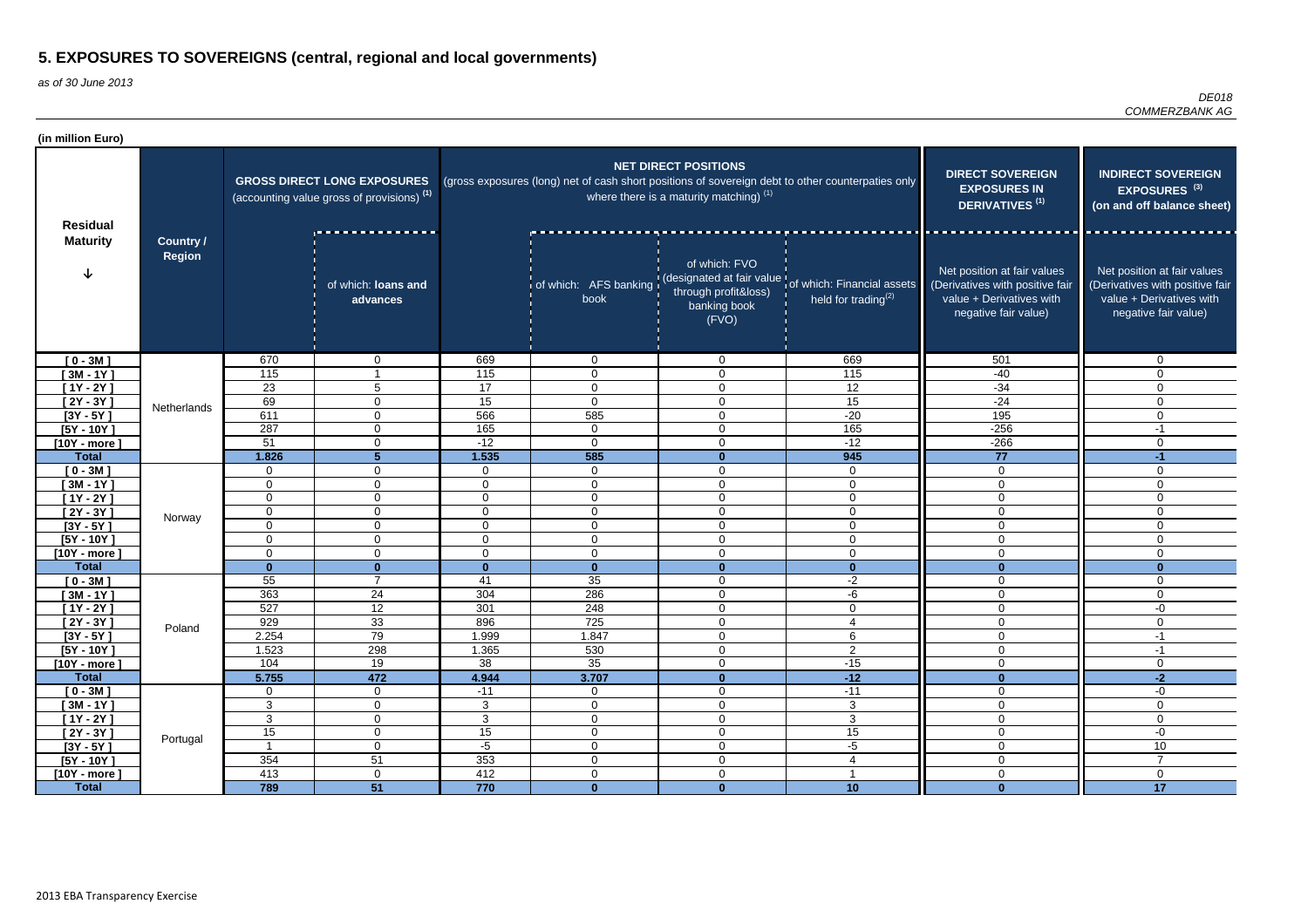| (in million Euro)          |                                   |                         |                                                                                             |                 |                                                                                                   |                                                                          |                                                                                                      |                                                                                                                    |                                                                                                                    |
|----------------------------|-----------------------------------|-------------------------|---------------------------------------------------------------------------------------------|-----------------|---------------------------------------------------------------------------------------------------|--------------------------------------------------------------------------|------------------------------------------------------------------------------------------------------|--------------------------------------------------------------------------------------------------------------------|--------------------------------------------------------------------------------------------------------------------|
| <b>Residual</b>            |                                   |                         | <b>GROSS DIRECT LONG EXPOSURES</b><br>(accounting value gross of provisions) <sup>(1)</sup> |                 | (gross exposures (long) net of cash short positions of sovereign debt to other counterpaties only | <b>NET DIRECT POSITIONS</b><br>where there is a maturity matching) $(1)$ | <b>DIRECT SOVEREIGN</b><br><b>EXPOSURES IN</b><br><b>DERIVATIVES<sup>(1)</sup></b>                   | <b>INDIRECT SOVEREIGN</b><br>EXPOSURES <sup>(3)</sup><br>(on and off balance sheet)                                |                                                                                                                    |
| <b>Maturity</b>            | <b>Country /</b><br><b>Region</b> |                         | of which: loans and<br>advances                                                             |                 | book                                                                                              | of which: FVO<br>through profit&loss)<br>banking book<br>(FVO)           | of which: AFS banking (designated at fair value of which: Financial assets<br>held for trading $(2)$ | Net position at fair values<br>(Derivatives with positive fair<br>value + Derivatives with<br>negative fair value) | Net position at fair values<br>(Derivatives with positive fair<br>value + Derivatives with<br>negative fair value) |
| $[0 - 3M]$                 |                                   | 2                       | $\overline{2}$                                                                              | $\overline{2}$  | $\Omega$                                                                                          | $\mathbf 0$                                                              | $\Omega$                                                                                             | 0                                                                                                                  | $\mathbf 0$                                                                                                        |
| $[3M - 1Y]$                |                                   | 0                       | $\mathbf 0$                                                                                 | $\Omega$        | $\Omega$                                                                                          | $\mathbf 0$                                                              | $\overline{0}$                                                                                       | $\mathbf 0$                                                                                                        | -0                                                                                                                 |
| $[1Y - 2Y]$                |                                   | $\mathbf{0}$            | $\mathbf{0}$                                                                                | $\Omega$        | $\overline{0}$                                                                                    | $\mathbf 0$                                                              | $\Omega$                                                                                             | $\mathbf 0$                                                                                                        | $-0$                                                                                                               |
| $[2Y - 3Y]$                | Romania                           | 22                      | $\overline{22}$                                                                             | 21              | $\mathbf 0$                                                                                       | $\overline{0}$                                                           | -0                                                                                                   | $\mathbf 0$                                                                                                        | $\overline{0}$                                                                                                     |
| $[3Y - 5Y]$                |                                   | 6                       | $6\phantom{1}$                                                                              | 6               | $\mathbf 0$                                                                                       | $\mathbf 0$                                                              | $\overline{0}$                                                                                       | $\mathbf 0$                                                                                                        | $-1$                                                                                                               |
| $[5Y - 10Y]$               |                                   | 37                      | $\overline{37}$                                                                             | $\overline{37}$ | $\mathbf 0$                                                                                       | $\overline{0}$                                                           | 0                                                                                                    | $\mathbf 0$                                                                                                        | -0                                                                                                                 |
| $[10Y - more]$             |                                   | $\mathbf 0$             | $\mathbf 0$                                                                                 | 0               | $\mathbf 0$                                                                                       | $\mathbf 0$                                                              | $\mathbf 0$                                                                                          | $\mathbf 0$                                                                                                        | $\overline{0}$                                                                                                     |
| <b>Total</b>               |                                   | 67                      | 66                                                                                          | 67<br>0         | $\mathbf{0}$                                                                                      | $\Omega$                                                                 | $\mathbf{0}$<br>$\Omega$                                                                             | $\bf{0}$<br>$\mathbf 0$                                                                                            | $-2$                                                                                                               |
| $[0 - 3M]$<br>$[3M - 1Y]$  |                                   | 0<br>151                | $\mathbf{0}$<br>$\mathbf{0}$                                                                | 151             | $\overline{0}$<br>$\mathbf{0}$                                                                    | $\mathbf 0$<br>$\overline{0}$                                            | $\Omega$                                                                                             | $\mathbf 0$                                                                                                        | 0<br>$\mathbf 0$                                                                                                   |
| $[1Y - 2Y]$                |                                   | $\overline{\mathbf{1}}$ | $\mathbf{0}$                                                                                |                 | $\mathbf 0$                                                                                       | $\overline{0}$                                                           |                                                                                                      | $\mathbf 0$                                                                                                        | $\overline{0}$                                                                                                     |
| $[2Y - 3Y]$                |                                   | $\mathbf 0$             | 0                                                                                           | $\Omega$        | $\mathbf 0$                                                                                       | $\mathbf 0$                                                              | $\Omega$                                                                                             | $\mathbf 0$                                                                                                        | $\overline{0}$                                                                                                     |
| $[3Y - 5Y]$                | Slovakia                          | 40                      | $\mathbf{0}$                                                                                | 39              | $\mathbf 0$                                                                                       | $\mathbf 0$                                                              | $\mathbf 0$                                                                                          | $\mathbf 0$                                                                                                        | $\overline{0}$                                                                                                     |
| $[5Y - 10Y]$               |                                   | 100                     | $\mathbf{0}$                                                                                | 97              | $\mathbf 0$                                                                                       | $\overline{0}$                                                           | $\mathbf 0$                                                                                          | $\mathbf 0$                                                                                                        | $\mathbf 0$                                                                                                        |
| $[10Y - more]$             |                                   | 2                       | $\Omega$                                                                                    | $\overline{2}$  | $\Omega$                                                                                          | $\overline{0}$                                                           | $\overline{2}$                                                                                       | $\mathbf 0$                                                                                                        | $\overline{0}$                                                                                                     |
| <b>Total</b>               |                                   | 293                     | $\mathbf{0}$                                                                                | 290             | $\mathbf{0}$                                                                                      | $\mathbf{0}$                                                             | $\overline{3}$                                                                                       | $\mathbf{0}$                                                                                                       | $\bf{0}$                                                                                                           |
| $[0 - 3M]$                 |                                   | 2                       | $\overline{2}$                                                                              | $\overline{2}$  | 0                                                                                                 | $\mathbf 0$                                                              | $\mathbf 0$                                                                                          | 0                                                                                                                  | 0                                                                                                                  |
| $[3M - 1Y]$                |                                   | 3                       | 0                                                                                           | 3               | $\Omega$                                                                                          | $\mathbf 0$                                                              | 3                                                                                                    | 0                                                                                                                  | 0                                                                                                                  |
| [1Y - 2Y ]                 |                                   | $\mathbf{0}$            | 0                                                                                           | $-3$            | $\Omega$                                                                                          | $\mathbf 0$                                                              | $-3$                                                                                                 | $\mathbf 0$                                                                                                        | 0                                                                                                                  |
| $[2Y - 3Y]$                | Slovenia                          | $\mathbf 0$             | $\overline{0}$                                                                              | 0               | 0                                                                                                 | $\overline{0}$                                                           | 0                                                                                                    | $\mathbf 0$                                                                                                        | 0                                                                                                                  |
| $[3Y - 5Y]$                |                                   | 79                      | $\overline{0}$                                                                              | 79              | $\overline{0}$                                                                                    | $\mathbf 0$                                                              | 20                                                                                                   | $\mathbf 0$                                                                                                        | $\overline{2}$                                                                                                     |
| $[5Y - 10Y]$               |                                   | 3                       | $\overline{0}$                                                                              | $\overline{2}$  | $\overline{0}$                                                                                    | $\overline{0}$                                                           | $2^{\circ}$                                                                                          | $\overline{0}$                                                                                                     | $\overline{0}$                                                                                                     |
| $[10Y - more]$             |                                   | 2                       | $\overline{0}$                                                                              | $\overline{2}$  | $\overline{0}$                                                                                    | $\overline{0}$                                                           | $\overline{2}$                                                                                       | $\overline{0}$                                                                                                     | $\overline{0}$                                                                                                     |
| <b>Total</b>               |                                   | $\overline{88}$         | $\overline{2}$                                                                              | 84              | $\mathbf{0}$                                                                                      | $\mathbf{0}$                                                             | 24                                                                                                   | $\overline{\mathbf{0}}$                                                                                            | $\overline{2}$                                                                                                     |
| $[0 - 3M]$                 |                                   | 137                     | $\overline{3}$                                                                              | 137             | $\overline{0}$                                                                                    | $\overline{0}$                                                           | $\overline{134}$                                                                                     | $\mathbf 0$                                                                                                        | $\overline{0}$                                                                                                     |
| $[3M - 1Y]$<br>$[1Y - 2Y]$ |                                   | 362<br>204              | 199<br>$\overline{0}$                                                                       | 361<br>204      | $\overline{0}$<br>36                                                                              | $\overline{0}$<br>$\overline{0}$                                         | 100<br>4                                                                                             | $\overline{0}$<br>$\overline{0}$                                                                                   | $-0$                                                                                                               |
| $[2Y - 3Y]$                |                                   | 456                     | 111                                                                                         | 421             | $\overline{0}$                                                                                    | $\overline{0}$                                                           | $-3$                                                                                                 | $\mathbf 0$                                                                                                        | $-0$                                                                                                               |
| $[3Y - 5Y]$                | Spain                             | 868                     | $\overline{0}$                                                                              | 824             | 19                                                                                                | $\overline{0}$                                                           | $\overline{0}$                                                                                       | $\mathbf 0$                                                                                                        |                                                                                                                    |
| $[5Y - 10Y]$               |                                   | 374                     | 155                                                                                         | 338             | 11                                                                                                | $\mathbf 0$                                                              | 35                                                                                                   | $\mathbf 0$                                                                                                        | $\overline{0}$                                                                                                     |
| $[10Y - more]$             |                                   | 511                     | 18                                                                                          | 498             | $\overline{0}$                                                                                    | $\mathbf 0$                                                              | -6                                                                                                   | $\mathsf{O}\xspace$                                                                                                | $\mathbf 0$                                                                                                        |
| <b>Total</b>               |                                   | 2.911                   | 485                                                                                         | 2.783           | 66                                                                                                | $\mathbf{0}$                                                             | 264                                                                                                  | $\mathbf 0$                                                                                                        | 2 <sup>1</sup>                                                                                                     |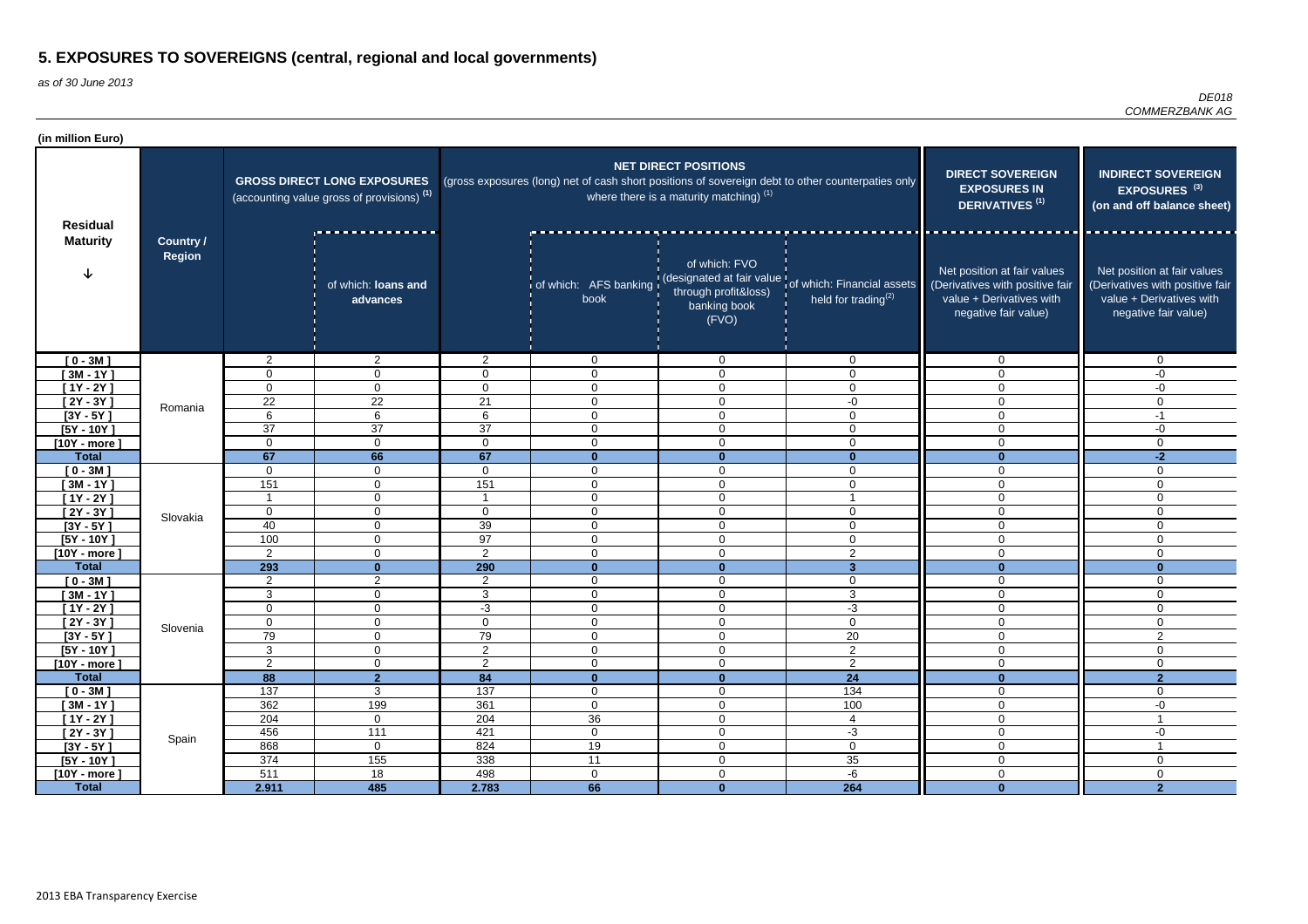| (in million Euro)              |                                   |                 |                                                                                             |                |                                                                                                   |                                                                          |                                                                                                               |                                                                                                                    |                                                                                                                    |
|--------------------------------|-----------------------------------|-----------------|---------------------------------------------------------------------------------------------|----------------|---------------------------------------------------------------------------------------------------|--------------------------------------------------------------------------|---------------------------------------------------------------------------------------------------------------|--------------------------------------------------------------------------------------------------------------------|--------------------------------------------------------------------------------------------------------------------|
| <b>Residual</b>                |                                   |                 | <b>GROSS DIRECT LONG EXPOSURES</b><br>(accounting value gross of provisions) <sup>(1)</sup> |                | (gross exposures (long) net of cash short positions of sovereign debt to other counterpaties only | <b>NET DIRECT POSITIONS</b><br>where there is a maturity matching) $(1)$ | <b>DIRECT SOVEREIGN</b><br><b>EXPOSURES IN</b><br><b>DERIVATIVES<sup>(1)</sup></b>                            | <b>INDIRECT SOVEREIGN</b><br>EXPOSURES <sup>(3)</sup><br>(on and off balance sheet)                                |                                                                                                                    |
| <b>Maturity</b>                | <b>Country /</b><br><b>Region</b> |                 | of which: loans and<br>advances                                                             |                | book                                                                                              | of which: FVO<br>through profit&loss)<br>banking book<br>(FVO)           | of which: AFS banking (designated at fair value of which: Financial assets<br>held for trading <sup>(2)</sup> | Net position at fair values<br>(Derivatives with positive fair<br>value + Derivatives with<br>negative fair value) | Net position at fair values<br>(Derivatives with positive fair<br>value + Derivatives with<br>negative fair value) |
| $[0 - 3M]$                     |                                   |                 |                                                                                             |                | $\Omega$                                                                                          | $\mathbf{0}$                                                             | $\Omega$                                                                                                      | -0                                                                                                                 | 0                                                                                                                  |
| $[3M - 1Y]$                    |                                   | 0               | $\overline{0}$                                                                              | $\Omega$       | $\Omega$                                                                                          | $\mathbf 0$                                                              | $\overline{0}$                                                                                                | $\mathbf 0$                                                                                                        | -0                                                                                                                 |
| $[1Y - 2Y]$                    |                                   | 3               | $\mathbf 0$                                                                                 | 3              | $\Omega$                                                                                          | $\mathbf 0$                                                              | 3                                                                                                             | $\mathbf{0}$                                                                                                       | $\mathbf{0}$                                                                                                       |
| $[2Y - 3Y]$                    | Sweden                            | $\mathbf 0$     | $\overline{0}$                                                                              | $\overline{0}$ | $\mathbf 0$                                                                                       | $\mathbf 0$                                                              | $\mathbf 0$                                                                                                   | $\mathbf 0$                                                                                                        | $\Omega$                                                                                                           |
| $[3Y - 5Y]$                    |                                   | 23              | $\mathbf 0$                                                                                 | 5              | $\Omega$                                                                                          | $\overline{0}$                                                           | $-18$                                                                                                         | $\mathbf{0}$                                                                                                       | 0                                                                                                                  |
| $[5Y - 10Y]$                   |                                   | $\mathbf 0$     | $\mathbf 0$                                                                                 | 0              | $\mathbf 0$                                                                                       | $\mathbf 0$                                                              | $\mathbf 0$                                                                                                   | 0                                                                                                                  | $\Omega$                                                                                                           |
| $[10Y - more]$                 |                                   | $\mathbf 0$     | $\mathbf 0$                                                                                 | 0              | $\mathbf 0$                                                                                       | $\mathbf 0$                                                              | $\mathbf 0$                                                                                                   | $\mathbf 0$                                                                                                        | 0                                                                                                                  |
| <b>Total</b>                   |                                   | 27              |                                                                                             | 9 <sup>°</sup> | $\bf{0}$                                                                                          | -0                                                                       | $-15$                                                                                                         | -0                                                                                                                 | $-0$                                                                                                               |
| $[0 - 3M]$                     |                                   | $\overline{2}$  | 2                                                                                           | $\overline{2}$ | 0                                                                                                 | $\mathbf 0$                                                              | $\Omega$                                                                                                      | $\mathbf{0}$                                                                                                       | 0                                                                                                                  |
| $[3M - 1Y]$                    |                                   | 5               | 4                                                                                           | 5              | $\Omega$                                                                                          | $\mathbf 0$                                                              |                                                                                                               | $\mathbf{0}$                                                                                                       | -0                                                                                                                 |
| $[1Y - 2Y]$                    |                                   | $\mathbf 0$     | $\mathbf 0$                                                                                 | $\mathbf 0$    | $\mathbf 0$                                                                                       | $\overline{0}$                                                           | $\mathbf{0}$                                                                                                  | 0                                                                                                                  | $-5$                                                                                                               |
| $[2Y - 3Y]$                    | United Kingdom                    | $\mathbf 0$     | $\mathbf 0$                                                                                 | $\mathbf 0$    | $\Omega$                                                                                          | $\overline{0}$                                                           | $\Omega$                                                                                                      | $\mathbf 0$                                                                                                        | $-4$                                                                                                               |
| $[3Y - 5Y]$                    |                                   | $\overline{11}$ | 11                                                                                          | 11             | $\mathbf 0$                                                                                       | $\mathbf 0$                                                              |                                                                                                               | $\mathbf 0$                                                                                                        | 10                                                                                                                 |
| $[5Y - 10Y]$                   |                                   | 11              | $\overline{7}$                                                                              | 11<br>2.176    | $\mathbf 0$                                                                                       | $\mathbf 0$                                                              | $\Delta$                                                                                                      | 0                                                                                                                  | $\mathbf 0$                                                                                                        |
| $[10Y - more]$<br><b>Total</b> |                                   | 2.176<br>2.206  | 2.115<br>2.139                                                                              | 2.206          | $\Omega$<br>$\mathbf{0}$                                                                          | $\mathbf 0$<br>$\Omega$                                                  | 7                                                                                                             | $\mathbf{0}$<br>$\Omega$                                                                                           | 0                                                                                                                  |
| $[0 - 3M]$                     |                                   | $\mathbf 0$     | $\mathbf 0$                                                                                 | $\mathbf 0$    | 0                                                                                                 | $\mathbf 0$                                                              | $\mathbf 0$                                                                                                   | $\Omega$                                                                                                           | 0                                                                                                                  |
| $[3M - 1Y]$                    |                                   | $\overline{0}$  | 0                                                                                           | $\Omega$       | $\Omega$                                                                                          | $\mathbf 0$                                                              | $\Omega$                                                                                                      | $\mathbf{0}$                                                                                                       | 0                                                                                                                  |
| [1Y - 2Y ]                     |                                   | 0               | 0                                                                                           | 0              | $\mathbf{0}$                                                                                      | $\Omega$                                                                 | $\Omega$                                                                                                      | $\Omega$                                                                                                           | $\mathbf{0}$                                                                                                       |
| $[2Y - 3Y]$                    |                                   | $\mathbf 0$     | $\mathbf 0$                                                                                 | $\overline{0}$ | $\mathbf 0$                                                                                       | $\overline{0}$                                                           | 0                                                                                                             | $\overline{0}$                                                                                                     | 0                                                                                                                  |
| $[3Y - 5Y]$                    | Australia                         | $\mathbf 0$     | $\overline{0}$                                                                              | $\mathbf 0$    | $\mathbf 0$                                                                                       | $\overline{0}$                                                           | $\mathbf 0$                                                                                                   | $\mathbf 0$                                                                                                        | 8                                                                                                                  |
| $[5Y - 10Y]$                   |                                   | $\mathbf 0$     | $\overline{0}$                                                                              | $\overline{0}$ | $\overline{0}$                                                                                    | $\overline{0}$                                                           | $\mathbf 0$                                                                                                   | $\pmb{0}$                                                                                                          | $\overline{0}$                                                                                                     |
| [10Y - more]                   |                                   | $\mathbf 0$     | $\overline{0}$                                                                              | $\overline{0}$ | $\overline{0}$                                                                                    | $\overline{0}$                                                           | $\mathbf 0$                                                                                                   | $\pmb{0}$                                                                                                          | 0                                                                                                                  |
| <b>Total</b>                   |                                   | $\mathbf{0}$    | $\mathbf{0}$                                                                                | $\mathbf{0}$   | $\mathbf{0}$                                                                                      | $\mathbf{0}$                                                             | $\mathbf{0}$                                                                                                  | $\mathbf{0}$                                                                                                       | 8                                                                                                                  |
| $[0 - 3M]$                     |                                   | $\overline{12}$ | $\mathbf 0$                                                                                 | 12             | $\overline{0}$                                                                                    | $\overline{0}$                                                           | $\overline{0}$                                                                                                | $\mathbf 0$                                                                                                        | $\mathbf 0$                                                                                                        |
| $[3M - 1Y]$                    |                                   | $\mathbf 0$     | $\overline{0}$                                                                              | $\mathbf 0$    | $\overline{0}$                                                                                    | $\overline{0}$                                                           | $\mathbf 0$                                                                                                   | $\mathbf 0$                                                                                                        | 0                                                                                                                  |
| $[1Y - 2Y]$                    |                                   | $\mathbf 0$     | $\overline{0}$                                                                              | $\mathbf 0$    | $\overline{0}$                                                                                    | $\overline{0}$                                                           | $\overline{0}$                                                                                                | $\overline{0}$                                                                                                     | 0                                                                                                                  |
| $[2Y - 3Y]$                    | Canada                            | $\mathbf 0$     | $\overline{0}$                                                                              | $\overline{0}$ | $\overline{0}$                                                                                    | $\overline{0}$                                                           | $\overline{0}$                                                                                                | $\overline{0}$                                                                                                     | $\overline{0}$                                                                                                     |
| $[3Y - 5Y]$                    |                                   | 53              | $\overline{0}$                                                                              | 53             | $\overline{0}$                                                                                    | $\overline{0}$                                                           | $\overline{0}$                                                                                                | $\overline{0}$                                                                                                     | $\overline{0}$                                                                                                     |
| $[5Y - 10Y]$                   |                                   | 645             | $\mathbf 0$                                                                                 | 645            | $\overline{0}$                                                                                    | $\overline{0}$                                                           | $\overline{0}$                                                                                                | $\pmb{0}$                                                                                                          | $\overline{0}$                                                                                                     |
| $[10Y - more]$                 |                                   | 745             | $\overline{0}$                                                                              | 745            | $\overline{0}$                                                                                    | $\mathbf 0$                                                              | $\mathbf 0$                                                                                                   | $\pmb{0}$                                                                                                          | $\mathbf 0$                                                                                                        |
| <b>Total</b>                   |                                   | 1.454           | $\mathbf{0}$                                                                                | 1.454          | $\mathbf{0}$                                                                                      | $\bf{0}$                                                                 |                                                                                                               | $\mathbf{0}$                                                                                                       | $\bf{0}$                                                                                                           |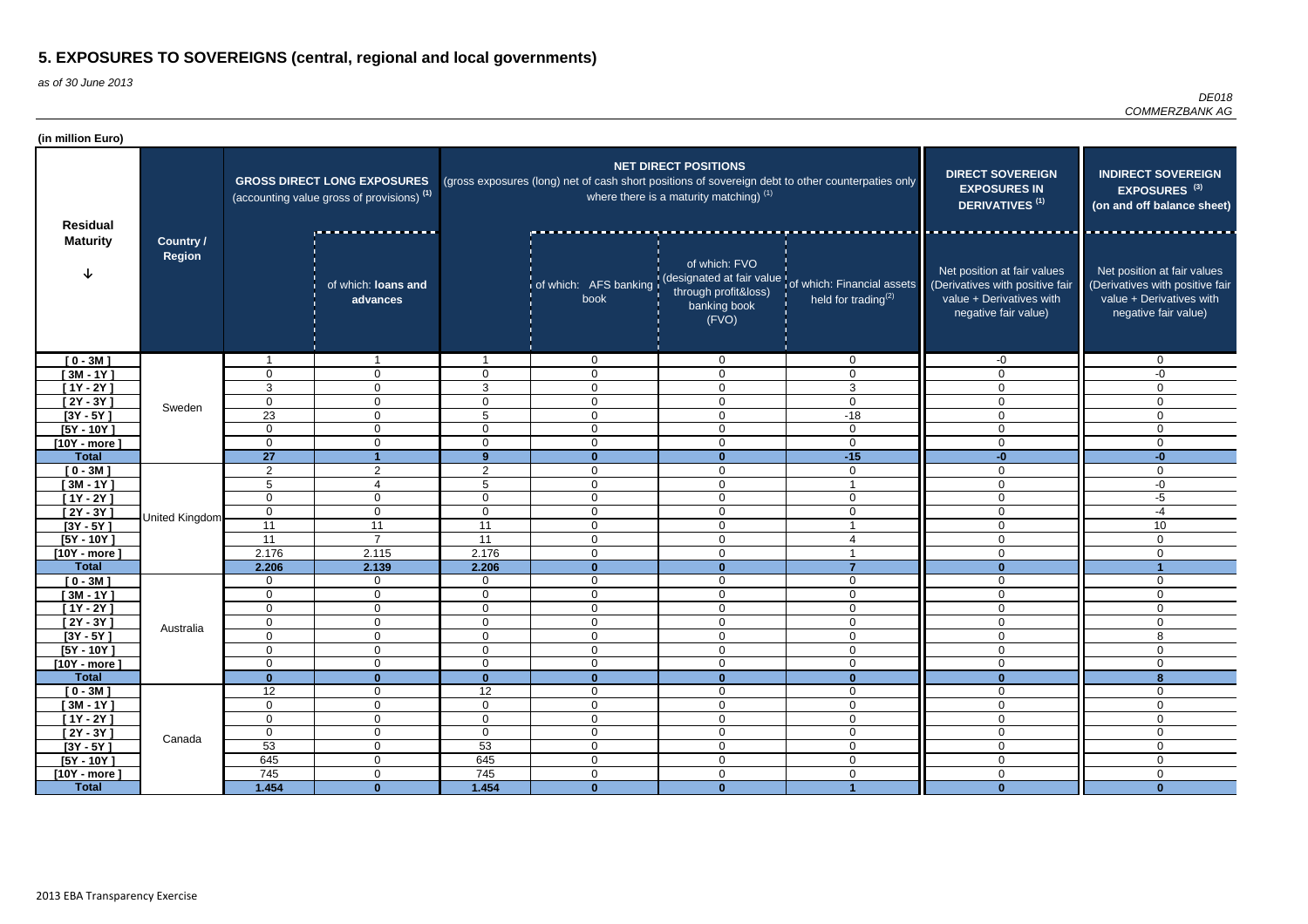| (in million Euro)              |                                   |                         |                                                                                             |                          |                             |                                                                          |                                                                                                               |                                                                                                                    |                                                                                                                    |
|--------------------------------|-----------------------------------|-------------------------|---------------------------------------------------------------------------------------------|--------------------------|-----------------------------|--------------------------------------------------------------------------|---------------------------------------------------------------------------------------------------------------|--------------------------------------------------------------------------------------------------------------------|--------------------------------------------------------------------------------------------------------------------|
| <b>Residual</b>                |                                   |                         | <b>GROSS DIRECT LONG EXPOSURES</b><br>(accounting value gross of provisions) <sup>(1)</sup> |                          |                             | <b>NET DIRECT POSITIONS</b><br>where there is a maturity matching) $(1)$ | (gross exposures (long) net of cash short positions of sovereign debt to other counterpaties only             | <b>DIRECT SOVEREIGN</b><br><b>EXPOSURES IN</b><br><b>DERIVATIVES<sup>(1)</sup></b>                                 | <b>INDIRECT SOVEREIGN</b><br>EXPOSURES <sup>(3)</sup><br>(on and off balance sheet)                                |
| <b>Maturity</b>                | <b>Country /</b><br><b>Region</b> |                         | of which: loans and<br>advances                                                             |                          | book                        | of which: FVO<br>through profit&loss)<br>banking book<br>(FVO)           | of which: AFS banking (designated at fair value of which: Financial assets<br>held for trading <sup>(2)</sup> | Net position at fair values<br>(Derivatives with positive fair<br>value + Derivatives with<br>negative fair value) | Net position at fair values<br>(Derivatives with positive fair<br>value + Derivatives with<br>negative fair value) |
| $[0 - 3M]$                     |                                   | $\Omega$                | 0                                                                                           | $\Omega$                 | $\overline{0}$              | $\mathbf 0$                                                              | $\Omega$                                                                                                      | $-248$                                                                                                             | $\mathbf 0$                                                                                                        |
| $[3M - 1Y]$                    |                                   | $\mathbf 0$             | $\overline{0}$                                                                              | $\Omega$                 | $\mathbf 0$                 | $\mathbf 0$                                                              | $\Omega$                                                                                                      | $\Omega$                                                                                                           | $\Omega$                                                                                                           |
| $[1Y - 2Y]$                    |                                   | $\mathbf 0$             | $\overline{0}$                                                                              | $\Omega$                 | $\Omega$                    | $\overline{0}$                                                           | $\Omega$                                                                                                      | $\Omega$                                                                                                           | $\Omega$                                                                                                           |
| $[2Y - 3Y]$                    | Hong Kong                         | $\mathbf 0$             | $\overline{0}$                                                                              | 0                        | $\mathbf 0$                 | $\mathbf 0$                                                              | 0                                                                                                             | $\mathbf 0$                                                                                                        | $\mathbf 0$                                                                                                        |
| $[3Y - 5Y]$                    |                                   | $\mathbf 0$             | $\mathbf 0$                                                                                 | 0                        | $\mathbf{0}$                | $\mathbf 0$                                                              | $\overline{0}$                                                                                                | $\mathbf 0$                                                                                                        | $\mathbf 0$                                                                                                        |
| $[5Y - 10Y]$                   |                                   | $\mathbf 0$             | $\mathbf 0$                                                                                 | $\Omega$                 | 0                           | $\mathbf 0$                                                              | 0                                                                                                             | $\mathbf 0$                                                                                                        | $\Omega$                                                                                                           |
| $[10Y - more]$<br><b>Total</b> |                                   | 0                       | $\mathbf 0$                                                                                 | $\Omega$<br><sup>n</sup> | 0                           | $\mathbf 0$                                                              | $\Omega$                                                                                                      | $\Omega$                                                                                                           | $\Omega$                                                                                                           |
|                                |                                   | $\bf{0}$<br>$\mathbf 0$ | $\bf{0}$<br>0                                                                               | 0                        | $\bf{0}$<br>0               | $\mathbf{0}$<br>$\overline{0}$                                           | $\bf{0}$<br>0                                                                                                 | $-248$<br>$\mathbf 0$                                                                                              | $\bf{0}$<br>$\Omega$                                                                                               |
| $[0 - 3M]$<br>$[3M - 1Y]$      |                                   | 272                     | 0                                                                                           | 272                      | 0                           | 272                                                                      | $\Omega$                                                                                                      | $\mathbf{0}$                                                                                                       | $\Omega$                                                                                                           |
| $[1Y - 2Y]$                    |                                   | $\overline{0}$          | $\mathbf 0$                                                                                 | 0                        | $\overline{0}$              | $\overline{0}$                                                           | $\mathbf 0$                                                                                                   | $\Omega$                                                                                                           | $\Omega$                                                                                                           |
| $[2Y - 3Y]$                    |                                   | $\mathbf 0$             | $\overline{0}$                                                                              | $\Omega$                 | $\overline{0}$              | $\mathbf 0$                                                              | $\mathbf 0$                                                                                                   | $\mathbf 0$                                                                                                        | $\mathbf 0$                                                                                                        |
| $[3Y - 5Y]$                    | Japan                             | $\mathbf 0$             | 0                                                                                           | 0                        | $\mathbf 0$                 | $\mathbf 0$                                                              | $\mathbf 0$                                                                                                   | $\mathbf 0$                                                                                                        | 40                                                                                                                 |
| $[5Y - 10Y]$                   |                                   | 49                      | $\mathbf 0$                                                                                 | 49                       | $\mathbf 0$                 | 41                                                                       | $\mathbf 0$                                                                                                   | $\mathbf 0$                                                                                                        | $\mathbf 0$                                                                                                        |
| $[10Y - more]$                 |                                   | 671                     | $\overline{0}$                                                                              | 671                      | $\Omega$                    | $\overline{0}$                                                           | $\Omega$                                                                                                      | $\mathbf{0}$                                                                                                       | $\Omega$                                                                                                           |
| <b>Total</b>                   |                                   | 992                     | $\mathbf{0}$                                                                                | 992                      | $\bf{0}$                    | 313                                                                      | $\mathbf{0}$                                                                                                  | $\mathbf{0}$                                                                                                       | 40                                                                                                                 |
| $[0 - 3M]$                     |                                   | 163                     | 5                                                                                           | 75                       | 0                           | $\mathbf 0$                                                              | 9                                                                                                             | 0                                                                                                                  | $\Omega$                                                                                                           |
| $[3M - 1Y]$                    |                                   | 105                     | $\overline{2}$                                                                              | $-91$                    | 0                           | $\mathbf 0$                                                              | $-177$                                                                                                        | $\overline{2}$                                                                                                     | $\Omega$                                                                                                           |
| [1Y - 2Y ]                     |                                   | 290                     | $\mathbf 0$                                                                                 | 212                      | $\Omega$                    | $\mathbf 0$                                                              | 17                                                                                                            | $\mathbf{0}$                                                                                                       | 39                                                                                                                 |
| $[2Y - 3Y]$                    | <b>U.S.</b>                       | 149                     | $\mathbf 0$                                                                                 | $\overline{72}$          | 0                           | $\mathbf 0$                                                              | $-12$                                                                                                         | $\mathbf{r}$<br>-ပ                                                                                                 | $\mathbf 0$                                                                                                        |
| $[3Y - 5Y]$                    |                                   | 202                     | $\mathbf 0$                                                                                 | 186                      | $\mathbf 0$                 | $\mathbf 0$                                                              | -9                                                                                                            | $\overline{0}$                                                                                                     | $\mathbf 0$                                                                                                        |
| $[5Y - 10Y]$                   |                                   | 1.332                   | $\overline{0}$                                                                              | 1.294                    | $\overline{0}$              | $\mathbf 0$                                                              | 148                                                                                                           | $\mathbf 0$                                                                                                        | $\overline{0}$                                                                                                     |
| [10Y - more]                   |                                   | 2.456                   | $\overline{0}$                                                                              | 2.450                    | $\overline{0}$              | $\mathbf 0$                                                              | 13                                                                                                            | $\overline{0}$                                                                                                     | $\mathbf 0$                                                                                                        |
| <b>Total</b>                   |                                   | 4.697<br>4              | $\overline{7}$<br>$\overline{4}$                                                            | 4.199<br>4               | $\mathbf{0}$<br>$\mathbf 0$ | $\mathbf{0}$<br>$\mathbf 0$                                              | $-10$<br>$\overline{0}$                                                                                       | $-3$<br>$\overline{0}$                                                                                             | 39<br>$\mathbf 0$                                                                                                  |
| $[0 - 3M]$<br>$[3M - 1Y]$      |                                   | 100                     | 100                                                                                         | 100                      | $\mathbf 0$                 | $\mathbf 0$                                                              | $\overline{0}$                                                                                                | $\overline{2}$                                                                                                     | $\mathbf 0$                                                                                                        |
| $[1Y - 2Y]$                    |                                   | $\overline{1}$          | $\overline{0}$                                                                              |                          | $\mathbf 0$                 | $\mathbf 0$                                                              |                                                                                                               | $\overline{0}$                                                                                                     | $\mathbf 0$                                                                                                        |
| $[2Y - 3Y]$                    |                                   | 55                      | 54                                                                                          | 55                       | $\mathbf 0$                 | $\mathbf 0$                                                              |                                                                                                               | $\overline{0}$                                                                                                     | $\mathbf 0$                                                                                                        |
| $[3Y - 5Y]$                    | Switzerland                       | 156                     | 155                                                                                         | 156                      | $\overline{0}$              | $\boldsymbol{0}$                                                         |                                                                                                               | $\mathbf 0$                                                                                                        | $\mathbf 0$                                                                                                        |
| $[5Y - 10Y]$                   |                                   | 290                     | 285                                                                                         | 290                      | $\overline{0}$              | $\mathbf 0$                                                              | 5                                                                                                             | $\mathbf 0$                                                                                                        | $\mathbf 0$                                                                                                        |
| $[10Y - more]$                 |                                   | 505                     | 504                                                                                         | 505                      | $\overline{0}$              | $\boldsymbol{0}$                                                         |                                                                                                               | $\overline{0}$                                                                                                     | $\mathbf 0$                                                                                                        |
| <b>Total</b>                   |                                   | 1.111                   | 1.101                                                                                       | 1.111                    | $\mathbf{0}$                | $\mathbf{0}$                                                             | 9 <sup>°</sup>                                                                                                | 2 <sup>1</sup>                                                                                                     | $\mathbf{0}$                                                                                                       |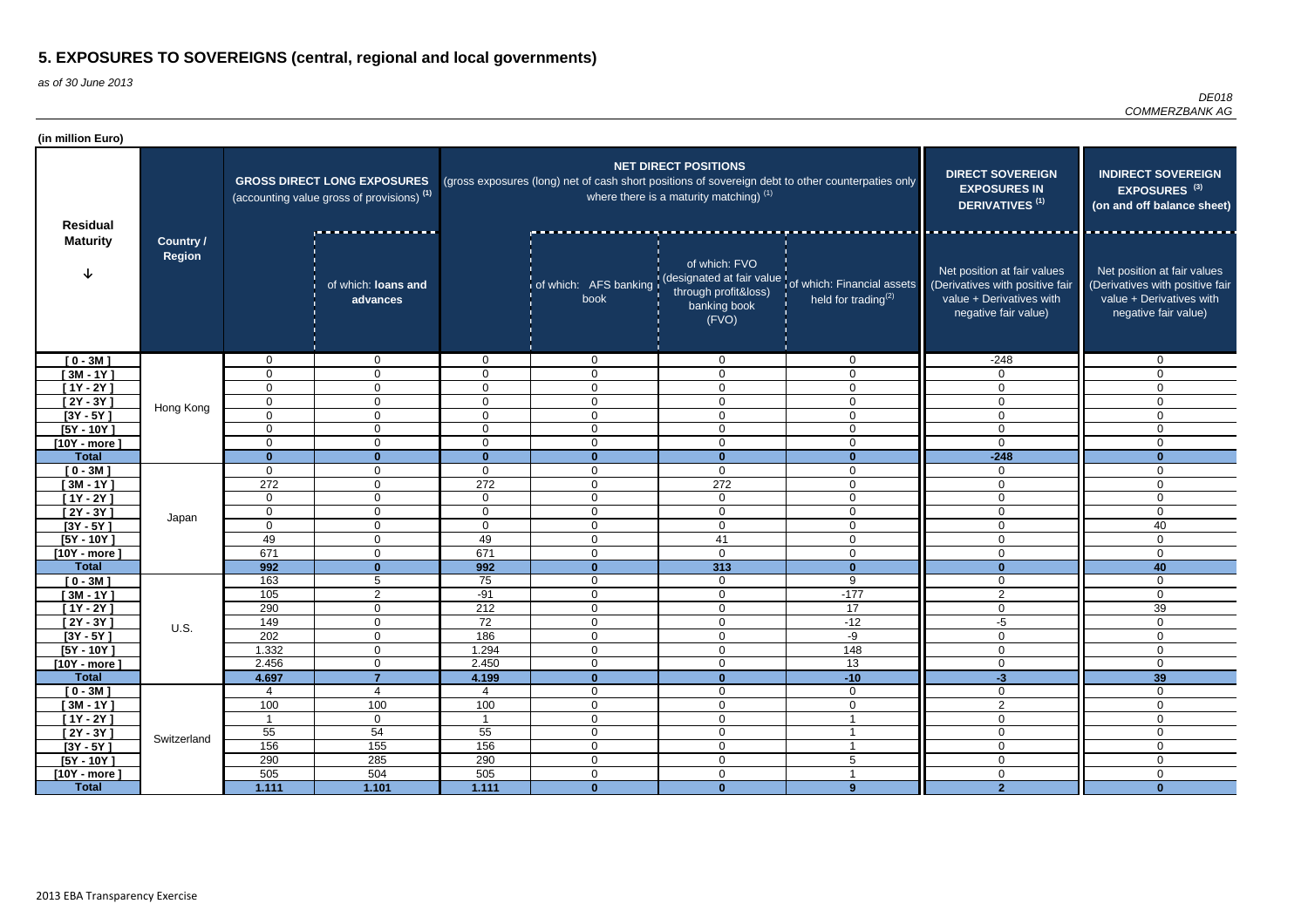| (in million Euro)              |                                   |                                  |                                                                                             |                 |                             |                                                                          |                                                                                                               |                                                                                                                    |                                                                                                                    |
|--------------------------------|-----------------------------------|----------------------------------|---------------------------------------------------------------------------------------------|-----------------|-----------------------------|--------------------------------------------------------------------------|---------------------------------------------------------------------------------------------------------------|--------------------------------------------------------------------------------------------------------------------|--------------------------------------------------------------------------------------------------------------------|
| <b>Residual</b>                |                                   |                                  | <b>GROSS DIRECT LONG EXPOSURES</b><br>(accounting value gross of provisions) <sup>(1)</sup> |                 |                             | <b>NET DIRECT POSITIONS</b><br>where there is a maturity matching) $(1)$ | (gross exposures (long) net of cash short positions of sovereign debt to other counterpaties only             | <b>DIRECT SOVEREIGN</b><br><b>EXPOSURES IN</b><br><b>DERIVATIVES<sup>(1)</sup></b>                                 | <b>INDIRECT SOVEREIGN</b><br>EXPOSURES <sup>(3)</sup><br>(on and off balance sheet)                                |
| <b>Maturity</b>                | <b>Country /</b><br><b>Region</b> |                                  | .<br>of which: loans and<br>advances                                                        |                 | book                        | of which: FVO<br>through profit&loss)<br>banking book<br>(FVO)           | of which: AFS banking (designated at fair value of which: Financial assets<br>held for trading <sup>(2)</sup> | Net position at fair values<br>(Derivatives with positive fair<br>value + Derivatives with<br>negative fair value) | Net position at fair values<br>(Derivatives with positive fair<br>value + Derivatives with<br>negative fair value) |
| $[0 - 3M]$                     |                                   | 4                                | $\mathbf 0$                                                                                 | 4               | $\overline{0}$              | $\overline{0}$                                                           | $\overline{0}$                                                                                                | $\Omega$                                                                                                           | -0                                                                                                                 |
| $[3M - 1Y]$                    |                                   | 59                               | $\overline{0}$                                                                              | 59              | $\mathbf 0$                 | $\overline{0}$                                                           | -0                                                                                                            | $\Omega$                                                                                                           | $\Omega$                                                                                                           |
| $[1Y - 2Y]$                    | Other                             | 42                               | $\overline{0}$                                                                              | 42              | $\mathbf 0$                 | $\mathbf 0$                                                              | $\mathbf 0$                                                                                                   | $\Omega$                                                                                                           | $-0$                                                                                                               |
| $[2Y - 3Y]$                    | advanced                          | 101                              | $\overline{0}$                                                                              | 101             | $\mathbf 0$                 | $\mathbf 0$                                                              | 61                                                                                                            | $\Omega$                                                                                                           | $\mathbf 0$                                                                                                        |
| $[3Y - 5Y]$                    | economies non                     | 2                                | $\overline{0}$                                                                              |                 | $\mathbf 0$                 | $\mathbf 0$                                                              |                                                                                                               | $\mathbf 0$                                                                                                        | 14                                                                                                                 |
| $[5Y - 10Y]$                   | EEA                               | 4                                | $\overline{0}$                                                                              | $\mathbf{3}$    | $\mathbf 0$                 | $\mathbf 0$                                                              | 3                                                                                                             | $\mathbf 0$                                                                                                        | $-2$                                                                                                               |
| $[10Y - more]$                 |                                   | $\Omega$                         | $\overline{0}$                                                                              | $\mathbf 0$     | $\mathbf 0$                 | $\overline{0}$                                                           | $\mathbf 0$                                                                                                   | $\mathbf 0$                                                                                                        | $\mathbf{0}$                                                                                                       |
| <b>Total</b>                   |                                   | 212                              | $\mathbf{0}$                                                                                | 210             | $\mathbf{0}$                | $\mathbf{0}$                                                             | 65                                                                                                            | $\Omega$                                                                                                           | 12                                                                                                                 |
| $[0 - 3M]$                     |                                   | $\mathbf{0}$                     | $\mathbf 0$                                                                                 | $\mathbf 0$     | $\overline{0}$              | $\mathbf 0$                                                              | $\mathbf 0$                                                                                                   | $\Omega$                                                                                                           | $\Omega$                                                                                                           |
| $[3M - 1Y]$                    | <b>Other Central</b>              | 24                               | 0                                                                                           | 17              | $\overline{0}$              | $\overline{0}$                                                           | 17<br>$\overline{7}$                                                                                          | $\Omega$                                                                                                           | 3                                                                                                                  |
| $[1Y - 2Y]$                    | and eastern                       | 10                               | 3                                                                                           | 10 <sup>°</sup> | $\mathbf 0$                 | $\overline{0}$                                                           |                                                                                                               | $\Omega$                                                                                                           |                                                                                                                    |
| $[2Y - 3Y]$                    | Europe                            | $\overline{2}$<br>$\overline{ }$ | $\overline{0}$                                                                              | $-2$            | $\mathbf 0$                 | $\mathbf 0$                                                              | $-2$                                                                                                          | $\mathbf 0$                                                                                                        | $-0$                                                                                                               |
| $[3Y - 5Y]$                    | countries non                     |                                  | $\mathbf 0$                                                                                 |                 | $\mathbf 0$                 | $\mathbf 0$                                                              |                                                                                                               | $\overline{0}$                                                                                                     | $-5$                                                                                                               |
| $[5Y - 10Y]$                   | EEA                               | 18<br>$\Omega$                   | 11                                                                                          | 17<br>$\Omega$  | $\mathbf 0$                 | $\mathbf 0$                                                              | 6                                                                                                             | $\mathbf 0$                                                                                                        | $-1$                                                                                                               |
| $[10Y - more]$<br><b>Total</b> |                                   | $\overline{55}$                  | $\overline{0}$<br>14                                                                        | 43              | $\mathbf 0$<br>$\mathbf{0}$ | $\mathbf 0$<br>$\bf{0}$                                                  | $\overline{0}$<br>29                                                                                          | $\mathbf 0$<br>$\mathbf{0}$                                                                                        | $\overline{0}$<br>$-2$                                                                                             |
| $[0 - 3M]$                     |                                   | 0                                | $\overline{0}$                                                                              | $\Omega$        | $\overline{0}$              | $\mathbf 0$                                                              | $\mathbf 0$                                                                                                   | $-230$                                                                                                             | $\mathbf 0$                                                                                                        |
| $[3M - 1Y]$                    |                                   | $\Omega$                         | $\overline{0}$                                                                              | $\mathbf 0$     | $\overline{0}$              | $\mathbf 0$                                                              | $\mathbf 0$                                                                                                   | $\mathbf 0$                                                                                                        | $-0$                                                                                                               |
| $[1Y - 2Y]$                    |                                   | 6                                | $\mathbf 0$                                                                                 | 6               | $\overline{0}$              | $\mathbf 0$                                                              | 6                                                                                                             | $\Omega$                                                                                                           | $-0$                                                                                                               |
| $[2Y - 3Y]$                    |                                   | $\overline{0}$                   | $\overline{0}$                                                                              | $\overline{0}$  | $\mathbf 0$                 | $\mathbf 0$                                                              | $\mathbf 0$                                                                                                   | $\mathbf 0$                                                                                                        | $\overline{\mathbf{1}}$                                                                                            |
| $[3Y - 5Y]$                    | Middle East                       | 0                                | $\overline{0}$                                                                              | $\mathbf 0$     | $\mathbf 0$                 | $\overline{0}$                                                           | $\mathbf 0$                                                                                                   | $\mathbf 0$                                                                                                        | $\overline{21}$                                                                                                    |
| $[5Y - 10Y]$                   |                                   | $\mathbf 0$                      | $\overline{0}$                                                                              | $\mathbf 0$     | $\mathbf 0$                 | $\mathbf 0$                                                              | $\mathbf 0$                                                                                                   | $\mathbf 0$                                                                                                        | $\mathbf 0$                                                                                                        |
| $[10Y - more]$                 |                                   | 0                                | $\overline{0}$                                                                              | $\mathbf 0$     | $\mathbf 0$                 | $\mathbf 0$                                                              | $\mathbf 0$                                                                                                   | $\mathbf 0$                                                                                                        | 0                                                                                                                  |
| <b>Total</b>                   |                                   | 6 <sup>1</sup>                   | $\mathbf{0}$                                                                                | 6               | $\mathbf{0}$                | $\mathbf{0}$                                                             | 6                                                                                                             | $-230$                                                                                                             | 21                                                                                                                 |
| $[0 - 3M]$                     |                                   | 43                               | $\mathbf 0$                                                                                 | 43              | $\mathbf 0$                 | $\mathbf 0$                                                              | 43                                                                                                            | $\overline{0}$                                                                                                     | $5\phantom{.0}$                                                                                                    |
| $[3M - 1Y]$                    |                                   | $\overline{\phantom{0}}$         | $\overline{0}$                                                                              |                 | $\mathbf 0$                 | $\mathbf 0$                                                              | $\overline{\mathbf{1}}$                                                                                       | $\mathbf 0$                                                                                                        | 6                                                                                                                  |
| $[1Y - 2Y]$                    | Latin America                     | 41                               | $\overline{4}$                                                                              | 29              | $\mathbf 0$                 | $\mathbf 0$                                                              | 25                                                                                                            | $\mathbf 0$                                                                                                        | 5                                                                                                                  |
| $[2Y - 3Y]$                    | and the                           | $\overline{12}$                  | 11                                                                                          | $\overline{12}$ | $\boldsymbol{0}$            | $\mathbf 0$                                                              | $\overline{\mathbf{1}}$                                                                                       | $\mathbf 0$                                                                                                        | $-6$                                                                                                               |
| $[3Y - 5Y]$                    | Caribbean                         | $\overline{17}$                  | 13                                                                                          | 14              | $\overline{0}$              | $\mathbf 0$                                                              | $\overline{0}$                                                                                                | $\overline{0}$                                                                                                     | 4                                                                                                                  |
| $[5Y - 10Y]$                   |                                   | 56                               | 24                                                                                          | $\overline{56}$ | $\mathbf 0$                 | $\mathbf 0$                                                              | 31                                                                                                            | $\mathbf 0$                                                                                                        | $-53$                                                                                                              |
| $[10Y - more]$                 |                                   | $\overline{7}$                   | $\mathbf 0$                                                                                 | $6\phantom{.}6$ | $\mathbf 0$                 | $\mathbf 0$                                                              | $6\phantom{1}6$                                                                                               | $\mathbf 0$                                                                                                        | 303                                                                                                                |
| <b>Total</b>                   |                                   | 177                              | 53                                                                                          | 160             | $\mathbf{0}$                | $\mathbf{0}$                                                             | 107                                                                                                           | $\mathbf{0}$                                                                                                       | 264                                                                                                                |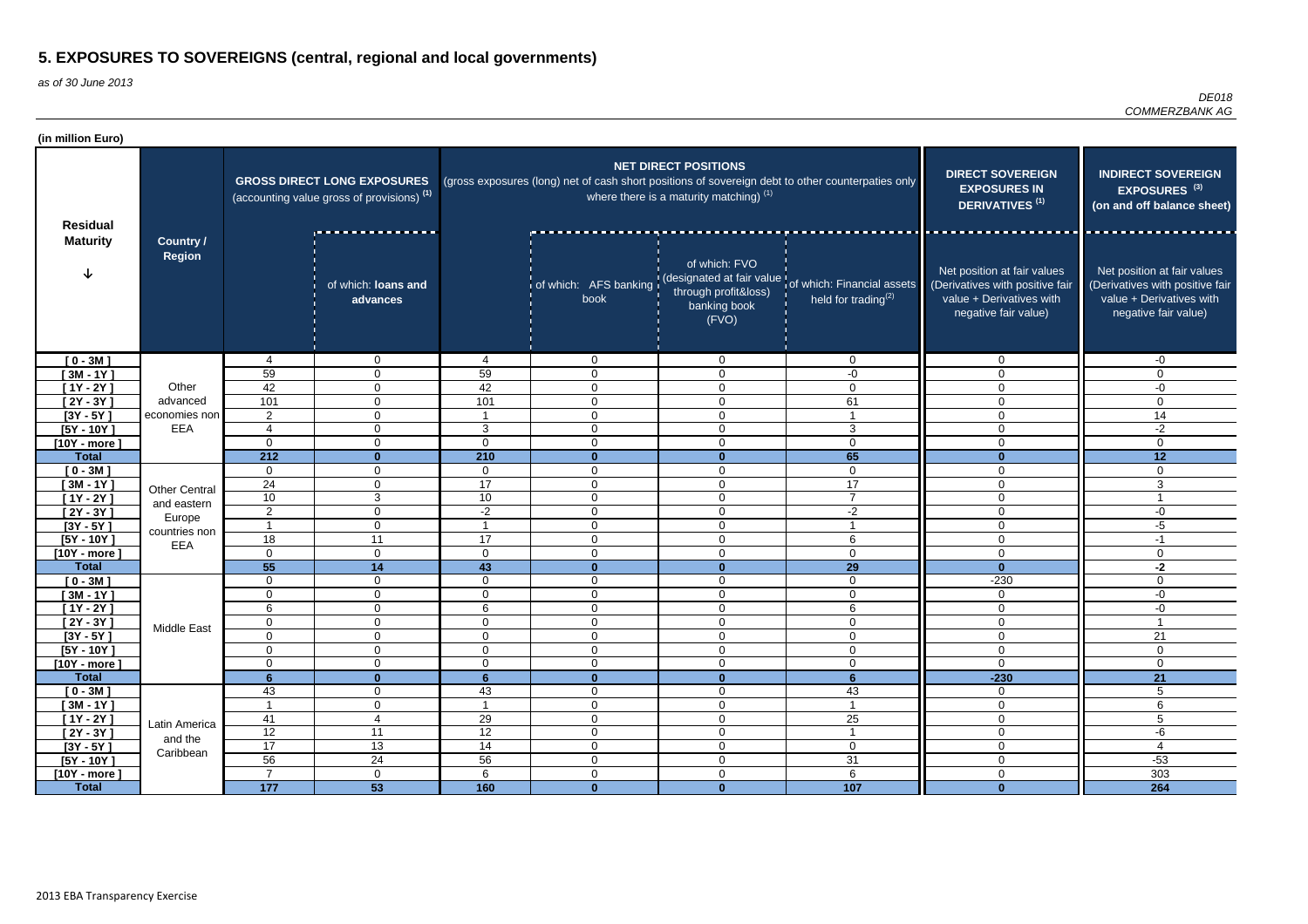as of 30 June 2013

*DE018 COMMERZBANK AG*

| (in million Euro) |                            |                                                                                  |                                 |                                                                                                                                                                               |                               |                                                                |                                                                                |                                                                                                                    |                                                                                                                    |
|-------------------|----------------------------|----------------------------------------------------------------------------------|---------------------------------|-------------------------------------------------------------------------------------------------------------------------------------------------------------------------------|-------------------------------|----------------------------------------------------------------|--------------------------------------------------------------------------------|--------------------------------------------------------------------------------------------------------------------|--------------------------------------------------------------------------------------------------------------------|
| <b>Residual</b>   |                            | <b>GROSS DIRECT LONG EXPOSURES</b><br>(accounting value gross of provisions) (1) |                                 | <b>NET DIRECT POSITIONS</b><br>(gross exposures (long) net of cash short positions of sovereign debt to other counterpaties only<br>where there is a maturity matching) $(1)$ |                               |                                                                |                                                                                | <b>DIRECT SOVEREIGN</b><br><b>EXPOSURES IN</b><br>DERIVATIVES <sup>(1)</sup>                                       | <b>INDIRECT SOVEREIGN</b><br>EXPOSURES <sup>(3)</sup><br>(on and off balance sheet)                                |
| <b>Maturity</b>   | Country /<br><b>Region</b> |                                                                                  | of which: loans and<br>advances |                                                                                                                                                                               | of which: AFS banking<br>book | of which: FVO<br>through profit&loss)<br>banking book<br>(FVO) | (designated at fair value of which: Financial assets<br>held for trading $(2)$ | Net position at fair values<br>(Derivatives with positive fair<br>value + Derivatives with<br>negative fair value) | Net position at fair values<br>(Derivatives with positive fair<br>value + Derivatives with<br>negative fair value) |
| $[0 - 3M]$        |                            | $\Omega$                                                                         | $\Omega$                        | $\Omega$                                                                                                                                                                      | $\overline{0}$                | $\mathbf 0$                                                    | $\overline{0}$                                                                 | $\mathbf 0$                                                                                                        | $\overline{0}$                                                                                                     |
| $[3M - 1Y]$       |                            | $\mathbf{0}$                                                                     | $\Omega$                        | $\overline{0}$                                                                                                                                                                | $\Omega$                      | $\Omega$                                                       | $\overline{0}$                                                                 | $\Omega$                                                                                                           | 0                                                                                                                  |
| $[1Y - 2Y]$       |                            | $\mathbf 0$                                                                      | $\Omega$                        | $\overline{0}$                                                                                                                                                                | $\Omega$                      | $\mathbf 0$                                                    | $\Omega$                                                                       | $\Omega$                                                                                                           | $\Omega$                                                                                                           |
| $[2Y - 3Y]$       | Africa                     | 0                                                                                | 0                               | $\overline{0}$                                                                                                                                                                | $\mathbf{0}$                  | $\mathbf 0$                                                    | $\Omega$                                                                       | $\Omega$                                                                                                           | $\Omega$                                                                                                           |
| $[3Y - 5Y]$       |                            | $\Omega$                                                                         | $\Omega$                        | -1                                                                                                                                                                            | $\Omega$                      | $\Omega$                                                       | -1                                                                             | $\Omega$                                                                                                           | $\Omega$                                                                                                           |
| $[5Y - 10Y]$      |                            |                                                                                  | $\Omega$                        |                                                                                                                                                                               | $\Omega$                      | $\mathbf 0$                                                    |                                                                                | $\mathbf{0}$                                                                                                       | $\Omega$                                                                                                           |
| $[10Y - more]$    |                            | $\mathbf{0}$                                                                     | $\Omega$                        | $\Omega$                                                                                                                                                                      | $\Omega$                      | $\Omega$                                                       | $\Omega$                                                                       | $\Omega$                                                                                                           | $\Omega$                                                                                                           |
| <b>Total</b>      |                            | $\overline{2}$                                                                   | $\mathbf{0}$                    |                                                                                                                                                                               | $\mathbf{0}$                  |                                                                |                                                                                |                                                                                                                    |                                                                                                                    |
| $[0 - 3M]$        |                            | 16                                                                               |                                 | 16                                                                                                                                                                            | $\Omega$                      | $\Omega$                                                       | 15                                                                             | $\Omega$                                                                                                           | -0                                                                                                                 |
| $[3M - 1Y]$       |                            | 139                                                                              | 9                               | 138                                                                                                                                                                           | $\mathbf 0$                   | $\mathbf 0$                                                    | 120                                                                            | $\mathbf{0}$                                                                                                       | $\overline{2}$                                                                                                     |
| [1Y - 2Y ]        |                            | 10                                                                               | $\overline{2}$                  | 9                                                                                                                                                                             | $\Omega$                      | $\mathbf 0$                                                    | 8                                                                              | $\Omega$                                                                                                           |                                                                                                                    |
| $[2Y - 3Y]$       | Others                     | 256                                                                              | 23                              | 256                                                                                                                                                                           | 202                           | $\overline{0}$                                                 | 32                                                                             | $\Omega$                                                                                                           | $-1$                                                                                                               |
| $[3Y - 5Y]$       |                            | 488                                                                              | 487                             | 488                                                                                                                                                                           | $\overline{0}$                | $\overline{0}$                                                 |                                                                                | $\mathbf{0}$                                                                                                       | 27                                                                                                                 |
| $[5Y - 10Y]$      |                            | 81                                                                               | 17                              | 81                                                                                                                                                                            | 61                            | $\mathbf 0$                                                    | 3                                                                              | $\mathbf{0}$                                                                                                       | $-2$                                                                                                               |
| $[10Y - more]$    |                            | 39                                                                               | 37                              | 38                                                                                                                                                                            | $\Omega$                      | $\mathbf{0}$                                                   | $\overline{2}$                                                                 | $\Omega$                                                                                                           | 0                                                                                                                  |
| <b>Total</b>      |                            | 1.028                                                                            | 576                             | 1.027                                                                                                                                                                         | 263                           |                                                                | $\frac{1}{179}$                                                                |                                                                                                                    | $\overline{27}$                                                                                                    |

(3) The exposures reported include the positions towards counterparts (other than sovereign) on sovereign credit risk (i.e. CDS, financial guarantees) booked in all the accounting portfolio (on-off balance sheet). Irrespec and or accounting classification of the positions the economic substance over the form must be used as a criteria for the identification of the exposures to be included in this column. This item does not include exposures than sovereign) with full or partial government guarantees by central, regional and local governments.

| <b>TOTAL EEA 30</b> | 55.526 | 17.116 | 49.000 | 16.550 |  | 2.586 | 110 |  |
|---------------------|--------|--------|--------|--------|--|-------|-----|--|
|---------------------|--------|--------|--------|--------|--|-------|-----|--|

**(1)** The exposures reported cover only exposures to central, regional and local governments on immediate borrower basis, and do not include exposures to other counterparts with full or partial government guarantees

#### **Notes and definitions**

#### **Explanatory footnotes**

**(2)** The banks disclose the exposures in the "Financial assets held for trading" portfolio after offsetting the cash short positions having the same maturities.